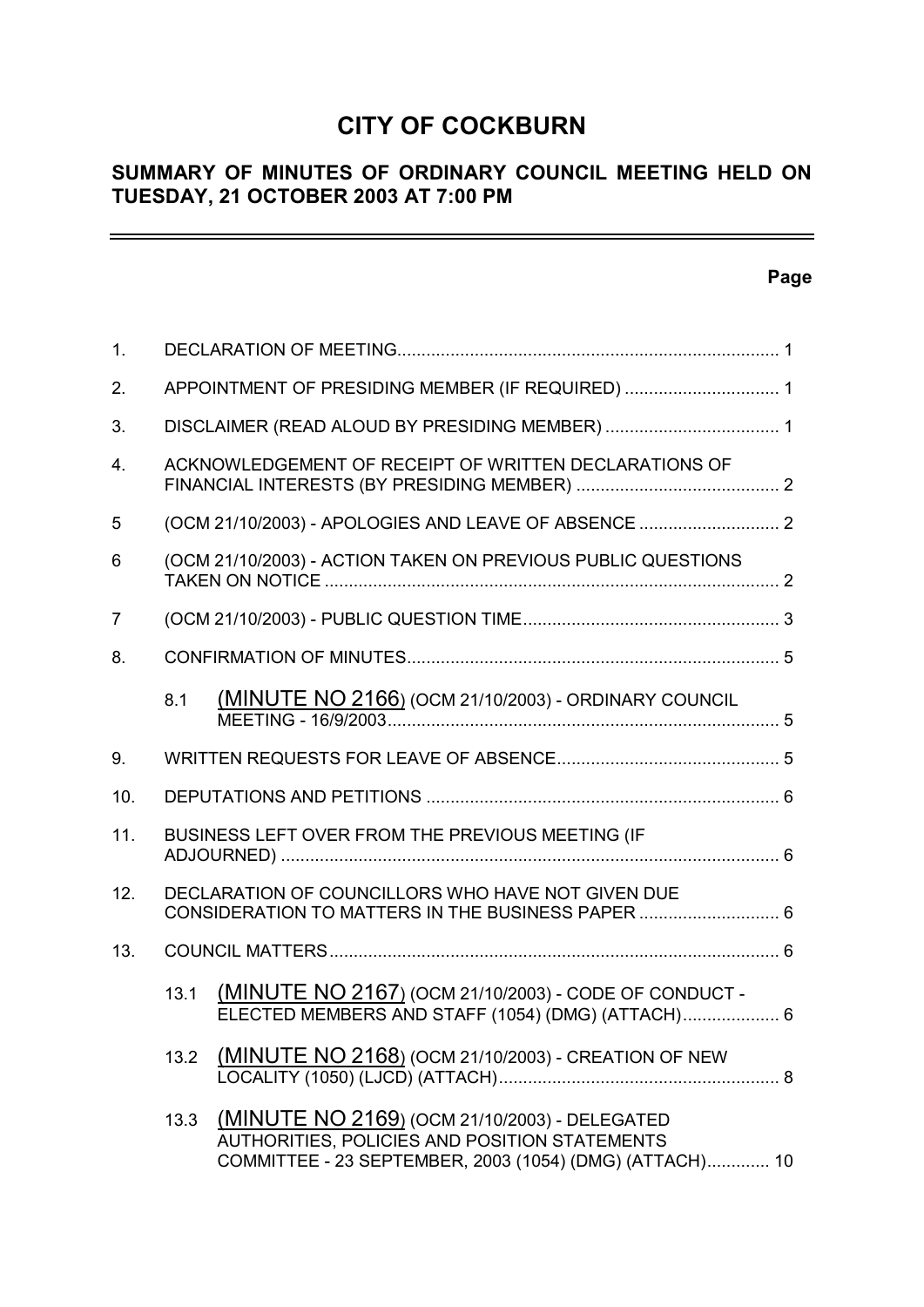|     |      | <u> (MINUTE NO 2170)</u> (ОСМ 21/10/2003) – PROPOSED AMENDMENT –<br>COUNCIL POLICY ACS3 'APPROVAL TO CONDUCT CIRCUSES'                                                                                                                                                          |  |
|-----|------|---------------------------------------------------------------------------------------------------------------------------------------------------------------------------------------------------------------------------------------------------------------------------------|--|
| 14. |      |                                                                                                                                                                                                                                                                                 |  |
|     | 14.1 | (MINUTE NO 2171) (OCM 21/10/2003) - POSSIBLE CLOSURE<br>OF HOPE ROAD, BIBRA LAKE - SURVEY RESPONSES (9701;                                                                                                                                                                      |  |
|     |      | 14.2 (MINUTE NO 2172) (OCM 21/10/2003) - ACQUISITION AND<br>SALE OF LOT 50 ROCKINGHAM ROAD, SPEARWOOD - SUMP                                                                                                                                                                    |  |
|     | 14.3 | (MINUTE NO 2173) (OCM 21/10/2003) - ROAD CLOSURE -<br>PORTION OF FRASER ROAD, JANDAKOT, PURSUANT TO<br>SECTION 3.58 OF THE LAND ADMINISTRATION ACT (450057)                                                                                                                     |  |
|     | 14.4 | (MINUTE NO 2174) (OCM 21/10/2003) - PROPOSED CHILD<br>DAY CARE CENTRE (ABC) - LOT PT 113;157 ROCKINGHAM<br>ROAD (PAULIK WAY), HAMILTON HILL (2203812) (MR) (ATTACH) 27                                                                                                          |  |
|     | 14.5 | (MINUTE NO 2175) (OCM 21/10/2003) - OVERSIZED<br>OUTBUILDINGS (218SQM) - LOT 5 TRANDRA COURT, BANJUP -<br>OWNER/APPLICANT: WJ & KE SIMPSON (5519746) (ACB)                                                                                                                      |  |
|     | 14.6 | (MINUTE NO 2176) (OCM 21/10/2003) - FINAL ADOPTION -<br>AMENDMENT NO. 8 - RE-CODING FROM RESIDENTIAL R20 TO<br>R40 - LOTS 85 & 86 WINTERFOLD ROAD, HAMILTON HILL -<br>OWNER: CHURCHES OF CHRIST IN WA (INC) - APPLICANT:<br>THOMPSON MCROBERT EDGELOE (93008) (ACB) (ATTACH) 38 |  |
|     |      | 14.7 (MINUTE NO 2177) (OCM 21/10/2003) - PROPOSED<br>AMENDMENT TO TOWN PLANNING SCHEME NO. 3 - LOT 501<br>TROODE STREET, MUNSTER - OWNER: HOTLAND PTY LTD<br>(UNDER CONTRACT TO AUSTRALAND) - APPLICANT: ROBERTS                                                                |  |
|     | 14.8 | (MINUTE NO 2178) (OCM 21/10/2003) - BUSINESS PLAN -<br>DEVELOPMENT COSTS, DEVELOPMENT AND SALE OF 9<br>RESIDENTIAL LOTS - LOT 9050 BARTRAM ROAD, SUCCESS                                                                                                                        |  |
|     | 14.9 | (MINUTE NO 2179) (OCM 21/10/2003) - PROPOSED<br>CONCRETE BATCHING PLANT - LOT 28; 57 HOWSON WAY,<br>BIBRA LAKE - OWNER: CEPTRE NOMINEES PTY LTD & CAREW<br>NOMINEES PTY LTD - APPLICANT: W LUKIC (4109349) (VM)                                                                 |  |
|     |      |                                                                                                                                                                                                                                                                                 |  |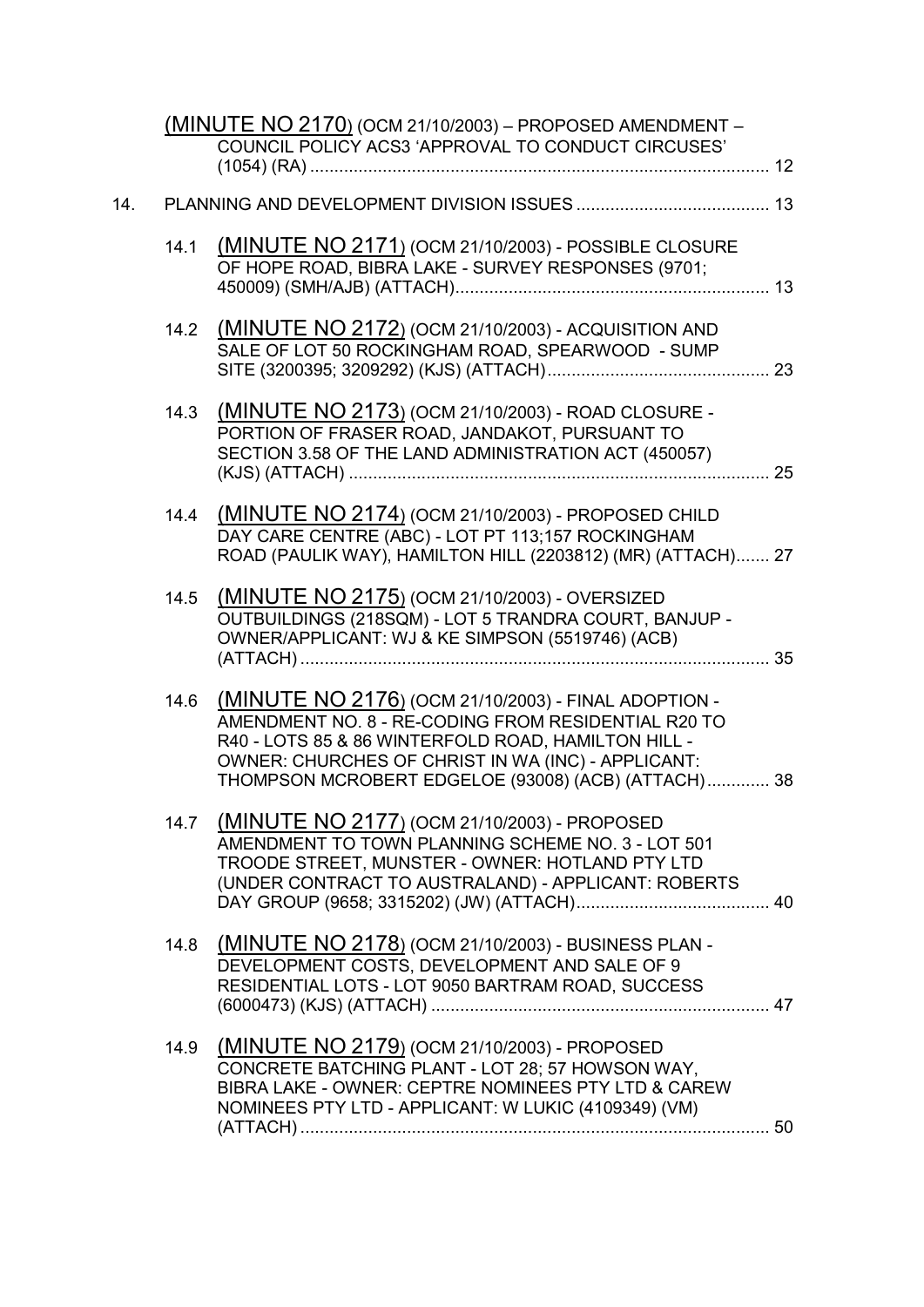|     |      | 14.10 (MINUTE NO 2180) (OCM 21/10/2003) - RETROSPECTIVE<br>APPROVAL - SHED PARAPET WALL HEIGHT - LOT 612 (51)<br>FORILLION AVENUE, BIBRA LAKE - OWNER: M & A ASCIC -                                                       |  |
|-----|------|----------------------------------------------------------------------------------------------------------------------------------------------------------------------------------------------------------------------------|--|
|     |      |                                                                                                                                                                                                                            |  |
|     |      | 14.11 (MINUTE NO 2181) (OCM 21/10/2003) - COOLBELLUP NEW<br>LIVING PROGRAM RECODING SELECTED MULTIPLE UNIT SITES<br>- PROPOSED TOWN PLANNING SCHEME AMENDMENT (93014)                                                      |  |
|     |      | 14.12 (MINUTE NO 2182) (OCM 21/10/2003) - GROUPED<br>DWELLING (3 STOREY DWELLING) - 5 AIRLIE PLACE, COOGEE -<br>OWNER: D & G NORMAN - APPLICANT: ARKITEKTURA                                                               |  |
|     |      | 14.13 (MINUTE NO 2183) (OCM 21/10/2003) - CITIES FOR CLIMATE                                                                                                                                                               |  |
|     |      | 14.14 (MINUTE NO 2184) (OCM 21/10/2003) - CITY OF COCKBURN<br>LANDOWNER BIODIVERSITY GRANT SCHEME (6134) (CB)                                                                                                              |  |
|     |      | 14.15 (MINUTE NO 2185) (OCM 21/10/2003) - RE-CONSIDERATION<br>OF SPECIAL CONDITION 9 - DEMOLITION OF JANDAKOT WOOL<br>SCOURING BUILDINGS AND SITE REMEDITION APPROVAL -<br>LOT 1 & 5 PARKES STREET & (NO 1) PARKES STREET, |  |
|     |      | 14.16 (MINUTE NO 2186) (OCM 21/10/2003) - PROPOSED<br>SUBDIVISION - LOT 10 (222) HAMILTON ROAD, SPEARWOOD -<br>OWNER: M & K DONJERKOVICH - APPLICANT: D                                                                    |  |
| 15. |      | FINANCE AND CORPORATE SERVICES DIVISION ISSUES  98                                                                                                                                                                         |  |
|     |      | 15.1 (MINUTE NO 2187) (OCM 21/10/2003) - LIST OF CREDITORS                                                                                                                                                                 |  |
| 16. |      |                                                                                                                                                                                                                            |  |
|     | 16.1 | (MINUTE NO 2188) (OCM 21/10/2003) - OFFICE<br>ACCOMMODATION FOR THE SOUTHERN METROPOLITAN                                                                                                                                  |  |
|     |      | 16.2 (MINUTE NO 2189) (OCM 21/10/2003) - TENDER NO. 26/2003<br>- ARCHITECTURAL SERVICES - CONSTRUCTION AND/OR<br>EXTENSION OF COUNCIL ADMINISTRATION OFFICES AND<br>ELECTED MEMBERS' AREA (4602) (JR) (ATTACH) 103         |  |
| 17. |      |                                                                                                                                                                                                                            |  |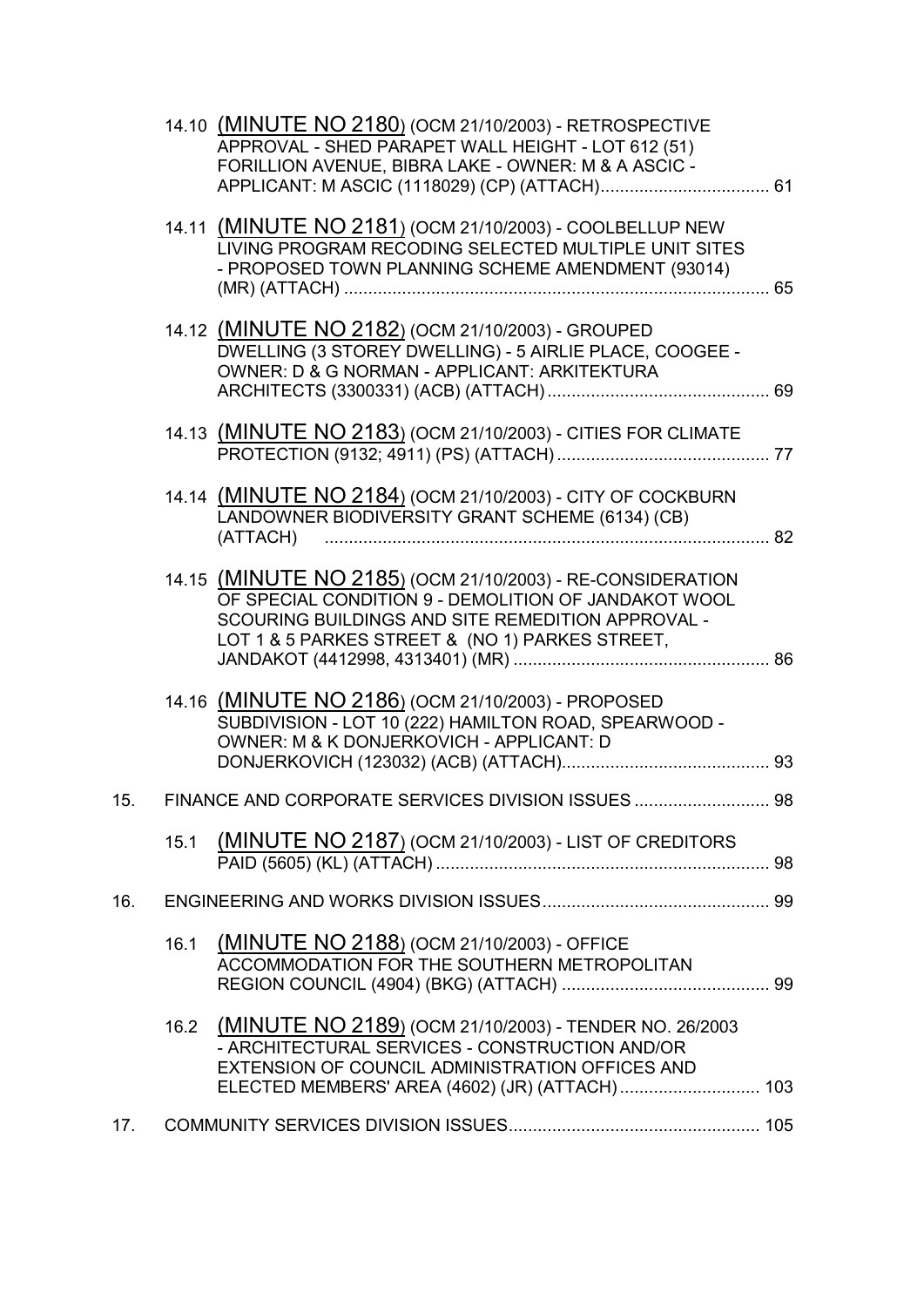|     | 17.1 | (MINUTE NO 2190) (OCM 21/10/2003) - PORTUGUESE<br>CULTURAL AND RECREATIONAL CENTRE W.A. INC. (1961) (RA) 105                                           |  |
|-----|------|--------------------------------------------------------------------------------------------------------------------------------------------------------|--|
|     | 17.2 | <b>(MINUTE NO 2191) (OCM 21/10/2003) - APPOINTMENT OF</b><br>COMMITTEE MEMBERS - ABORIGINAL ADVISORY COMMITTEE                                         |  |
|     | 17.3 | (MINUTE NO 2192) (OCM 21/10/2003) - APPOINTMENT OF<br>COMMITTEE MEMBERS - COCKBURN SPORTS WALK OF FAME<br>SELECTION COMMITTEE (8153) (RA) (ATTACH) 111 |  |
|     | 17.4 | (MINUTE NO 2193) (OCM 21/10/2003) - COCKBURN                                                                                                           |  |
| 18. |      |                                                                                                                                                        |  |
| 19. |      | MOTIONS OF WHICH PREVIOUS NOTICE HAS BEEN GIVEN  115                                                                                                   |  |
|     | 19.1 | (MINUTE NO 2194) (OCM 21/10/2003) - DONATION TO<br>AUSTRALIAN MEDICAL PROCEDURES RESEARCH<br>FOUNDATION (PERTH NALTREXONE CLINIC) (5300; 8954) (GB)    |  |
| 20. |      | NOTICES OF MOTION GIVEN AT THE MEETING FOR CONSIDERATION                                                                                               |  |
| 21. |      | NEW BUSINESS OF AN URGENT NATURE INTRODUCED BY DECISION                                                                                                |  |
| 22. |      | MATTERS TO BE NOTED FOR INVESTIGATION, WITHOUT DEBATE 120                                                                                              |  |
| 23. |      |                                                                                                                                                        |  |
| 24. |      | (MINUTE NO 2195) (OCM 21/10/2003) - RESOLUTION OF<br>COMPLIANCE (SECTION 3.18(3), LOCAL GOVERNMENT ACT 1995)  121                                      |  |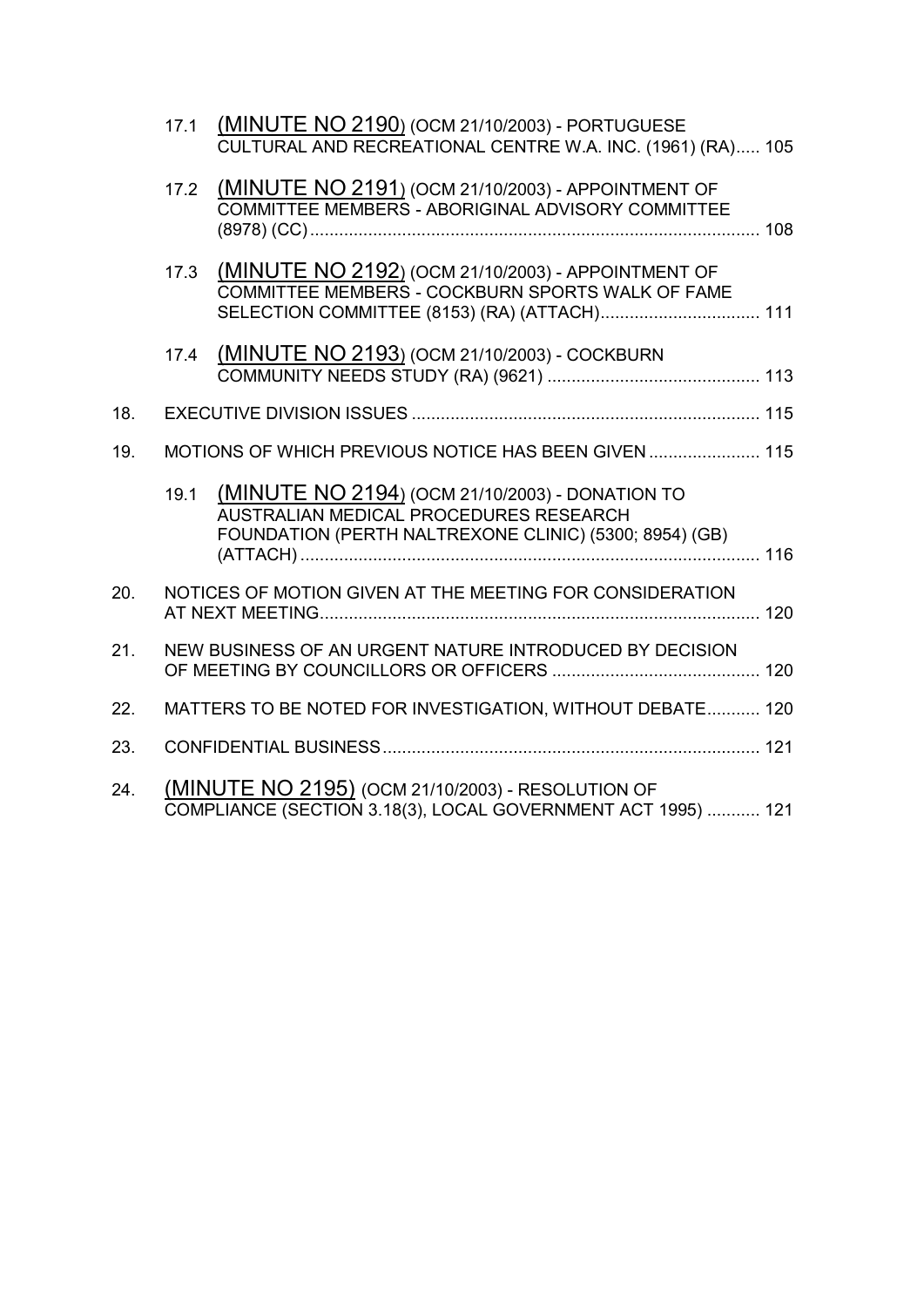# **CITY OF COCKBURN**

# **MINUTES OF ORDINARY COUNCIL MEETING HELD ON TUESDAY, 21 OCTOBER 2003 AT 7:00 PM**

#### **PRESENT:**

#### **ELECTED MEMBERS**

|                     | Mayor        |
|---------------------|--------------|
|                     | Deputy Mayor |
|                     | Councillor   |
|                     | Councillor   |
|                     | Councillor   |
|                     | Councillor   |
|                     | Councillor   |
| Mr M Reeve-Fowkes - | Councillor   |
|                     | Councillor   |
|                     |              |

#### **IN ATTENDANCE**

| Mr R. Brown    | <b>Chief Executive Officer</b>         |
|----------------|----------------------------------------|
| Mr D. Green    | <b>Director, Community Services</b>    |
| Mr A. Crothers | Director, Finance & Corporate Services |
| Mr S. Hiller   | Director, Planning & Development       |
| Mr B. Greay    | Director, Engineering & Works          |
| Mrs S. Ellis   | Secretary to Chief Executive Officer   |
| Mr C. Ellis    | <b>Communications Manager</b>          |

#### **1. DECLARATION OF MEETING**

The Presiding Member declared the meeting open at 7.01pm.

#### **2. APPOINTMENT OF PRESIDING MEMBER (If required)**

#### **3. DISCLAIMER (Read aloud by Presiding Member)**

Members of the public, who attend Council Meetings, should not act immediately on anything they hear at the Meetings, without first seeking clarification of Council's position. Persons are advised to wait for written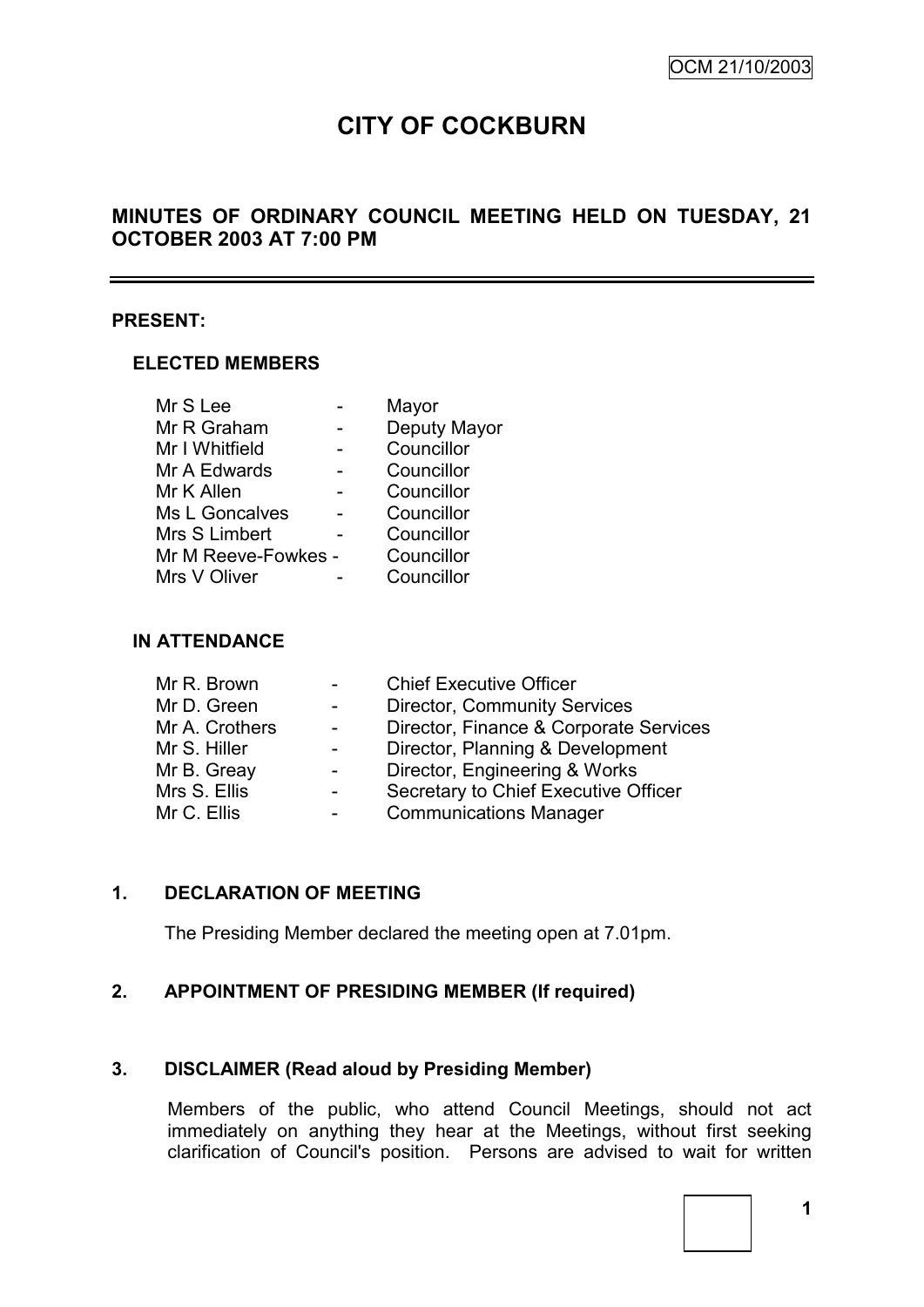advice from the Council prior to taking action on any matter that they may have before Council.

#### **4. ACKNOWLEDGEMENT OF RECEIPT OF WRITTEN DECLARATIONS OF FINANCIAL INTERESTS (by Presiding Member)**

Nil

#### **5 (OCM 21/10/2003) - APOLOGIES AND LEAVE OF ABSENCE**

Clr A Tilbury - Apology

#### **6 (OCM 21/10/2003) - ACTION TAKEN ON PREVIOUS PUBLIC QUESTIONS TAKEN ON NOTICE**

**Mr Renner** queried why was there a large variance in the amounts in the Statement of Cash Flows between the Budget 2002/03 (\$1,193,546) and the Estimated Actual 2002/03 (\$122,441) - GST Refunded by ATO?

By letter dated 13 August 2003, the following information was provided:

The Statement of Cash Flows included in the Adopted Budget for 2003/04 shows a discrepancy between the 2002/03 Budget (\$1,193,564) and the 2002/03 Estimated Actuals (\$122,411) for GST Refunded by the ATO. This discrepancy arises due to the following:

- The 2002/03 Budget was prepared based on GST inclusive amounts (i.e. both payments and receipts were grossed up by the estimated amount of GST). The "GST Refunded by the ATO" amount represents the estimated net total of GST for the year (i.e. GST on payments is greater than GST on receipts, therefore we budgeted for a refund from the ATO).
- The 2002/03 Estimated Actuals are based on GST exclusive amounts (i.e. both payments and receipts are net of GST). The "GST Refunded by the ATO" amount only represents the difference between the GST Debtors balance as at 30 June 2002 and as at 30 June 2003.
- The accounting standards require that the cash flow statement be prepared inclusive of the GST. When council prepares the audited annual financial statements for 2002/03, the cash flow statement will be fully compliant. However, for the purposes of the budget, the 2002/03 actuals are only estimates and are subject to change.

This difference of treatment has no impact on the net cash flows reported as GST is cost neutral to Council (i.e. net total of GST paid and collected is offset by ATO refund).

**2**

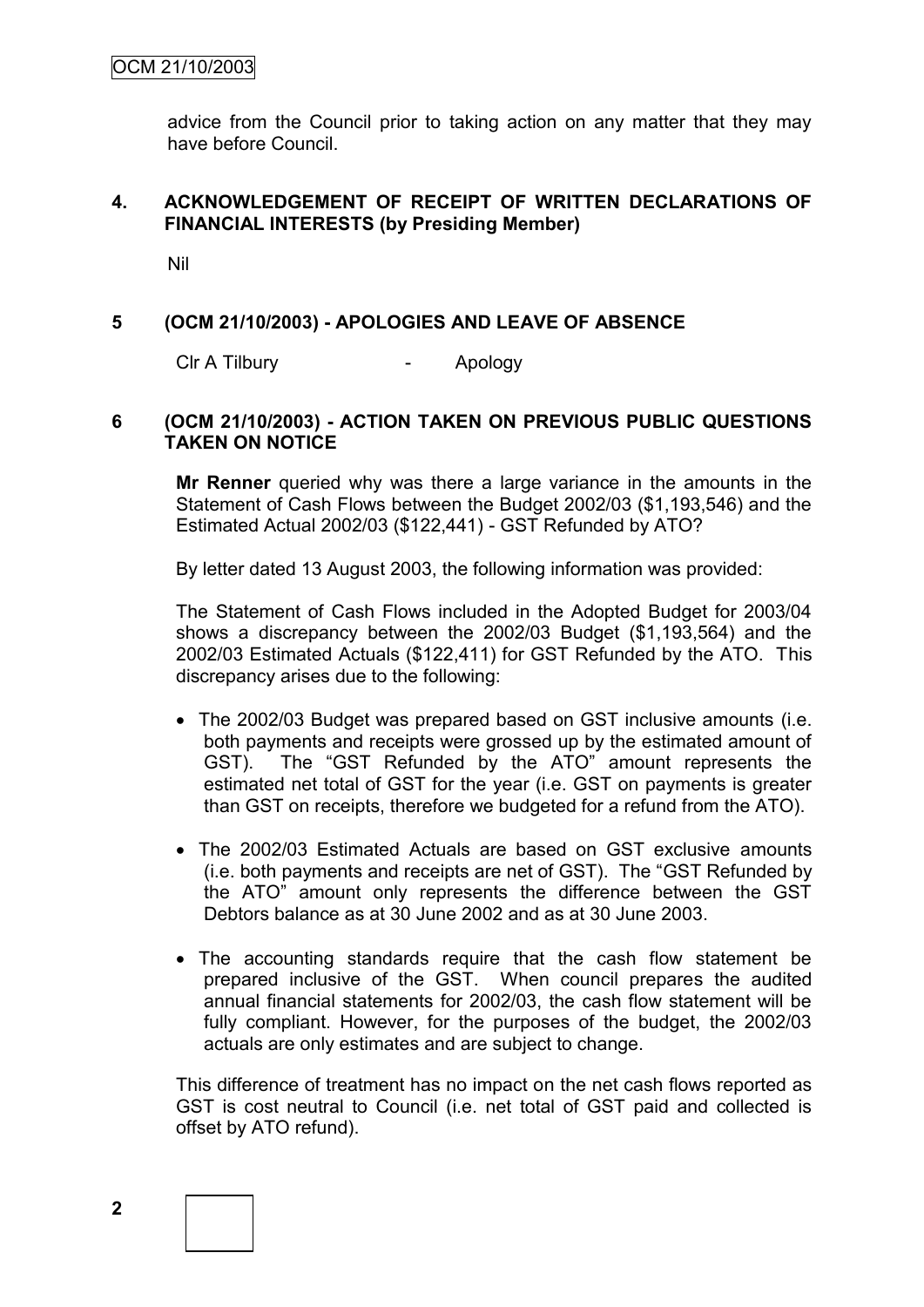#### **7 (OCM 21/10/2003) - PUBLIC QUESTION TIME**

**Joel Baker,** Cockburn Youth Mayor, firstly wanted to thank the Elected Members that attended the Youth Advisory Council"s 10 Year Reunion which was a great success. The Youth Council hopes to maintain and continue to strengthen their links with the Senior Council and act as a voice for youth in the community.

Mr Baker also thanked the East Ward Councillors for the opportunity to be the Guest Columnist in the Cockburn Soundings which he thought was a good step in promoting the Youth Council to the community.

He invited Elected Members to attend the Frosh Youth Festival this Sunday at the Spring Fair. He felt there had been a lack of Senior Council attendance at youth events and therefore wanted to extend a personal invitation to attend.

**Cheryl Smith,** ratepayer, regarding Council"s Circus Policy, asked who is responsible for the payment of liability to claims in the event of any injury, loss or damage caused by a circus animal, whether it be negligence, loss of control or any other reason. And in the event that any insurance coverage held by the circus not approved or recognised within Australia, will Council cover any liability for cost or can Council guarantee liability payments by any other party or organisation?

Director, Community Services responded that as this is of legal nature, the City would need to refer to legal advice before responding. Therefore the question will be taken on notice.

**Colin Crook,** Spearwood read aloud a letter that he had requested be read at the September Council Meeting but was not read out in regards to community consultation. It stated that community satisfaction with Council"s consultation process was rated at 32% in the 2002 Annual Report which he felt was very poor and this years figure of 77% reflected a protracted image. He hoped that this year"s Community Needs Survey results would be respected.

Mr Crook stated that it was a fact that the community has some doubts about the Bibra Lake Café/Kiosk. Community consultation by a survey in the "Cockburn Soundings" (circulation 23,000 copies) resulted in 14 responses – 10 in favour. The 2 local community groups both opposed the café and a petition of 400 signatures was ignored on the night.

He acknowledged that some form of community consultation does exist but it is very selective and does not originate from community concerns.

Mayor Lee replied that he has already responded in writing to the letter.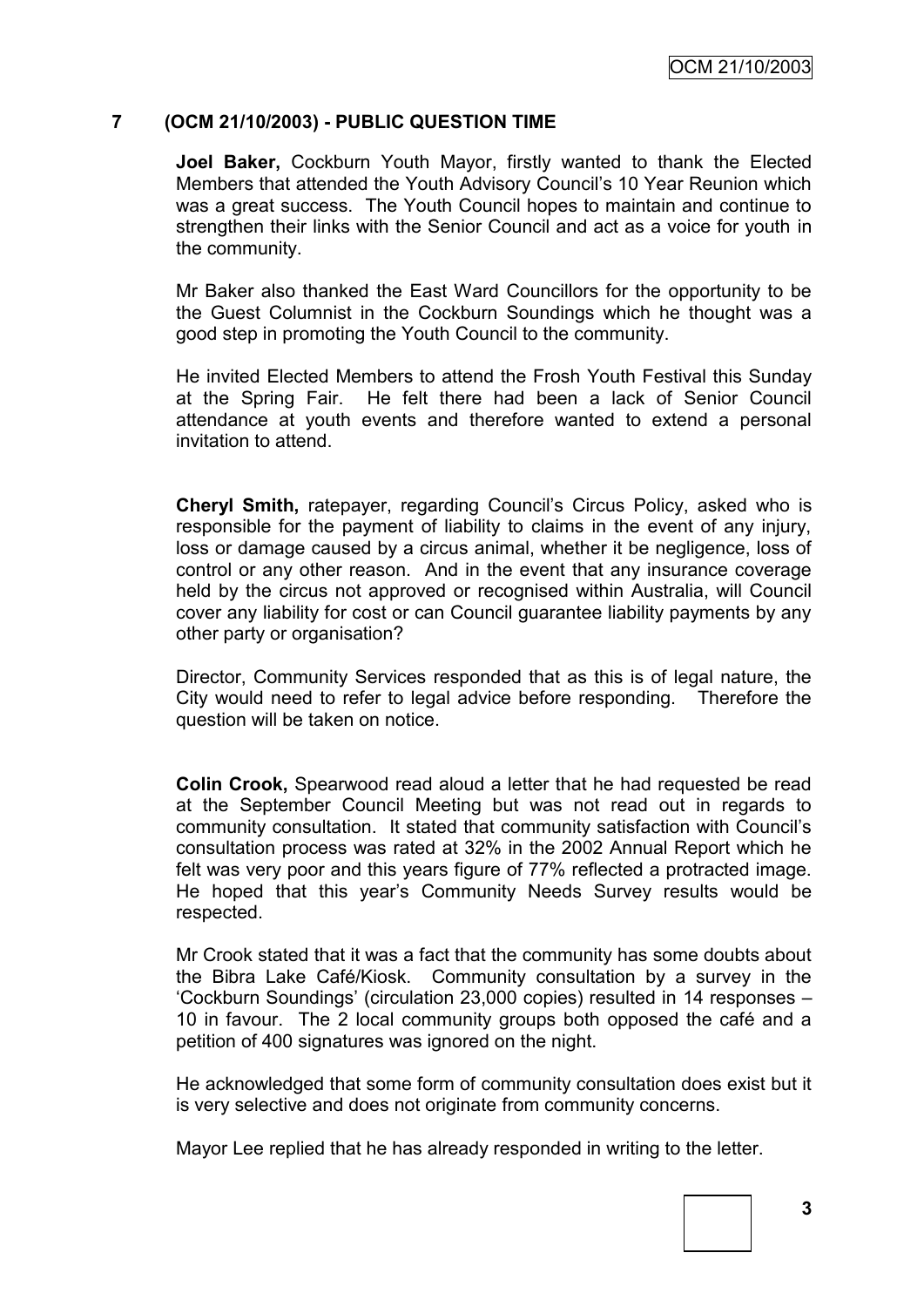**Elaine Coleman,** ratepayer, in regards to Council"s Circus Policy, asked if Council can guarantee the public liability insurance held by Council will apply in case of injury, loss or damage caused by circus staff, property plant or equipment? And has the circus provided any evidence to satisfy Council that risk management procedures are in place to cover any eventuality in accordance with Australian standards and could Council provide that evidence to ratepayers?

Director, Community Services responded that has not been a requirement of Council in the past and is subject to discussion tonight. The liability issue must be referred to Council's insurers.

**John Grljusich,** ratepayer, in regards to his request for reimbursement of legal costs as a result of the Douglas Inquiry, provided a copy of his letter and the legal advice from Watts & Woodhouse addressed to the Chairman of Commissioners (at the time) to all Elected Members. He queried that the legal advice stated that there were a number of adverse findings against the CEO and yet the CEO"s legal expenses were paid by Council, and the advice does not show any adverse findings against him and yet he has not been reimbursed. He asked "Why has the City of Cockburn taken such a prejudicial and unfair course of action against myself and given such unduly favourable treatment to Mr Brown."

Mr Grljusich also stated that he would be referring a copy of the legal advice to the Attorney General and Minister for Local Government.

**Ian Needham,** ratepayer, in regards to the Policy relating to Honorary Freemen of the City. In June, he informally approached Council for a protocol which at the time, was not in place. One of the things he does not like in the protocol is the nomination procedure and the decision to make the award by absolute majority of Council which he thought was a bit rude.

**Colin Crook,** Spearwood, tabled a letter in relation to item 14.1 and Council"s decision in March 2001 to oppose the construction of Roe Highway Stage 8, based wholly on environmental concerns in the Bibra/North Lake area. Now, to be consistent, Council has to support the closure of both Farrington and Hope Roads as they too provide a threat to the Bibra/North Lake environment. He believed that as this is irrational from a planning perspective, it is now up to Council to rescind its original decision of March 2001 and revert to the position held by past Cockburn Councils. He asked "Is this Council mature enough to admit that it backed the wrong horse on the Roe Highway Stage 8 issue?"

The Presiding Member responded that he certainly hoped that all councils will evolve and amend their decision as and whenever necessary but did not believe at this time, that Council would wish to change its position on Roe



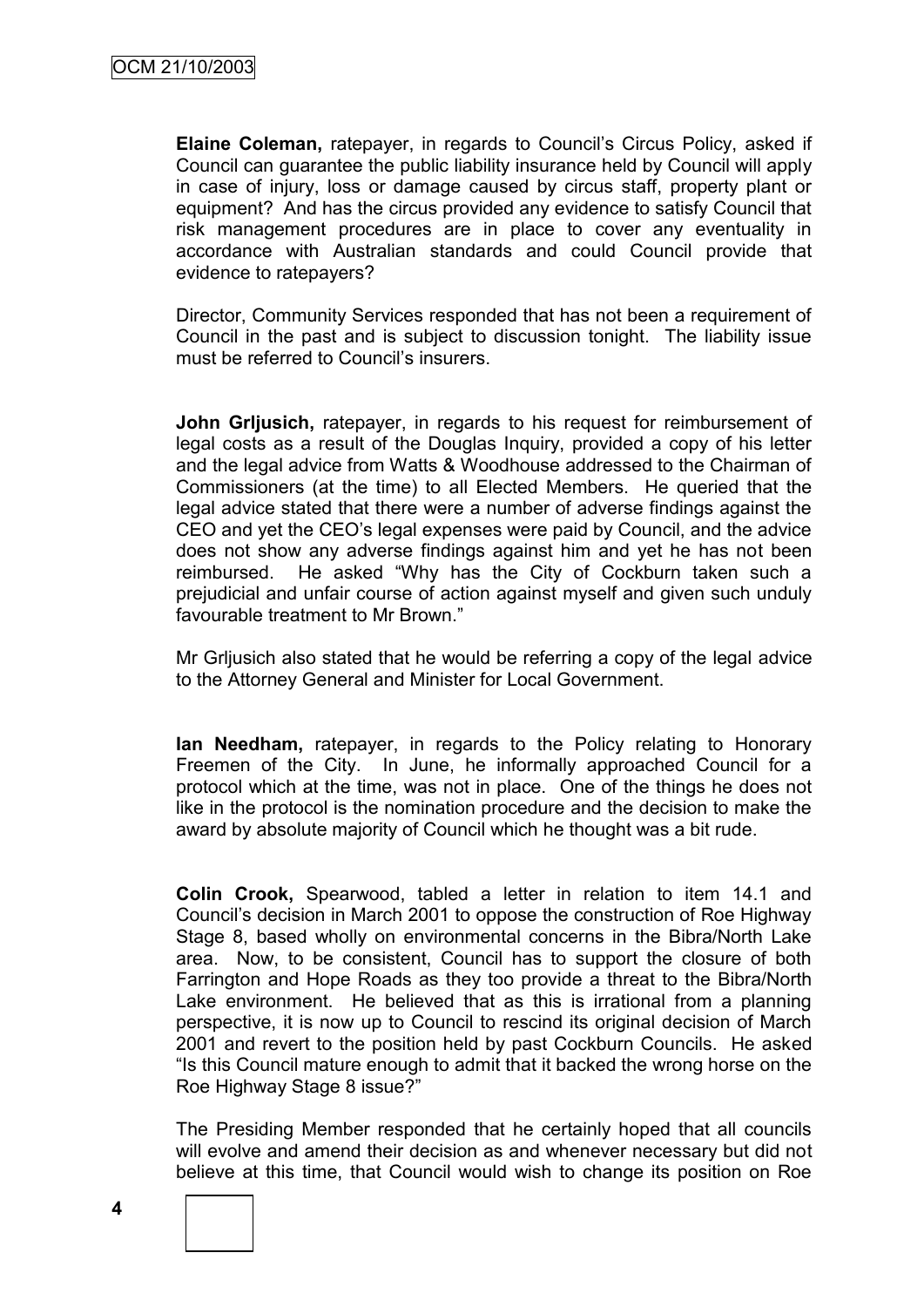Highway but the subject of Hope Road will be discussed later in the meeting.

Mr Crook asked if Council was aware if the State Government has any position on Stage 8.

The Mayor responded that the State Government is opposed to Roe 8.

**Dr George O'Neill,** in regards to item 19.1, circulated a map showing the affected areas of a heroin epidemic. The good news for everyone is that in 2000, there were 82 deaths in WA from heroin, in 2001 it dropped to 36, 2002 had 14 and this year so far only 3. There is still lots of people being treated each week and each of them cost around \$25,000 to treat. As well as the deaths decreasing, so is the crime associated with having to find the money to finance their addiction. Continuing the treatment for these people is important so that they don't slip back. The State Government currently provides a third of their funding and the rest is from families and support people so it would be great if the cost can be shared.

**Cheree Cramer,** Coogee was one of Dr O"Neill"s clients and wanted everyone to know that thanks to his implant treatment last year, her life has changed and she is now able to enjoy it.

#### **8. CONFIRMATION OF MINUTES**

#### **8.1 (MINUTE NO 2166) (OCM 21/10/2003) - ORDINARY COUNCIL MEETING - 16/9/2003**

#### **RECOMMENDATION**

That the Minutes of the Ordinary Council Meeting held on Tuesday 16 September 2003, be adopted as a true and accurate record.

#### **COUNCIL DECISION**

MOVED Clr I WHITFIELD SECONDED Clr M REEVE-FOWKES that the recommendation be adopted.

**CARRIED 9/0**

#### **9. WRITTEN REQUESTS FOR LEAVE OF ABSENCE**

Nil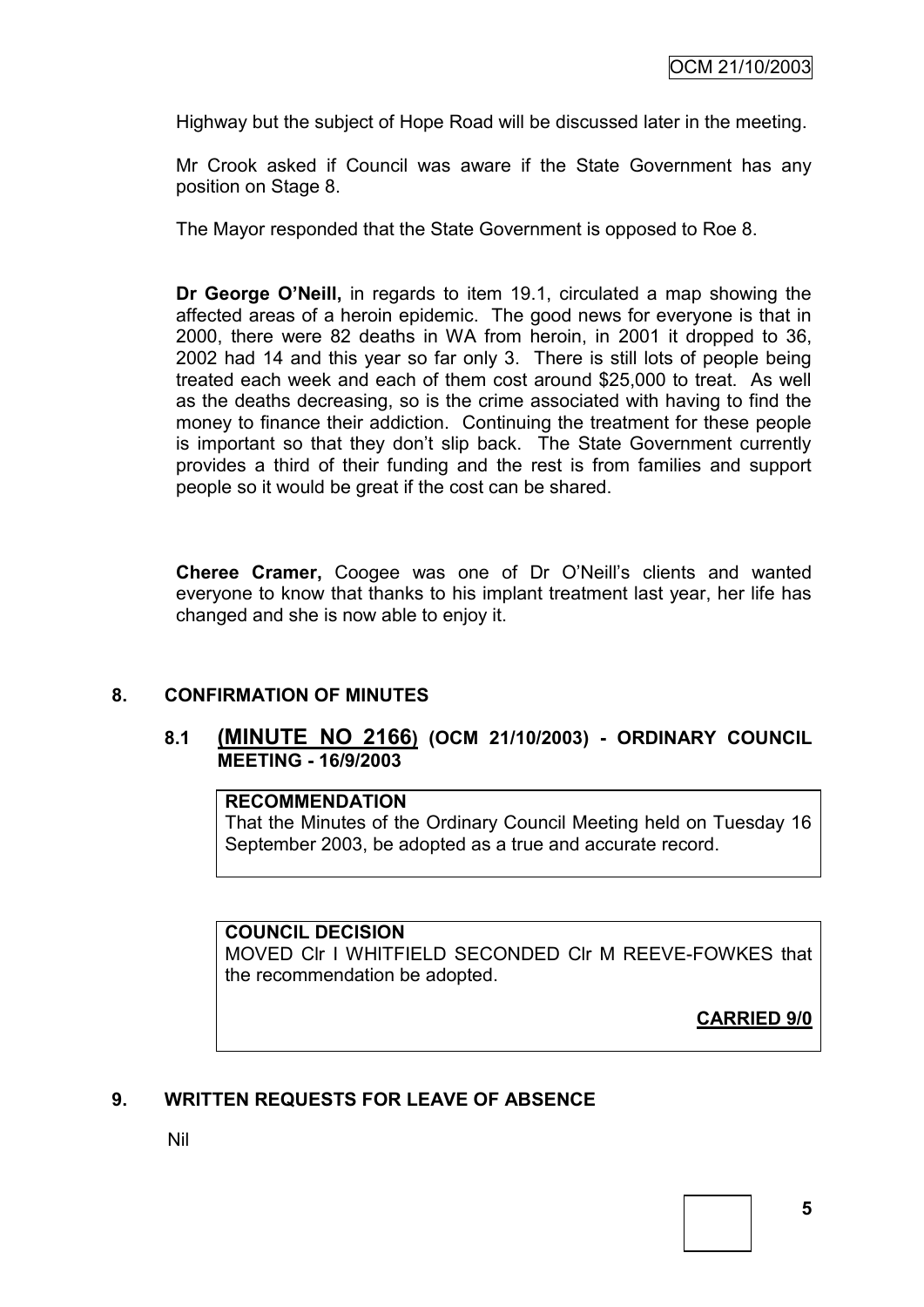OCM 21/10/2003

#### **10. DEPUTATIONS AND PETITIONS**

Nil

#### **11. BUSINESS LEFT OVER FROM THE PREVIOUS MEETING (If adjourned)**

Nil

# **12. DECLARATION OF COUNCILLORS WHO HAVE NOT GIVEN DUE CONSIDERATION TO MATTERS IN THE BUSINESS PAPER**

Nil

#### **13. COUNCIL MATTERS**

## **13.1 (MINUTE NO 2167) (OCM 21/10/2003) - CODE OF CONDUCT - ELECTED MEMBERS AND STAFF (1054) (DMG) (ATTACH)**

# **RECOMMENDATION**

That Council adopts the Code of Conduct documents for Elected Members and Staff as contained in the attachment to the Agenda.

#### **COUNCIL DECISION**

MOVED Mayor S LEE SECONDED Clr V OLIVER that this matter be deferred for review by a Committee to be established by Council at its November Meeting.

**CARRIED 9/0**

**Explanation** 

It is over three years since Council had a review of the Codes of Conduct. Therefore a review at this stage will ensure they are relevant and contemporary. It is considered that this could best be achieved through the establishment of a review committee.

#### **Background**

Pursuant to Sec. 5.103 of the Local Government Act, 1995, Council is required to adopt a Code of Conduct to be observed by Elected Members and employees. In addition, Council is required to review the Codes within 12 months of its Ordinary Elections.

**6**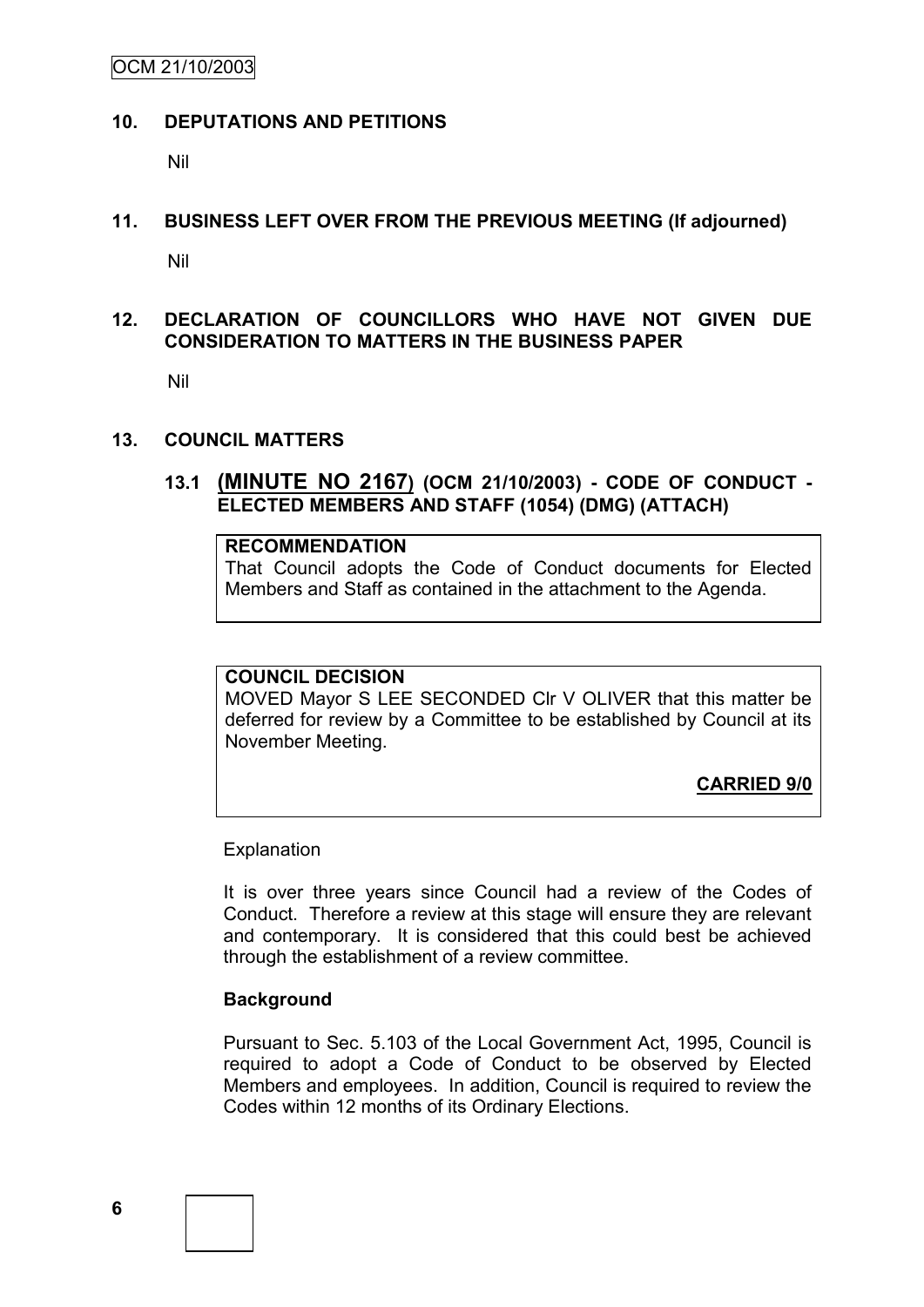# **Submission**

To adopt the Codes which are currently applicable to the City of Cockburn.

## **Report**

The Codes of Conduct applicable to local government in this State are currently the subject of a review by the W.A. Local Government Association (WALGA) and the Department of Local Government and Regional Development.

The main purpose of the review is to endeavour to incorporate into a Model Code, some measures of disciplinary procedures to deal with non compliance and to investigate the potential to regulate the Code through a legislative process.

While the establishment of a Working Group to progress the matter is encouraging, it is considered doubtful that any outcomes will be finalised within the next six(6) months, which corresponds with the timeframe for the Council"s requirement to review its current Codes.

As there do not appear to be any particular flaws in the current Codes applicable to the City of Cockburn and given that the review process currently underway is likely to produce something of a significantly different nature, it is considered a reasonable position for Council to adopt its current Codes and review them again, if necessary, following the results of the WALGA and Department joint exercise.

#### **Strategic Plan/Policy Implications**

Key Result Area "Managing Your City" refers.

#### **Budget/Financial Implications**

N/A

# **Legal Implications**

Sec. 5.103 of the Local Government Act, 1995, refers.

# **Community Consultation**

N/A

**Implications of Section 3.18(3) Local Government Act, 1995**

Nil.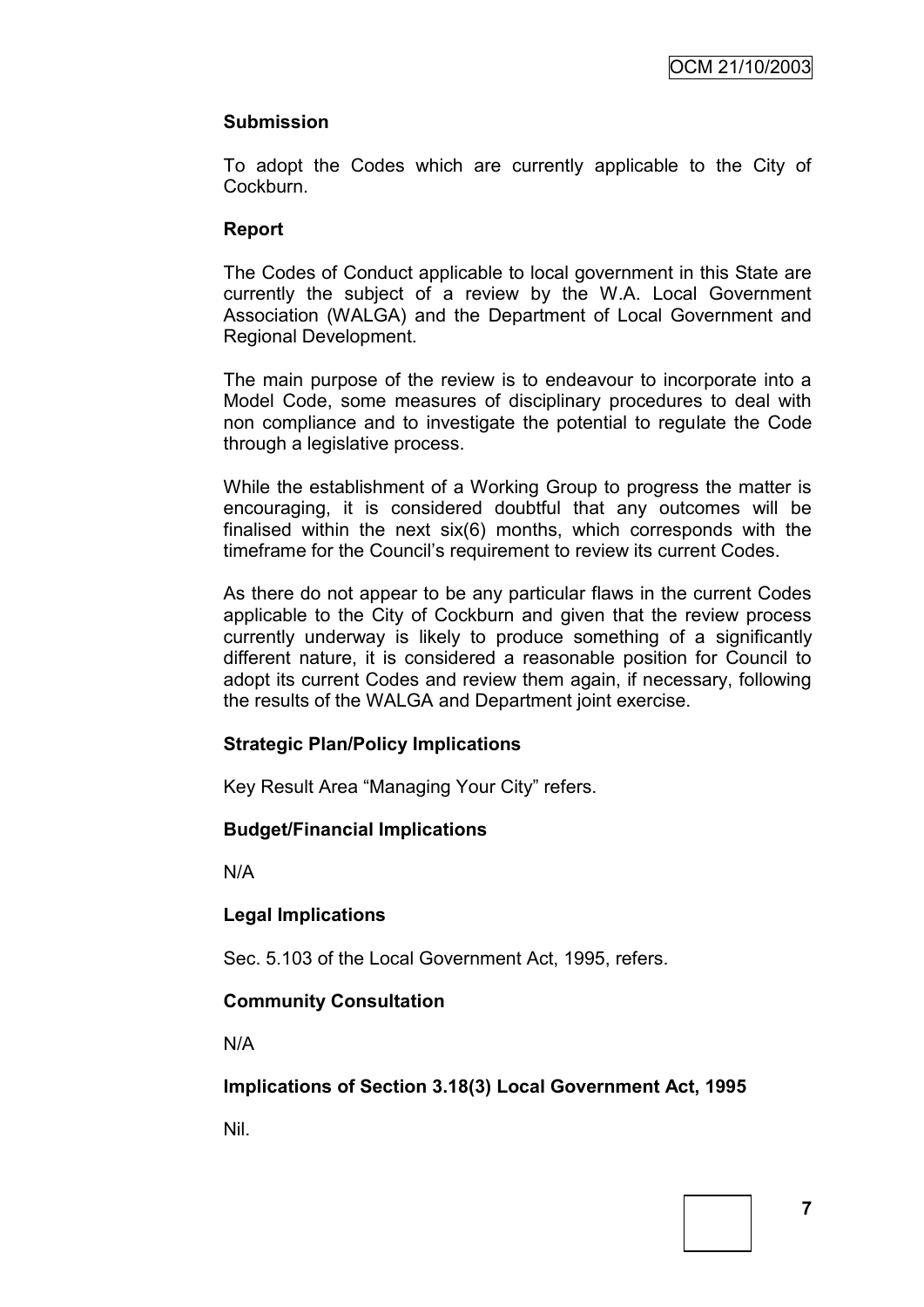# **13.2 (MINUTE NO 2168) (OCM 21/10/2003) - CREATION OF NEW LOCALITY (1050) (LJCD) (ATTACH)**

# **RECOMMENDATION**

That Council:-

- (1) propose the suburb name of "Aubin Grove", defined as the area in part bounded by Gibbs Road, Rowley Road, east of the Kwinana Freeway and Lyon Road (as shown on the map attached to the Agenda); and
- (2) a survey of the affected landowners be undertaken and subject to there being no substantive objections, recommend the suburb name to the Geographic Names Committee.

# **COUNCIL DECISION**

MOVED Clr I WHITFIELD SECONDED Deputy Mayor R GRAHAM that Council:-

- (1) propose the suburb name of "Aubin Grove", defined as the area in part bounded by Gibbs Road, Rowley Road, east of the Kwinana Freeway and Lyon Road (as shown on the map attached to the Agenda);
- (2) survey of the affected landowners be undertaken and subject to there being no substantive objections, recommend the suburb name to the Geographic Names Committee; and
- (3) survey the residents within 200 metres of the existing POS named "Aubin Park" to ascertain their views on the renaming of the park to "Ramsay Park" and subject to there being no substantial objections, the name be forwarded to the Geographic Names Committee.

# **CARRIED 9/0**

#### **Explanation**

It would be confusing to have Aubin Park in Bibra Lake, with a suburb also called Aubin Grove. The name 'Ramsay' is suggested after a pioneer of the district who is mentioned in the 'Cockburn - The Making of a Community' book and which also coincides with one of the Bibra Lake Primary School faction names.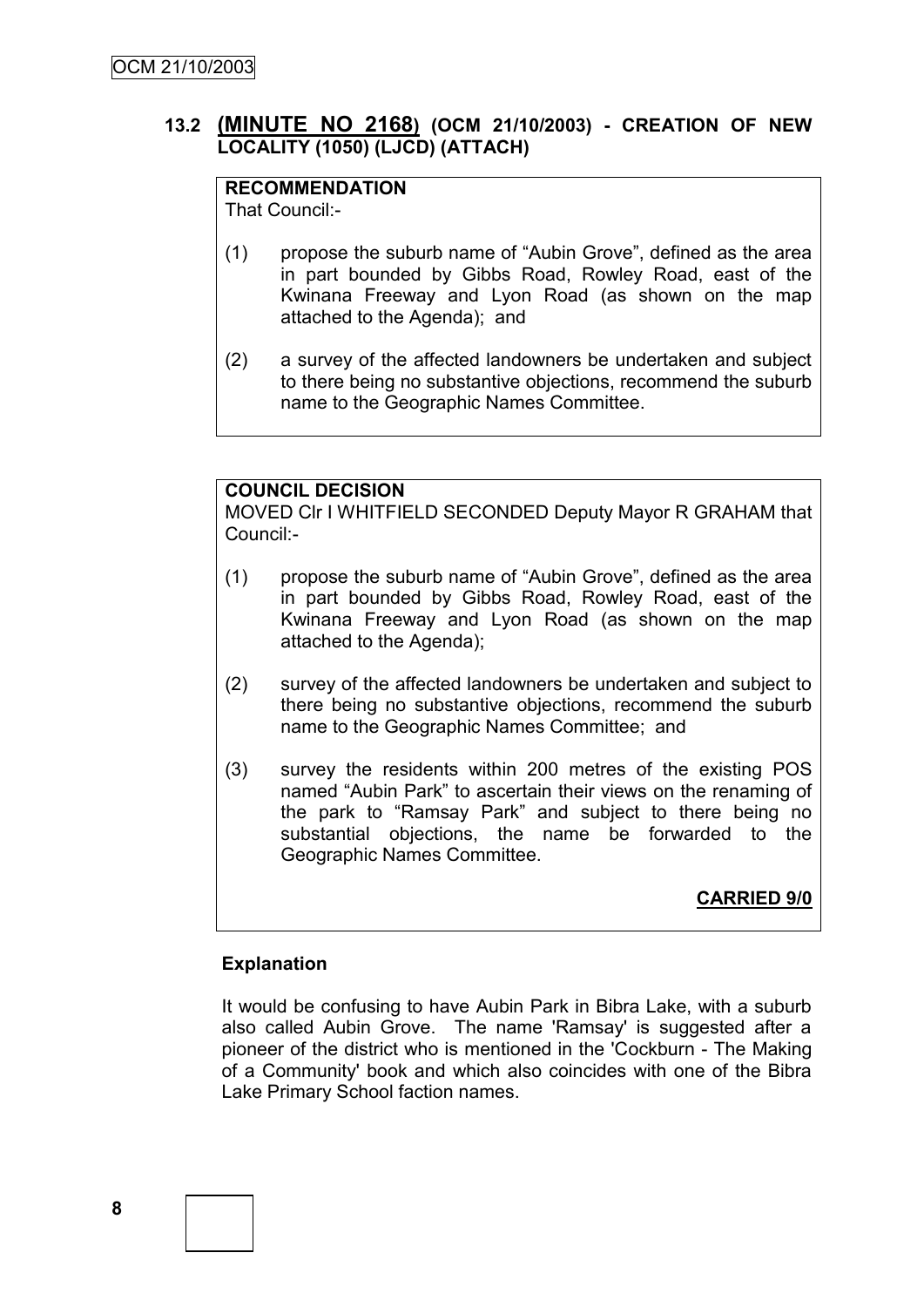# **Background**

A proposal was presented to Council on 17 June 2003, to name the new suburb "Gaebler" but Council decided to defer the matter to consider the options available.

#### **Submission**

The concept to create a new locality evolved from discussions with the Manager Planning Services, as it was viewed as being inappropriate to have residential properties and rural properties within the same locality. The object of the proposal is to separate residential properties from rural properties. Hence, the properties outside the proposed locality will be in Banjup.

#### **Report**

The area shown in the diagram attached to the agenda, is earmarked for residential development and structure plans for part of the area have already been approved. Stockland WA Development Pty Ltd owns Lot 199 Lyon Road, Banjup and earthworks have commenced on the development of the property for residential subdivision.

As the now defunct Jandakot Roads Board forms a part of the City of Cockburn, it was intended to name the new locality "Nicholson" after William Nicholson, the first Chairman of the Jandakot Roads Board, but the name was rejected by the Geographic Names Committee. The names Lyon and Gaebler were then submitted with the first mentioned being rejected leaving Gaebler as being acceptable.

The area of the proposed new locality corresponds with Development Area 11 within Council"s Town Planning Scheme and can be described as the area designated for residential development between Gibbs Road and Rowley Road, immediately east of the Kwinana Freeway and south of the suburb of Atwell.

The names suggested for the new locality are:

- 1. "Gaebler" after Waldemar Gaebler who was a pioneer of the district from 1904 until his death. He owned and farmed a land holding (J.A.A Lot 291) which is located within the development area.
- 2. "Aubin" after Henry J Aubin who owned Lot 212 Lyon Road and was a pioneer of the district.
- 3. "Aubin Grove". Here Aubin represents the original landowner whilst "Grove" recognises that a considerable amount of bush in the development will be left untouched.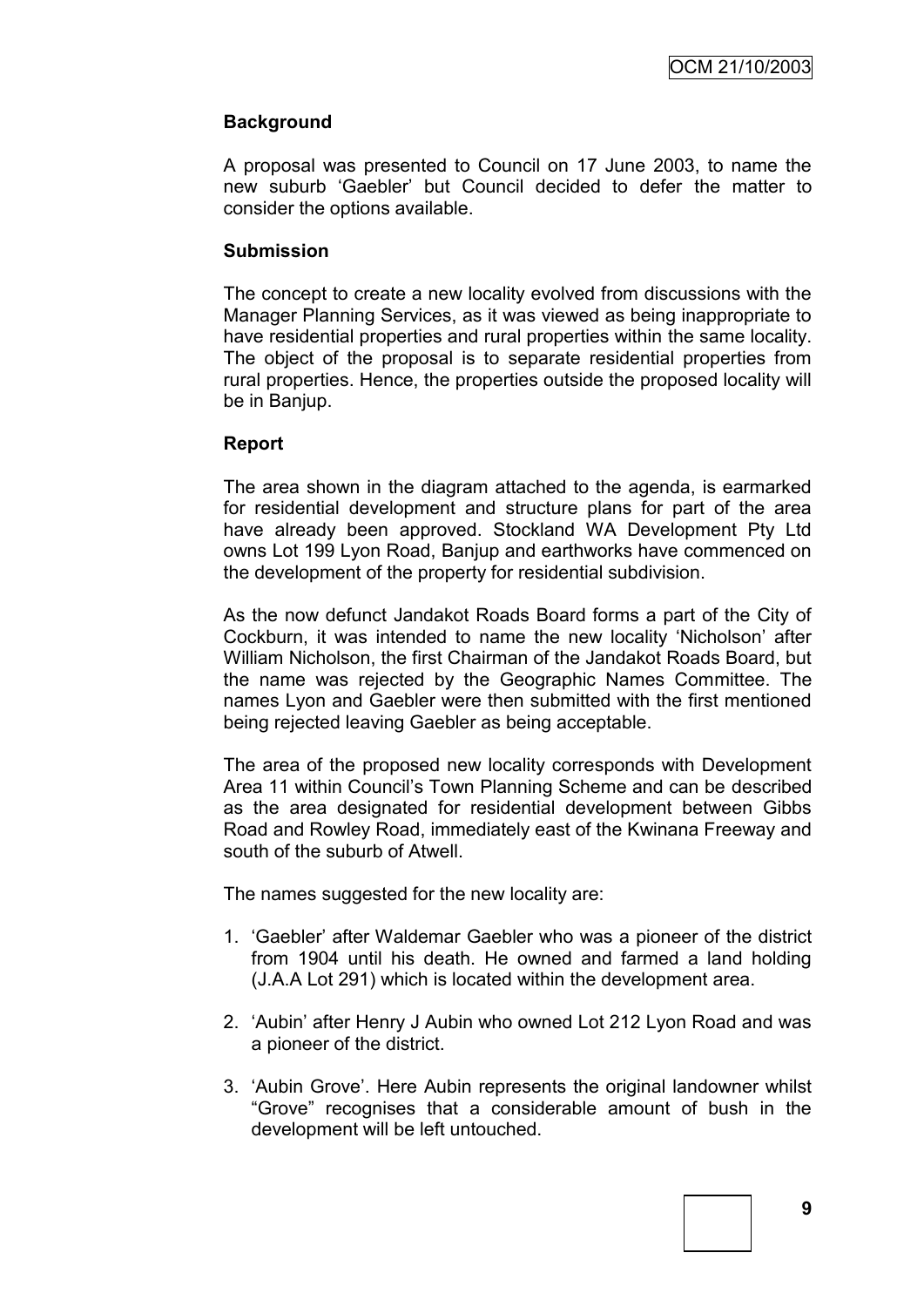It is recommended that a survey of the landowners be conducted and ask if they agree with the name 'Aubin Grove' for the new suburb. By adopting 'Aubin Grove' acknowledgement is not only given to a pioneer of the district but recognition is being given to the environment.

#### **Strategic Plan/Policy Implications**

Key Result Area "Facilitating the Needs of Your Community" refers.

## **Budget/Financial Implications**

N/A

## **Legal Implications**

Council is the recommending authority only, in these circumstances.

## **Community Consultation**

The community affected by the proposal will be surveyed to ascertain their views on the proposed suburb name of "Aubin Grove."

## **Implications of Section 3.18(3) Local Government Act, 1995**

Nil.

THE PRESIDING MEMBER PRESENTED THE MINUTES OF THE DELEGATED AUTHORITIES, POLICIES AND POSITION STATEMENTS COMMITTEE MEETING OF 23 SEPTEMBER 2003.

# **13.3 (MINUTE NO 2169) (OCM 21/10/2003) - DELEGATED AUTHORITIES, POLICIES AND POSITION STATEMENTS COMMITTEE - 23 SEPTEMBER, 2003 (1054) (DMG) (ATTACH)**

#### **RECOMMENDATION**

That Council receives the Minutes of the Delegated Authorities, Policies and Position Statements Committee dated 23 September 2003, and adopts the recommendations contained therein.

# **TO BE CARRIED BY ABSOLUTE MAJORITY OF COUNCIL**

# **COUNCIL DECISION**

MOVED Clr I WHITFIELD SECONDED Clr M REEVE-FOWKES that Council receive the Minutes of the Delegated Authorities, Policies and Position Statements Committee dated 23 September 2003 and adopts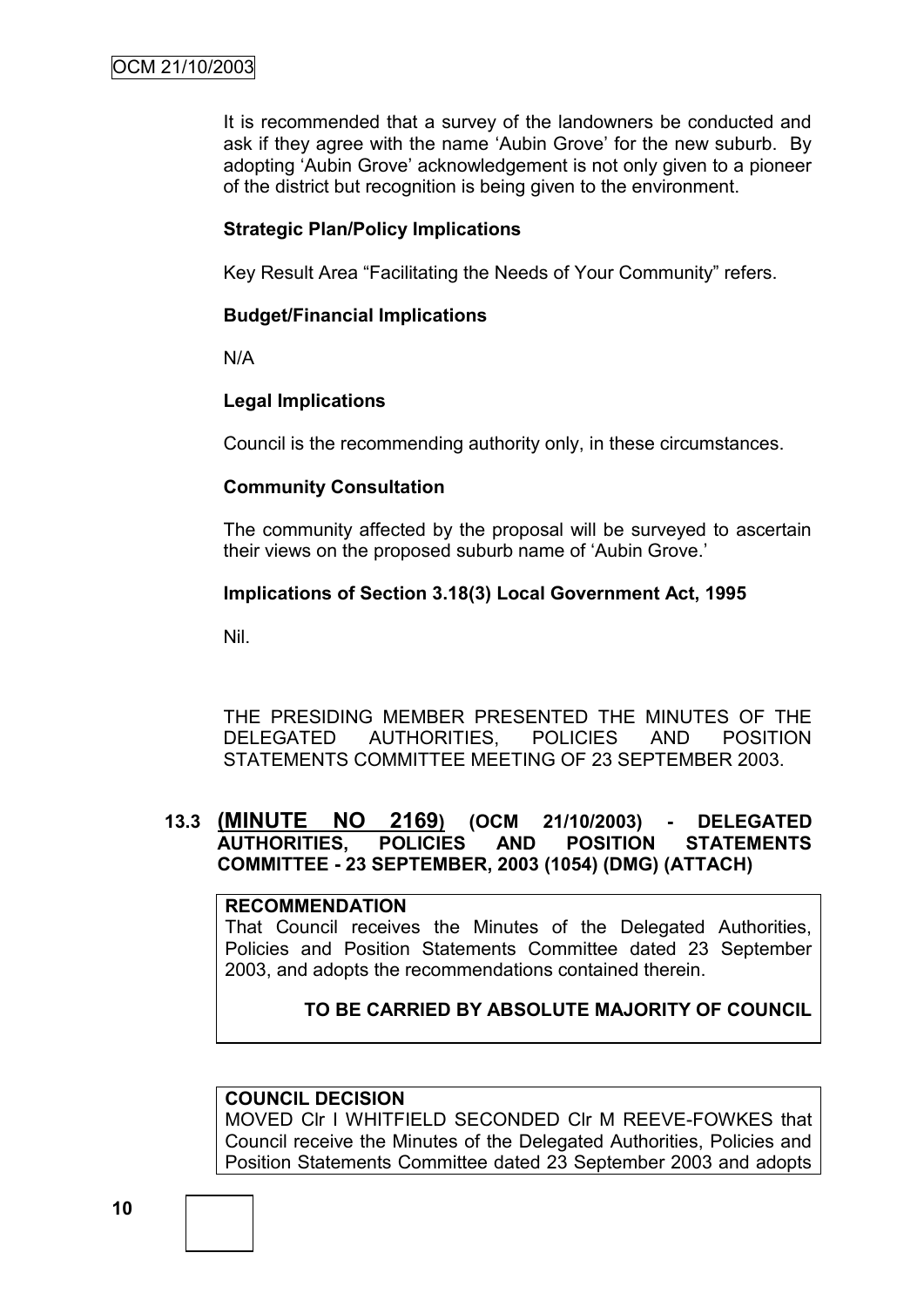the recommendations contained therein, with the exception of Item 13.2 which is to be dealt with separately.

# **CARRIED BY ABSOLUTE MAJORITY OF COUNCIL 9/0**

## **Background**

The Delegated Authorities, Policies and Position Statements Committee conducted a meeting on 23 September 2003. The Minutes of the Meeting are required to be presented to Council and its recommendations considered by Council.

#### **Submission**

The Minutes of the Delegated Authorities, Policies and Position Statements Committee Meeting is attached to the Agenda. Items dealt with at the Committee Meeting form the Minutes of that Meeting.

#### **Report**

The Committee recommendations are now presented for consideration by Council and if accepted, are endorsed as the decisions of Council.

Any Elected Member may withdraw any item from the Committee Meeting for discussion and propose an alternative recommendation for Council"s consideration.

Any such items will be dealt with separately, as provided for in Council"s Standing Orders.

#### **Strategic Plan/Policy Implications**

Key Result Area "Managing Your City" refers.

#### **Budget/Financial Implications**

Committee Minutes refer.

#### **Legal Implications**

Committee Minutes refer.

#### **Community Consultation**

Committee Minutes refer.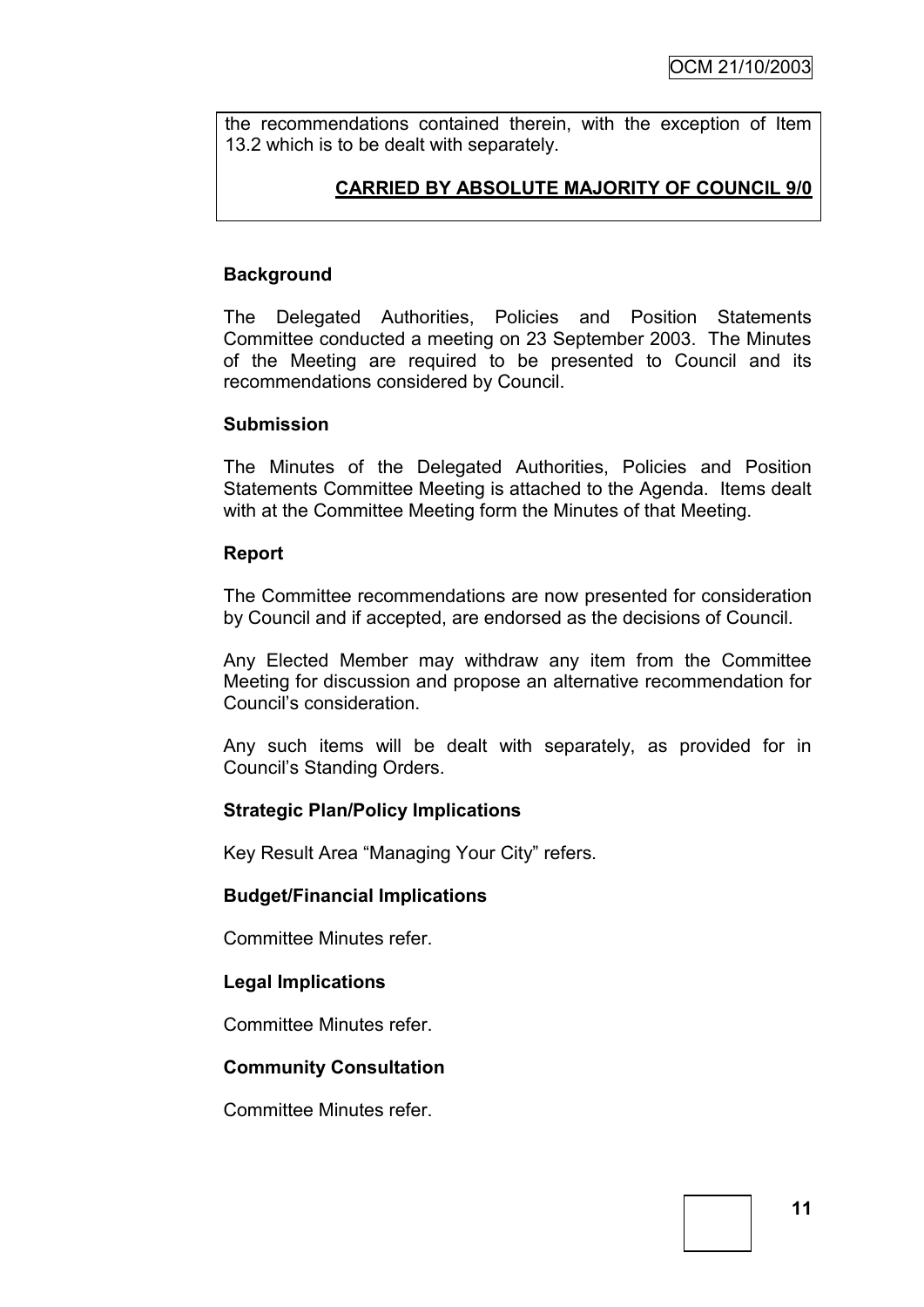## **Implications of Section 3.18(3) Local Government Act, 1995**

Committee Minutes refer.

# **(MINUTE NO 2170) (OCM 21/10/2003) – PROPOSED AMENDMENT – COUNCIL POLICY ACS3 'APPROVAL TO CONDUCT CIRCUSES' (1054) (RA)**

#### **COUNCIL DECISION**

MOVED Clr M REEVE-FOWKES SECONDED Clr I WHITFIELD that Council allows circuses with or without animals to operate on Council controlled land subject to the following conditions :-

- (1) The circus complies with current Western Australian legislation relevant to the welfare of animals, health and public buildings.
- (2) The circus demonstrating full compliance with all requirements of Public Liability Insurance with the insurance to be with an Australian Prudential Regulatory Authority (A.P.R.A.) approved company.
- (3) The circus is required to adhere to the Animal Welfare Act Code of Practice for the conduct of circuses in Western Australia (March 2003) and should there be any breaches or claims of breaches brought to the attention of the City, the matter will be referred to the Royal Society for the Prevention of Cruelty to Animals (WA) Inc.
- (4) The circuses having in place a suitable Management Policy, Emergency Procedures and Safety Policy to the satisfaction of Council.
- (5) The circus owners provide to Council before the circus is held, a certificate from a Qualified Structural Engineer certifying that temporary structures including the seating and animal training performance cages are safe and secure.
- (6) Circuses be charged the appropriate ground fee and bond.

# **MOTION LOST 4/5**

Clr Reeve-Fowkes requested the votes be recorded.

For: Clr Reeve-Fowkes, Clr Limbert, Clr Whitfield and Clr Goncalves Against: Mayor Lee, Deputy Mayor Graham, Clr Oliver, Clr Allen and Clr Edwards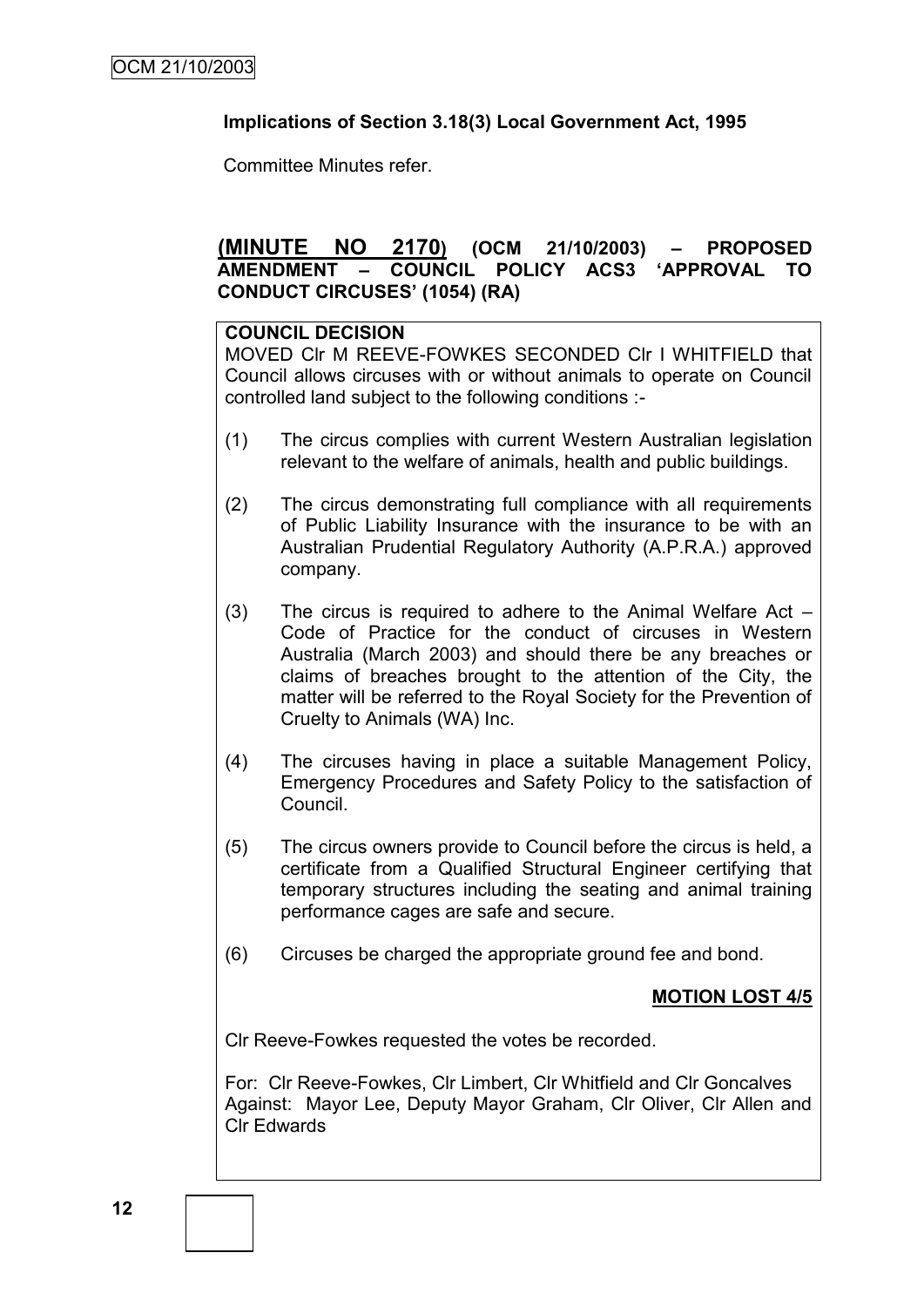MOVED Clr K ALLEN SECONDED Clr A EDWARDS that the Committee"s recommendation be adopted as per the attachment to the Minutes.

# **CARRIED 5/4**

Clr Reeve-Fowkes requested the votes be recorded.

For: Mayor Lee, Deputy Mayor Graham, Clr Oliver, Clr Allen and Clr Edwards

Against: Clr Reeve-Fowkes, Clr Limbert, Clr Whitfield and Clr **Goncalves** 

# **14. PLANNING AND DEVELOPMENT DIVISION ISSUES**

# **14.1 (MINUTE NO 2171) (OCM 21/10/2003) - POSSIBLE CLOSURE OF HOPE ROAD, BIBRA LAKE - SURVEY RESPONSES (9701; 450009) (SMH/AJB) (ATTACH)**

# **RECOMMENDATION**

That Council:

- (1) receive the report;
- (2) agree in principle with the closure of that portion of Hope Road between Progress Drive and the Cockburn Wetland Education Centre and the unmade Dixon Road;
- (3) require the preparation of reports on the following for further consideration by Council:
	- 1. Traffic Study which investigates the local traffic impacts that would result from the closure of Hope Road.
	- 2. Indicative cost of associated road works and environmental remediation; and
- (4) advise those who made submissions accordingly.

# **COUNCIL DECISION**

MOVED Clr M REEVE-FOWKES SECONDED Clr I WHITFIELD that :-

- (1) Council receive the report;
- (2) Council adopt a vision for Hope Road (between Bibra Drive and Progress Drive) and Progress Drive as gateways into the North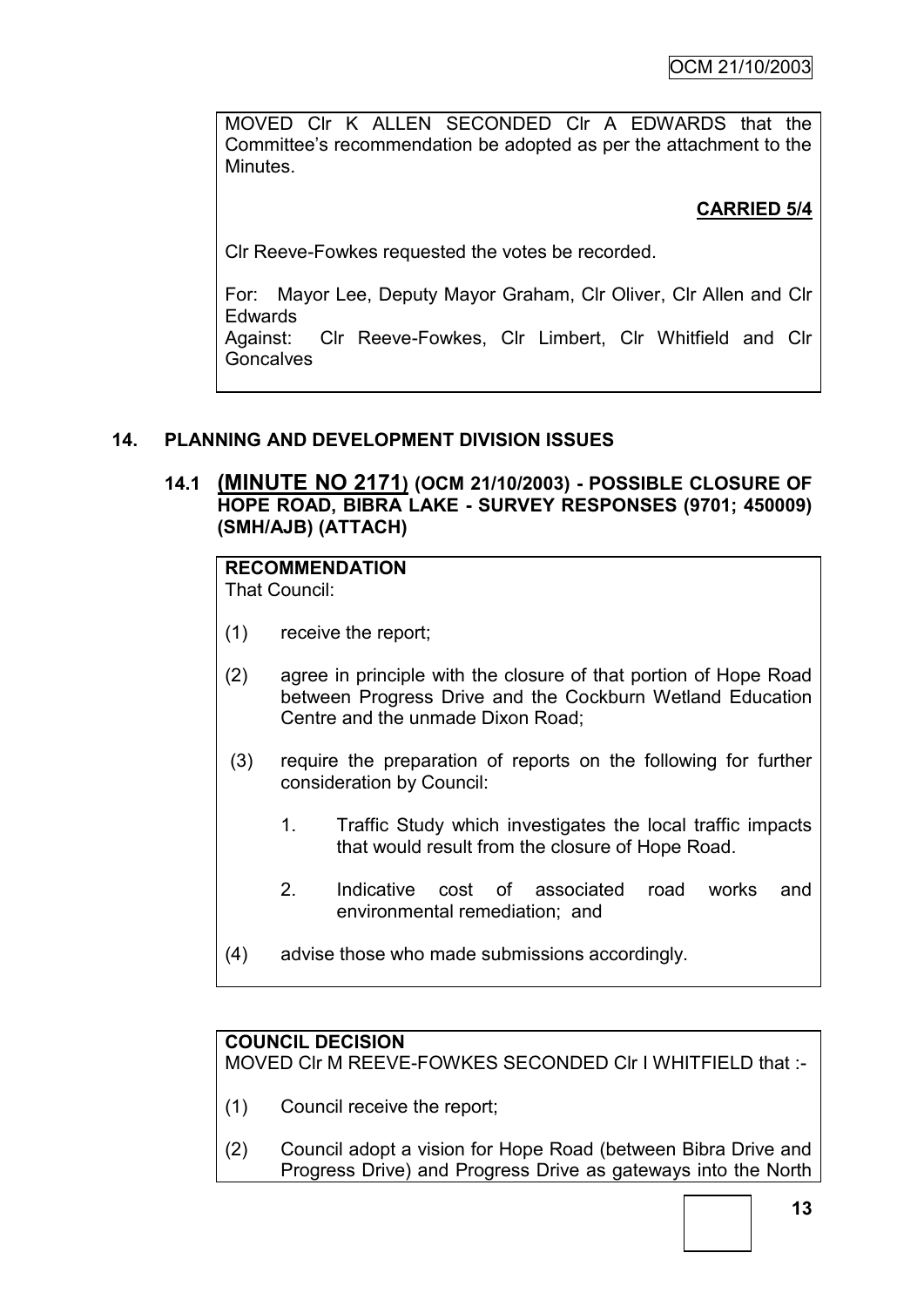Lake and Bibra Lake Regional Parklands;

- (3) Council consider the inclusion of funds in the 2004/05 budget to provide for the appointment of a consultant to prepare an improvement plan for Hope Road and Progress Drive into attractively landscaped roadways, similar to Fraser Avenue in Kings Park, together with cost schedules and an implementation program;
- (4) the improvement plan referred to in (3) above is to include traffic and speed reduction options;
- (5) Council not proceed with the closure of Hope Road Bibra Lake, so that traffic access between Bibra Drive and Progress Drive is maintained; and
- (6) Council advise the Chairman of the Environmental Protection Authority that the recommendation contained in EPA Bulletin 1088/33 together with the responses received on 6 August 2003, were not helpful to the Council in its deliberations about the future of Hope Road.

**CARRIED 9/0**

# **Explanation**

In all surveys, the responses have been fairly evenly split between those in favour of closure and those against. The logical solution would appear to be the slowing down of Hope Road by the installation of traffic calming and a more 'meandering' road alignment. The concept is to allow people to gain access to the bushland and provide parking bays and pull-in areas. This would also hopefully discourage through traffic from using Hope Road as a short cut and local road whilst encouraging people to slow down and enjoy the bushland.

#### **Background**

Council at its meeting held on 18 March 2003, considered a report which recommended that the closure of Hope Road be initiated. The reason for the report and recommendation arose from a report prepared by the EPA on the possible environmental implications associated with the construction of Roe Highway Stage 8. The EPA Bulletin 1088 was prepared for the Minister for the Environment at the request of the Minister for Planning and Infrastructure in February 2003 under Section 16(j) of the EP Act. The report recommended the downgrading of Hope Road.

Council resolved as follows:-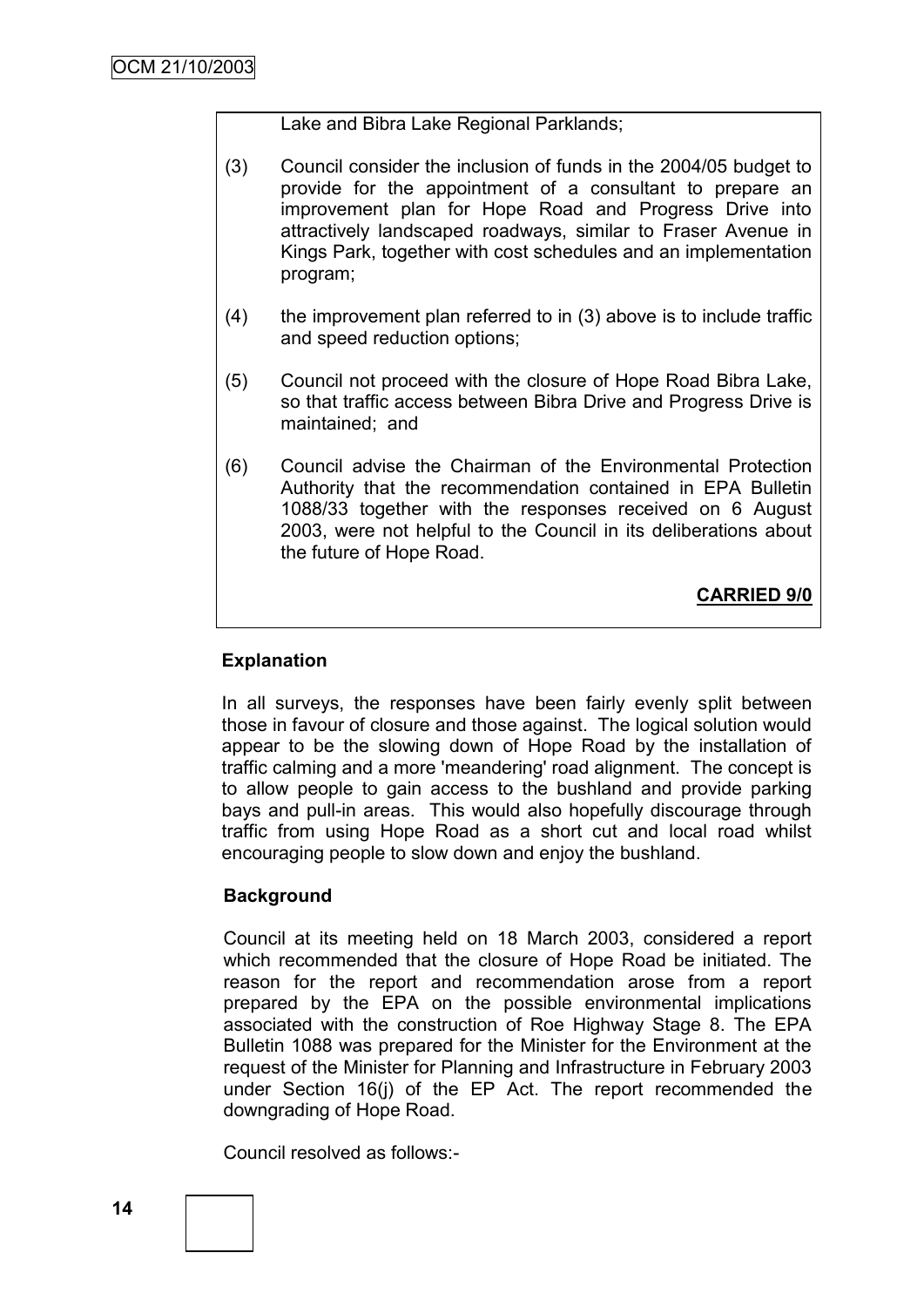- *"(1) receive the report;*
- *(2) acknowledge that EPA Bulletin 1088 recommends Hope Road be downgraded to strengthen ecological linkages between North Lake and Bibra Lake;*
- *(3) write to the EPA, clarifying the intended meaning of "downgrading" as expressed in para 63 of EPA Bulletin 1088;*
- *(4) survey residents of North Lake and Bibra Lake localities using a letter-box drop survey form, to provide an opportunity for community comment on whether Hope Road should remain open or be closed;*
- *(5) provide an information sheet, along with the survey in (4), outlining benefits and disadvantages of closing Hope Road; and*
- *(6) advise the Minister for Planning and Infrastructure that in the event that the Roe Highway Stage 8 reservation is deleted from the Metropolitan Region Scheme, that the reserve be included in the Parks and Recreation Reserve to protect the regionally important upland vegetation as described in the Environmental values associated with the alignment of Roe Highway (Stage 8) advice on pages 10, 11, 13 and 16 of EPA Bulletin 1088 dated February 2003."*

In response to the Council decision:-

- A letter was sent to the EPA on 20 March 2003, seeking clarification on the intended meaning of "downgrading" of Hope Road. At the time of writing this report, no response had been received.
- A survey of 2700 households in the Bibra Lake and North Lake localities was conducted with the closing date of 25 April 2003.
- A letter was sent to the Hon. Minister for Planning and Infrastructure on 20 March 2003, advising the Council position on the future of the Roe Highway Stage 8 reservation should the highway not be built, to which an acknowledgement was received on 16 April 2003.
- Due to complaints that some residents in North Lake had not received the survey, an additional 330 surveys were circulated to North Lake households located between Progress Drive and North Lake Road. The closing date for the survey was extended to 16 June 2003.

At its meeting held on 15 July 2003, Council resolved:-

*"(1) defer consideration of this item to a future meeting of Council; and*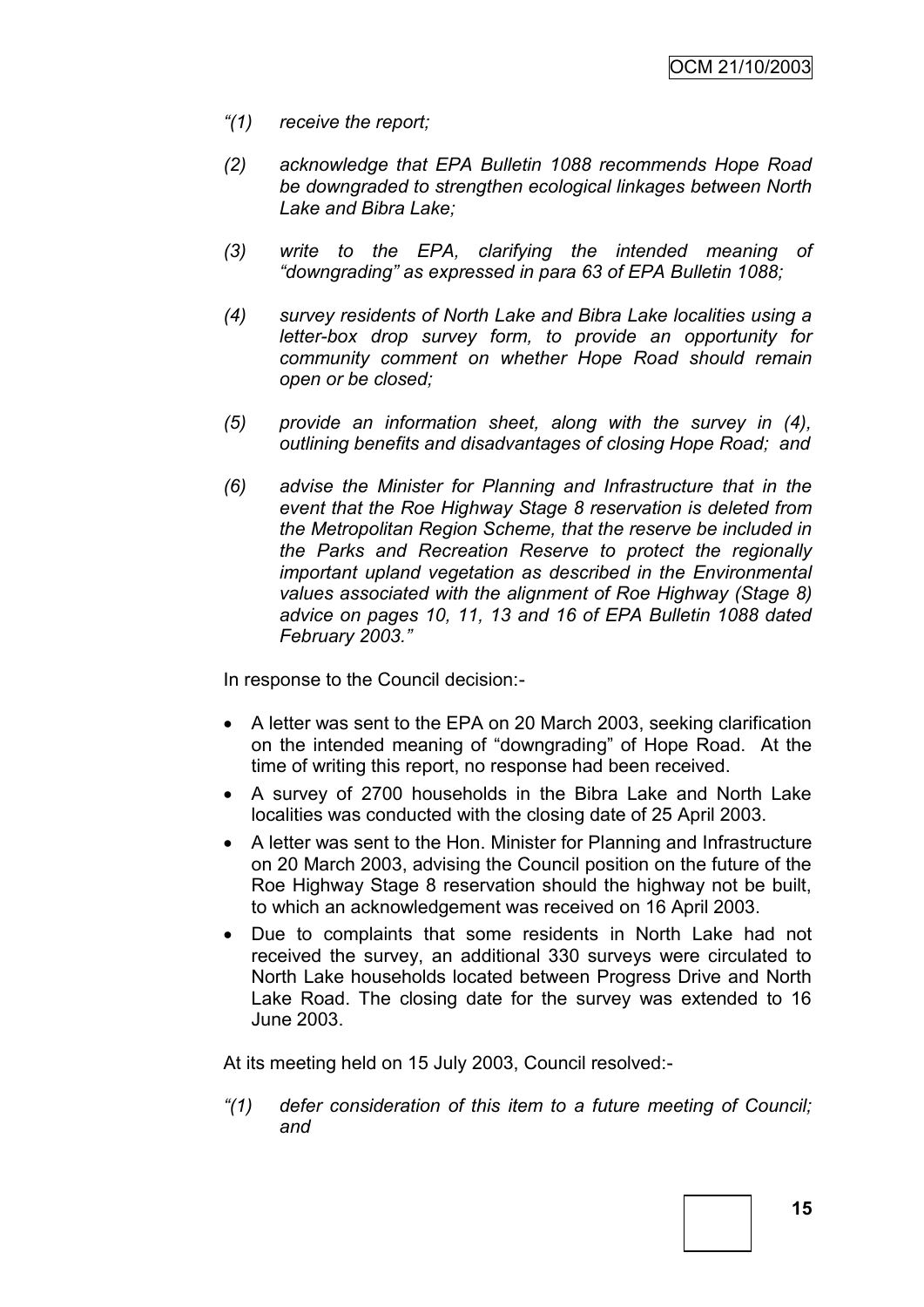*(2) write to the Minister for the Environment requesting its letter to the EPA of 20 March 2003 be answered and a strategic assessment under Section 11 of the Environmental Protection Act be investigated for Hope Road, Farrington Road and the implications of Progress Drive, addressing both environmental and social impacts."*

The Council decision resulted in two letters being written to the Minister for the Environment as required under recommendation (2) of the resolution, to which a letter was received from the Chairman of the EPA on 18 August 2003. Advice about the assessment was received on 3 September 2003.

Detailed reports on the possible closure of Hope Road were provided to Council on:-

- 18 March 2003 Item 14.1 "Closure of Hope Road, Bibra Lake, EPA Bulletin 1088, February 2003".
- 15 July 2003 Item 14.1 "Possible Closure of Hope Road, Bibra Lake – Survey Responses".

These reports should be referred to as background to this item.

#### **Submission**

At the close of the public submission period, 1082 submissions had been received. Of these, 517 or 48% supported the closure of Hope Road and 565 or 52% opposed the closure. Of all the submissions, 818 or 76% were from Bibra Lake and 239 or 22% were from North Lake. Submissions from other areas amounted to 25 or 2%.

Of the Bibra Lake submissions, 356 or 44% supported the closure of Hope Road and 462 or 56% opposed the closure.

Of the North Lake submissions, 143 or 60% supported the closure of Hope Road and 96 or 40% opposed the closure.

Seven(7) late submissions were received to close Hope Road but these were received too late to be included in the final figures.

136 submissions contained the name of more than one person. The survey form stated that a photocopy of the form is to be used where more than one resident from the household wants to participate in the survey. Accordingly, where multiple names were stated, this has been recorded as a single vote.

A submission from the City of Melville strongly opposed the possible closure of Hope Road.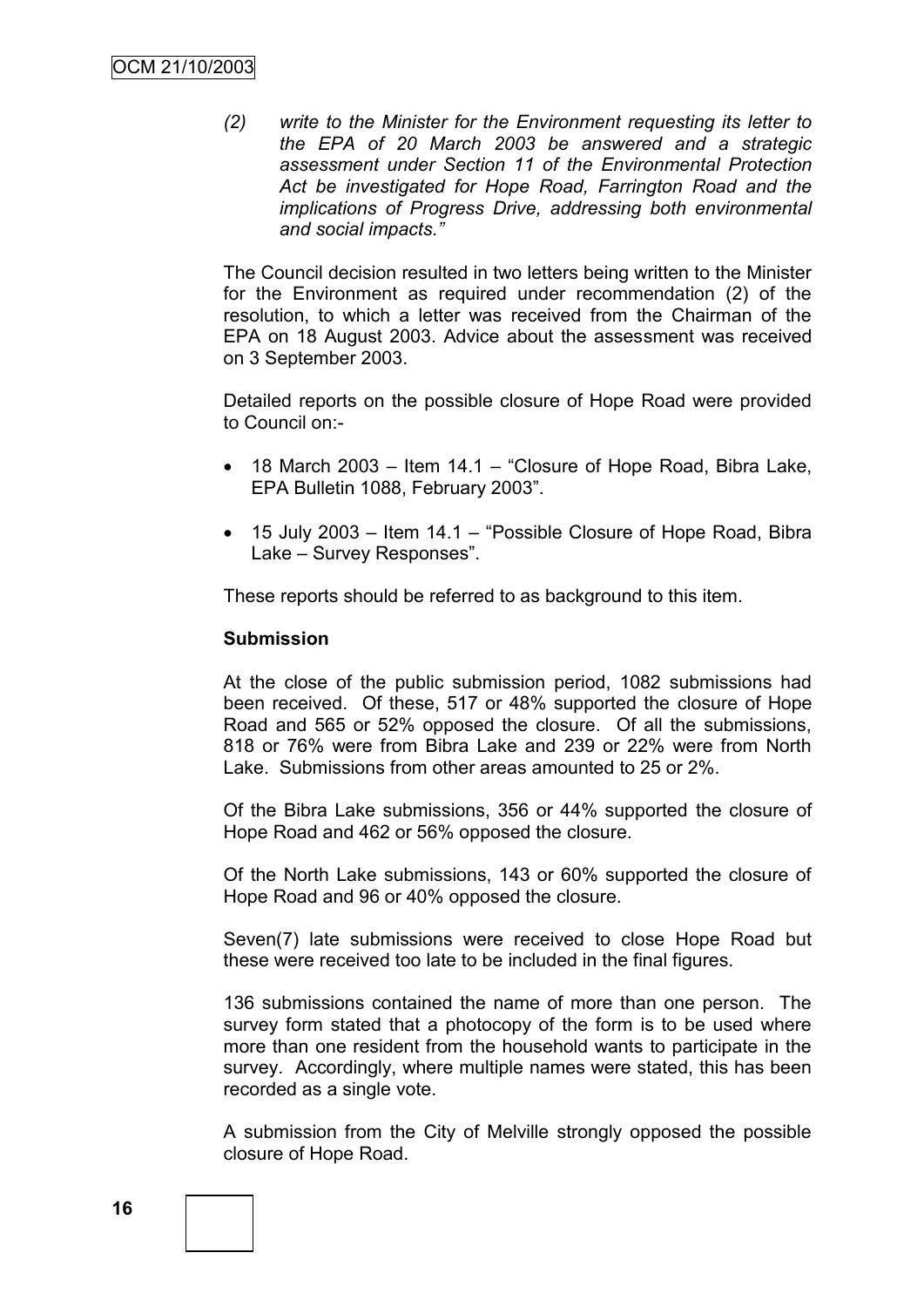On 18 August 2003, Council received a letter from the Chairman of the EPA, Mr Walter Cox dated 6 August 2003. This letter relates to the EPA"s understanding of the "down grading" of Hope Road.

On 3 September 2003, a letter was received from the Minister for the Environment dated 2 September 2003, relating to the strategic assessment of Hope Road, Farrington Road and Progress Drive as requested by the Council.

A copy of the letters are attached to the Agenda.

#### **Report**

As noted, some 3030 surveys were sent to residents in the affected localities of Bibra Lake and North Lake inviting comments on the proposal to close that section of Hope Road between Progress Drive and the Cockburn Wetland Education Centre, to enable the reintegration of Bibra Lake and North Lake as a single environmental unit and strengthen the ecological linkages. At the close of the advertising period, 1082 responses representing 35.7% of those surveyed had been received.

Of the responses received, 517 or 48% supported the closure with 565 or 52% against. Generally surveys only attract responses from those opposing a proposal. In this instance, there was strong support from those responding to the survey and it is considered that the majority of those not responding do not have any major objections. On the basis of those surveyed, only 19% objected to the proposed closure. The survey itself does not provide any strong direction as to the decision Council should make.

The City of Melville has expressed strong objection to the proposed closure in numerous letters stating that the EPA Bulletin was very brief and lacking detail, that a future Liberal Government has stated that if they are re-elected they are likely to construct Stage 8 on the Hope Road alignment with the clear implication that the proposed closure action would make this more difficult or unnecessary and that the proposal is premature because the current issues relevant to the regional road network and the Roe Highway are yet to be resolved. In summary, Melville considers the proposal to be deliberately obstructive to the process of sustainable development and triple bottom line assessment in the long term. A copy of the relevant letters are included in the Agenda attachments.

The Director Planning and Development has previously reported to Council on the inadequacies of the EPA Bulletin. Notwithstanding this, Council resolved to oppose Roe Highway Stage 8 on the strength of the EPA Bulletin and the views of some members of the community.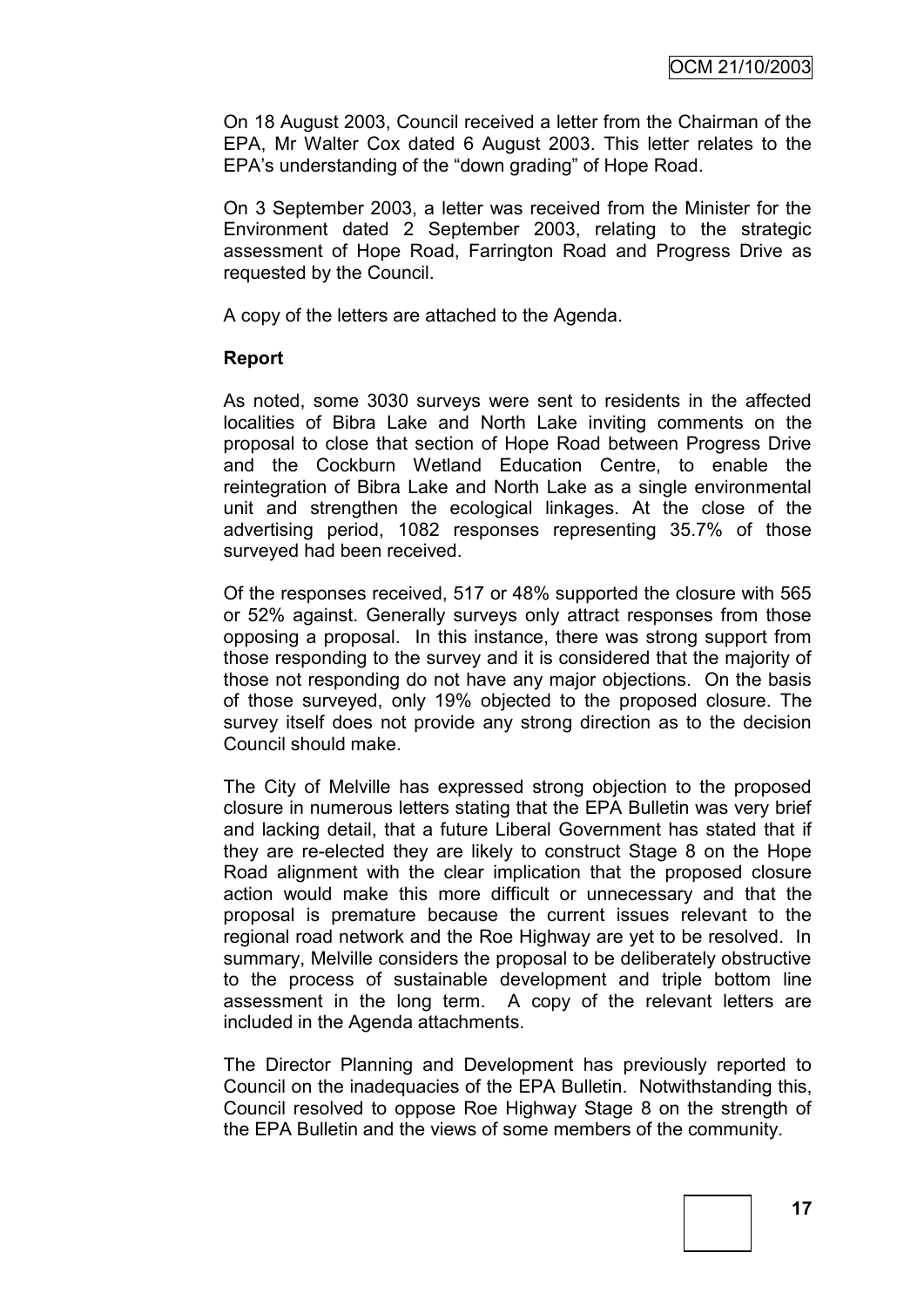It is agreed with the City of Melville that the closure of Hope Road may make it harder for a future Liberal Government to implement the Roe Highway on the Hope Road alignment. However the construction of the Roe Highway west of the Kwinana Freeway through the Bibra Lake/North Lake area is not consistent with Council's current position of opposition to Roe Stage 8 and accordingly, whether or not the closure makes it more or less difficult for a future Liberal Government to implement, such alternative is not material or a driving factor.

It is also noted that Hope Road is a local issue not a regional road issue and that if the Roe Highway was to have been constructed, then Hope Road would have been closed as a local road as part of the Roe Highway extension and accordingly, the end result at the local level would be exactly the same result as the current proposed closure.

The proposal is not deliberately obstructive as asserted by the City of Melville, but based on environmental principles expressed by the EPA in Bulletin 1088 and the general community view that the wetlands of Bibra Lake and North Lake should form a continuous environmental precinct with strengthened ecological linkages which has been the basis of Council"s opposition to Roe Highway Stage 8.

In numerous submissions, concern has been expressed about the intersection of Progress Drive and Farrington Road and the ability to turn right into Farrington Road, what impact the closure of Hope Road may have on this and the current need to upgrade the intersection including the dualling of that section of Farrington Road. Traffic volumes on Progress Drive and Farrington Road may increase as a result of the closure of Hope Road and accordingly, it is considered that a traffic study should be commissioned to determine the local traffic impacts and a future report presented to Council for consideration. The same also applies to the intersection of Bibra Drive and North Lake Road. Rectification of the problems at these intersections will resolve the reasons some people did not support the closure.

It was also suggested that Progress Drive be closed at the Hope Road end. This would significantly restrict access to recreation facilities and the proposed kiosk at Bibra Lake and is not supported.

Having considered the outcomes of the survey and taking into account Council"s previous stand on the environmental importance of the Bibra Lake/North Lake conservation reserves and the environmental advantages that would result from the area being integrated, it is recommended that Council support the proposed closure of Hope Road, that a local traffic impact assessment be undertaken and indicative costings of both associated road works and environmental remediation be prepared for further consideration by Council.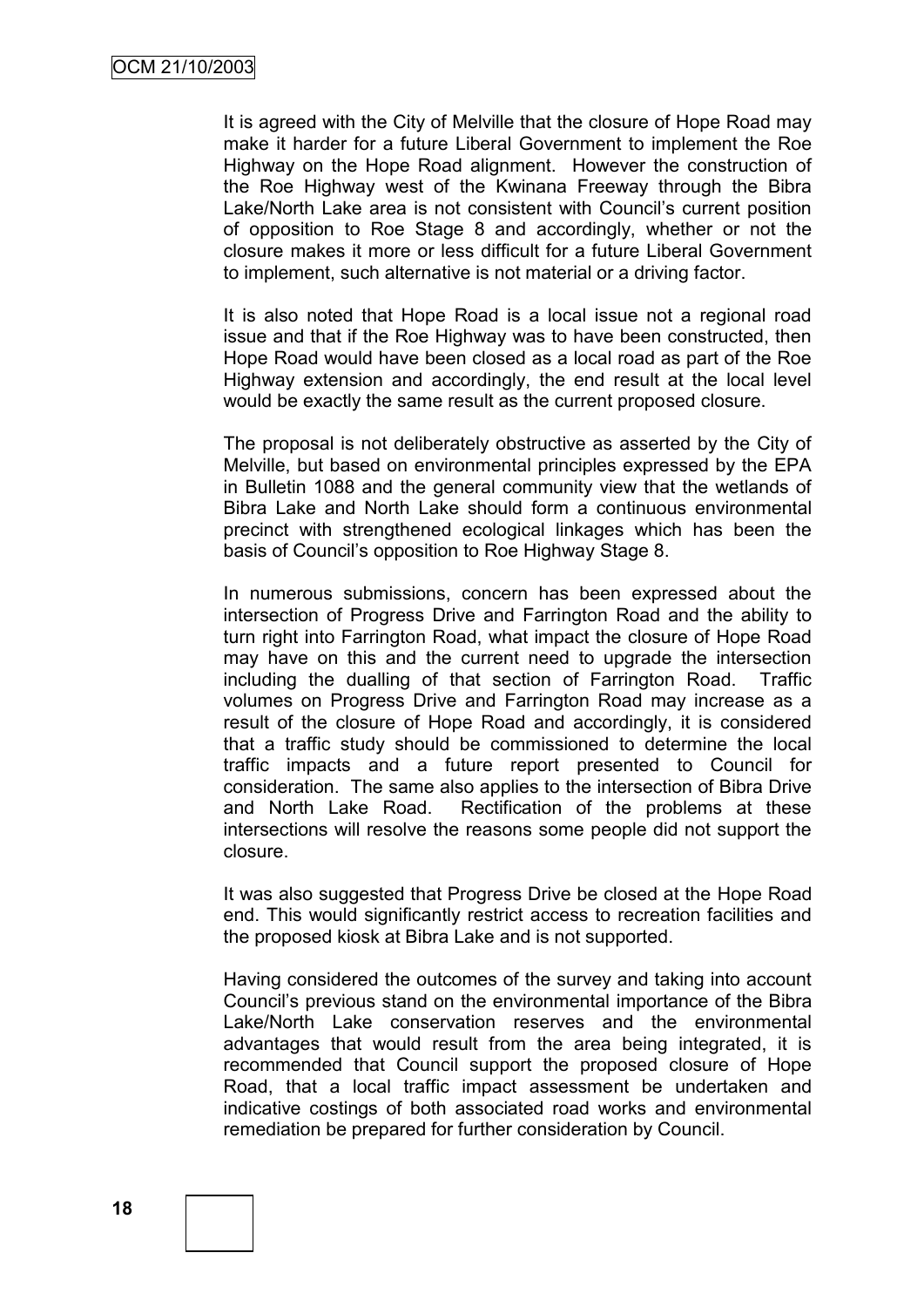The response from the EPA and the Minister for the Environment will be discussed in turn.

#### *1. Letter from the Chairman of the EPA dated 6 August 2003*

It took 5 months for the EPA to respond to the Council's letter of 20 March 2003. This is unacceptable.

Never-the-less, the letter contains only one paragraph relevant to the Council enquiry, namely that:-

"*In relation to the downgrading of Hope Road, the EPA was not aware that this road is already at the lowest level in the hierarchy and that to downgrade it would imply closure. Whilst the closure of Hope Road would be ideal from an ecological perspective, it is recognised that there may be a requirement for the road to provide thoroughfare for local traffic."*

This response is also unacceptable. This is because the EPA admits that it had not researched the background or implications of its recommendation as contained in Bulletin 1088/33 that:-

"*Additionally, it is recommended that consideration be given to downgrading the eastern section of Hope Road, which currently runs through the subject area, with rehabilitation to strengthen the ecological linkages within the area."*

The EPA response puts at risk the credibility of Bulletin 1088, by its own admission it was not aware of the status of Hope Road, the only local road about which a recommendation was made. Of greater concern is that this recommendation was one of only 3 recommendations contained in the Conclusion to the report.

This recommendation was based on an observation contained in Bulletin 1088/33 (pp13) namely that:-

*"The area also maintains a high degree of ecological integrity despite some historical and current degradation, with the only major barrier to terrestrial fauna movement being Hope Road."*

The EPA's response is an each way bet, in that on one hand it would like to see Hope Road closed for ecological reasons, but on the other hand the road could be retained because it provides a local thoroughfare.

This is difficult to reconcile against the report, however, which says that Hope Road is the only major barrier to terrestrial fauna movement, presumably between the Bibra Lake and North Lake Reserves.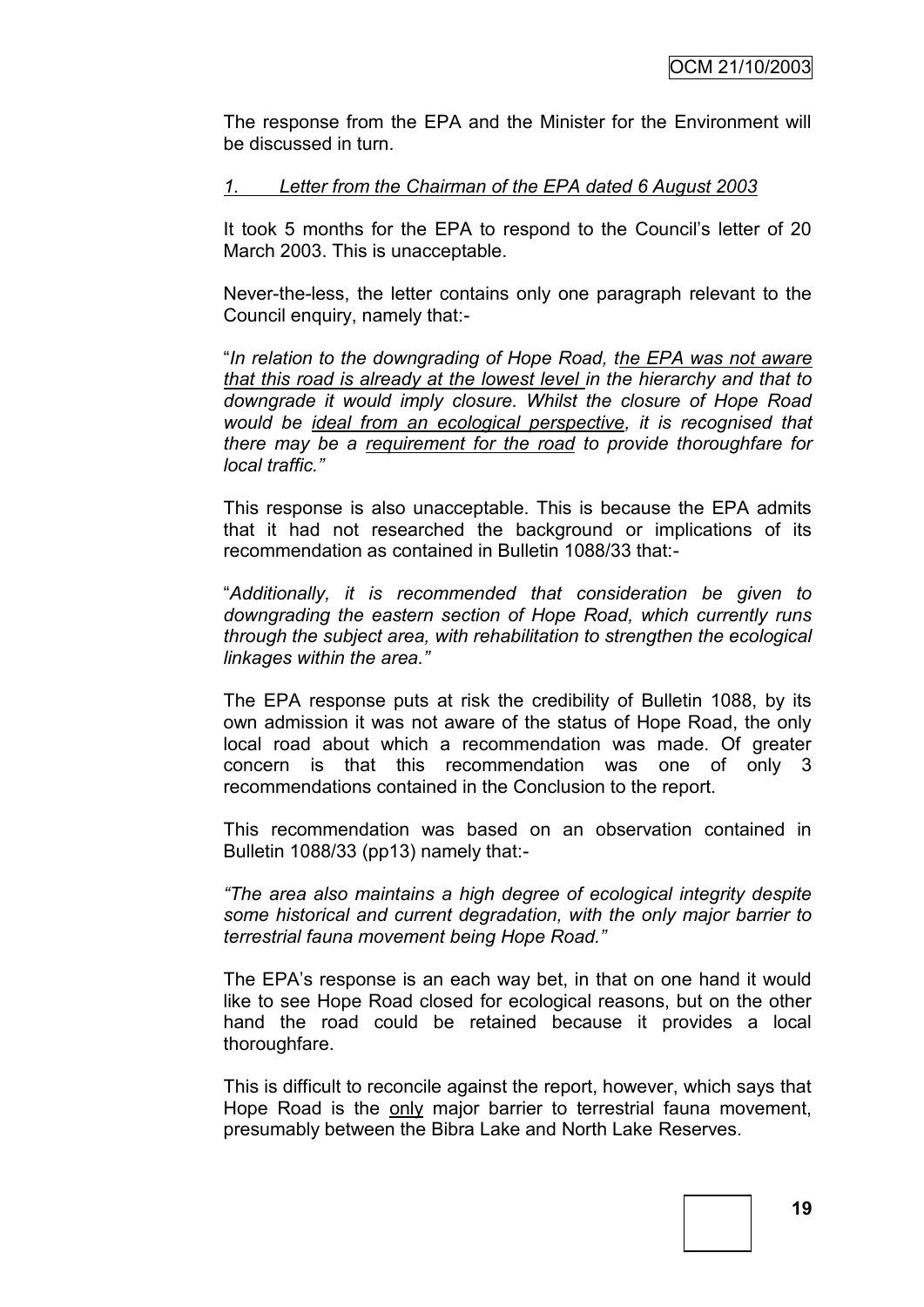As the State's expert environmental agency, the EPA is required to provide advice in respect to environmental matters, therefore its comments on the ecological benefit of the closure of Hope Road can be considered, but it has no expertise or charter to comment on the need for a road and therefore its opinion in this regard is of little value. This view is confirmed in the letter from the Minister for the Environment, dated 2 September 2003.

Given this, it appears that there are environmental and ecological benefits in closing Hope Road.

As far as the need to retain Hope Road for local traffic usage, it is pointed out that according to the Council"s records only 4400 vehicles per day use Hope Road at an average speed of 72 kph. If Hope Road was closed, the number of vehicles redirected into the local road network is minimal. The vehicles would mainly use Farrington Road and Bibra Drive instead.

The initiation of a road closure under the Land Act involves:-

- a Council decision to proceed.
- public notices and signs (optional)
- referral to relevant agencies and affected property owners.
- consideration of all submissions.
- Council to decide to proceed or not proceed.
- to proceed to request DOLA to close
- recommend to DOLA approach to land disposal
- DOLA approval
- public notices and signs of decision and date of effect
- undertake works to remove existing pavement and rehabilitate accordingly to Council decision as to the future of the land

A decision to initiate is not a final decision to close the road.

#### 2. *Letter from the Minister for the Environment dated 2 September 2003*

The Minister provided a prompt response to the Council"s letter dated 18 July 2003, which enquired about the possibility of a strategic assessment of Hope Road, Farrington Road and Progress Drive under Section 11 of the EP Act.

The Minister assumed that the Council was referring to Section 16 of the EP Act, but advises that:-

"*I recognise the difficulty in closing Hope Road due to the implications that it may have for transport planning within the general area, and concur with your view that a strategic assessment should be*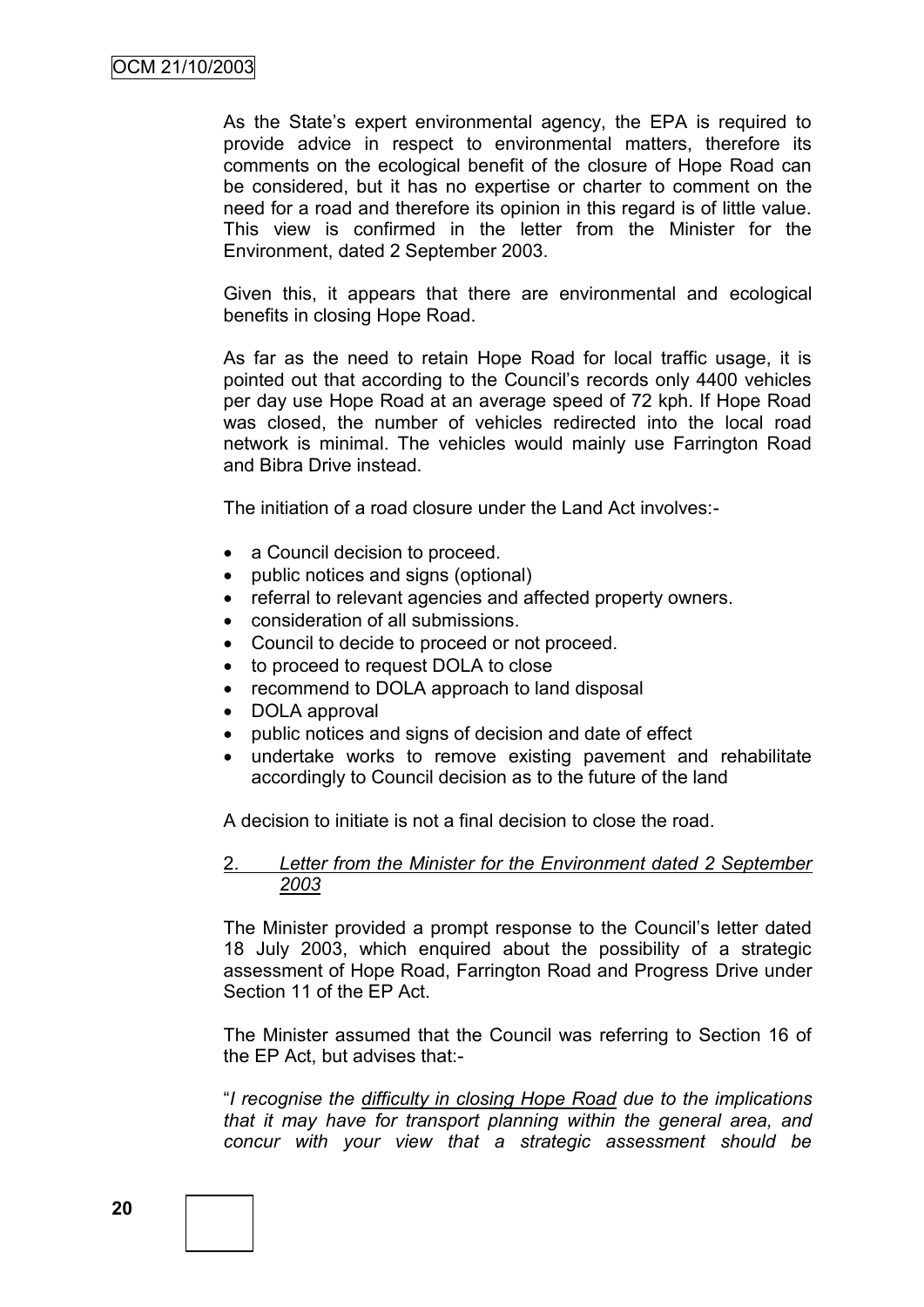*undertaken to investigate transport planning issues and constraints for the area.*

*It is not, however, a matter which can be addressed under the Environmental Protection Act 1986. Strategic transport planning matters are co-ordinated by the Department for Planning and Infrastructure (DPI) under direction from my colleague the Hon Allannah MacTiernan MLA.*

*I am confident the Environmental Planning Branch of DPI can address the broad environmental issues, and the EPA can assist in this process."*

The Minister has confirmed her comments to the issue of the strategic assessment. Because the EPA does not have the expertise to undertake a strategic transport study, she has referred the matter to the Minister for Planning and Infrastructure, and advised that the Council may wish to contact the transport section of DPI for further guidance on this matter.

However, the Minister's interpretation of the Council resolution of 15 July 2003 may not reflect the intention of the Council, namely:-

"*(2) write to the Minister for the Environment requesting its letter to the EPA of 20 March 2003 be answered and a strategic assessment under Section 11 of the Environmental Protection Act be investigated for Hope Road, Farrington Road and the implications of Progress Drive, addressing both environmental and social impacts."*

Clearly the Council"s intent was for an assessment to be made under the EP Act of the "environmental" and "social" impacts of Hope Road, Farrington Road and Progress Drive. Presumably, the impacts relative to maintaining these roads, otherwise the resolution of Council is not understood.

The EPA has the ability under Section 16(j) of the Act to "publish reports on environmental matters generally". Section 11 of the EP Act is not relevant as it relates to the conduct of meetings of the EPA.

Given this it is not clear as to why the Minister has chosen to interpret the Council"s request as being a "strategic transport planning" matter, to be undertaken by the DPI.

Council may wish to seek clarification of the Minister"s position.

#### **Strategic Plan/Policy Implications**

The Corporate Strategic Plan Key Result Areas which apply to this item are:-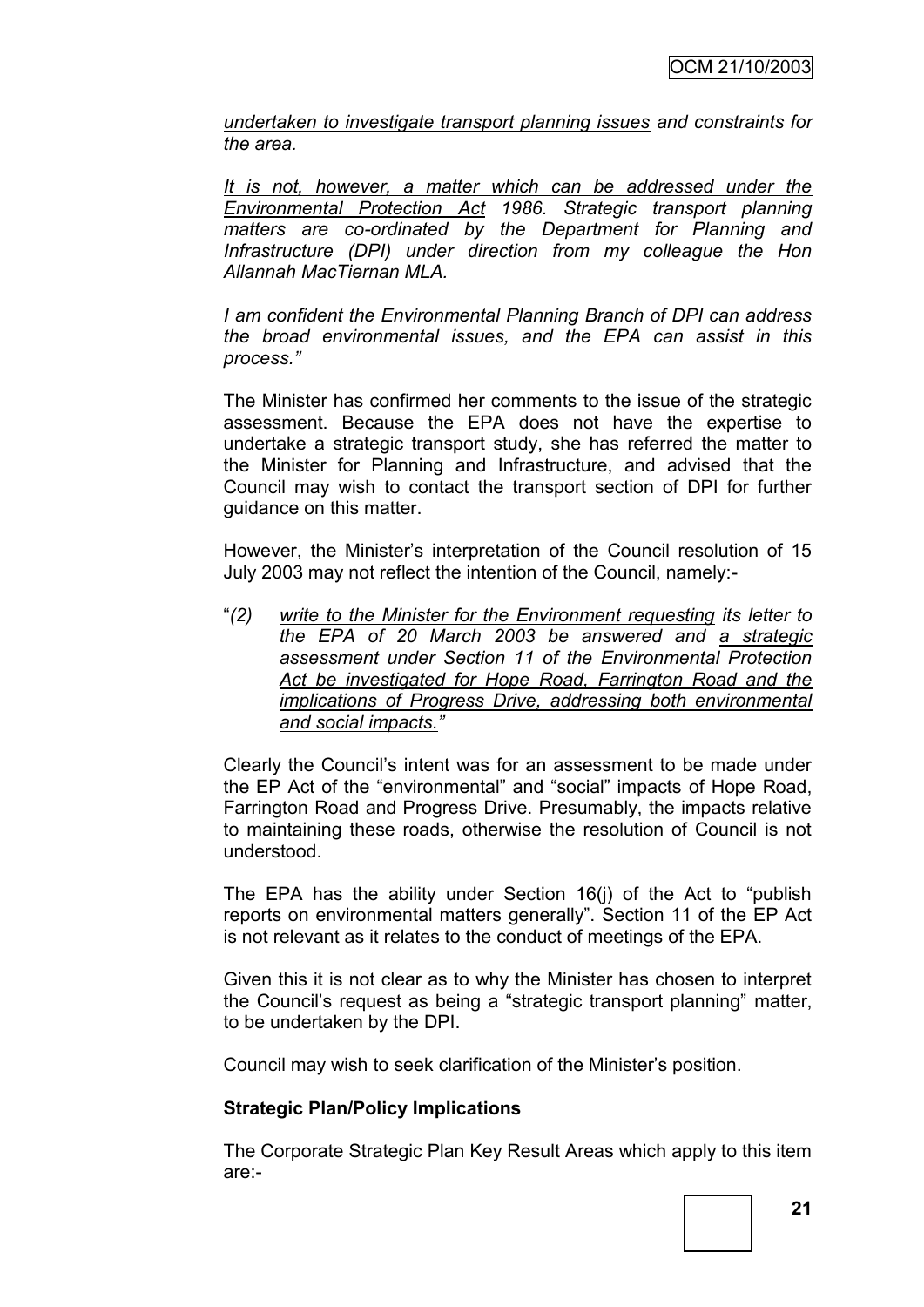- 1. Managing Your City
	- *"To deliver services and to manage resources in a way that is cost effective without compromising quality."*
- 3. Conserving and Improving Your Environment
	- *"To conserve the quality, extent and uniqueness of the natural environment that exists within the district."*
	- *"To ensure that the development of the district is undertaken in such a way that the balance between the natural and human environment is maintained."*

#### **Budget/Financial Implications**

Should the Council decide to proceed with the closure of the western portion of Hope Road, the length of road proposed to be closed is approximately 600m. To remove the road pavement will cost in the order of \$12,000 and the aggregate retrieved can be re-used as a base for paths and parking areas. Other associated road works that may be required have not been determined at this time.

The soil that has been under the road for many years is suitable for direct seeding which will cost around \$6,000 to apply and about \$3,000 to maintain over subsequent years. The revegetation of the verge could cost \$50,000 to install and about \$34,000 to maintain for the first 3 years. The total cost of the rehabilitation could be in the order of say \$105,000 for capital works and maintenance.

This estimate assumes that the existing utility services, such as electricity and water will remain within the reserve area.

Should the closure proceed, the Council would need to consider providing the funds in future budgets.

Funds for the Study will be drawn from the Chief Executive Officer's Consultancy Account.

#### **Legal Implications**

A road is closed under the provisions of the Land Administration Act. This requires the local government to contact the servicing agencies, to advertise the proposal in the local newspaper and if necessary to erect signs on that section of the road proposed to be closed. A public submission period of 35 days applies. This process will not be commenced until the Council has considered the results of this survey.

The local government makes recommendations to the Department of Land Administration which makes the final decision.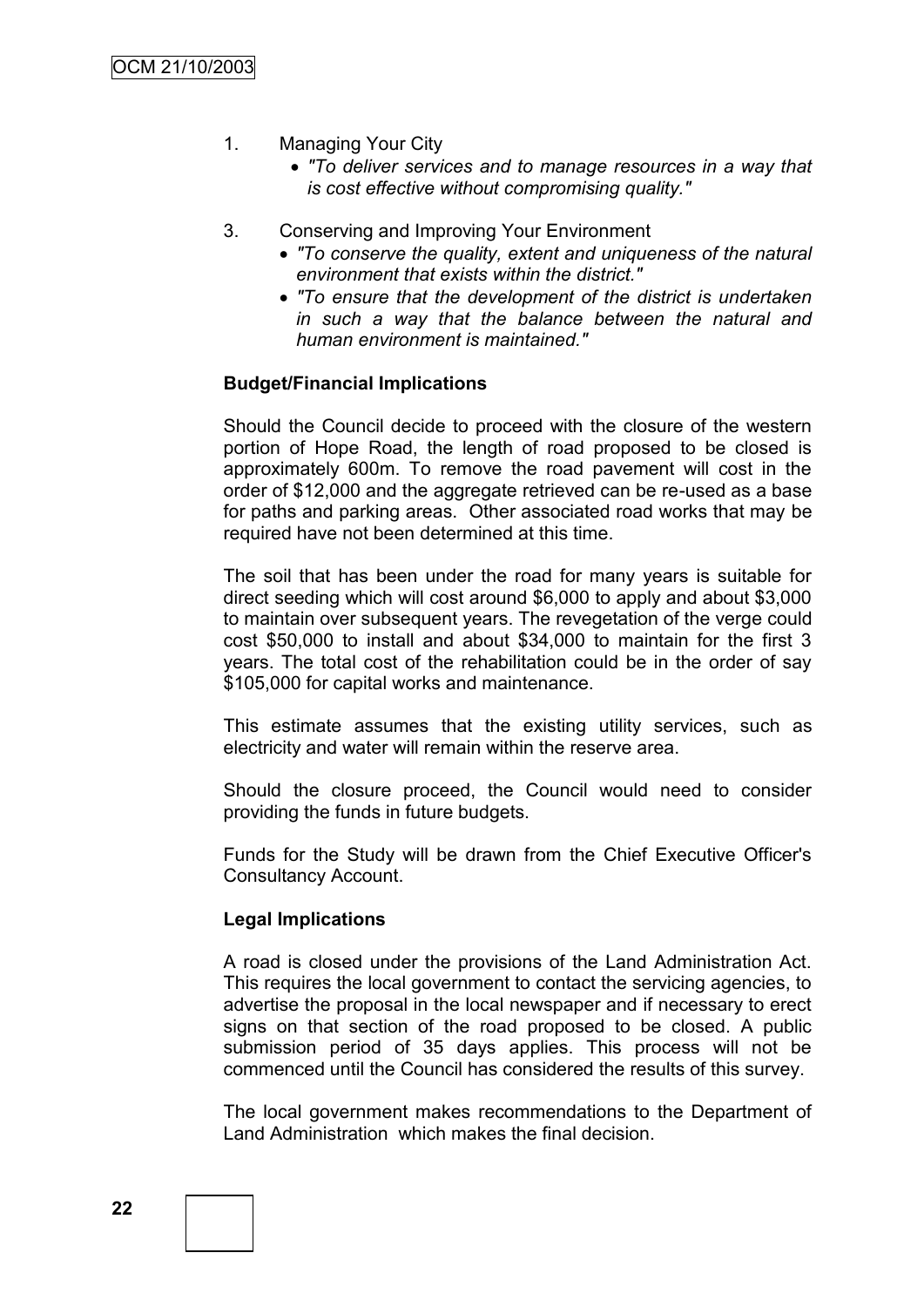## **Community Consultation**

A survey of 3030 households was conducted. The closing date, was the 25 April 2003, but was extended to 16 June 2003 for residents in North Lake between Progress Drive and North Lake Road. There were 1082 responses. Should the Council initiate the closure of Hope Road it will be required to re-advertise the proposal in accordance with the Act.

#### **Implications of Section 3.18(3) Local Government Act, 1995**

Nil.

## **14.2 (MINUTE NO 2172) (OCM 21/10/2003) - ACQUISITION AND SALE OF LOT 50 ROCKINGHAM ROAD, SPEARWOOD - SUMP SITE (3200395; 3209292) (KJS) (ATTACH)**

# **RECOMMENDATION**

That Council:

- (1) purchase Lot 50 Rockingham Road Spearwood for a consideration of \$20,000 from Main Roads WA; and
- (2) following (1) above, sell Lot 50 Rockingham Road Spearwood, for \$20,000 to the owners of Lot 14 Rockingham Road being V, A & G Palermo, subject to:
	- 1. Lot 50 being encumbered with a drainage easement in favour of the City.
	- 2. No water from private land is to enter the sump unless by Council"s agreement.
	- 3. The area to remain the same size and it be reconfigured as part of a development plan.
	- 4. Any works associated with the reconfiguration of the sump is to be borne by the owner.
- (3) requires all costs associated with the sale and purchase of Lot 50 to be borne by V, A & G Palermo; and
- (4) transfer funds for the purchase from the Land Development Reserve Fund with the income from the sale of land being transferred back to the Land Development Reserve Fund.

# **TO BE CARRIED BY ABSOLUTE MAJORITY OF COUNCIL**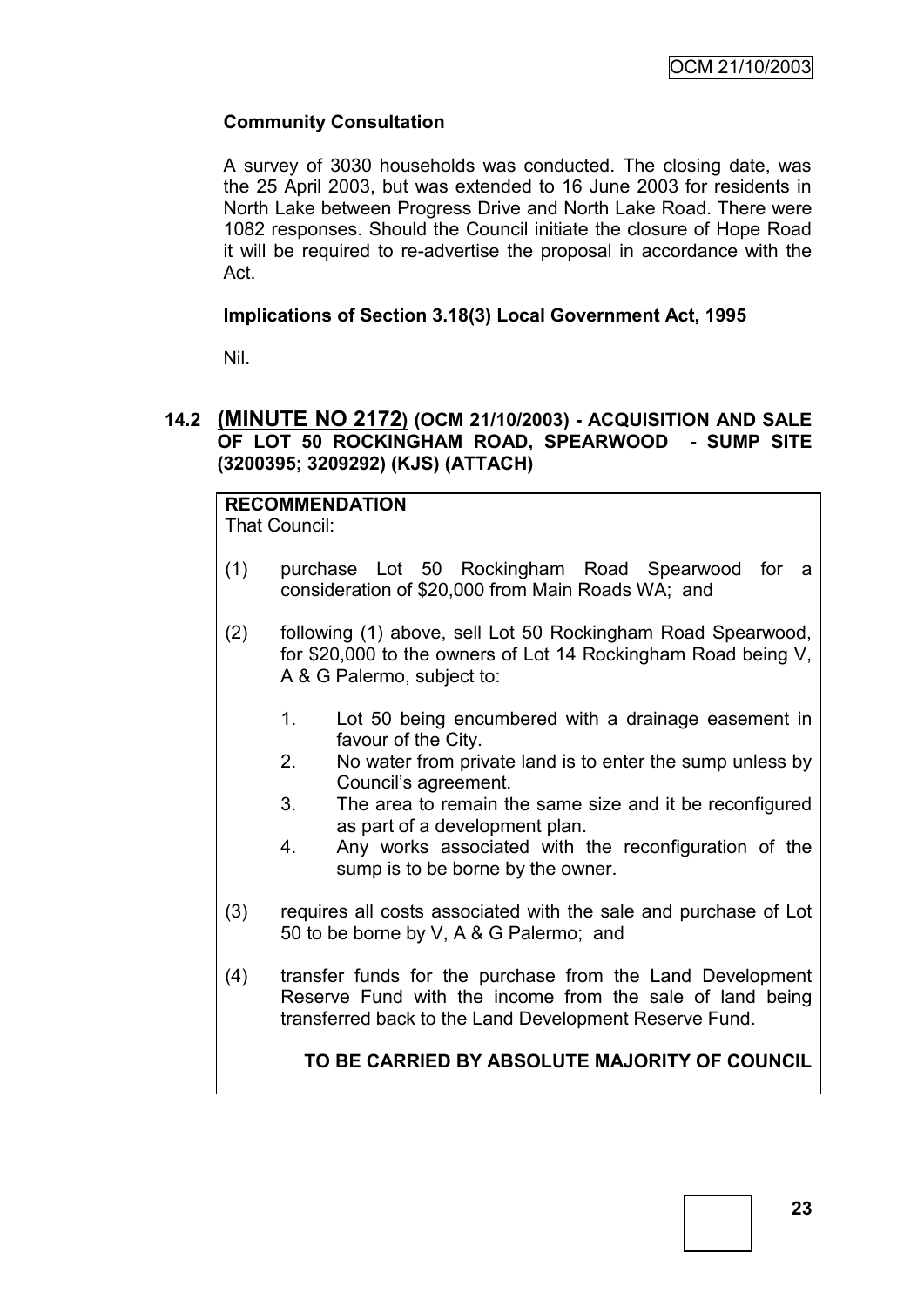# **COUNCIL DECISION**

MOVED Clr M REEVE-FOWKES SECONDED Clr S LIMBERT that the recommendation be adopted.

#### **CARRIED BY ABSOLUTE MAJORITY OF COUNCIL 9/0**

#### **Background**

Lot 50 Rockingham Road Spearwood is a land locked drainage sump owned in fee simple by Main Roads WA. Many years ago, Rockingham Road came under the control of Main Roads WA. It is assumed that Lot 50 was acquired by Main Roads WA to receive stormwater from Rockingham Road.

The City of Cockburn now controls Rockingham Road and is therefore responsible for the drainage of this and sections of adjoining roads within the catchment area of the sump.

#### **Submission**

Main Roads WA have forwarded a valuation report prepared by a licensed valuer from McGees.

#### **Report**

The owners of Lot 14 Rockingham Road propose to redevelop Lot 14 and Lot 6 Rockingham Road. The ownership and location of Lot 50 is detrimental to the orderly planning of the development. The owners of the land have agreed to purchase Lot 50 from the City and understand that the drainage easement will allow the City to continue to store stormwater in the sump.

The owners propose to reconfigure the sump so that it is orientated east-west rather than the current north-south orientation.

To do this will require subdivisional approval. The City will be in a position to recommend to the Western Australian Planning Commission that any approval be conditional on the drainage rights enjoyed by the City being maintained.

The owners have agreed to prepare engineering designs of the proposed sump and piped system, to demonstrate that the capacity of the proposed sump is adequate for the needs of the City and the owner"s proposed development.

The City is also protected by the easement that will have been endorsed on Lot 50. The contract of purchase and sale will be a threeway agreement entered into by each of the parties.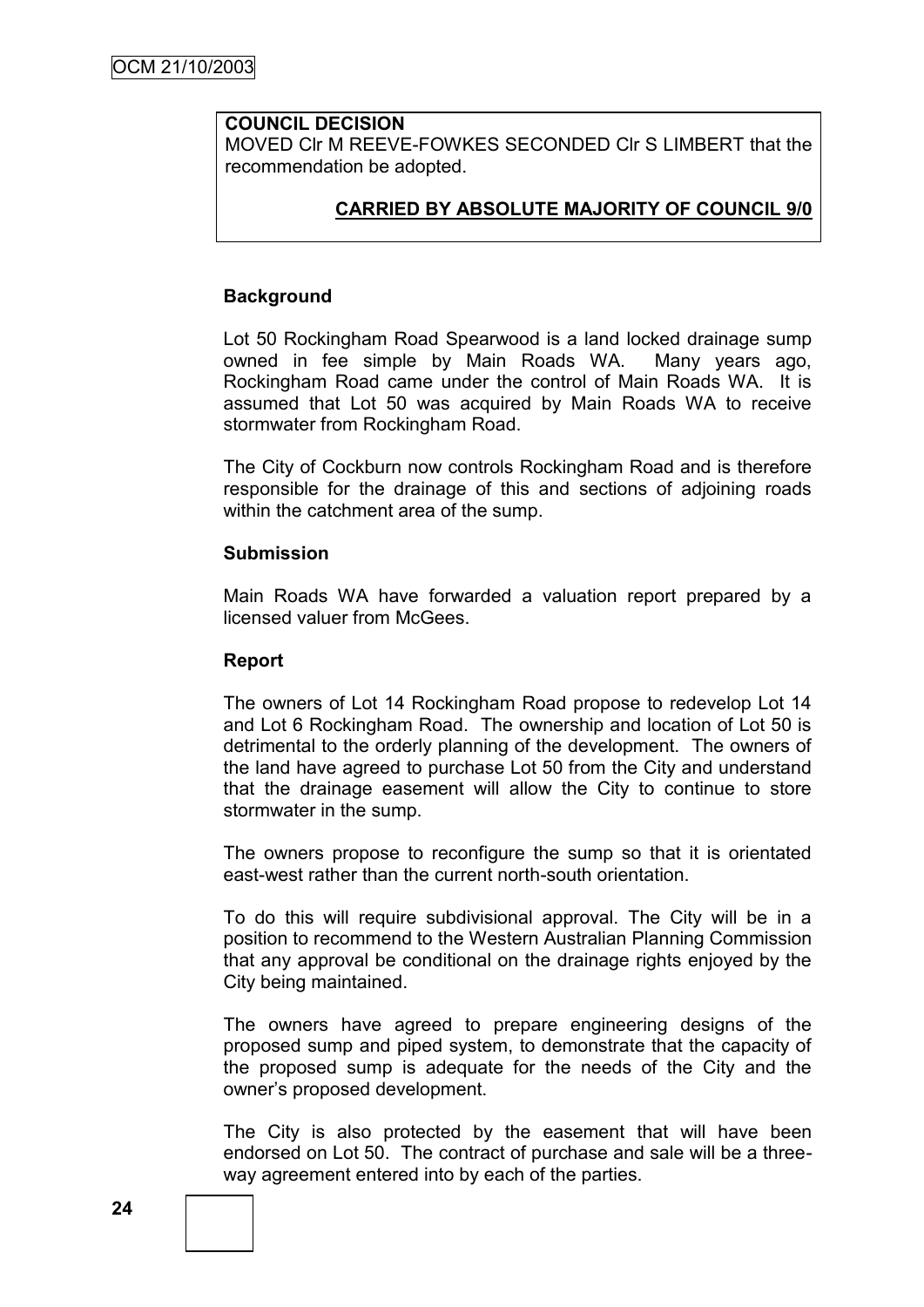# **Strategic Plan/Policy Implications**

The Corporate Strategic Plan Key Result Areas which apply to this item are:-

- 2. Planning Your City
	- *"To ensure that the planning of the City is based on an approach which has the potential to achieve high levels of convenience for its citizens."*
	- *"To ensure that the development will enhance the levels of amenity currently enjoyed by the community."*

# **Budget/Financial Implications**

The purchase of the land from Main Roads WA for the sum of \$20,000 by the Council and for the Council to then sell the land to V, A & G Palermo for \$20,000 means the transaction is revenue neutral for Council.

Funds for the purchase and sale should be transferred to and from the Land Development Reserve Fund.

## **Legal Implications**

Endorsement of a Purchase and Sale Agreement to protect the interests of all parties.

#### **Community Consultation**

N/A.

#### **Implications of Section 3.18(3) Local Government Act, 1995**

Nil.

## **14.3 (MINUTE NO 2173) (OCM 21/10/2003) - ROAD CLOSURE - PORTION OF FRASER ROAD, JANDAKOT, PURSUANT TO SECTION 3.58 OF THE LAND ADMINISTRATION ACT (450057) (KJS) (ATTACH)**

# **RECOMMENDATION**

That Council:

- (1) not proceed with the road closure so that future road planning options are maintained; and
- (2) advise the applicant accordingly.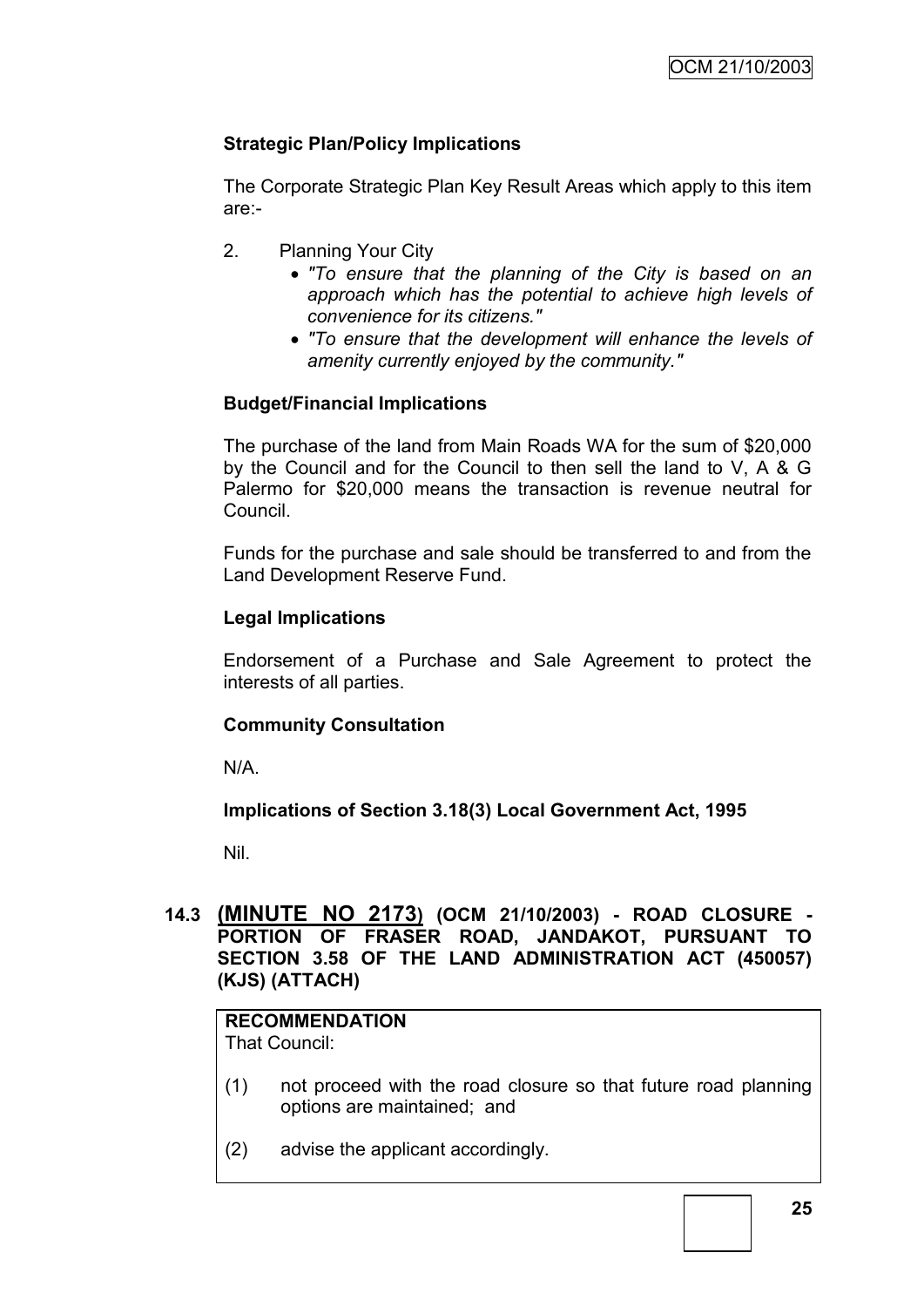#### **COUNCIL DECISION** MOVED Clr A EDWARDS SECONDED Clr L GONCALVES that the recommendation be adopted.

# **CARRIED 9/0**

## **Background**

The owner of Lot 316 Jandakot Road Jandakot, has requested the road closure and inclusion of the Crown Land portion into his land parcel.

#### **Submission**

N/A

#### **Report**

Pursuant to the Land Administration Act, the proposal has been advertised. At the conclusion of the 35 day submission period, there have been no objections received. The servicing authorities have all sent responses with no objections.

Despite this, it would be premature to close the road reserve before the final planning of the locality has been completed.

#### **Strategic Plan/Policy Implications**

The Corporate Strategic Plan Key Result Areas which apply to this item are:-

- 2. Planning Your City
	- *"To ensure that the planning of the City is based on an approach which has the potential to achieve high levels of convenience for its citizens."*
	- *"To ensure that the development will enhance the levels of amenity currently enjoyed by the community."*

#### **Budget/Financial Implications**

Nil.

#### **Legal Implications**

Nil.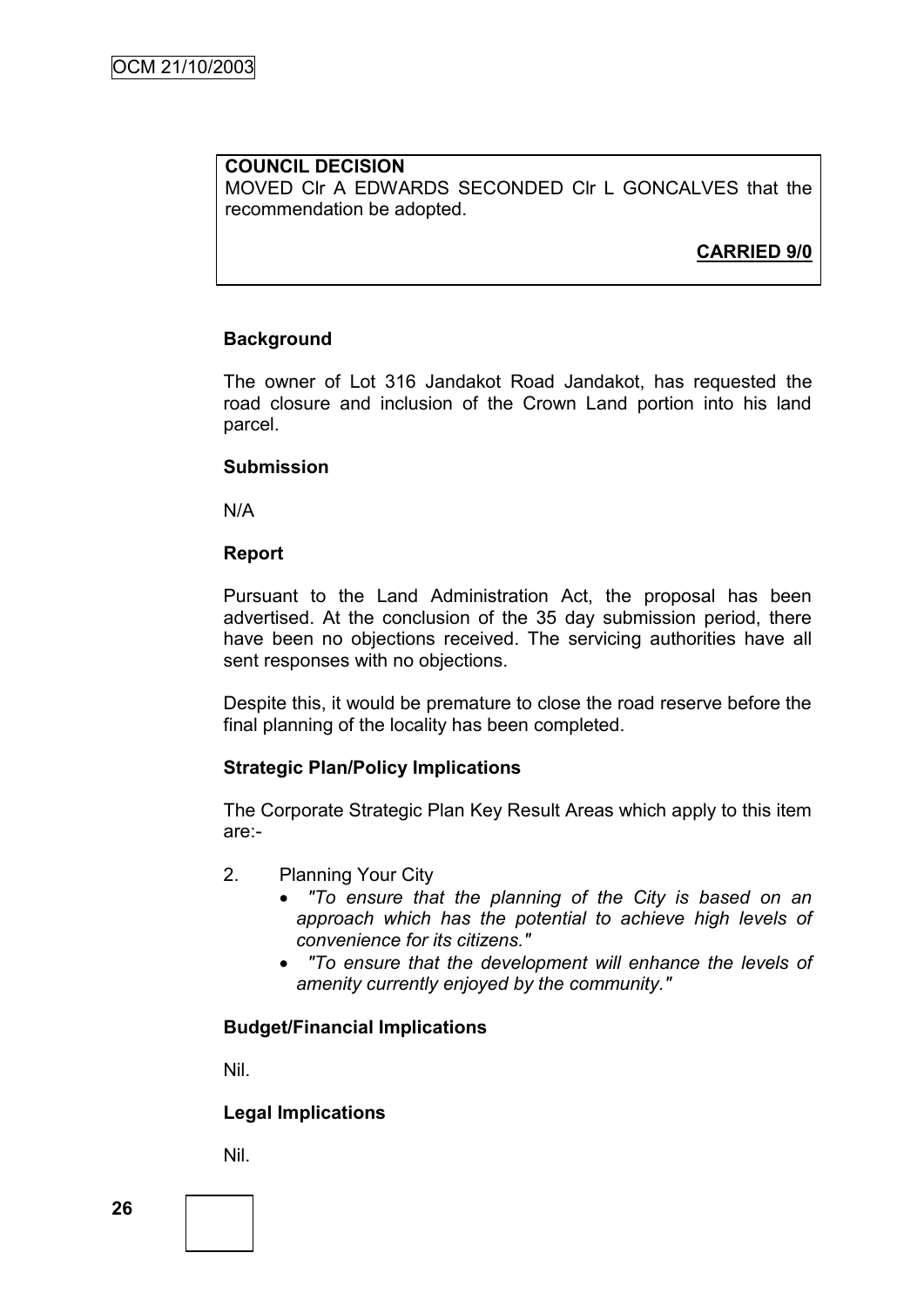# **Community Consultation**

A 35 day advertising period was carried out, and no objections to the proposal were received.

# **Implications of Section 3.18(3) Local Government Act, 1995**

Nil.

# **14.4 (MINUTE NO 2174) (OCM 21/10/2003) - PROPOSED CHILD DAY CARE CENTRE (ABC) - LOT PT 113;157 ROCKINGHAM ROAD (PAULIK WAY), HAMILTON HILL (2203812) (MR) (ATTACH)**

# **RECOMMENDATION**

That Council:

(1) approve the proposal for a Child Day Care Centre at Lot Pt 113 Rockingham Road, Jandakot, subject to the following conditions:-

Standard Conditions:

- 1. Development may be carried out only in accordance with the terms of the application as approved herein and any approved plan.
- 2. Nothing in the approval or these conditions shall excuse compliance with all relevant written laws in the commencement and carrying out of the development.
- 3. Retaining wall(s) being constructed in accordance with a suitably qualified Structural Engineer's design and a building licence being obtained prior to construction.
- 4. No building construction activities causing noise and/or inconvenience to neighbours being carried out after 7.00pm or before 7:00am Monday to Saturday and not at all on Sunday or Public Holidays.
- 5. A plan or description of all signs for the proposed development (including signs painted on a building) shall be submitted to and approved by Council as a separate application. The application (including detailed plans) and appropriate fee for a sign licence must be submitted to Council prior to the erection of any signage on the site/building.
- 6. Landscaping and tree planting to be undertaken in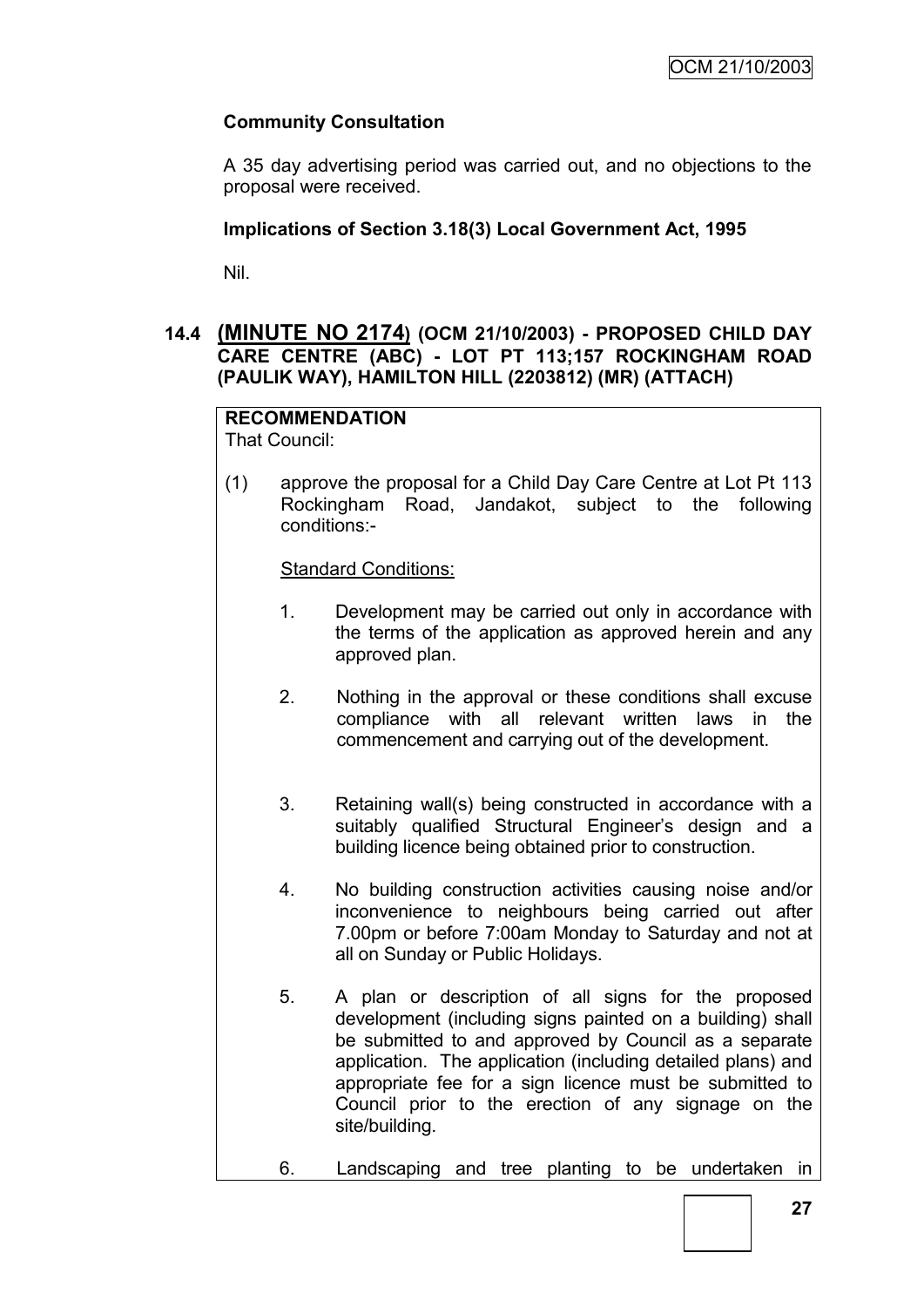accordance with the approved plan prior to the occupation of the site.

- 7. The landscaping installed in accordance with the approved detailed landscape plan, must be reticulated or irrigated and maintained to the satisfaction of Council.
- 8. No development or building work covered by this approval shall be commenced until the landscape plan has been submitted and approved by Council.
- 9. Earthworks over the site and batters must be stabilised to prevent sand or dust blowing and appropriate measures shall be implemented within the time and in the manner directed by Council, in the event that sand or dust is blown from the site.
- 10. All stormwater being contained and disposed of on-site.
- 11. Works depicted on the approved parking plan shall be maintained to the satisfaction of Council.
- 12. The vehicle parking area shall be sealed, kerbed, drained and line marked in accordance with the approved plans and specifications certified by a suitably qualified practicing Engineer to the satisfaction of Council.
- 13. The site car parking bay/s, driveway/s and points of ingress and egress to be designed in accordance with the Australian Standard for Offstreet Carparking (AS2890) unless otherwise specified by this approval and are to be constructed, drained and marked in accordance with the design and specifications certified by a suitably qualified practicing Engineer and are to be completed prior to the development being occupied and thereafter maintained to the satisfaction of Council.
- 14. A minimum of 1 disabled carbay designed in accordance with Australian Standard 2890.1 – 1993 is to be provided, in a location convenient to and connected to a continuous accessible path to the main entrance of the building or facility. Design and signage of the bay(s) and path(s) is to be in accordance with Australian Standard 1428.1 – 1993. Detailed plans and specifications illustrating the means of compliance with this condition are to be submitted in conjunction with the building licence application.
- 15. Car bay grades are not to exceed 6% and disabled car bays are to have a maximum grade 2.5%.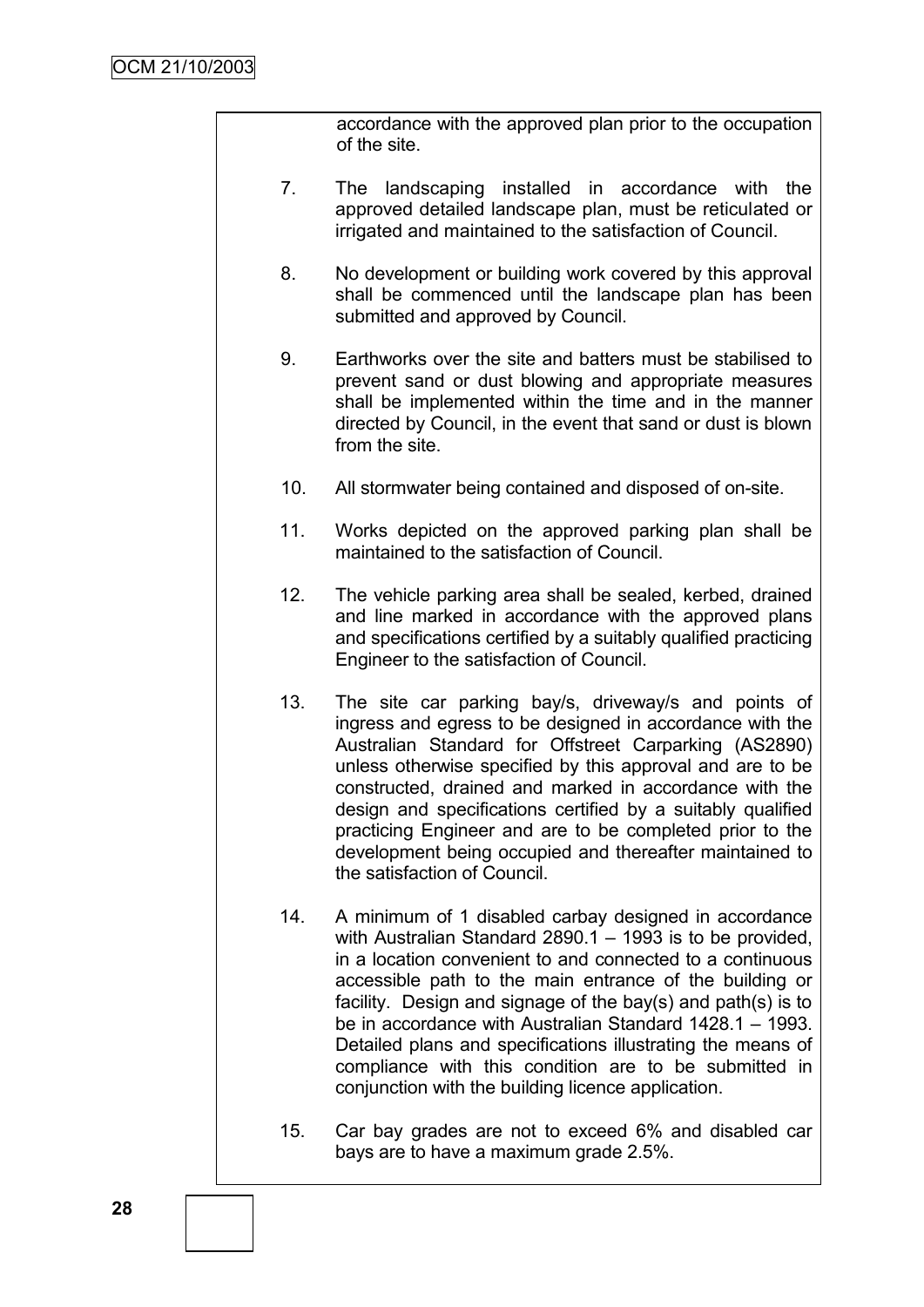- 16. Landscaping is to be undertaken in the street verge adjacent to the Lot(s) in accordance with the approved plans and be established prior to the occupation of the building; and thereafter maintained to the Council's satisfaction.
	- 17. The development site must be connected to the reticulated sewerage system of the Water Corporation before commencement of any use, or to such alternative system of effluent disposal as may be approved by the Department of Health prior to commencement of any use.

CONDITIONS TO BE COMPLIED WITH PRIOR TO APPLYING FOR A BUILDING LICENCE

- 18. All stormwater drainage shall be designed in accordance with the document entitled "Australian Rainfall and Runoff" 1987 (where amended) produced by the Institute of Engineers, Australia and the design is to be certified by a suitably qualified practicing Engineer and designed on the basis of a 1:100 year storm event.
- 19. A landscape plan must be submitted to the Council and approved, prior to applying for building licence and shall include the following:-
	- (1) the location, number and type of existing and proposed trees and shrubs including calculations for the landscaping area being in conformity with the City of Cockburn Greening Plan;
	- (2) any lawns to be established;
	- (3) any natural landscape areas to be retained those areas to be reticulated or irrigated; and
	- (4) verge treatments.

#### Special Conditions

- 20. The development being redesigned so that vehicular access is only obtained from Rockingham Road and not at all from Paulik Way.
- 21. No more than 99 children are permitted at the centre at any time.
- 22. Provision of a minimum of 26 on-site car parking bays.
- 23. Provision of visual and acoustic screen walls to adjoining residential properties.
- 24. Submission of a dust management plan to the satisfaction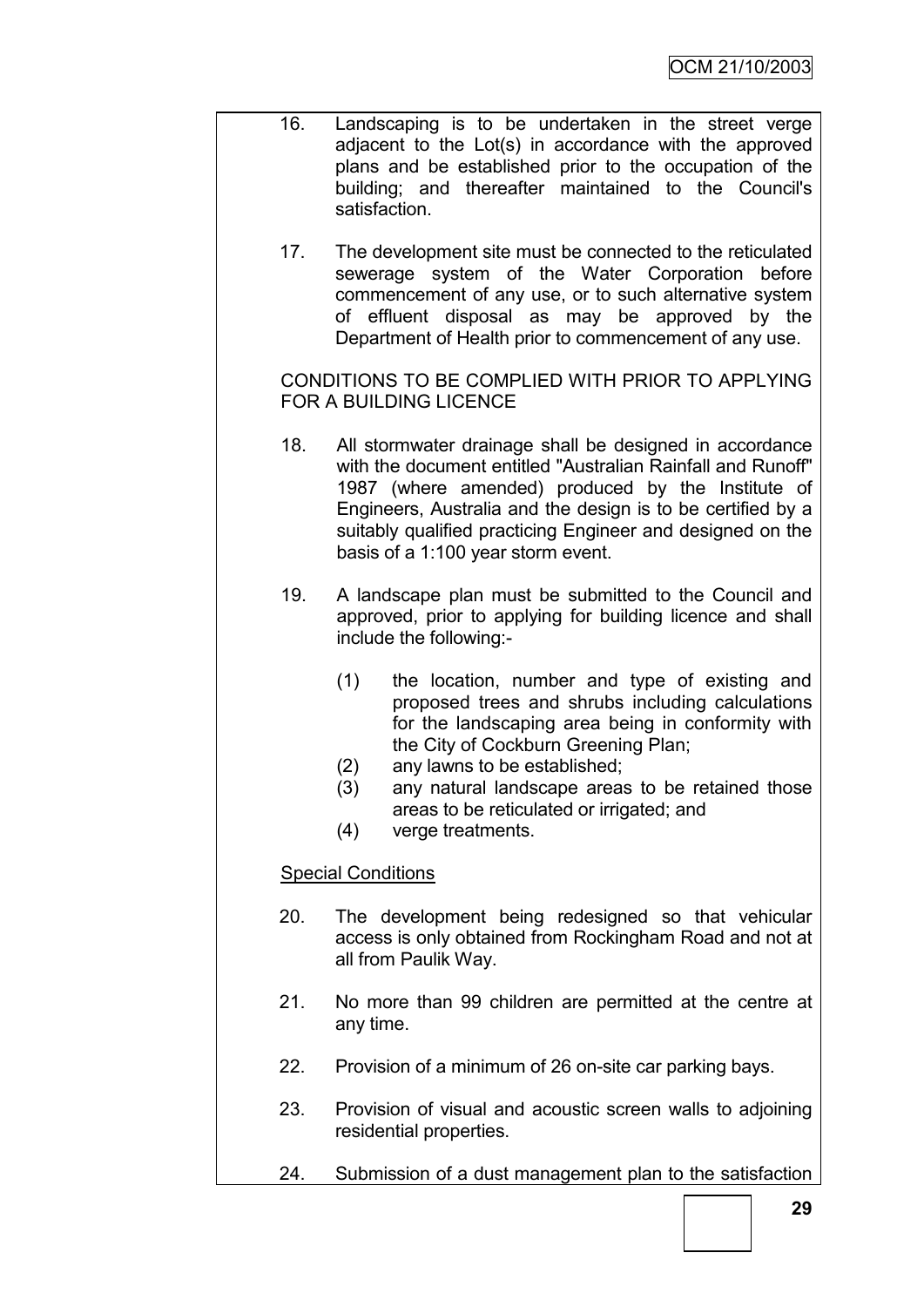of the Council prior to the commencement of works.

- 25. The applicant engaging a qualified engineer (with experience) to certify that the land does not contain any unsuitable landfill associated with or prior to development works and that the land is physically capable of development to the satisfaction of Council.
- 26. The applicant engaging a qualified environmental consultant to certify that the land does not contain any contaminated material and if any contamination is found it must be remediated in accordance with EPA requirements and to the satisfaction of the Council prior to development.
- 27. All access and egress of earthworks and construction vehicles must be via Rockingham Road and not at all from Paulik Way.

## **Footnotes**

- 1. The development is to comply with the requirements of the Building Code of Australia. The proposal for the purpose of the BCA and must comply with:-
	- All boundary setbacks to be in accordance with the BCA;
	- Access & facilities for persons with disabilities are to be provided in accordance with the BCA to the site and within the building; and
	- All ablution facilities are to be in accordance with the BCA.
- 2. Detailed plans and specifications of the kitchen, dry storerooms, coolrooms, bar and liquor facilities, staff change rooms, patron and staff sanitary conveniences and garbage room, are to be submitted to and approved by the Council"s Health Services prior to the occupation of the premises. The plans to include details of:
	- (a) the structural finishes of all floors, walls and ceilings;
	- (b) the position, type and construction of all fixtures, fittings and equipment (including cross-sectional drawings of benches, shelving, cupboards, stoves, tables, cabinets, counters, display refrigeration, freezers etc.); and
	- (c) all kitchen exhaust hoods and mechanical ventilation systems over cooking ranges, sanitary conveniences, exhaust ventilation systems , mechanical services, hydraulic services, drains, grease traps and provision for waste disposal.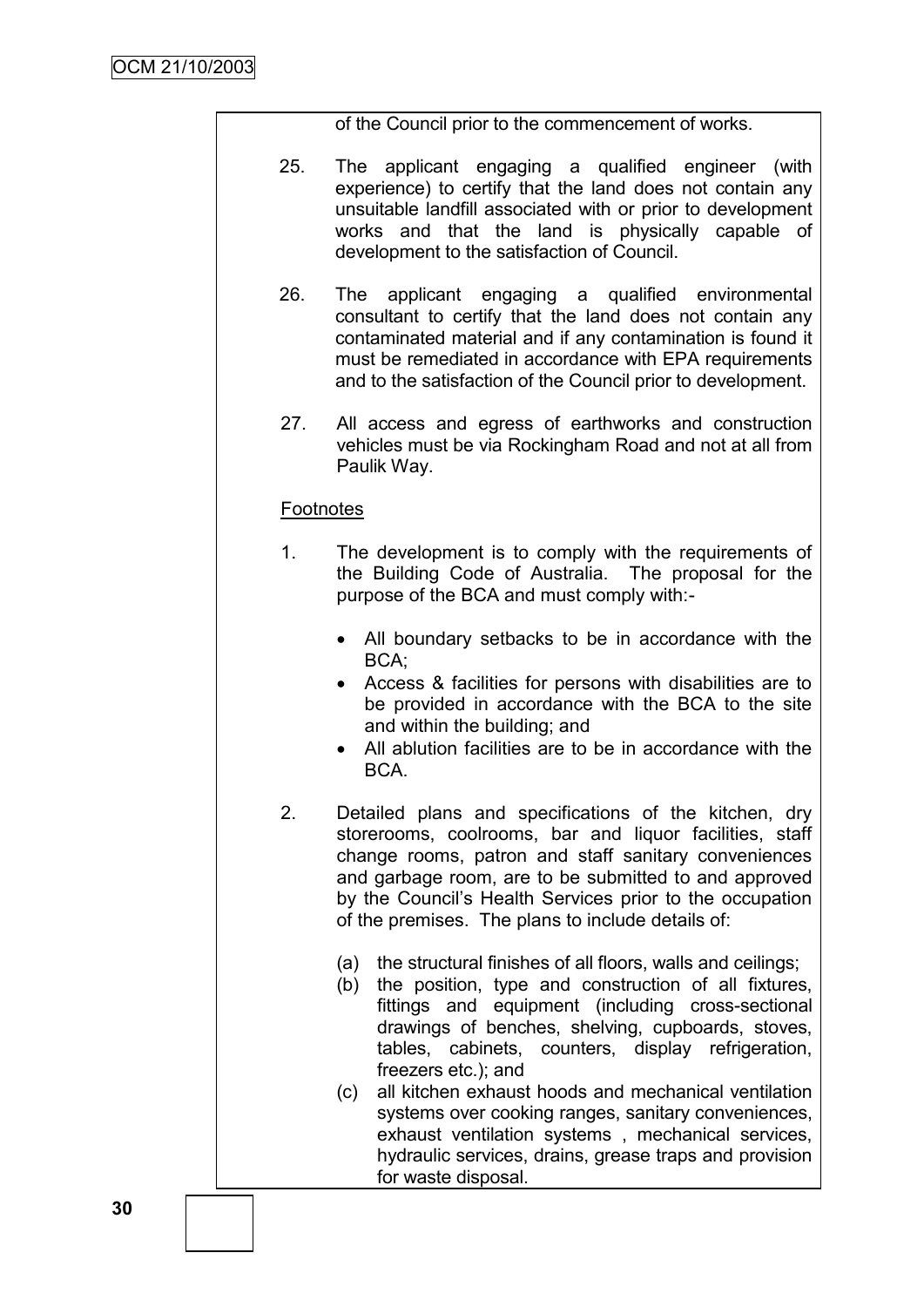These plans are to be submitted separately to those submitted to obtain a building licence.

The application must be in accordance with the Health (Food Hygiene) Regulations 1993 and Chapter 3 of the Australian New Zealand Food Standards Code (Australia Only) and also include any information about the existing facilities to be retained and used. (refer to the attached form)

- 3. Submission of mechanical engineering design drawings and specifications, together with certification by the design engineer that satisfy the requirements of the Australian Standard 3666 of 1989 fir Air Handling and Water Systems, should be submitted in conjunction with the Building Licence application. Written approval from the Council"s Health Service for the installation of air handling system, water system or cooling tower is to be obtained prior to the installation of the system.
- 4. The development is to comply with the *Environmental Protection Act 1986* which contains penalties where noise limits exceed that prescribed by the *Environmental Protection (Noise) Regulations 1997.*
- 5. The proposal be referred by the applicant to the EPA in relation to the works required to ensure the site is suitable for the intended use, given the previous use of the land for cement products which may have caused onsite contamination.
- (2) issue a Schedule 9 Notice of approval accordingly; and
- (3) advise those who lodged a submission of Council"s decision.

#### **COUNCIL DECISION**

MOVED Clr A EDWARDS SECONDED Clr L GONCALVES that the recommendation be adopted.

# **CARRIED 9/0**

#### **Background**

| <b>ZONING:</b><br>MRS: |             | Jrban                 |
|------------------------|-------------|-----------------------|
|                        | <b>TDC3</b> | <b>Mixed Business</b> |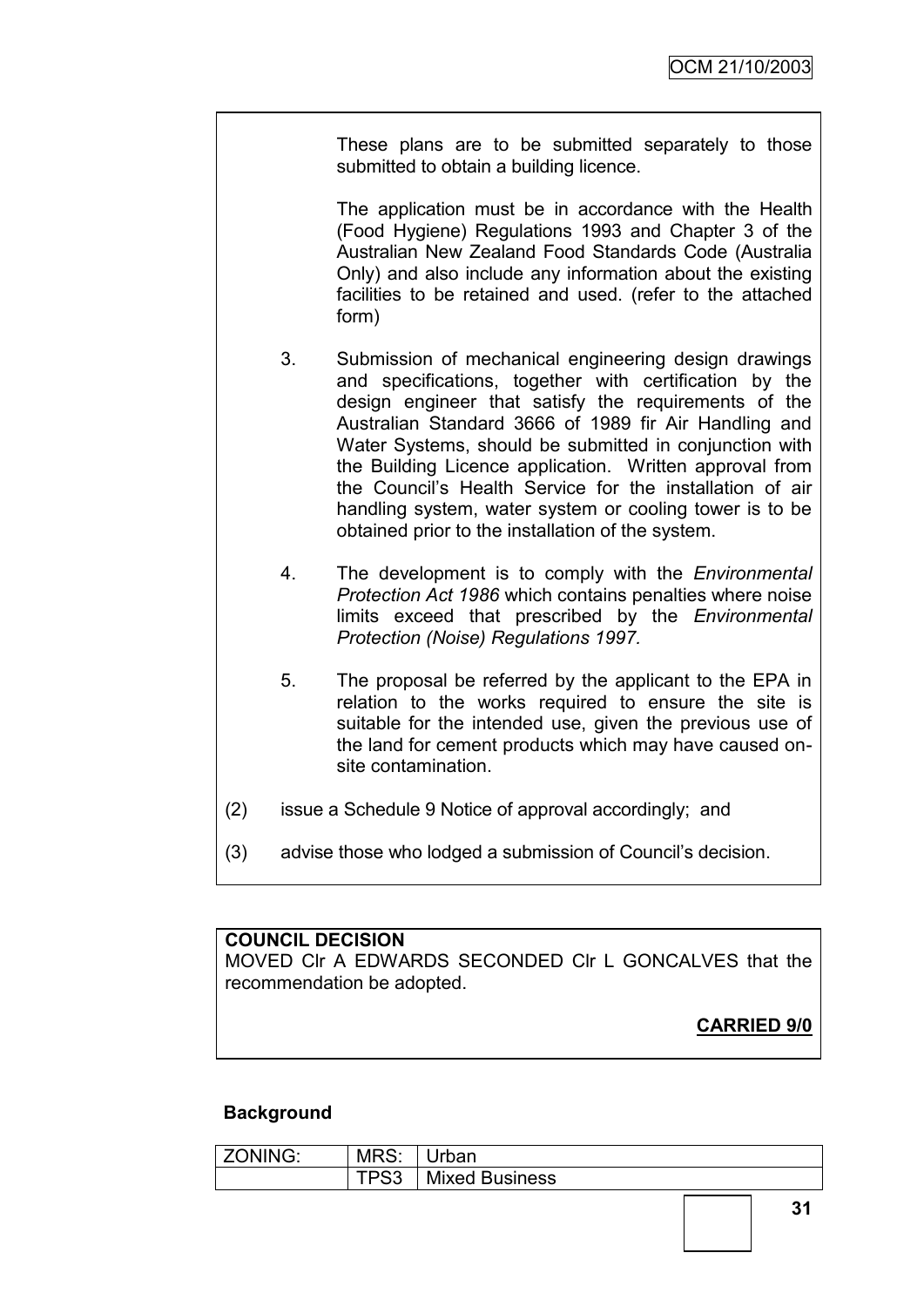| LAND USE:  | Vacant                    |
|------------|---------------------------|
| APPLICANT: | Koltasz Smith             |
| OWNER:     | G & M & F & D Passalacqua |
| LOT SIZE:  | 3037sam                   |
| USE CLASS: | Child Care Premises "A"   |

The subject site was previously used for the manufacturing of cement slabs under the former light industrial zone of District Zoning Scheme No. 2.

#### **Submission**

The applicant on behalf of ABC seeks approval to develop a child care centre on the land.

Information about the proposal includes:-

- The centre would cater for a maximum of 99 children up to five years of age;
- The hours of operation would be between 6:30am to 6:30pm Monday to Friday;
- Up to 16 qualified staff will care for the children;
- The target catchment for the centre includes Hamilton Hill and Spearwood residing within 2 kilometres;
- Access into the site is proposed from Paulik Way. Traffic consultant Transcore have reviewed the access/egress requirements for the site and this has been documented in a Traffic Impact Statement;
- The building area 720sqm is to be designed with an applied finish over rendered masonry and includes a typical gable roof, finished with colourbond-corrugated sheets. The design also includes verandah on the northern and eastern elevations and to reflect the residential character of the surrounding area;
- Car parking is provided at a rate of 1 car bay per 10 children. In this case 99 children require 10 bays and an additional 16 bays are provided for staff. A total of 26 bays are provided in accordance with TPS3.

Transcore have responded to the City"s traffic related issues which included:-

- 1. Establishment of the traffic generation from the development in context of the existing traffic volumes on Paulik Way;
- 2. Establishment of the impact of the development traffic upon the operation of the intersection of Rockingham Road and Paulik Way;
- 3. Provide additional information on the peak operating conditions of the development.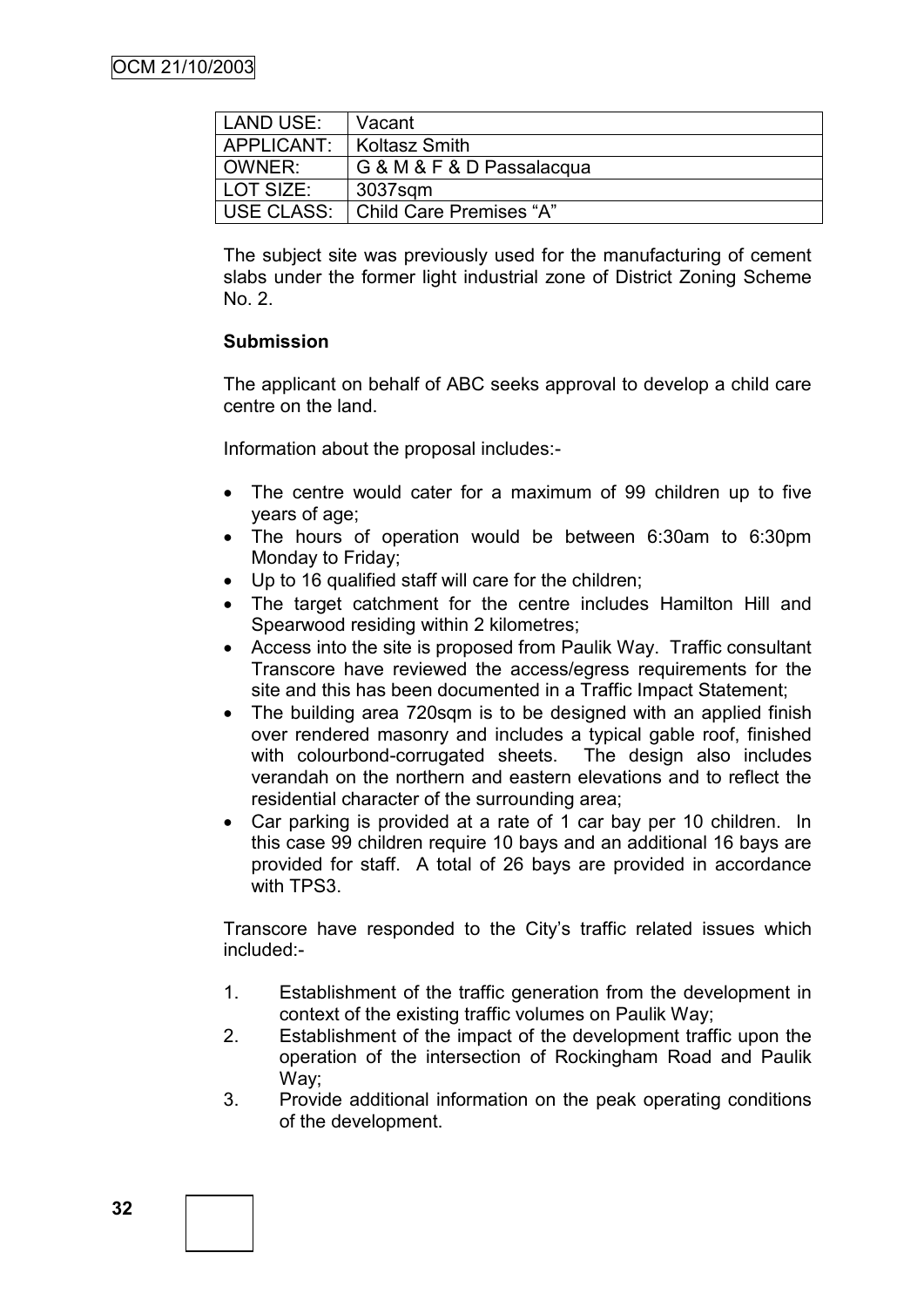*"As stated in Transcore's Traffic Impact Statement, it was estimated that during the critical PM peak hour there would be 27 vehicle trips on Paulik Way west of the Child Minding Centre and 55 trips east of the Centre, entailing both in and out movements….*

*"This distribution assumption leads to an additional 50 vehicle trips on Paulik Way, south of Rockingham Road, during the critical PM peak hour. Although this represents a sizable percentage increase to the existing 58 vehicle trips observed during the City of Cockburn's traffic counts, the expected total level of traffic is still significantly low enough to be accommodated within the standard and nature of Paulik Way…."*

The results of the traffic analysis for the intersection of Rockingham Road/Paulik Way indicate that with the addition of the Child Minding Centre traffic during the critical PM peak hour, the intersection would continue to operate with an overall level of Service of A which is the best level of service achievable. The analysis also indicated that the intersection would continue to have significant spare capacity to accommodate the additional traffic during the critical PM peak hour.

Transcore have stated subsequently that access from Paulik Way onto Rockingham Road is less desirable on safety grounds. A crossover for the Child Care Centre on Rockingham Road would need to entail both left and right turn movements and considering traffic volumes and mix of heavy vehicles, this would according to Transcore, result in undesirable hazardous situations.

According to Main Roads criteria Paulik Way is an access road that can carry up to 3,000 vehicles per day and traffic volumes on Paulik Way after the Child Care Centre development would be less than 1,000 vehicles per day.

*"Due to the reasonably low traffic volumes on Paulik Way, access and egress to the Child Care Centre can be provided in a much safer and more convenient way as against a crossover on Rockingham Road."*

#### **Report**

The proposed development was advertised in accordance with Clause 9.4 of TPS3 by way of letters of notification of surrounding landowners and erection of an advertising sign. At the close of the advertising period 25 submissions were received of which 15 submissions opposed the proposal (60%) and 10 submissions did not object to the proposal (40%). In addition a petition was also signed objecting to the proposal by 42 residents.

The submissions objecting to the proposal raised the following concerns in order of most frequent concerns raised:

1. Increased impact of additional traffic in terms of noise etc. (10)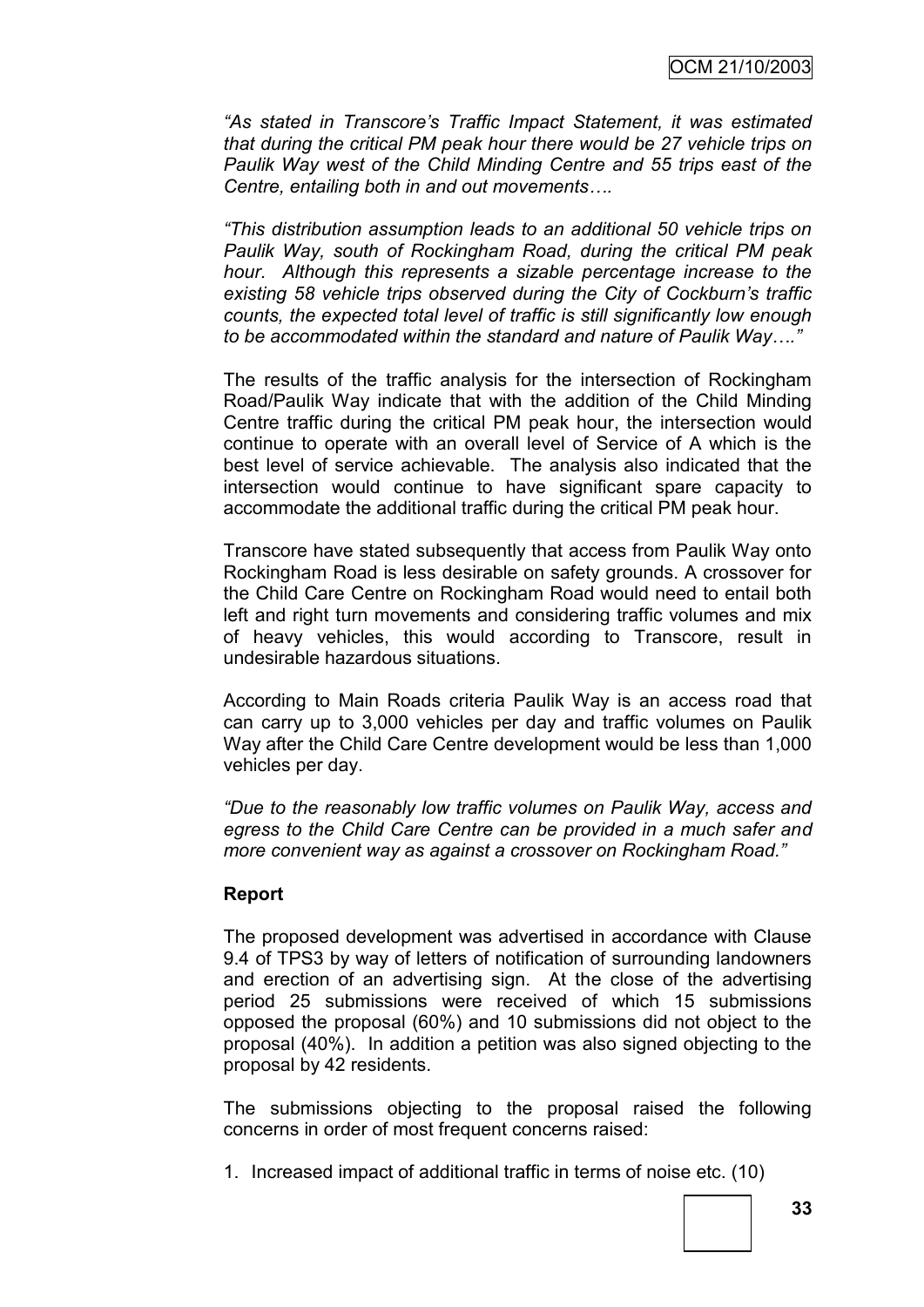- 2. Noise from the large number of children and staff would disturb the quiet enjoyment of the area. (7)
- 3. Entry and exit should be from Rockingham Rd. (4)
- 4. Inadequate car parking that could result in on-street parking. (2)
- 5. Potential impact on business. (2)
- 6. Loss of property value. (1)
- 7. History of problems caused by Council approval of development on 153 Rockingham Rd (ie parking etc.) (1)
- 8. Potential impact on Street Trees that were not allowed to be removed except for entrance for cars. (1)
- 9. Potential reduced safety of more drivers speeding on local street. (1)

The main concern from the submissions is the increase in traffic from a large scale child care centre involving 99 children and 16 staff. Paulik Way is situated at the rear of businesses fronting onto Rockingham Road and residents are keen to retain the quiet character of the street. There was a clear preference for access and egress to be obtained from Rockingham Road and not at all from Paulik Way. Notwithstanding that Paulik Way has the capacity to cater for the increased traffic and the supporting traffic impact statement the social impact of the increased traffic is a valid planning consideration in terms of the impact of the residential amenity of the street.

The use is compatible in terms of the Mixed Business zone and is significantly more appropriate than the previous concrete slab production activity that had previously created off-site impacts. Children would be kept occupied inside the building and would only be allowed to play outside during supervision periods. The proposal also complies with the car parking requirements of TPS3.

While the recommendations of Transcore are for access and egress to the Child Care Centre to be from Paulik Way, there are several businesses already along Rockingham Road in the vicinity of the development site that have their principal access and egress from Rockingham Road. Although Paulik Way would be a safer route, the resulting increase in traffic remains a major point of concern from the submissions received.

It is recommended that the proposal be approved subject to the design being amended to require access and parking along Rockingham Road with the play area in the middle of the lot and the building fronting directly onto Paulik Way with a front garden. No access should be permitted from Paulik Way.

#### **Strategic Plan/Policy Implications**

The Corporate Strategic Plan Key Result Areas which apply to this item are:-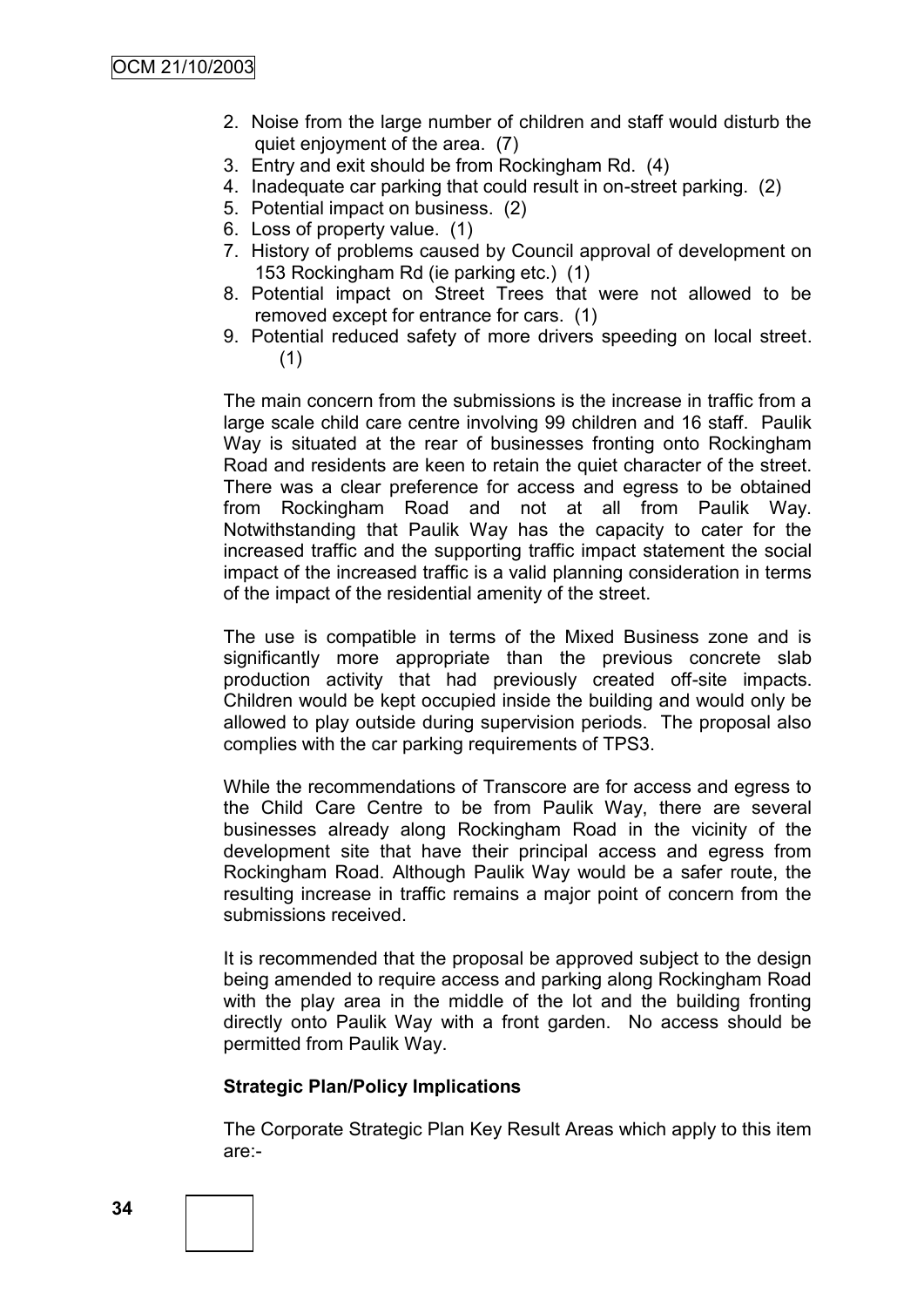- 2. Planning Your City
	- *"To ensure that the planning of the City is based on an approach which has the potential to achieve high levels of convenience for its citizens."*

## **Budget/Financial Implications**

Council's decision is appealable. Legal representation may be required if an appeal is lodged with the Tribunal.

## **Legal Implications**

Nil.

## **Community Consultation**

Consultation was carried out in accordance with Clause 9.4 of Town Planning Scheme No. 3.

## **Implications of Section 3.18(3) Local Government Act, 1995**

Nil.

## **14.5 (MINUTE NO 2175) (OCM 21/10/2003) - OVERSIZED OUTBUILDINGS (218SQM) - LOT 5 TRANDRA COURT, BANJUP - OWNER/APPLICANT: WJ & KE SIMPSON (5519746) (ACB) (ATTACH)**

#### **RECOMMENDATION** That Council:

(1) grant approval for the proposed outbuildings on Lot 5 Triandra Court, Banjup subject to the following conditions:-

**Standard Conditions** 

- 1. Development may be carried out only in accordance with the terms of the application as approved herein and any approved plan.
- 2. Nothing in the approval or these conditions shall excuse compliance with all relevant written laws in the commencement and carrying out of the development.
- 3. All stormwater being contained and disposed of on-site to the satisfaction of the Council.
- 4. No activities causing noise and/or inconvenience to neighbours being carried out after 7.00pm or before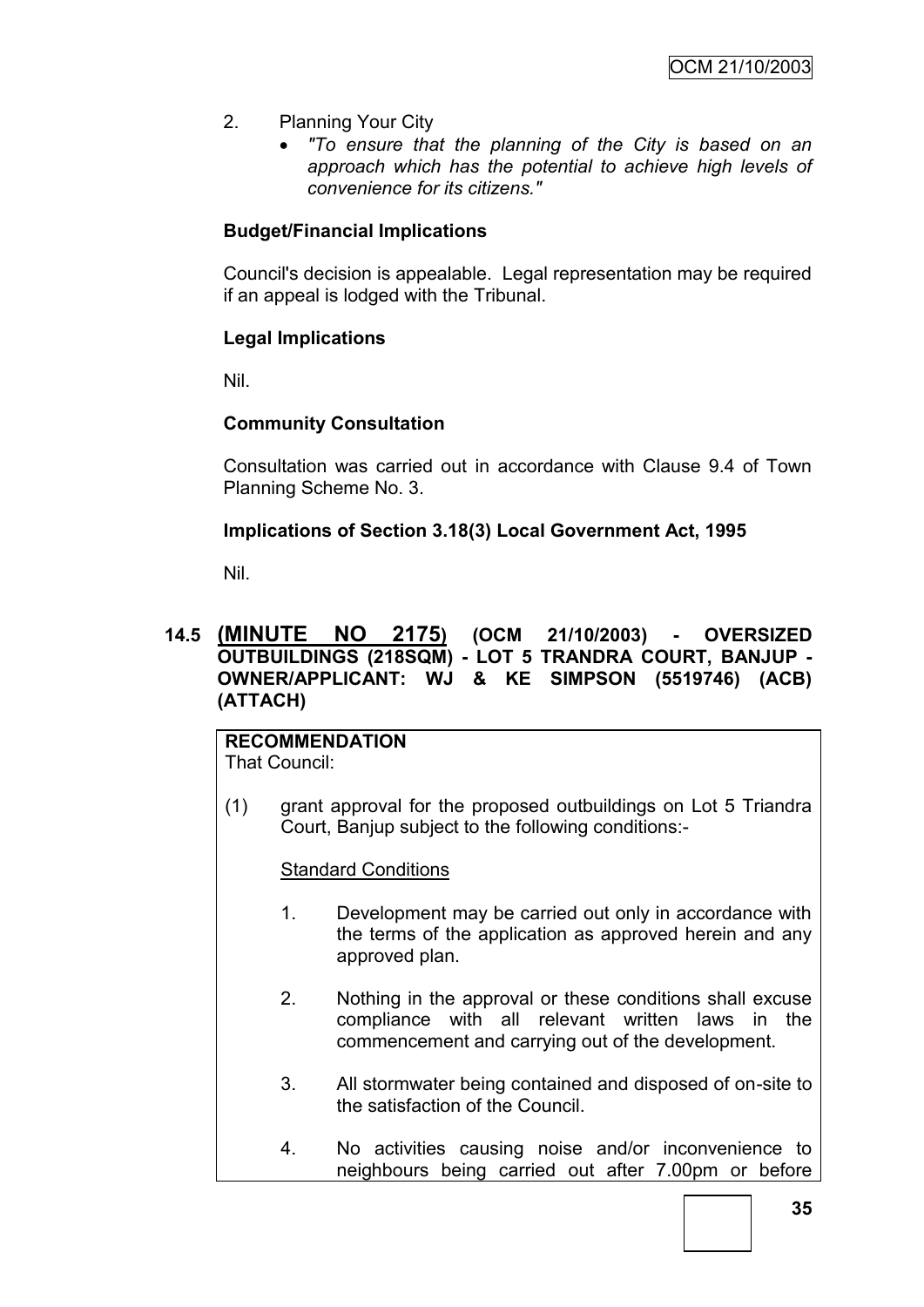7.00am, Monday to Saturday, and not at all on Sunday or Public Holidays.

5. Retaining wall(s) being constructed in accordance with a qualified Structural Engineer"s design and a building licence being obtained prior to construction.

#### Special Conditions

- 6. The sheds are to be located within the designated building envelope, approved by Council on 21 August 2003.
- 7. The shed shall be used for domestic and/or rural purposes only associated with the property, and not for human habitation.

#### **Footnotes**

- 1. The development is to comply with the Building Code of Australia.
- (2) issue a Schedule 9 Notice of Determination on Application for Planning Approval to the applicant.

## **COUNCIL DECISION**

MOVED Clr A EDWARDS SECONDED Clr L GONCALVES that the recommendation be adopted.

**CARRIED 9/0**

#### **Background**

| ZONING:           |             | MRS:   Rural - Water Protection |
|-------------------|-------------|---------------------------------|
|                   |             | TPS3:   Resource                |
| <b>LAND USE:</b>  | Residential |                                 |
| LOT SIZE:         | 2.1338ha    |                                 |
| AREA:             | $218$ sqm   |                                 |
| <b>USE CLASS:</b> | Permitted   |                                 |

#### **Submission**

The applicant proposes to erect two 9 metre by 12 metre (108m<sup>2</sup>) colorbond sheds on the subject site. All structures are proposed to be located within the approved building envelope. The sheds are to be used for domestic purposes and will not be used for human habitation.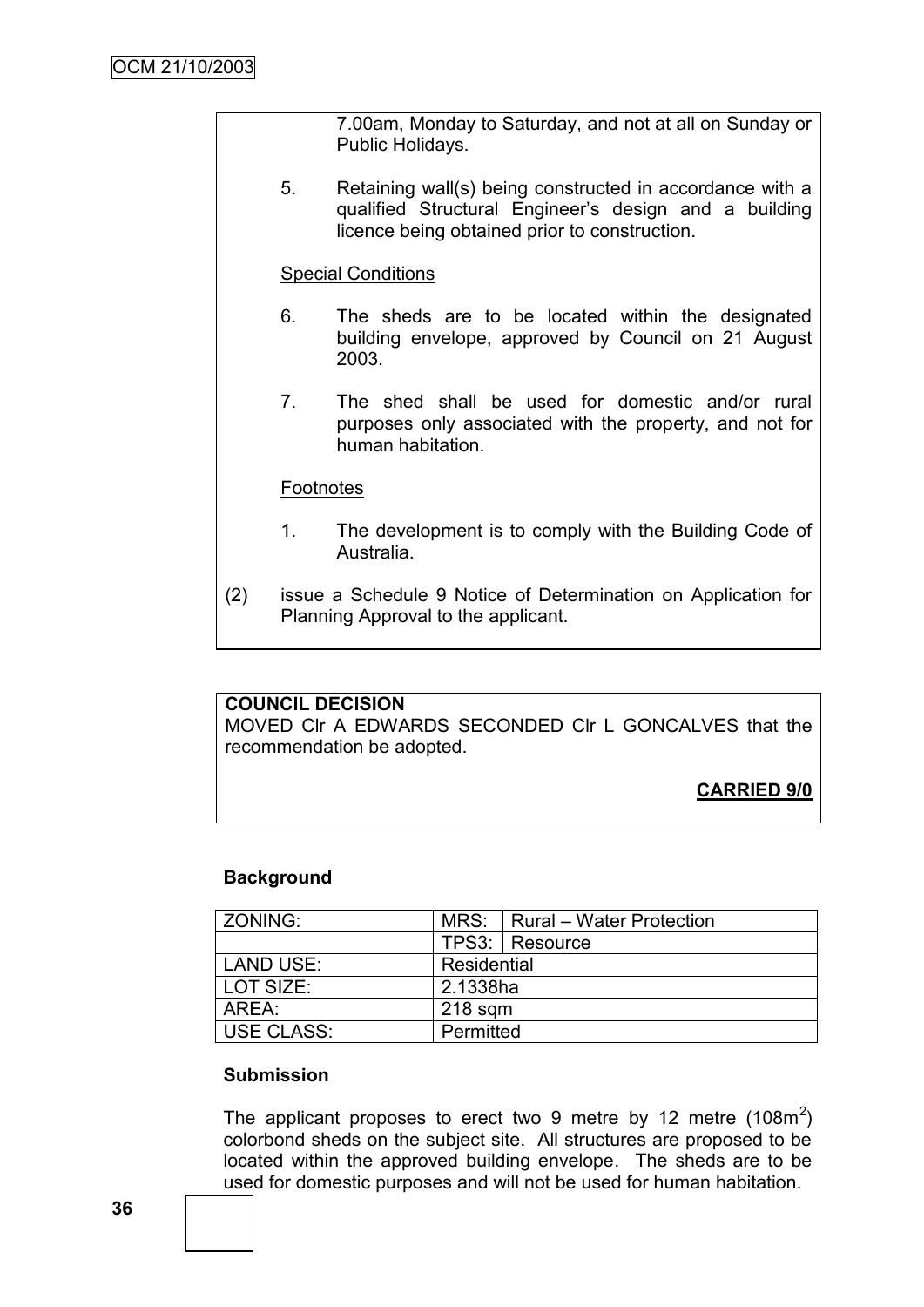A locality map, a copy of the site plan and elevations are included in the agenda attachments.

## **Report**

A shed is defined as an outbuilding under Town Planning Scheme No. 3. An outbuilding means a roofed structure that is enclosed on more than half of its perimeter used for domestic or rural purposes consistent with the Town Planning Scheme.

The subject land is zoned "Resource" under Town Planning Scheme No. 3. The intent of the Resource Zone is to provide for the protection of the Perth Metropolitan underground water resource in accordance with the requirements of Statement of Planning Policy No. 6 published by the Western Australian Planning Commission on 12 June 1998.

The proposed outbuildings fail to comply with Council Policy APD18, which specifies that the combined floor area of existing and proposed outbuildings and the wall height of proposed outbuildings in the Resource Zone are not to exceed  $200m^2$  and 4.5 metres height, respectively. Notwithstanding that the proposed sheds with an area of 216m<sup>2</sup> exceed the maximum size requirements, it is considered that an additional  $16m<sup>2</sup>$  will not have an adverse effect on the visual amenity of the street and adjoining properties and is consistent with the intent of the zone.

For the reasons detailed above, it is recommended that Council approve the sheds subject to the conditions contained in the recommendation.

## **Strategic Plan/Policy Implications**

The Corporate Strategic Plan Key Result Areas, which apply to this item are:-

- 1. Planning Your City
	- *"To ensure that the planning of the City is based on an approach which has the potential to achieve high levels of convenience for its citizens."*
	- *"To ensure that the development will enhance the levels of amenity currently enjoyed by the community."*

The Planning Policies, which apply to this item are:-

APD18 Outbuildings

## **Budget/Financial Implications**

Nil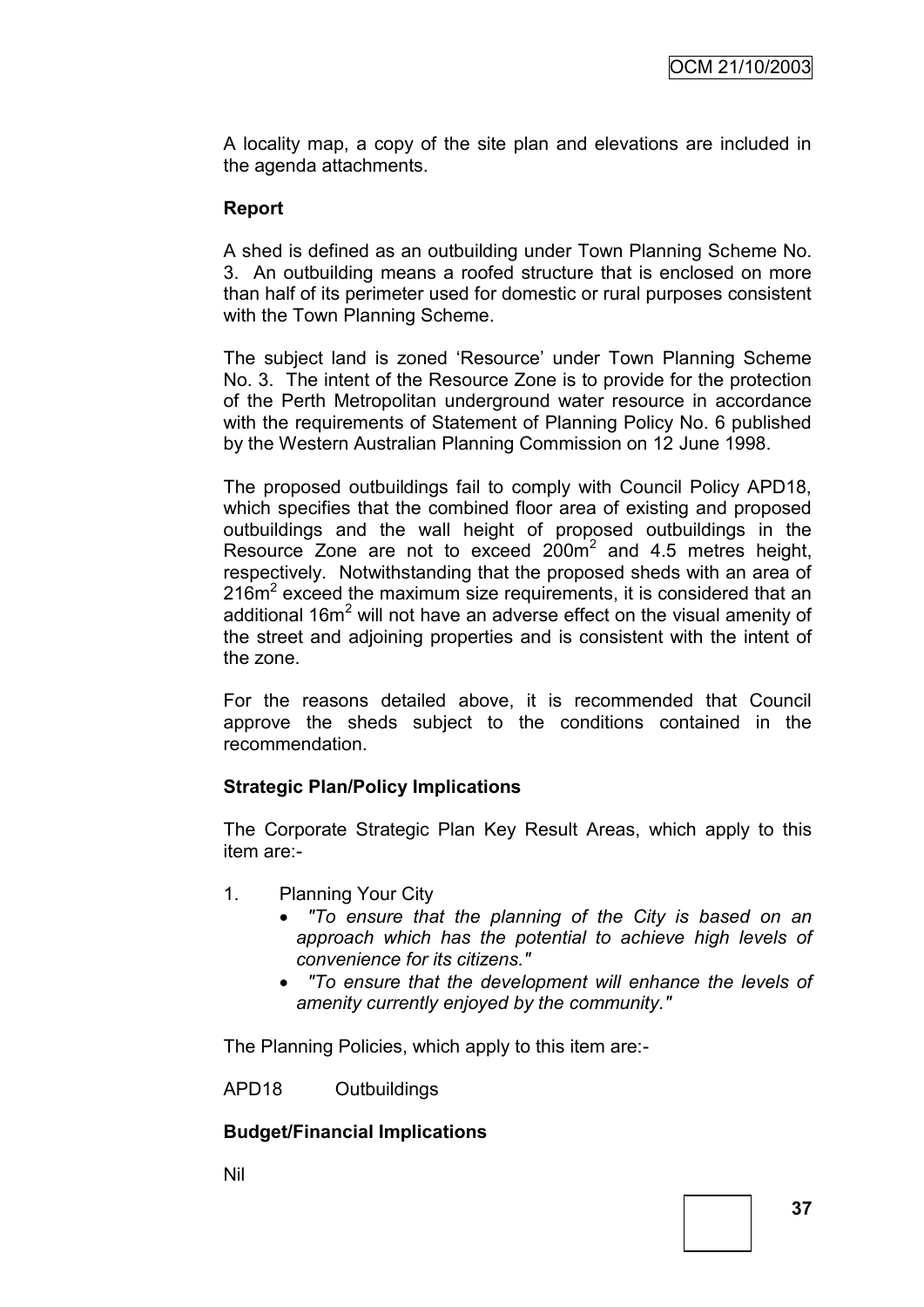## **Legal Implications**

Nil

## **Community Consultation**

The City did not refer the proposal to adjoining landowners for comment as it was considered the proposal would not adversely affect the amenity of adjoining landholdings.

#### **Implications of Section 3.18(3) Local Government Act, 1995**

Nil.

**14.6 (MINUTE NO 2176) (OCM 21/10/2003) - FINAL ADOPTION - AMENDMENT NO. 8 - RE-CODING FROM RESIDENTIAL R20 TO R40 - LOTS 85 & 86 WINTERFOLD ROAD, HAMILTON HILL - OWNER: CHURCHES OF CHRIST IN WA (INC) - APPLICANT: THOMPSON MCROBERT EDGELOE (93008) (ACB) (ATTACH)**

# **RECOMMENDATION**

That Council:

- (1) adopt the recommendations made in the Schedule of Submissions attached to the Agenda;
- (2) adopt the amendment without modifications and in anticipation of the Hon. Minister"s advice that final approval will be granted, the documents be signed, sealed and forwarded to the Western Australian Planning Commission; and
- (3) advise the applicant and those who made submissions, of Council"s decision accordingly.

#### **COUNCIL DECISION**

MOVED Clr A EDWARDS SECONDED Clr L GONCALVES that the recommendation be adopted.

**CARRIED 9/0**

## **Background**

The background to this matter is outlined in Item 14.8 OCM20/05/03.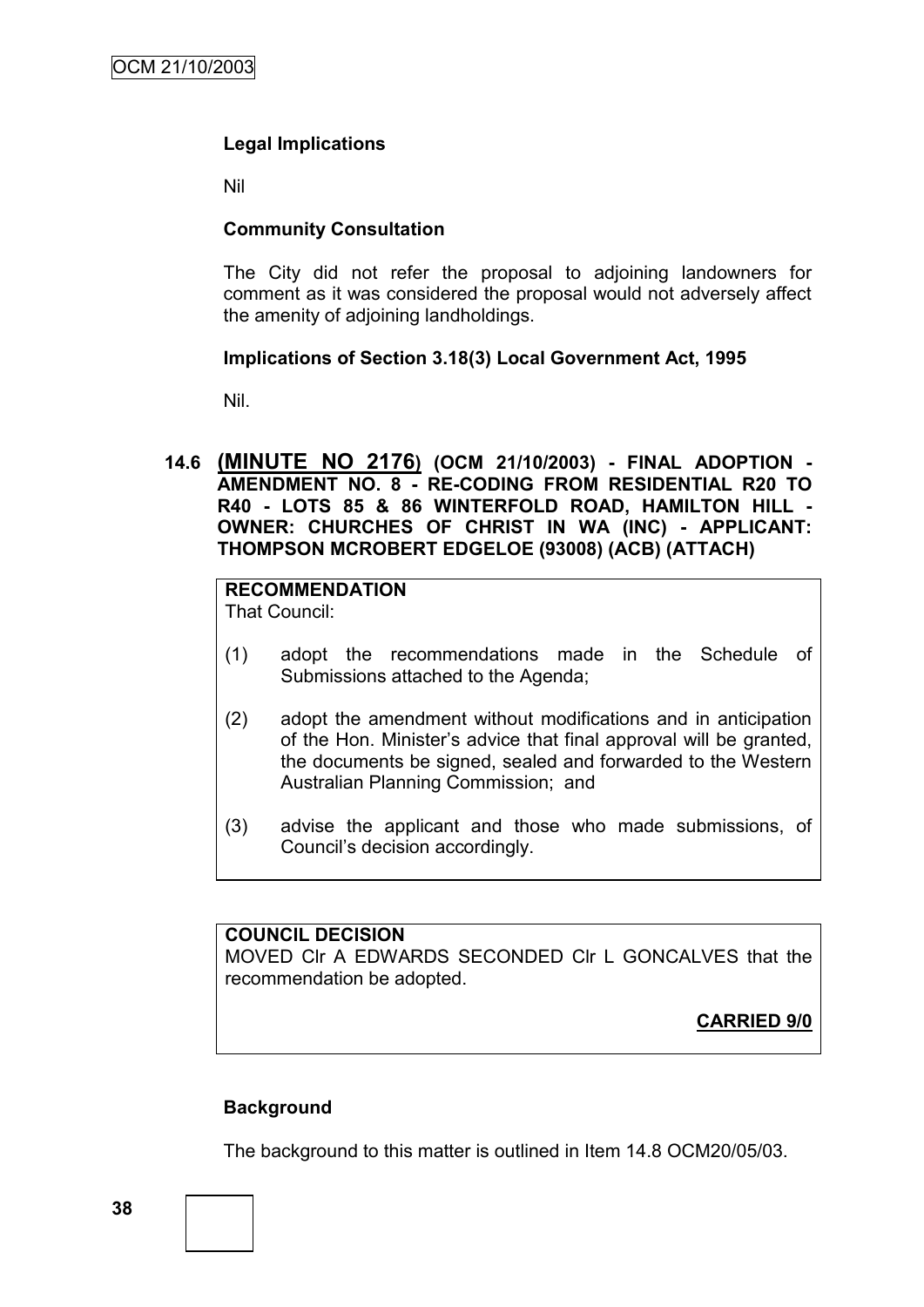## **Submission**

The Scheme Amendment was referred to the Environmental Protection Authority ("EPA") in accordance with Section 7A(1) of the Act.

The EPA advised that under Section 48A of the *Environmental Protection Act* the overall environmental impact of the amendment would not be severe enough to warrant assessment under Part IV of the *Environmental Protection Act*, the preparation of an Environmental Review and the subsequent setting of formal conditions by the Minister for the Environment and Heritage. The amendment was subsequently advertised seeking public comment in accordance with the Regulations for not less than 42 days.

A copy of the proposed amendment map is included in the Agenda attachments.

#### **Report**

The 42 day public consultation period for Amendment 8 concluded on 10 September 2003. At the close of the advertising period 1 submission was received. The owner of Lot 102 (No. 16) Dodd Street, Hamilton Hill (refer to site plan in Agenda attachments) objected to the rezoning on the basis that two storey houses or flats constructed on the subject site may result in an invasion of privacy by overlooking the rear boundary into Lot 102.

It is possible for two storey dwellings to be constructed on the subject site regardless of whether the land is rezoned to a higher density. Lot 85 currently has potential for 2 grouped dwellings and in fact a second dwelling can be constructed at the rear of the property at the present time without rezoning.

The new Residential Design Codes gazetted on 4 October 2002 *"provides a comprehensive basis for the control, through local government, of residential development throughout Western Australia."*  Element 8 deals with the protection of privacy, primarily the prevention of windows and outdoor living areas being overlooked by neighbours.

The applicant has not indicated whether the subject site will be developed with single or double storey dwellings. Any future second storey dwelling, however must comply with the Codes and therefore privacy can be dealt with as part of the development application process.

The objection is therefore dismissed, as privacy can be assessed at the detailed application stage.

It is recommended that the Council proceed to adopt the scheme amendment.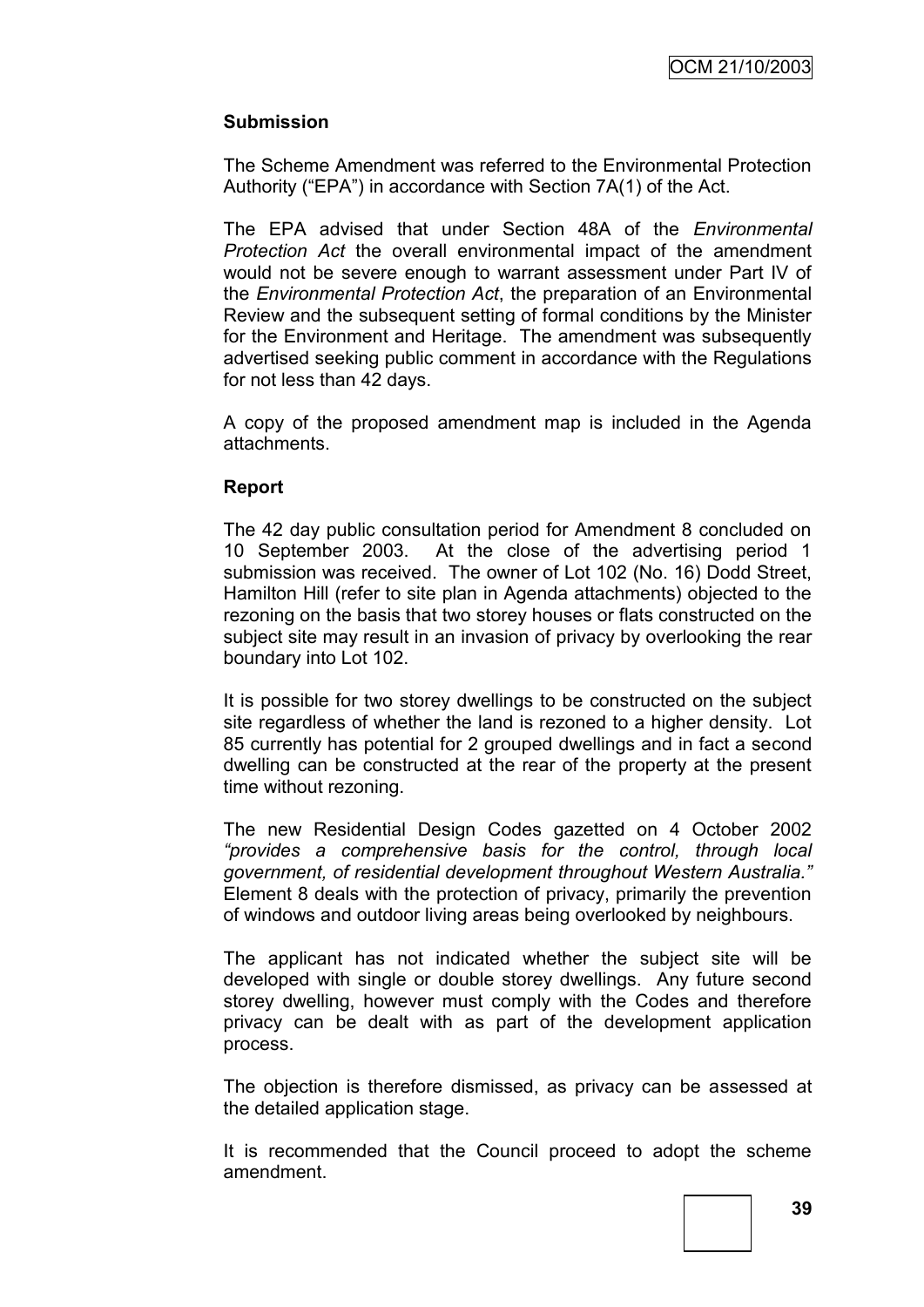## **Strategic Plan/Policy Implications**

The Corporate Strategic Plan Key Result Areas which apply to this item are:-

- 2. Planning Your City
	- *"To ensure that the planning of the City is based on an approach which has the potential to achieve high levels of convenience for its citizens."*
	- *"To ensure that the development will enhance the levels of amenity currently enjoyed by the community."*
	- *"To foster a sense of community within the district generally and neighbourhoods in particular."*

## **Budget/Financial Implications**

Nil.

## **Legal Implications**

Nil.

## **Community Consultation**

Community consultation is required pursuant to the Town Planning Regulations

#### **Implications of Section 3.18(3) Local Government Act, 1995**

Nil.

**14.7 (MINUTE NO 2177) (OCM 21/10/2003) - PROPOSED AMENDMENT TO TOWN PLANNING SCHEME NO. 3 - LOT 501 TROODE STREET, MUNSTER - OWNER: HOTLAND PTY LTD (UNDER CONTRACT TO AUSTRALAND) - APPLICANT: ROBERTS DAY GROUP (9658; 3315202) (JW) (ATTACH)**

**RECOMMENDATION** That Council:

(1) adopt the following amendment:-

TOWN PLANNING AND DEVELOPMENT ACT 1928 (AS AMENDED) RESOLUTION DECIDING TO AMEND CITY OF COCKBURN TOWN PLANNING SCHEME NO.3 (TPS3)

AMENDMENT NO. 9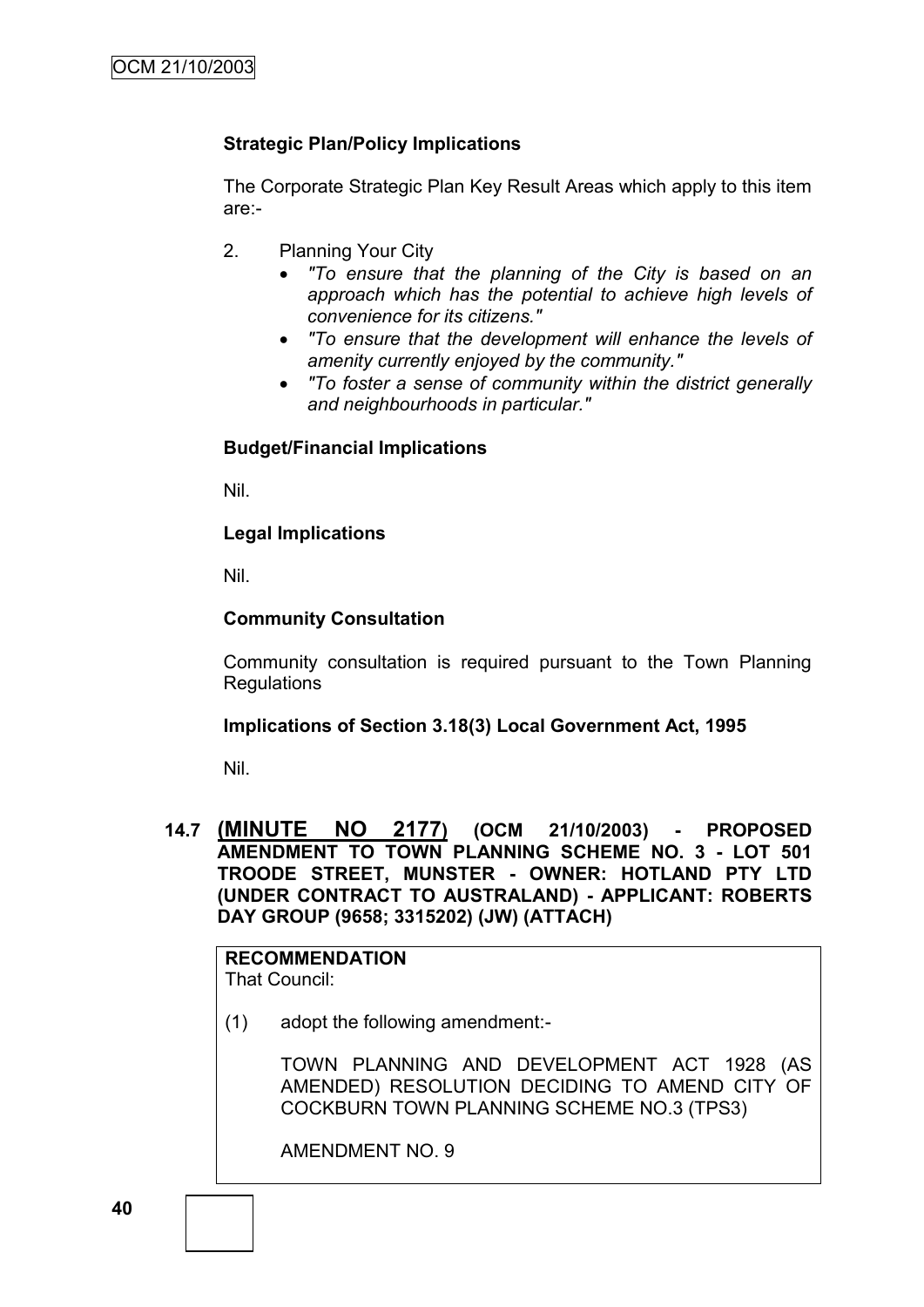Resolved that Council, in pursuance of Section 7 of the Town Planning and Development Act 1928 amend the above Town Planning Scheme by:-

- 1. rezoning lot 501 Troode Street, Munster from "SU 10 Special Use" to "DA 12 - Development Zone and Parks & Recreation Reserve' as depicted on the amendment map;
- 2. adding to the Eleventh Schedule "Development Areas" in the Scheme Text, "Development Area (DA 12), Troode Street, Development Zone" and appropriate provisions as follows:-
	- (i) An approved Structure Plan together with all approved amendments shall apply to the land in order to guide subdivision and development.
	- (ii) To provide for Residential development.
	- (iii) The provision of the Scheme shall apply to the zones and land uses classified under the Structure Plan in accordance with Clause 4.3 and 6.2.6.3
- 3. amending the Scheme Map accordingly.

Dated this ………….day of …….2003

Chief Executive Officer

- (2) sign the amending documents, and advise the WAPC of Council"s decision;
- (3) forward a copy of the signed document together with the Structure Plan and report to the Environmental Protection Authority in accordance with Section 7 (A) (1) of the Town Planning and Development Act;
- (4) following the receipt of formal advice from the Environmental Protection Authority that the Scheme Amendment should not be assessed under Section 48A of the Environmental Protection Act, advertise the Amendment under Town Planning Regulation 25 without reference to the Western Australian Planning Commission for consent to advertise;
- (5) advise the proponent that the buffer to the wetland at the entry off Troode Street is to be increased by reducing the width of the road to 13m and realigning the northern portion in line with the Southern portion.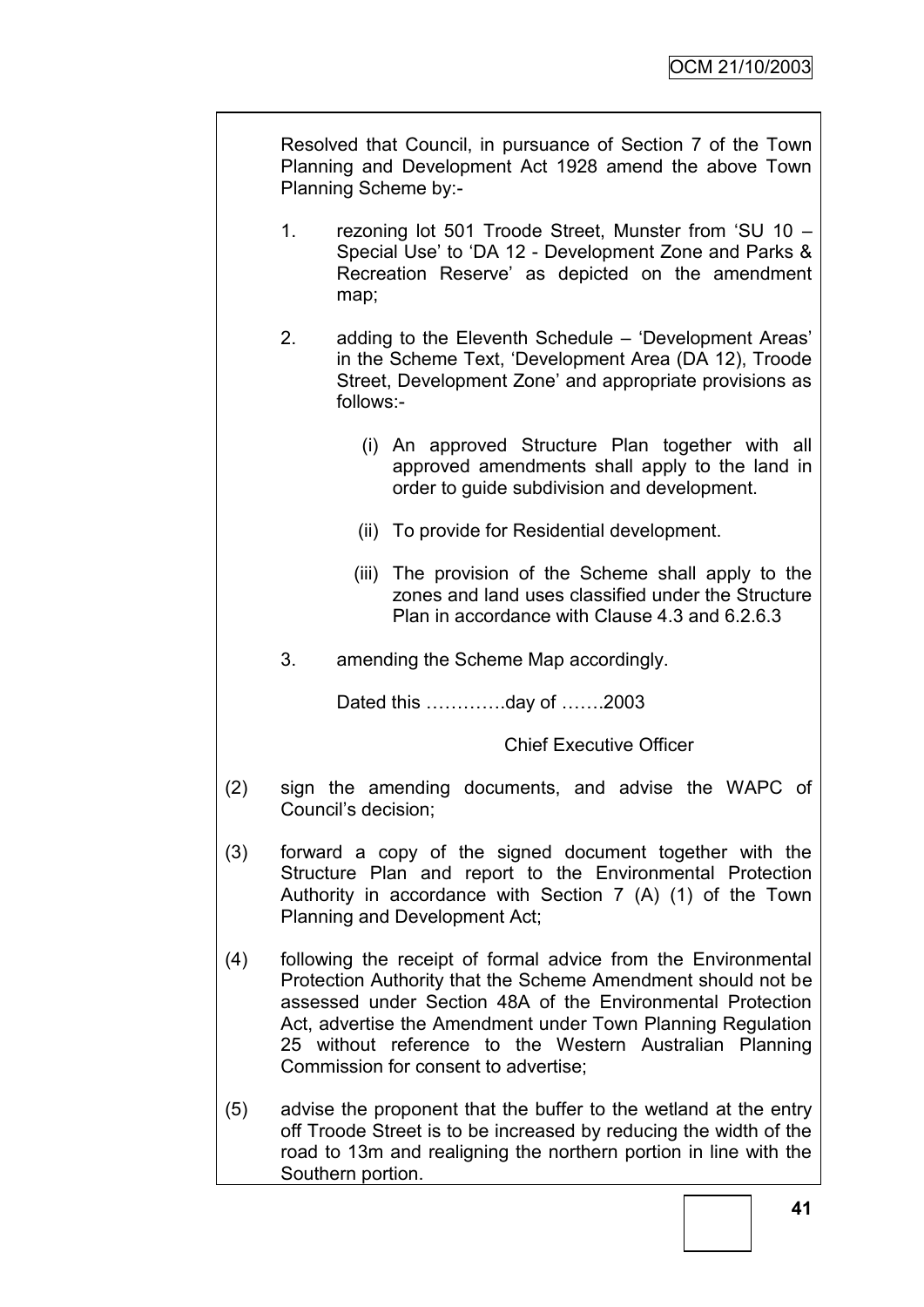- (6) advertise the proposed Structure Plan for Lot 501 Troode Street, Munster, subject to the Structure Plan being amended to the satisfaction of the Director, Planning and Development, in accordance with the provision of Clause 6.2 of Town Planning Scheme No.3; at the same time as the advertising of Amendment No.9 to TPS3, with the closing date for public submissions being the same;
- (7) notwithstanding (4) above, the Director of Planning and Development may refer the Scheme Amendment to the Council for its reconsideration following formal advice from the Environmental Protection Authority that the Scheme Amendment should not be assessed under Section 48A of the Environmental Protection Act, to determine whether the Council should proceed or not proceed with the Amendment; and
- (8) following formal advice from the Environmental Protection Authority that the Scheme Amendment should be assessed or is incapable of being environmentally acceptable under Section 48A of the Environmental Protection Act, the Amendment be referred to the Council for its determination as to whether to proceed or not proceed with the Amendment; and
- (9) advise the applicant of the Council"s decision.

#### **COUNCIL DECISION**

MOVED Clr A EDWARDS SECONDED Clr L GONCALVES that the recommendation be adopted.

**CARRIED 9/0**

## **Background**

The owner of the Cable Water Ski Park is proposing to redevelop the land for residential development.

Council at its meeting held on 16 September 2003, resolved to:

- *"(1) receive the report;*
- *(2) defer consideration of the proposal to amend Town Planning Scheme No.3, in relation to Lot 501 Troode Street, Munster, to provide for the preparation of a Structure Plan to facilitate residential development until issues raised by the applicant in a*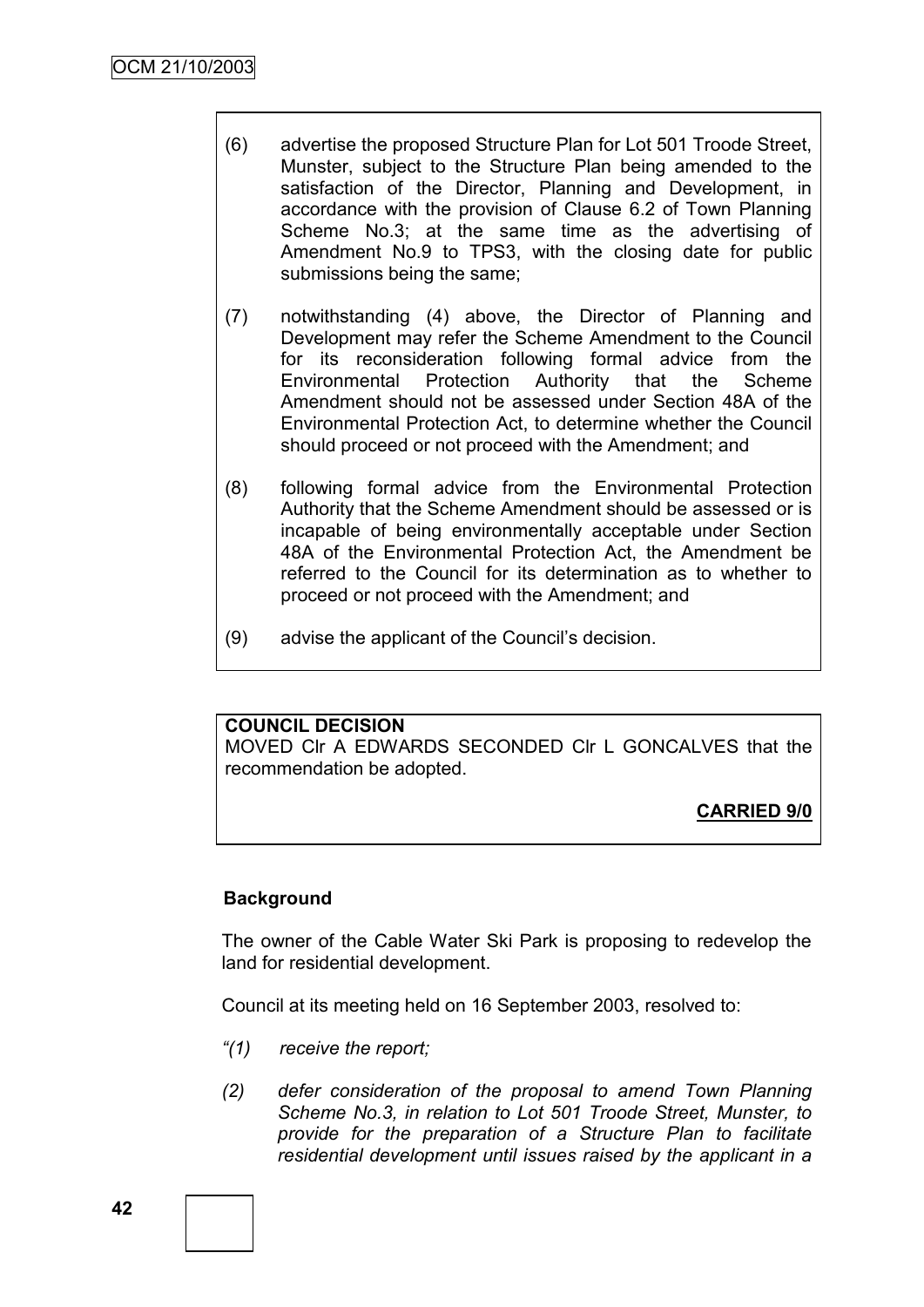*facsimile dated 16 September 2003 have been considered by Council's Planning Department; and*

*(3) request the Council's Planning Department to comment on the concerns raised by the applicant and these be included in a report to the next meeting of Council."*

A meeting was held on 25 September 2003 with the applicant and their consultants to discuss their letter of 16 September 2003. Where appropriate the report has been modified according to the outcome of the meeting. The recommendation remains unchanged.

#### **Submission**

A submission has been received from Roberts Day on behalf of Australand to amend TPS3 for Lot 501 Troode Street, Munster. The Amendment proposes to rezone the land from "Special Use" to "Development Zone and Parks & Recreation Reserve".

A draft Structure Plan outlining the future subdivision and development of the land has also been submitted to Council, together with engineering and environmental details to supporting the rezoning.

Extensive discussions have been undertaken between the City officers, representatives from environmental authorities, the proponents and Bowman Bishaw Gorham (BBG) environmental consultants in regard to some outstanding issues presented in the Amendment documents and Structure Plan, relating to the wetland and Bush Forever sites located on the western and southern portions of the land. The Structure Plan and Amendment map were amended accordingly.

#### **Report**

Lot 501 Troode Street. Munster is zoned "Urban' under the Metropolitan Region Scheme and "Special Use 10 – Private Recreation" in Schedule 4 of Town Planning Scheme No. 3. TPS3 restricts the use of the subject land to "Water Ski Park".

The subject land is approximately 14.4 hectares and contains the "Cable Water Ski Park" consisting of two ski lakes and associated facilities. Wetland and Bush Forever Site No. 435 (approximately 33% of the land) are located on the western and southern portions of the site.

The applicant initially sought approval to amend TPS3 by rezoning the subject land from "Special Use" to "Development Zone" to facilitate future residential development as depicted in the Structure Plan and report received in May. As indicated in the Environmental Assessment Report prepared by BBG Environmental Consultants, the wetland to the south is protected by the Swan Coastal Plain Lakes Environmental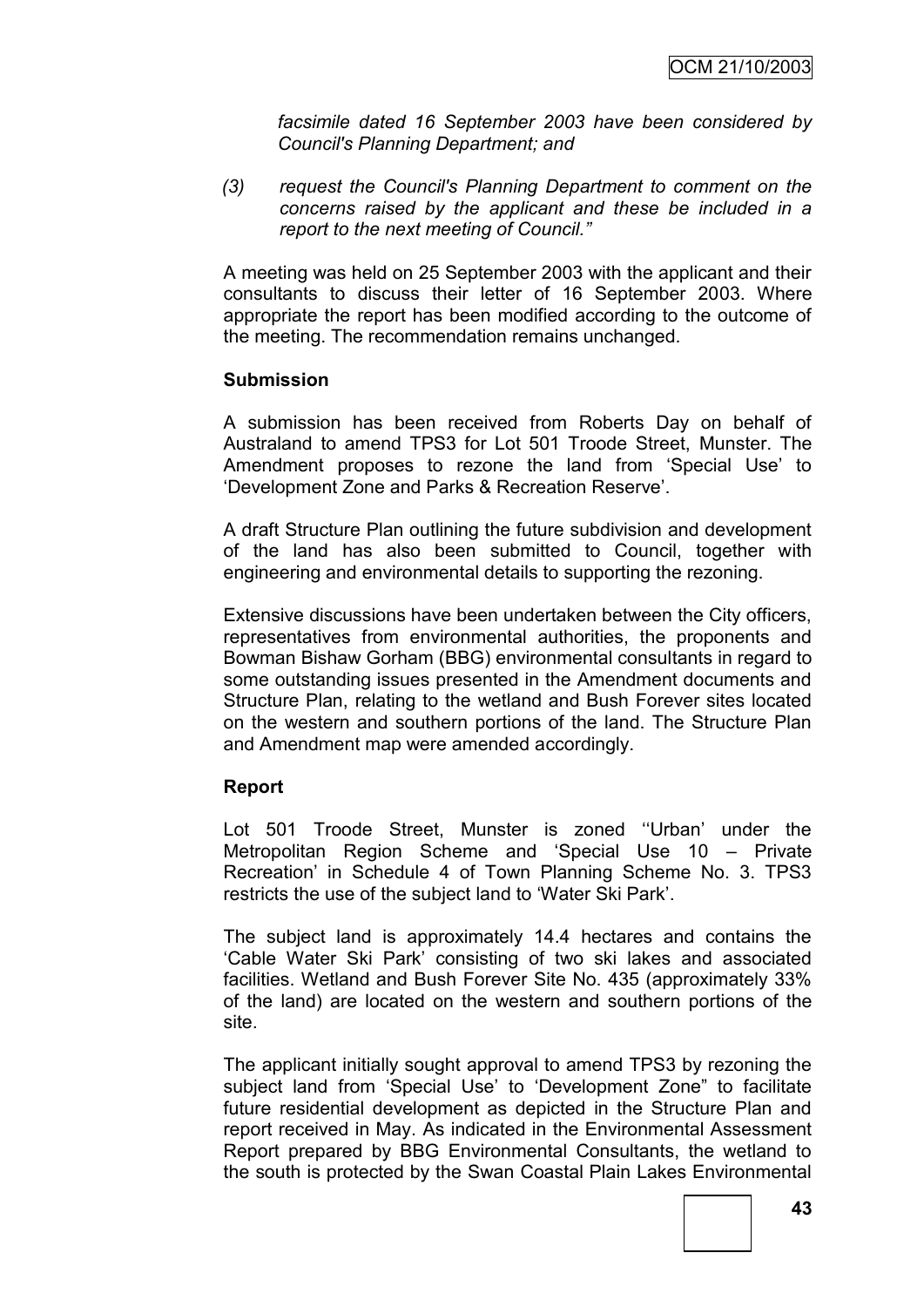Protection Policy and the wetland near the western boundary is a Resource Enhancement category sumpland (see agenda attachments).

The proposed Scheme Amendment and development proposal impacted on the Bush Forever site and wetlands. A meeting was held on 18 July 2003 between representatives from the Bush Forever Office, the Water and Rivers Commission and the City in order to achieve a consistent and considered response to the proposal. At the meeting, general agreement was made between Bush Forever Office and WRC that the Resource Enhanced Wetland (REW) boundary is taken as the current Bush Site boundary given that the original wetland boundary as indicated on the Water and Rivers Commission maps is no longer relevant because of the extensive clearing and earthworks undertaken on the site altering the topography.

The City has conveyed this consideration to the proponent after the meeting and requested the proponent further explore the opportunity to achieve the required buffer and minimize the potential impact on the wetland from the development, in consultation with the Council and relevant environmental agencies.

Further discussions have been undertaken between the City officers, the proponent and environmental consultants from BBG in regard to various issues, with particular concerns on the above mentioned wetland and buffer issues. A site inspection was also undertaken to gain a better understanding on these issues. The proponent subsequently amended the TPS Amendment map and document as well as the Structure Plan, and submitted them on 29 August 2003 to seek Council"s support.

The revised TPS3 amendment map indicates rezoning of the subject land from 'Special Use' to 'Parks & Recreation Reserve" for the Bush Forever site and "Development Zone" for the balance. City officers support the inclusion of the Bush Forever site and wetland area as "Parks and Recreation", which will give statutory force to protect the environmental values present on site.

The originally submitted Structure Plan provided minimal wetland buffers, but following discussions with the City the lot layout and road network were amended to provide increased setbacks. The proposal also intends to utilise a portion of the cleared Bush Forever site at the southwest corner of the lot for grouped housing development (see Agenda attachments). The proponent has argued that the proposal was considered reasonable given that approximately 33% of the land (Bush Forever site) is to be set aside for conservation and rehabilitation of approximately 1.5ha of the site as part of the development. This trade off is considered acceptable.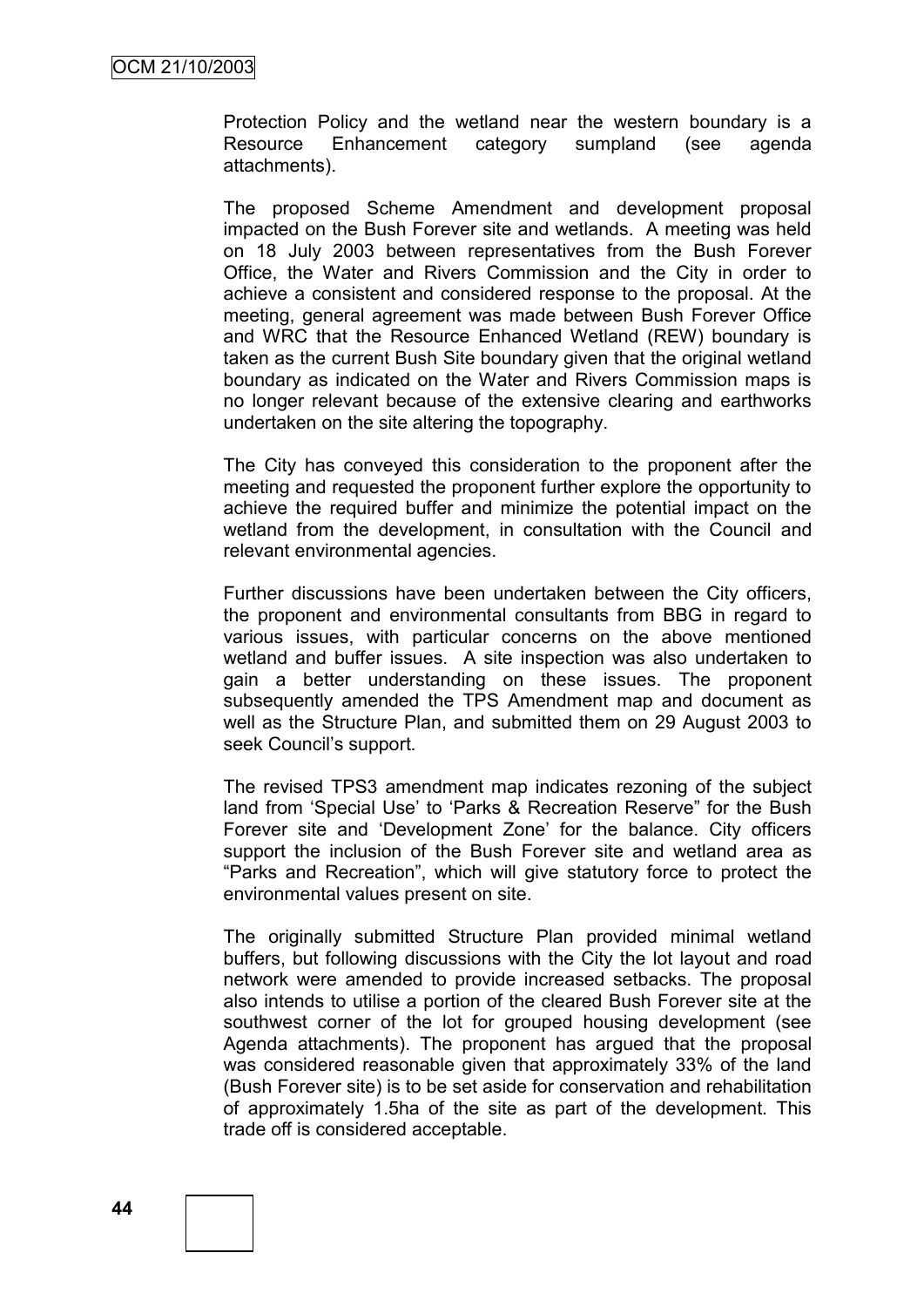An Environmental assessment was undertaken by Council"s Environmental Officer providing comments on the manner in which the proponents delineate the wetland boundary and the development layout. The assessment shows that a Drainage and Nutrient Management Plan needs to be prepared to reduce the risk of the development adversely impacting on the wetland and to reduce the long term maintenance liability on the Council. It is fair to say that this area of open space will form an integral part of the Packham wetland chain, for which Council is already responsible. The identified values are as follows:

- part of a regionally significant wetland system in regard to the saline influenced vegetation associations;
- part of a Nationally and Internationally significant wetland system in regard to the calcite and dolomite muds and the mineralisation processes occurring within the wetlands;
- the wetlands are likely to be visited by birds protected.
- The heteroform vegetation complexes within the wetland contain *Melaleuca rhaphiophylla, M.cuticularis, Suaeda australis, Juncus kraussii and Gahnia grifica*;
- The wetland also provides a visual amenity of remnant vegetation and seasonal open water.

In light of the assessment it is considered that a 50m buffer to minimise the risk of weed invasion and protection of bird habitat be provided in accordance with the submitted plan, and where a lesser distance is proposed that this setback be used to improve aesthetics and as a barrier against the degradation of the wetland values.

It is recommended that the alignment of the entry road off Troode Street be modified because the current plan provides an insufficient buffer. The minimum acceptable separation would be for this section of the road to be moved in an easterly direction so as to be in line with the southern portion of the road. The road reserve width could also be reduced to 13m marginally increasing the width of the buffer.

It is recommended the environmental assessment be made available to the proponents, and the Structure Plan and report be amended subject to further consideration by the proponent to demonstrate that the development will achieve the desired environmental merits. The Structure Plan and report will also need to be reviewed and amended accordingly to address other planning issues such as road network, laneway development, POS provision and drainage issues etc. in consultation, and to the satisfaction of the Director, Planning and Development before the proposal be advertised for public comments.

It is recommended that TPS3 amendment for Lot 501 Troode Street, Munster be initiated by Council and referred to the EPA together with the Structure Plan and report to ensure that sufficient information be provided to enable the EPA to set the appropriate level of assessment.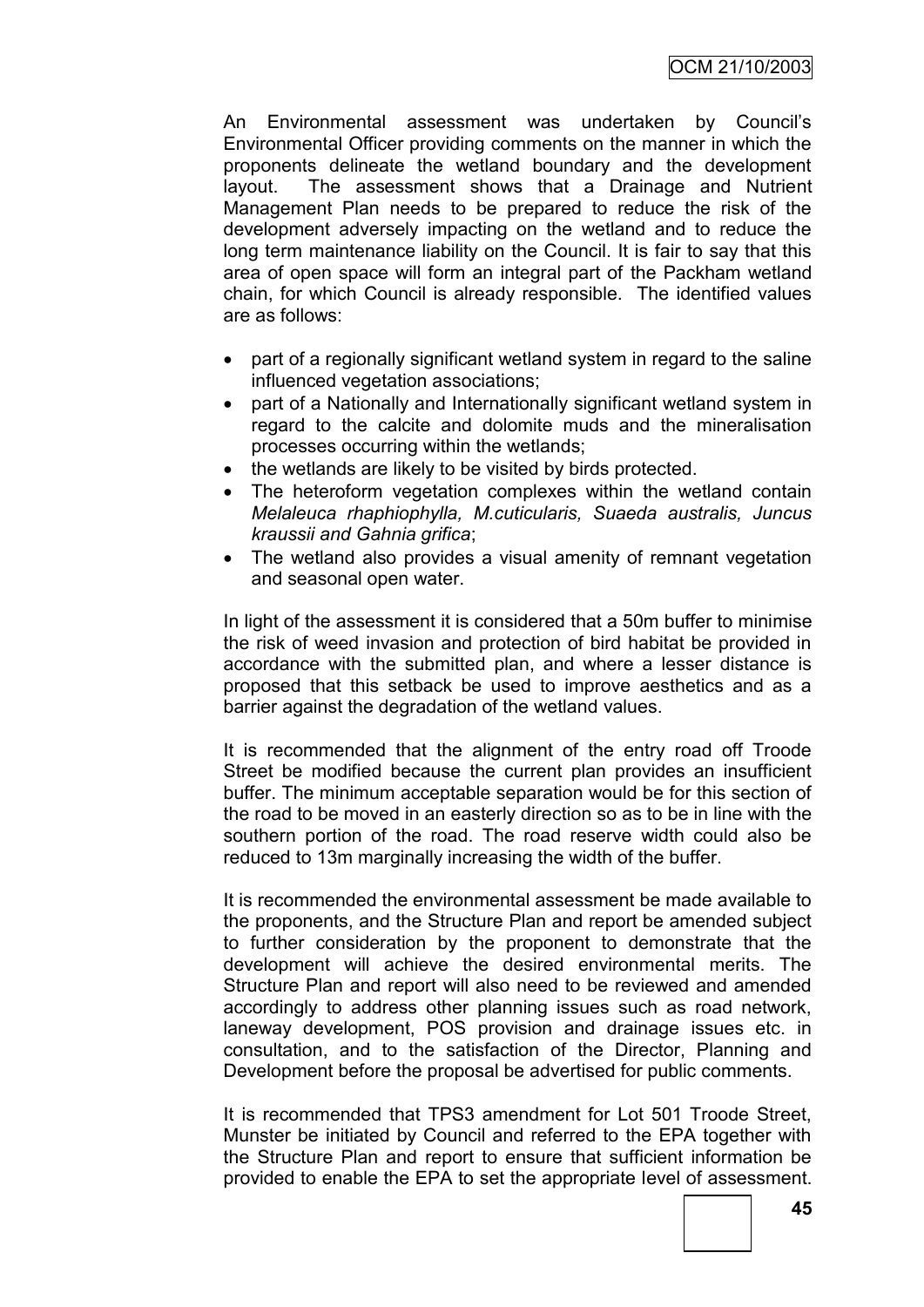The advertising of the Structure Plan is to be undertaken at the same time as the advertising of the Amendment No. 9 to TPS3, with the closing date for public submissions being the same. During the advertising period, the Structure Plan and reports will be assessed in detail and form the basis of a report to Council.

At the conclusion of the public comment period for both Amendment No.9 and the Structure Plan, Council Planning officers will provide a combined set of comments and recommendations to Council based on the internal assessment from Council officers and submissions received from the public and agencies.

## **Strategic Plan/Policy Implications**

The Corporate Strategic Plan Key Result Areas which apply to this item are:-

- 1. Managing Your City
	- "To deliver services and to manage resources in a way that is cost competitive without compromising quality."
- 2. Planning Your City
	- "To ensure that the planning of the City is based on an approach which has the potential to achieve high levels of convenience for its citizens."
	- "To ensure that the development will enhance the levels of amenity currently enjoyed by the community."
- 3. Conserving and Improving Your Environment
	- "To conserve the quality, extent and uniqueness of the natural environment that exists within the district."
	- "To ensure that the development of the district is undertaken in such a way that the balance between the natural and human environment is maintained."
- 4. Facilitating the needs of Your Community
	- "To facilitate and provide an optimum range of community services."

The Planning Policies which apply to this item are:-

SPD1 Bushland conservation Policy SPD3 Native Fauna Protection SPD5 Wetland Conservation Policy APD4 Public Open Space APD20 Design Principles for Incorporating Natural Management Areas Including Wetlands and Bushlands in Open Space and / or Drainage Areas APD26 Control Measures for Protecting Water Resources in Receiving Environments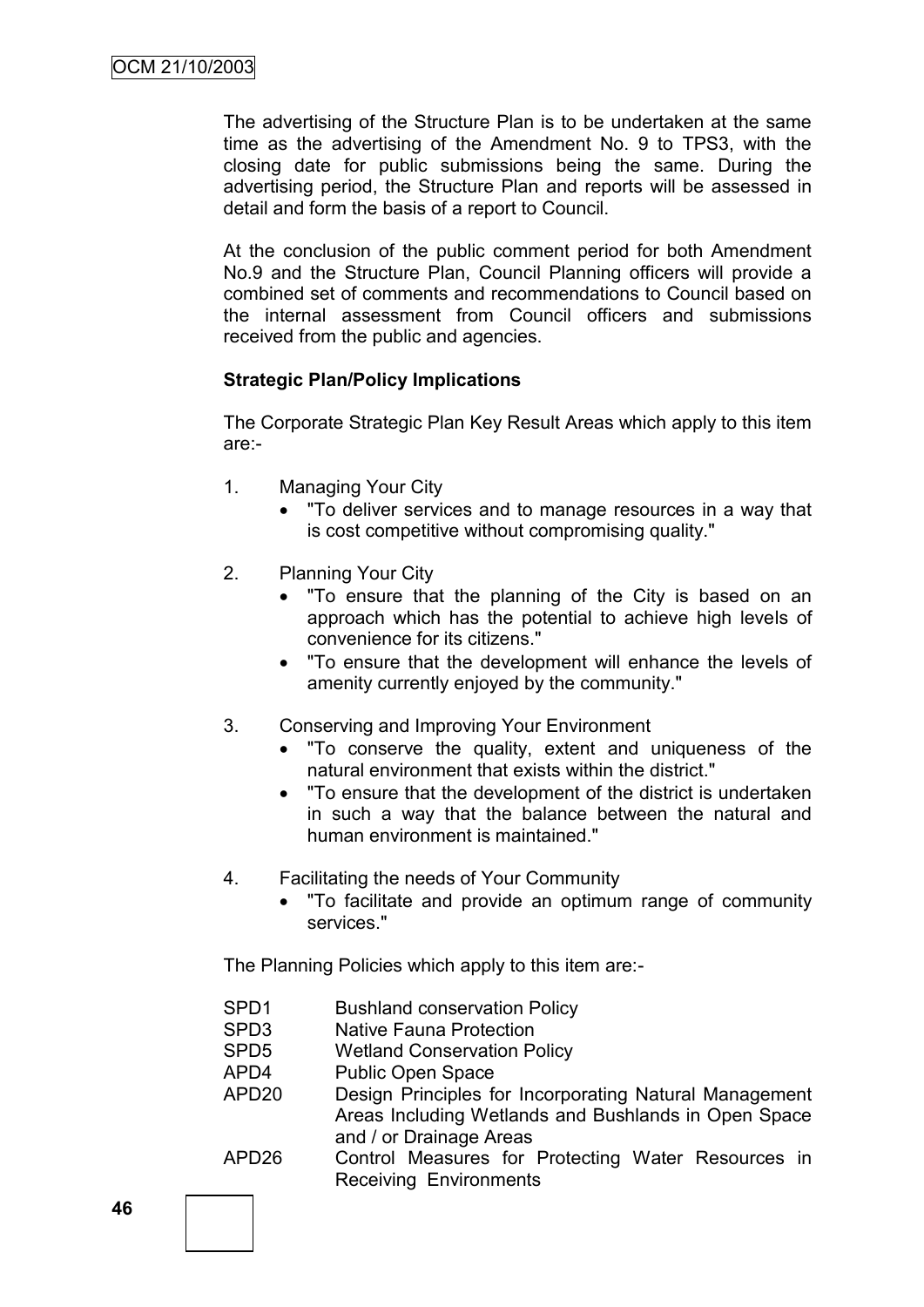## **Budget/Financial Implications**

N/A

## **Legal Implications**

The provisions of TPS No.3 Metropolitan Region Scheme

#### **Community Consultation**

To be undertaken as part of the Amendment process.

#### **Implications of Section 3.18(3) Local Government Act, 1995**

Nil.

**14.8 (MINUTE NO 2178) (OCM 21/10/2003) - BUSINESS PLAN - DEVELOPMENT COSTS, DEVELOPMENT AND SALE OF 9 RESIDENTIAL LOTS - LOT 9050 BARTRAM ROAD, SUCCESS (6000473) (KJS) (ATTACH)**

# **RECOMMENDATION**

That Council:

- (1) proceed with the major land transaction being the development and sale of nine (9) residential lots on portion of Lot 9050 Bartram Road, Success, subject to no objections to the proposal being received by the close of business on 15 October 2003;
- (2) accept the fee proposal to undertake the civil works provided by Gold Estates of Australia (1903) Ltd for the amount of \$249,405; and
- (3) transfer \$249,405 from the Land Development Reserve Fund to meet the costs of the civil works and a further \$40,000 for the future upgrade of Bartram Road paid as a bond to the Council"s Engineering and Works Department to enable the clearance of the subdivision to be given by the local government.

## **TO BE CARRIED BY ABSOLUTE MAJORITY OF COUNCIL**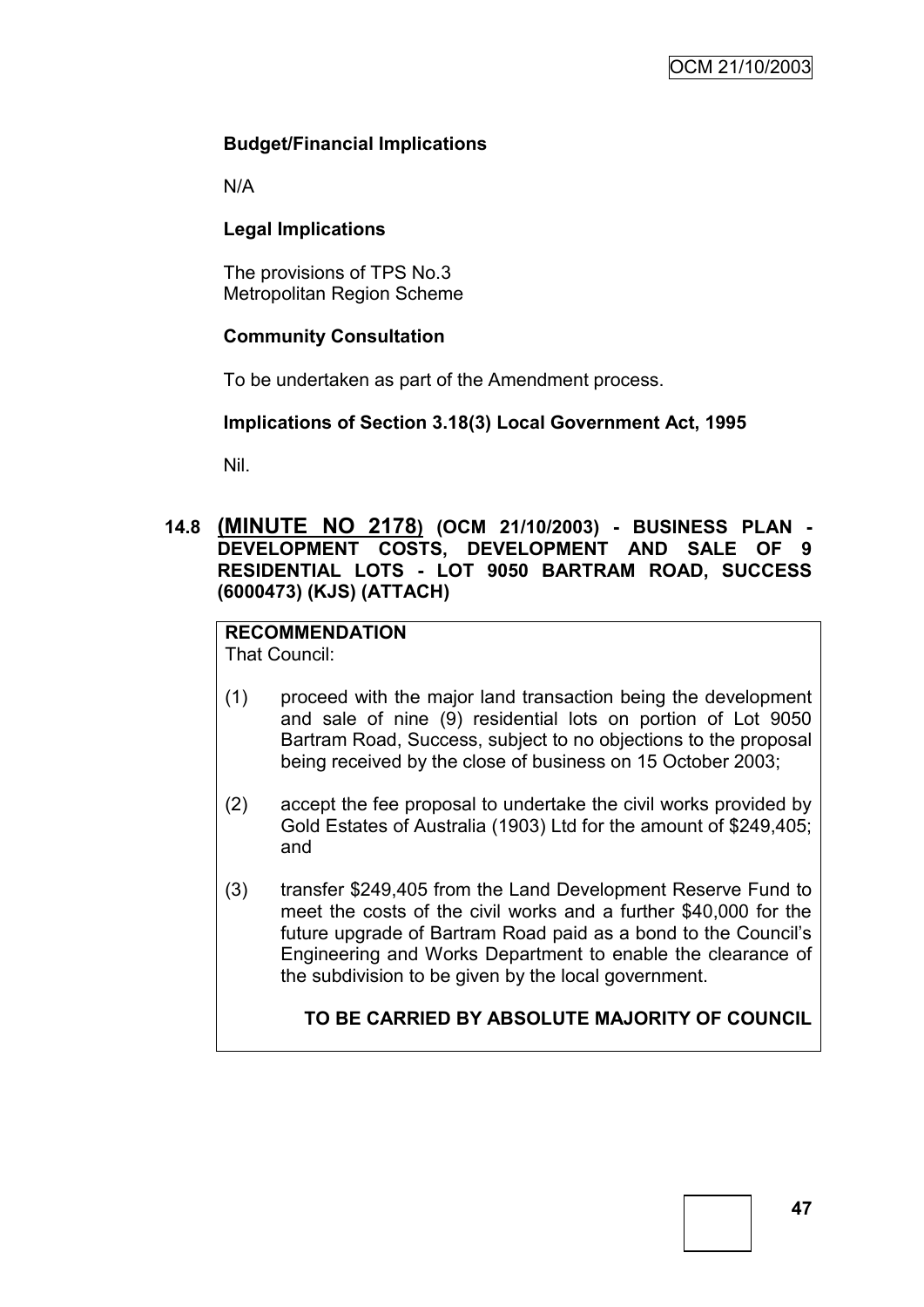## **COUNCIL DECISION**

MOVED CIr S LIMBERT SECONDED CIr V OLIVER that the recommendation be adopted.

## **CARRIED BY ABSOLUTE MAJORITY OF COUNCIL 9/0**

#### **Background**

Council at its meeting held on 19 August 2003 resolved to prepare a Business Plan to enter into a major land transaction, being the development and sale of nine (9) residential lots on portion of Lot 9050 Bartram Road, Success, pursuant to section 3.59 of the Local Government Act 1995.

#### **Submission**

GHD engineering consultants for Gold Estates have submitted a Costs Schedule for the civil works associated with the development.

#### **Report**

The Business Plan was prepared in accordance with the Local Government Act. An advertisement was placed in the West Australian on 3 September 2003 stating that the Business Plan had been prepared and was available to the public to comment on. At the conclusion of the 6 week period there have been no submissions received.

Gold Estates will be awarding a contract for the civil works for Stage 5 of the development known as Magnolia Gardens. This development consists of 53 lots, 9 of which will transfer to the City pursuant to a previous land exchange agreement.

GHD consulting engineers prepared a schedule of rates and quantities to undertake the civil works associated with the City"s 9 lots. GHD are the project consulting engineers and the unit rates are those used by the successful contractor for the overall project. The rates and quantities were then independently checked on behalf of the City by a second consultant.

The civil works amount to \$249,405 with the possibility of some slight variation in regard to a contribution to Success Lakes Development Area 2. An amount of \$40,000 is required to be paid to the Council Engineering and Works Department as a Road Bond, so that the clearances can be issued by the Council for the subdivision relating to the future upgrade of Bartram Road which adjoins the 9 lots. This upgrade is a condition of the WAPC subdivision approval. This money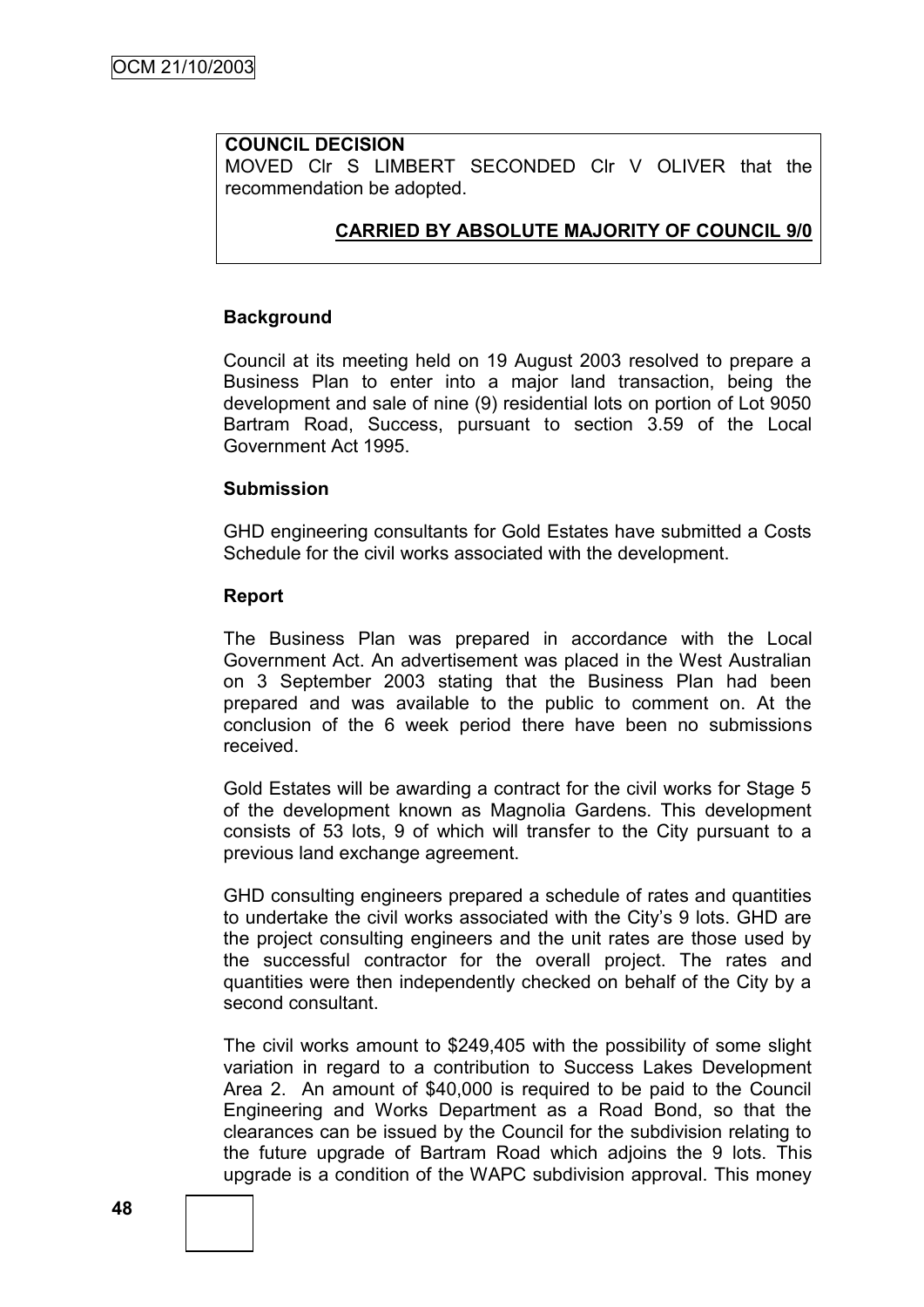represents 50% of the estimated cost of the upgrade. Once the land on the north side of Bartram Road is subdivided, the balance can be sought as a condition of subdivision.

A report has been prepared by Property Resources Consulting on how best to market the 9 lots, given the requirements of the Local Government Act. Section 3.58 states that a local government can only dispose of property to the highest bidder at a public auction or the most acceptable tender in a public tender process.

If the local government wants to dispose of property outside the previous two options, then it must give state-wide public notice of the proposed disposition, describe the property, give details of the disposition and invite submissions within a date at least 2 weeks after the date of the notice. The advertisement also requires the name of the purchaser, the purchase price and the value as determined by a licensed valuer. The City has received approaches by Richard Noble, L J Hooker Atwell, and Re-Max Realty to market the lots.

The PRC report recommends that the lots be sold by public auction in 2 tranches of 4 and 5 lots.

The agents who have registered an interest should be asked for competitive submissions which should be considered in the light of the total fee payable by the City. PRC recommend that the auction be held in early 2004.

The City, unlike large property developers, has no need to pre-sell lots as it is not borrowing money to develop further stages of the development. Council purchasing policy requires at least 3 fee proposals in these instances.

Given that titles to the nine (9) lots will not be available until early 2004, the selling agent can be appointed at a future Council meeting.

#### **Strategic Plan/Policy Implications**

The Corporate Strategic Plan Key Result Areas which apply to this item are:-

- 1. Managing Your City
	- *"To conduct Council business in open public forums and to manage Council affairs by employing publicly accountable practices."*

#### **Budget/Financial Implications**

\$289,405 to be transferred from the Land Development Reserve Fund to meet the costs of the civil works and future upgrade of Bartram Road.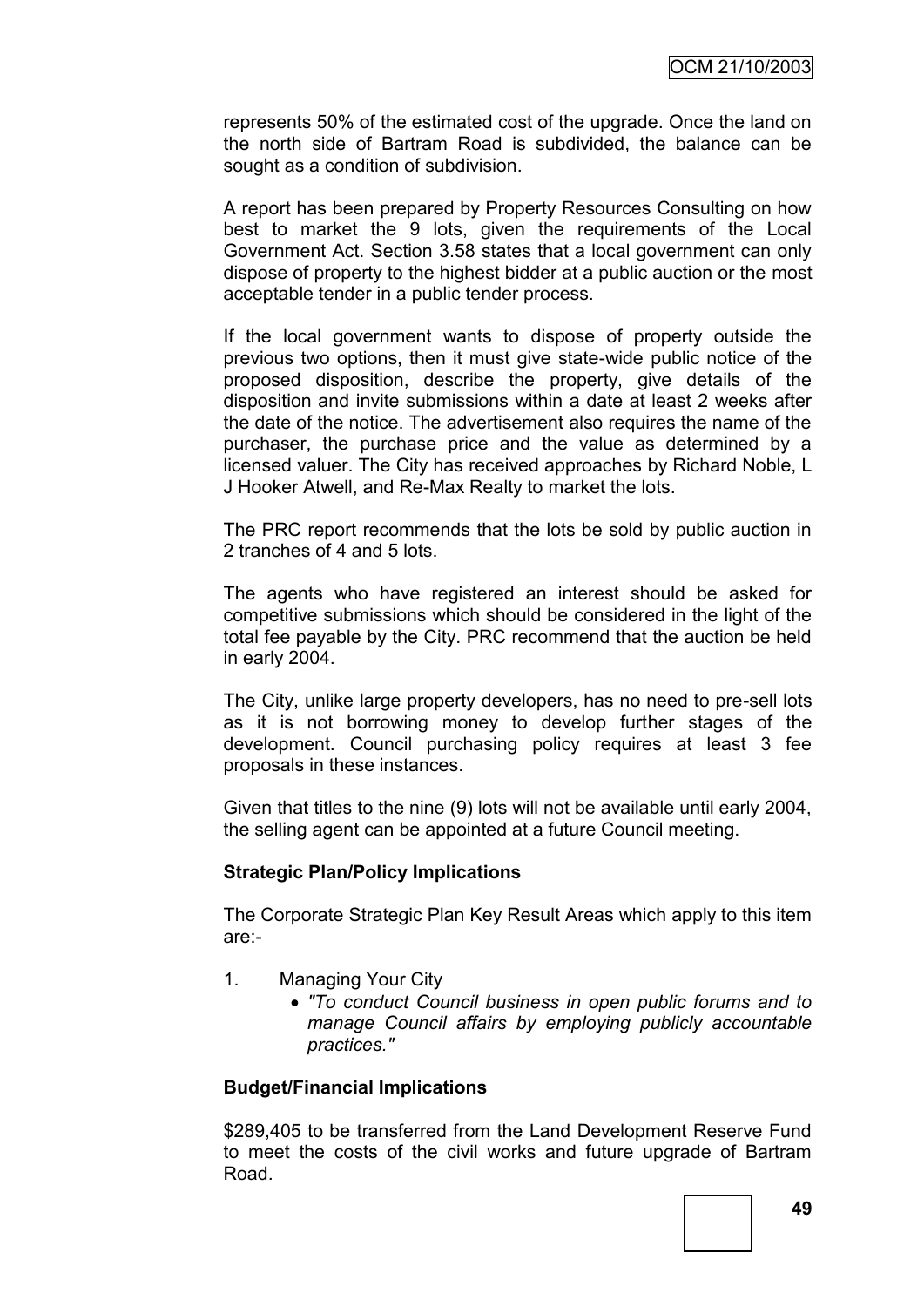## **Legal Implications**

Nil.

## **Community Consultation**

Business Plan advertised for 6 weeks. No submissions received.

## **Implications of Section 3.18(3) Local Government Act, 1995**

Nil.

#### **14.9 (MINUTE NO 2179) (OCM 21/10/2003) - PROPOSED CONCRETE BATCHING PLANT - LOT 28; 57 HOWSON WAY, BIBRA LAKE - OWNER: CEPTRE NOMINEES PTY LTD & CAREW NOMINEES PTY LTD - APPLICANT: W LUKIC (4109349) (VM) (ATTACH)**

#### **RECOMMENDATION** That Council:

(1) grant approval for the proposed Concrete Batching Plant on Lot 28; 57 Howson Way, Bibra Lake, subject to the following conditions:

#### Standard Conditions

- 1. Development may be carried out only in accordance with the terms of the application as approved herein and any approved plan.
- 2. Nothing in the approval or these conditions shall excuse compliance with all relevant written laws in the commencement and carrying out of the development.
- 3. Retaining wall(s) being constructed in accordance with a suitably qualified Structural Engineer's design and a building licence being obtained prior to construction.
- 4. The premises shall be kept in a neat and tidy condition at all times by the owner/occupier to the satisfaction of the Council.
- 5. A plan or description of all signs for the proposed development (including signs painted on a building) shall be submitted to and approved by the Council as a separate application. The application (including detailed plans) and appropriate fee for a sign licence must be submitted to the Council prior to the erection of any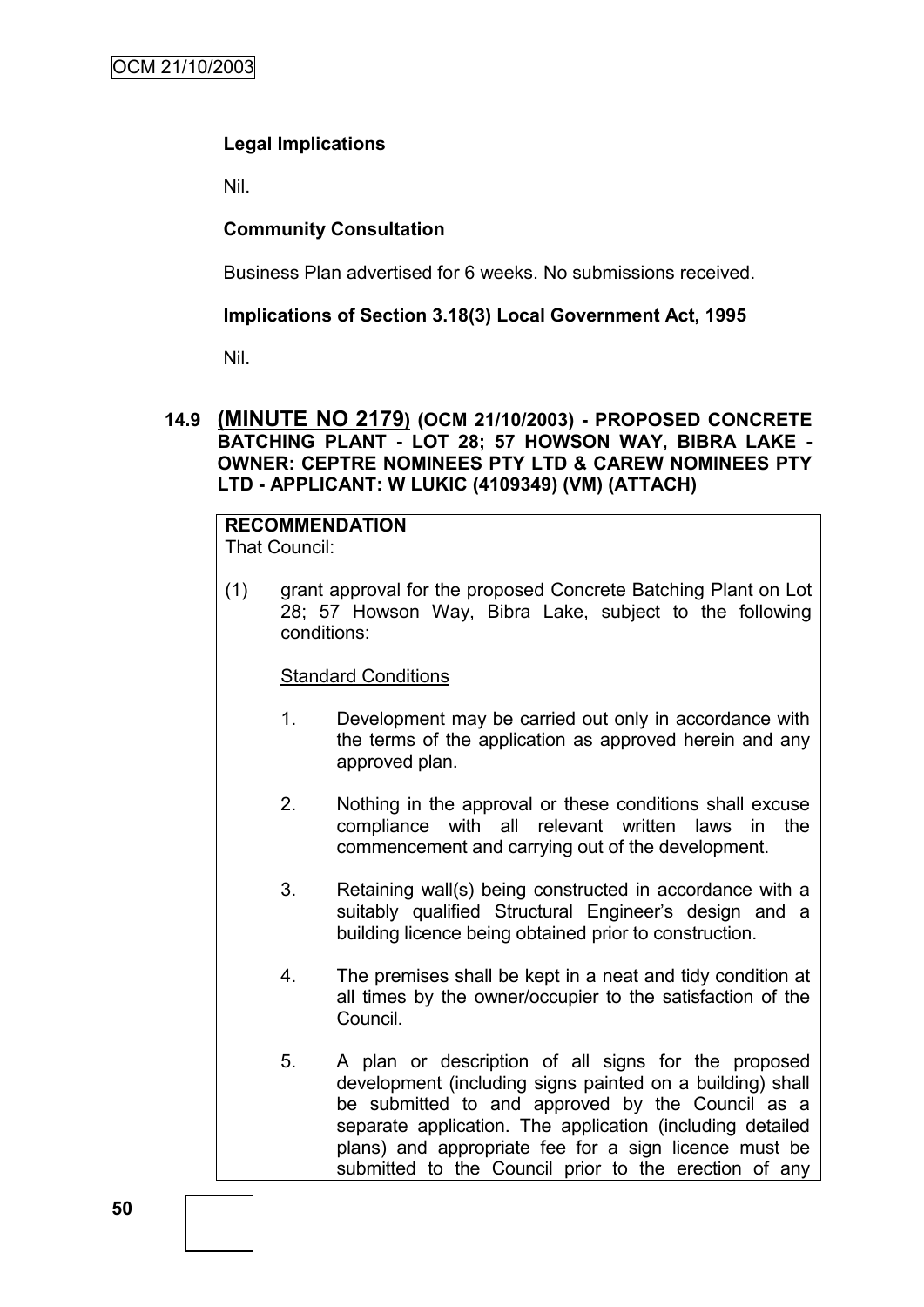signage on the site/building.

- 6. Landscaping and tree planting to be undertaken in accordance with the approved plan prior to the occupation of the site.
- 7. The gradient of cut and fill batters within a development which is set aside for drainage to be retained in a natural state are not to exceed 1 in 3, comprise clean fill and be stabilised, and areas which are proposed to be grassed and maintained abutting a natural area are to be separated by a physical barrier to the specification and satisfaction of the Council.
- 8. Earthworks over the site and batters must be stabilised to prevent sand or dust blowing, and appropriate measures shall be implemented within the time and in the manner directed by the Council in the event that sand or dust is blown from the site.
- 9. All stormwater being contained and disposed of on-site to the satisfaction of the Council.
- 10. An approved effluent disposal system to the satisfaction of Council's Health Service and/or the Department of Health must be installed prior to the occupation of any habitable building to be erected on the land. (Council"s Health Service)
- 11. A minimum of one disabled carbays designed in accordance with Australian Standard 2890.1 - 1993 is to be provided in a location convenient to, and connected to a continuous accessible path to, the main entrance of the building or facility. Design and signage of the bay(s) and path(s) is to be in accordance with Australian Standard 1428.1 - 1993. Detailed plans and specifications illustrating the means of compliance with this condition are to be submitted in conjunction with the Building Licence application.
- 12. Works depicted on the approved parking plan shall be maintained to the satisfaction of the Council.
- 13. The vehicle parking area shall be sealed, kerbed, drained and line marked in accordance with the approved plans and specifications certified by a suitably qualified practicing Engineer to the satisfaction of the Council.
- 14. Access onto the site shall be restricted to that shown on the plan approved by the Council.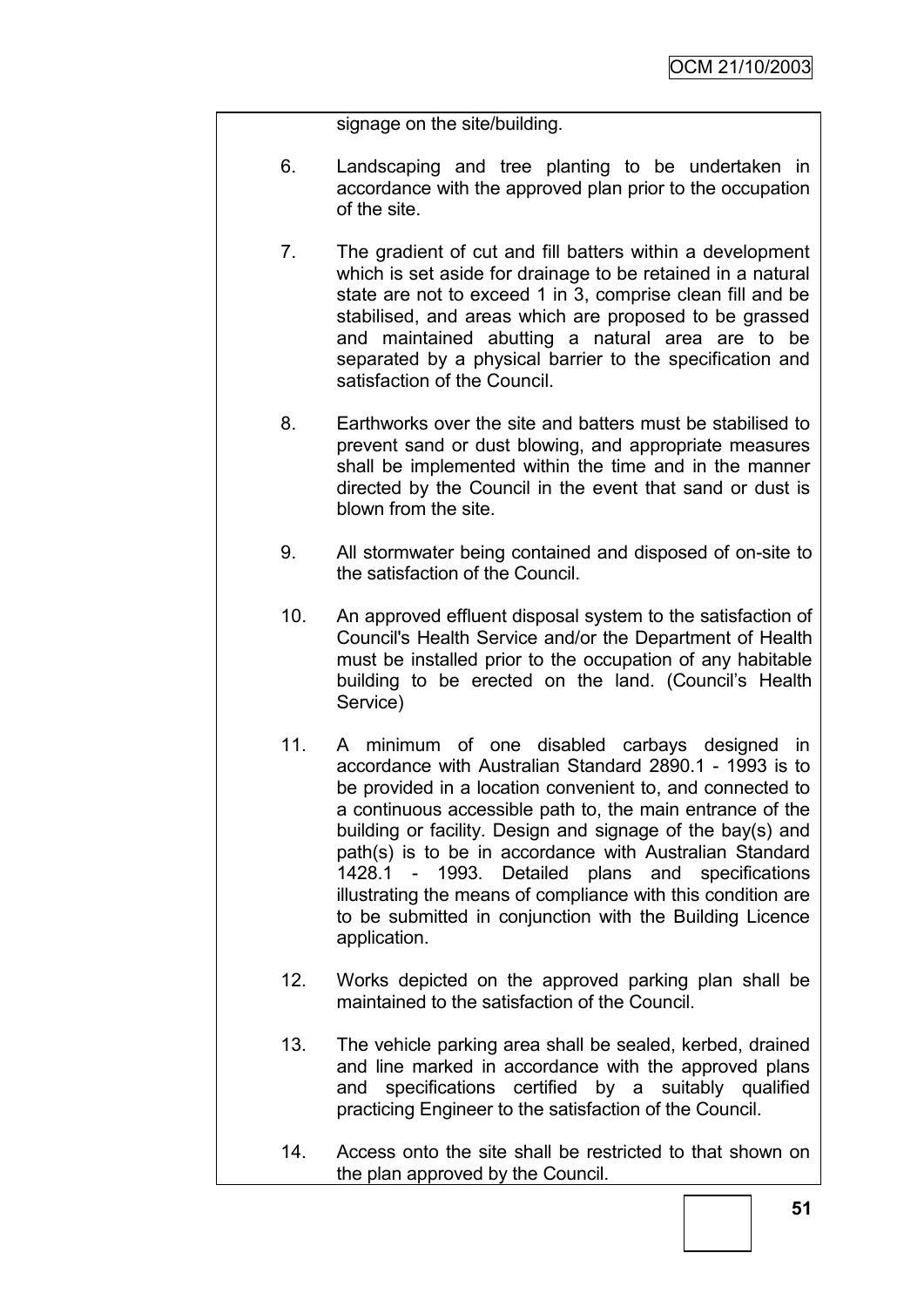# Conditions to be Complied with Prior to Applying for a Building **Licence** 15. A landscape plan must be submitted to the Council and approved, prior to applying for building licence and shall include the following:- (1) the location, number and type of existing and proposed trees and shrubs, including calculations for the landscaping area being in conformity with the City of Cockburn Greening Plan (2) any lawns to be established (3) any natural landscape areas to be retained; (4) those areas to be reticulated or irrigated; and (5) verge treatments Conditions to be Complied with Prior to Occupation 16. The carrying on of the development must not cause a dust and smoke nuisance to neighbours. The developer is required to submit a Dust Management Plan in accordance with the Council"s Guidelines for the Preparation of Dust Management Plans for development sites within the City of Cockburn. The Plan is to be approved by the Council"s Health Services prior to the commencement of earthworks and complied with during the life of the development. The burning of vegetation is prohibited. 17. All stormwater drainage shall be designed in accordance with the document entitled "Australian Rainfall and Runoff" 1987 (where amended) produced by the Institute of Engineers, Australia, and the design is to be certified by a suitably qualified practicing Engineer, to the satisfaction of the Council. 18. The landscaping must be completed in accordance with an approved detailed landscape plan, prior to the occupation of any building. 19. Landscaping is to be undertaken in the street verge adjacent to the Lot(s) in accordance with the approved plans and be established prior to the occupation of the building; and thereafter maintained to the Council's satisfaction. Special Conditions

20. The internal roadways to be sealed to Council"s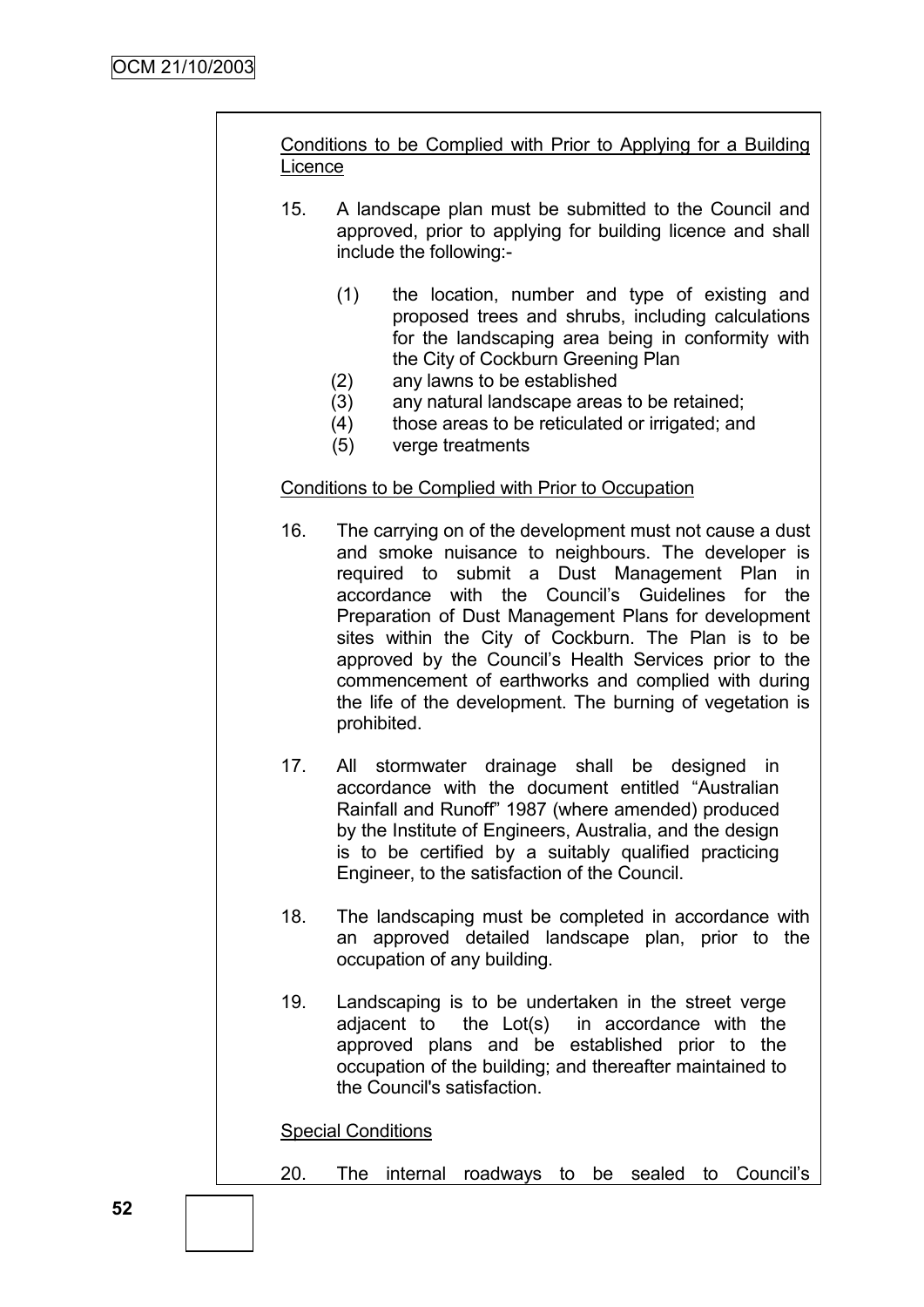satisfaction to ensure dust emissions from trucks are not a nuisance.

#### **Footnotes**

- 1. This approval is issued by the Council under its Town Planning Scheme, and approvals or advice by other agencies may be required, and it is the responsibility of the applicant to ensure that all other approvals/advice are issued prior to commencing development or use of the land, and a copy of the approval/advice should be provided to the Council.
- 2. Until the Council has issued a Certificate of Classification under Regulation 20 of the Building Regulations 1989, there shall be no approval to use the building for the purposes of the development herein conditionally approved and the land shall not be used for any such purpose.
- 3. The development is to comply with the requirements of the Building Code of Australia.
- 4. Access and facilities for disabled persons is to be provided in accordance with the requirements of the Building Code of Australia.
- 5. The operations should comply with all environmental standards as specified in any works approvals, licence, conditions of approval applied under the *Environmental Protection Act 1986*.
- 6. The Council takes no responsibility or liability in respect to maintenance and reinstatement of any verge area landscaped as a condition of approval.
- 7. The development is to comply with the *Environmental Protection Act 1986* which contains penalties where noise limits exceed the prescribed by the *Environmental Protection (Noise) Regulations 1997*.
- (2) issue a Schedule 9 Notice of Determination on Application for Planning Approval to the applicant accordingly; and
- (3) advise those who lodged submissions of Council"s decision.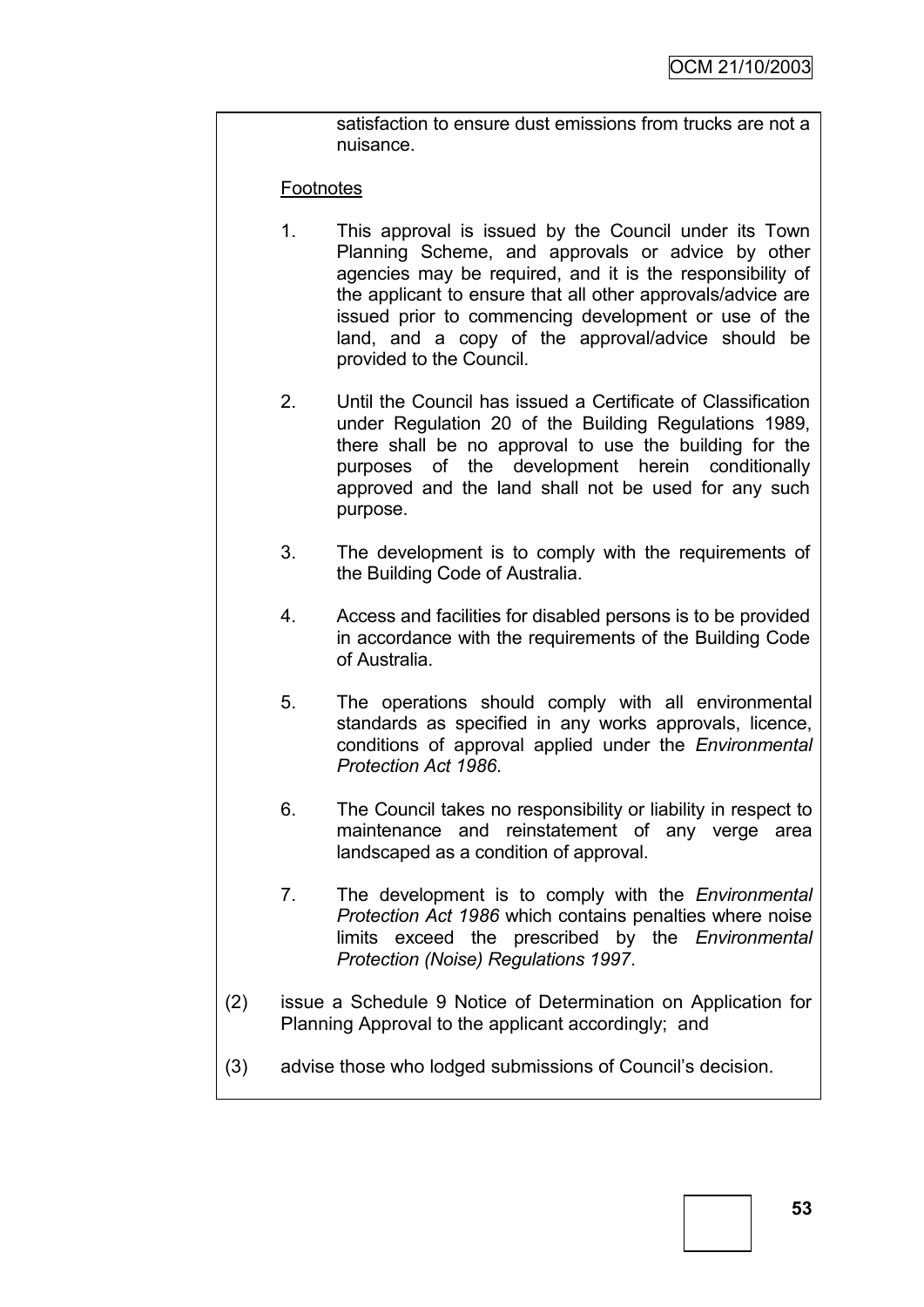## **COUNCIL DECISION**

MOVED CIr S LIMBERT SECONDED CIr K ALLEN that Council :-

(1) grant approval for the proposed Concrete Batching Plant on Lot 28; 57 Howson Way, Bibra Lake, subject to the following conditions:

#### Standard Conditions

- 1. Development may be carried out only in accordance with the terms of the application as approved herein and any approved plan.
- 2. Nothing in the approval or these conditions shall excuse compliance with all relevant written laws in the commencement and carrying out of the development.
- 3. Retaining wall(s) being constructed in accordance with a suitably qualified Structural Engineer's design and a building licence being obtained prior to construction.
- 4. The premises shall be kept in a neat and tidy condition at all times by the owner/occupier to the satisfaction of the Council.
- 5. A plan or description of all signs for the proposed development (including signs painted on a building) shall be submitted to and approved by the Council as a separate application. The application (including detailed plans) and appropriate fee for a sign licence must be submitted to the Council prior to the erection of any signage on the site/building.
- 6. Landscaping and tree planting to be undertaken in accordance with the approved plan prior to the occupation of the site.
- 7. The gradient of cut and fill batters within a development which is set aside for drainage to be retained in a natural state are not to exceed 1 in 3, comprise clean fill and be stabilised, and areas which are proposed to be grassed and maintained abutting a natural area are to be separated by a physical barrier to the specification and satisfaction of the Council.
- 8. Earthworks over the site and batters must be stabilised to prevent sand or dust blowing, and appropriate measures shall be implemented within the time and in the manner directed by the Council in the event that sand or dust is blown from the site.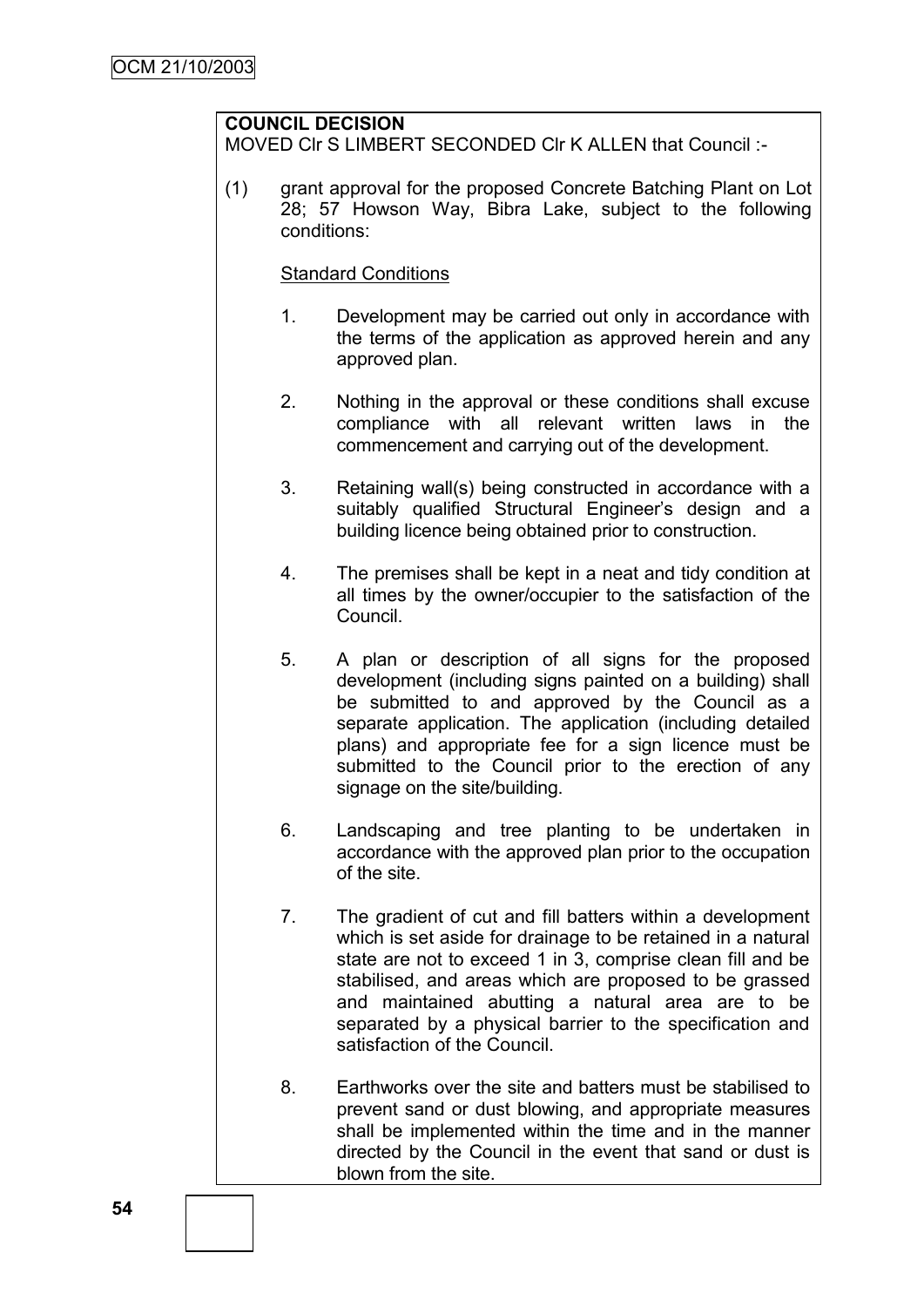- 9. All stormwater being contained and disposed of on-site to the satisfaction of the Council.
- 10. An approved effluent disposal system to the satisfaction of Council's Health Service and/or the Department of Health must be installed prior to the occupation of any habitable building to be erected on the land. (Council"s Health Service)
- 11. A minimum of one disabled carbays designed in accordance with Australian Standard 2890.1 - 1993 is to be provided in a location convenient to, and connected to a continuous accessible path to, the main entrance of the building or facility. Design and signage of the bay(s) and path(s) is to be in accordance with Australian Standard 1428.1 - 1993. Detailed plans and specifications illustrating the means of compliance with this condition are to be submitted in conjunction with the Building Licence application.
- 12. Works depicted on the approved parking plan shall be maintained to the satisfaction of the Council.
- 13. The vehicle parking area shall be sealed, kerbed, drained and line marked in accordance with the approved plans and specifications certified by a suitably qualified practicing Engineer to the satisfaction of the Council.
- 14. Access onto the site shall be restricted to that shown on the plan approved by the Council.

#### Conditions to be Complied with Prior to Applying for a Building Licence

- 15. A landscape plan must be submitted to the Council and approved, prior to applying for building licence and shall include the following:-
	- (1) the location, number and type of existing and proposed trees and shrubs, including calculations for the landscaping area being in conformity with the City of Cockburn Greening Plan
	- (2) any lawns to be established
	- (3) any natural landscape areas to be retained;
	- (4) those areas to be reticulated or irrigated; and
	- (5) verge treatments

## Conditions to be Complied with Prior to Occupation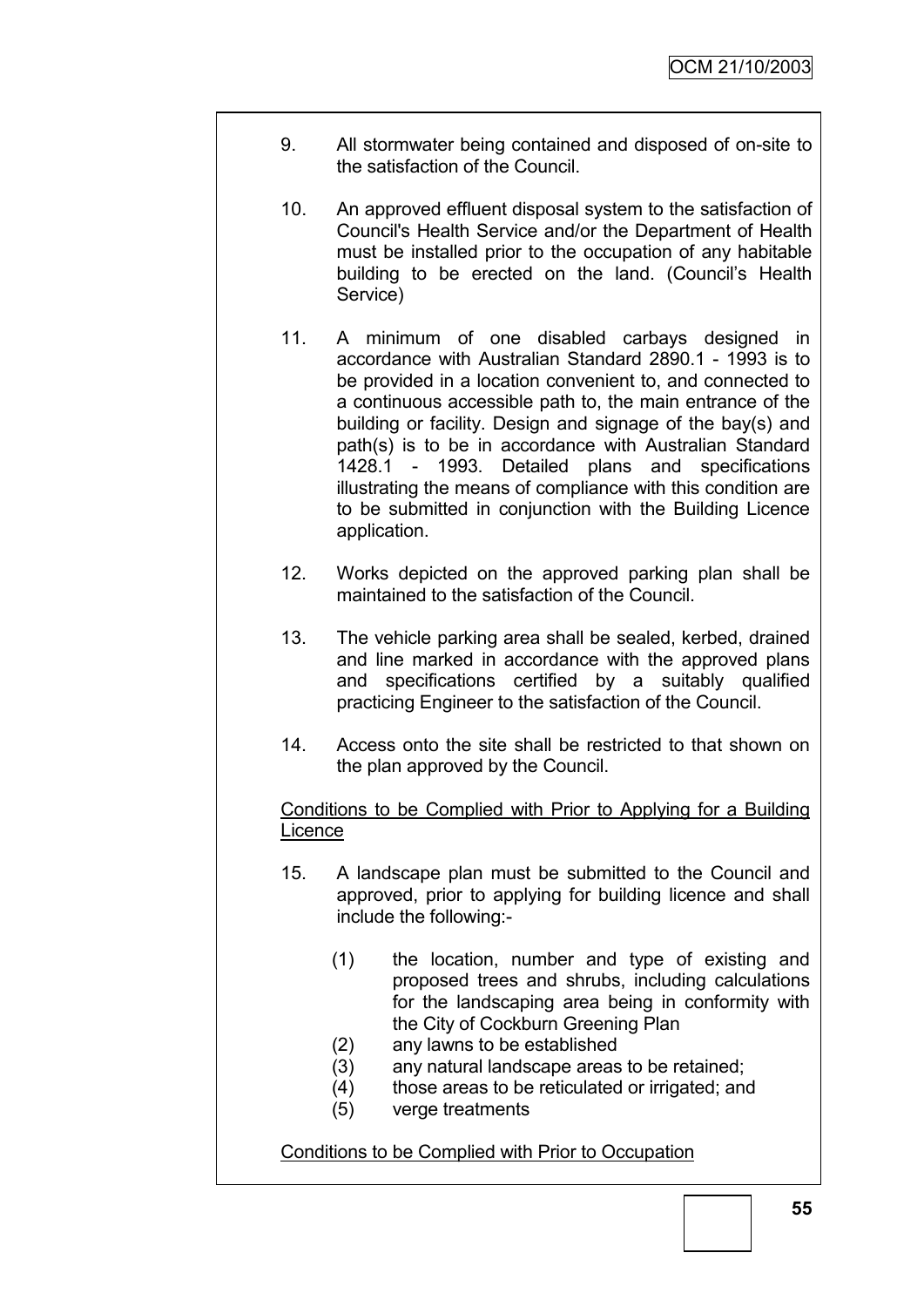- 16. The carrying on of the development must not cause a dust and smoke nuisance to neighbours. The developer is required to prepare and implement a Dust Management Plan in accordance with the Council"s Guidelines for the Preparation of Dust Management Plans for development sites within the City of Cockburn. The Plan is to be approved by the Council"s Health Services prior to the commencement of earthworks and complied with during the life of the development. The burning of vegetation is prohibited.
	- 17. All stormwater drainage shall be designed in accordance with the document entitled "Australian Rainfall and Runoff" 1987 (where amended) produced by the Institute of Engineers, Australia, and the design is to be certified by a suitably qualified practicing Engineer, to the satisfaction of the Council.
	- . 18. The landscaping must be completed in accordance with an approved detailed landscape plan, prior to the occupation of any building.
	- 19. Landscaping is to be undertaken in the street verge adjacent to the Lot(s) in accordance with the approved plans and be established prior to the occupation of the building; and thereafter maintained to the Council's satisfaction.

#### Special Conditions

20. The internal roadways to be sealed to Council"s satisfaction to ensure dust emissions from trucks are not a nuisance.

#### **Footnotes**

- 1. This approval is issued by the Council under its Town Planning Scheme, and approvals or advice by other agencies may be required, and it is the responsibility of the applicant to ensure that all other approvals/advice are issued prior to commencing development or use of the land, and a copy of the approval/advice should be provided to the Council.
- 2. Until the Council has issued a Certificate of Classification under Regulation 20 of the Building Regulations 1989, there shall be no approval to use the building for the purposes of the development herein conditionally approved and the land shall not be used for any such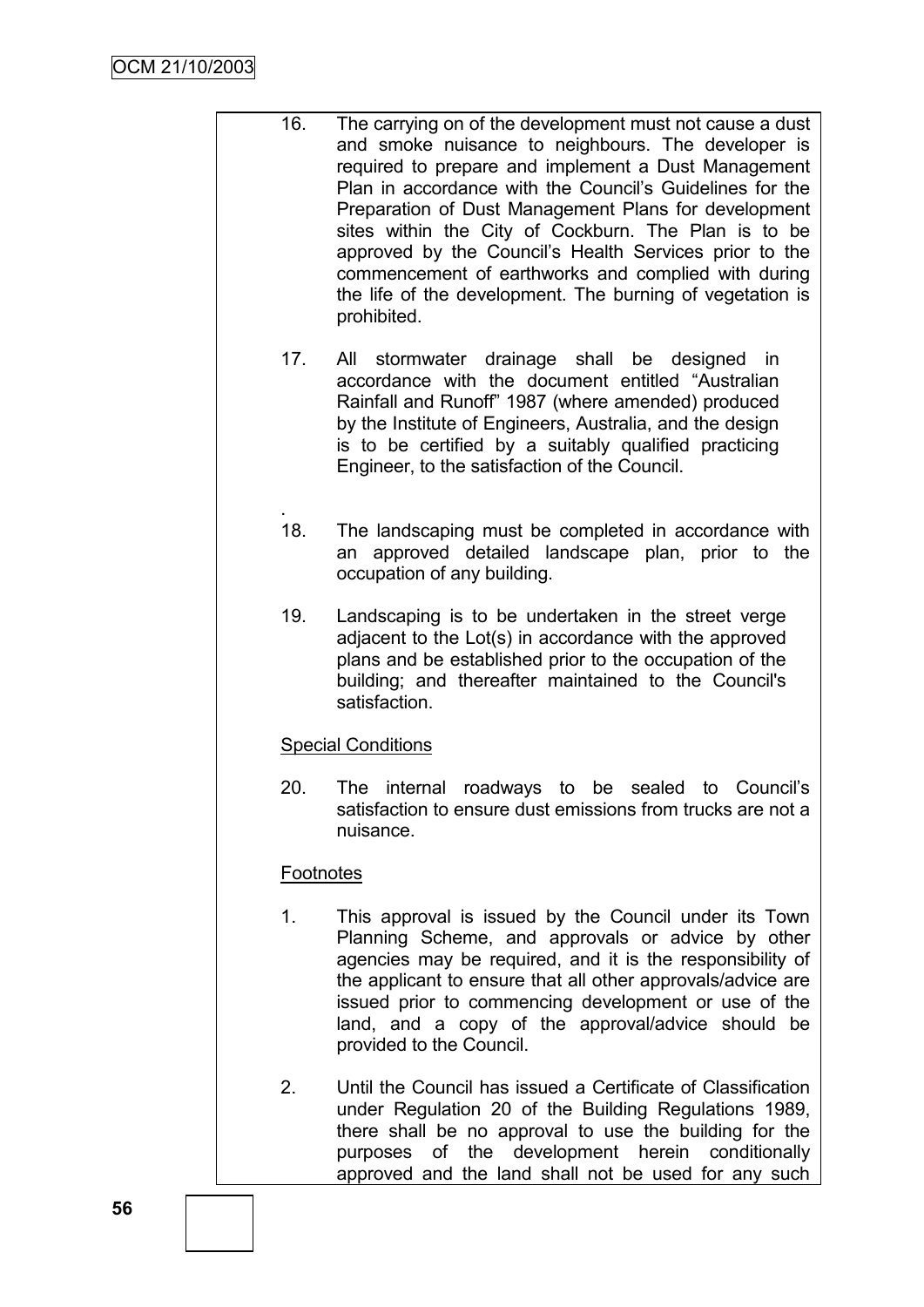purpose.

- 3. The development is to comply with the requirements of the Building Code of Australia.
- 4. Access and facilities for disabled persons is to be provided in accordance with the requirements of the Building Code of Australia.
- 5. The operations should comply with all environmental standards as specified in any works approvals, licence, conditions of approval applied under the *Environmental Protection Act 1986*.
- 6. The Council takes no responsibility or liability in respect to maintenance and reinstatement of any verge area landscaped as a condition of approval.
- 7. The development is to comply with the *Environmental Protection Act 1986* which contains penalties where noise limits exceed the prescribed by the *Environmental Protection (Noise) Regulations 1997*
- (2) issue a Schedule 9 Notice of Determination on Application for Planning Approval to the applicant accordingly; and
- (3) advise those who lodged submissions of Council"s decision.

## **CARRIED 8/1**

#### **Explanation**

Changes are required to condition 16 to ensure that the applicant implements the dust management plan rather than just preparing the plan to address the concerns raised in public submissions.

#### **Background**

At the Council meeting held on 16 September 2003, it was resolved to defer this item to allow Elected Members more time to consider the submissions lodged in relation to the application.Changes are required to condition 16 to ensure that the applicant implements the dust management plan rather than just preparing the plan to address the concerns raised in public submissions.Changes are required to condition 16 to ensure that the applicant implements the dust management plan rather than just preparing the plan to address the concerns raised in public submissions.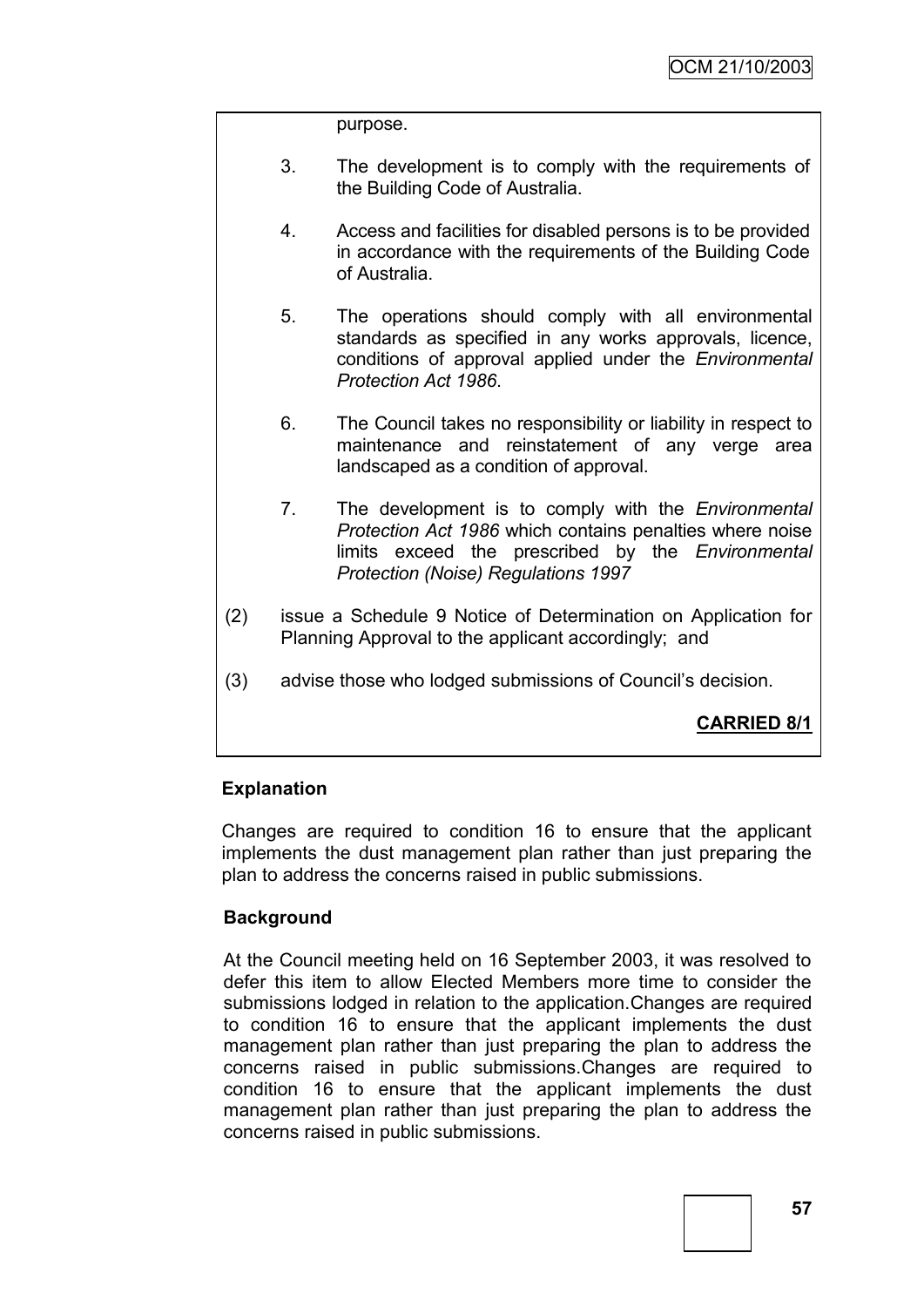| <b>ZONING:</b>              | MRS:                            | Industrial |  |
|-----------------------------|---------------------------------|------------|--|
|                             | TPS3:                           | Industry   |  |
| <b>EXISTING LAND USE: 1</b> | <b>Vacant</b>                   |            |  |
| LOT SIZE:                   | 2.4281ha                        |            |  |
| l AREA:                     | Approx. $1970m^2$ of site works |            |  |
| USE CLASS:                  | Industry General (licensed) 'D' |            |  |

#### **Submission**

Council has received an application dated 7 July 2003, from the landowner(s) of the subject property, Ceptre Nominees Pty Ltd & Carew Nominees Pty Ltd, for planning approval to develop a concrete batching plant on the site.

The proposed development includes the following site works:

- Entrance to the site being gained from Howson Way. Provision of a wide driveway (approximately 11m wide) and bitumen crossover.
- Minor site works to create the necessary falls for process water and stormwater management.
- Significant retaining wall structures may be required along the Western boundary.
- Excavation for mass concrete footings for silo, hoppers and below ground sumps and compensating basins.
- The development of the eastern portion of the site with a concrete batching plant incorporating cement storage silos (up to 19m in height), weigh hoppers (with dust covers), water tank, conveyors for the mixing of cement, sand and aggregate.
- Ancillary structures including a slump stand, sumps, water tanks etc.
- Construction of product storage bins (tilt up concrete panels) with dust covers to 6m in height.
- A site office building incorporating a despatch office, lunchroom and toilet.
- Appropriate landscaping to Council requirements.
- Concrete seal portions of the site for vehicle and truck parking, loading and movements.

As part of the Development Application the applicant provided the following documents:

- Copy of Environmental Protection Authority Code of Practice 1991 Concrete Batching Plants.
- Description of Concrete Batching Plant and elevation drawings.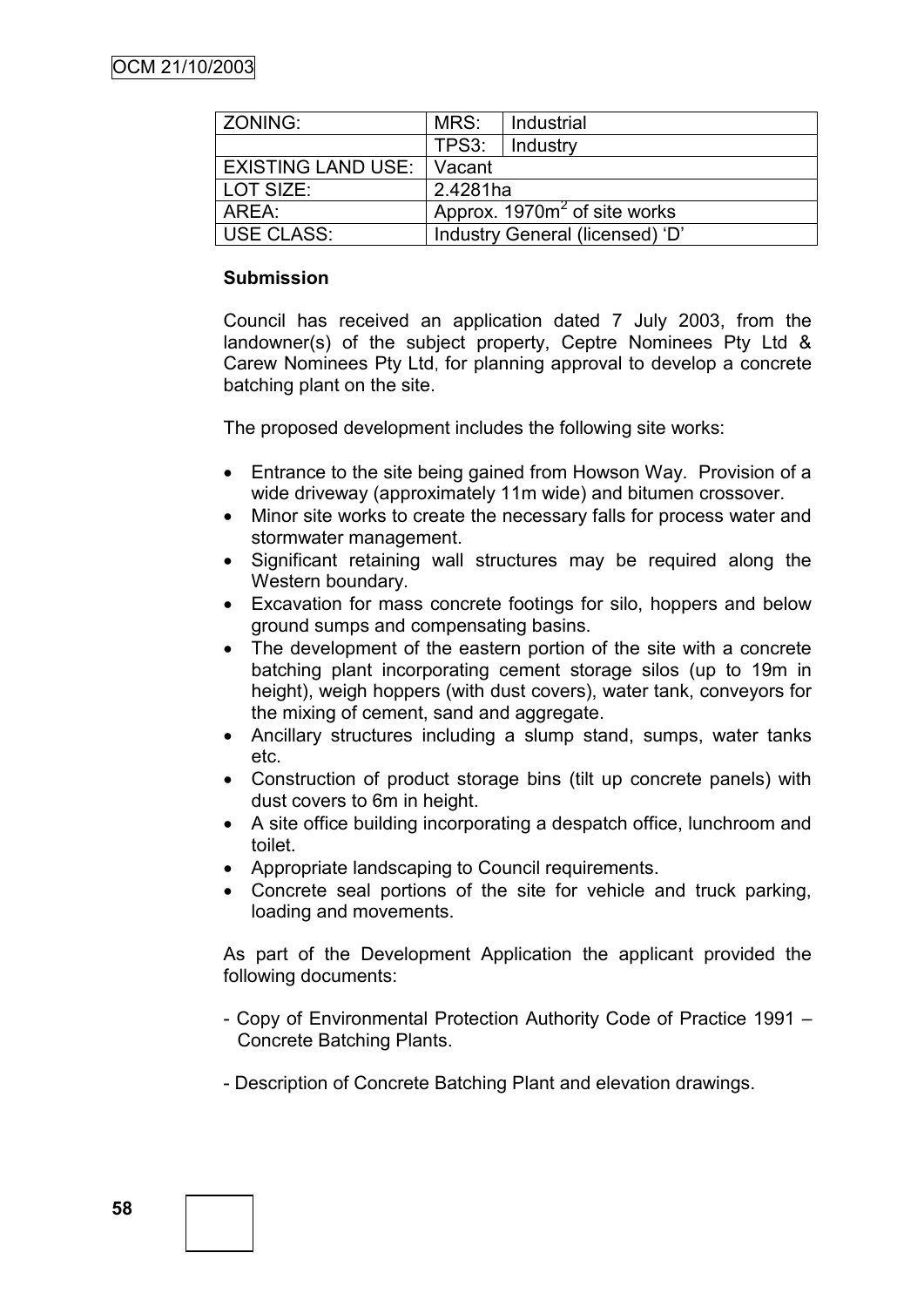#### **Report**

The application complies with the car parking, building setbacks, building height/scale, landscaping and amenity provisions of Town Planning Scheme No. 3.

Concrete batching or cement products manufacturing land use require a license under the Environmental Protection Regulations 1987. As a license is required by the Department of Environmental Protection, the proposed use is a prescribed premises (No. 77) under Schedule 1 of the Regulations.

The subject site is zoned "Industry" under the City of Cockburn Town Planning Scheme No.3. An "Industry General (licensed)" use is a "D" use within an Industry Zone under the Zoning Table of the Scheme. The Scheme specifies that a "D" use means that the use is not permitted unless the Council has exercised its discretion by granting planning approval. The application has been referred to Council for determination following receipt of submissions in objection from landowners of neighbouring properties.

Submission objections relate primarily to the potential for dust pollution from a concrete batching plant and the inappropriate location of the concrete batching plant in relation to existing neighbouring land uses, especially a grain storage premises and wool storage premises.

It is noted that the applicant has lodged a Works Approval Application "Notice of Intent" to the Department of Environment (DOE) for approval as required by the legislation.

In addressing the concerns of dust pollution, the applicant has provided Council with a copy of the Department of Environmental Protection (DOE) Works Approval Application, which provides details on concrete batching dust management on-site. Verbal discussions between Council Health Services and staff of DOE indicate that the proposed concrete batching plant and dust management measures are acceptable in terms of the Environmental Code of Practice for Concrete Batching Plants. DOE has advised that the proposed noise emissions from the Concrete Plant have been thoroughly addressed and that the proposed dust emissions should be no greater than the current use of the lot. DOE officers also advised on 29 August 2003 that the Works Approval Application submitted is awaiting final approval. The DOE on 15 September 2003, issued the Works Approval for the Concrete Batching Plant (copy attached to the Agenda).

To further explain the operations of the proposal with regards to the emission of dust from the operation, the applicant submitted a letter dated 2 September 2003 and this forms an attachment to this Agenda report.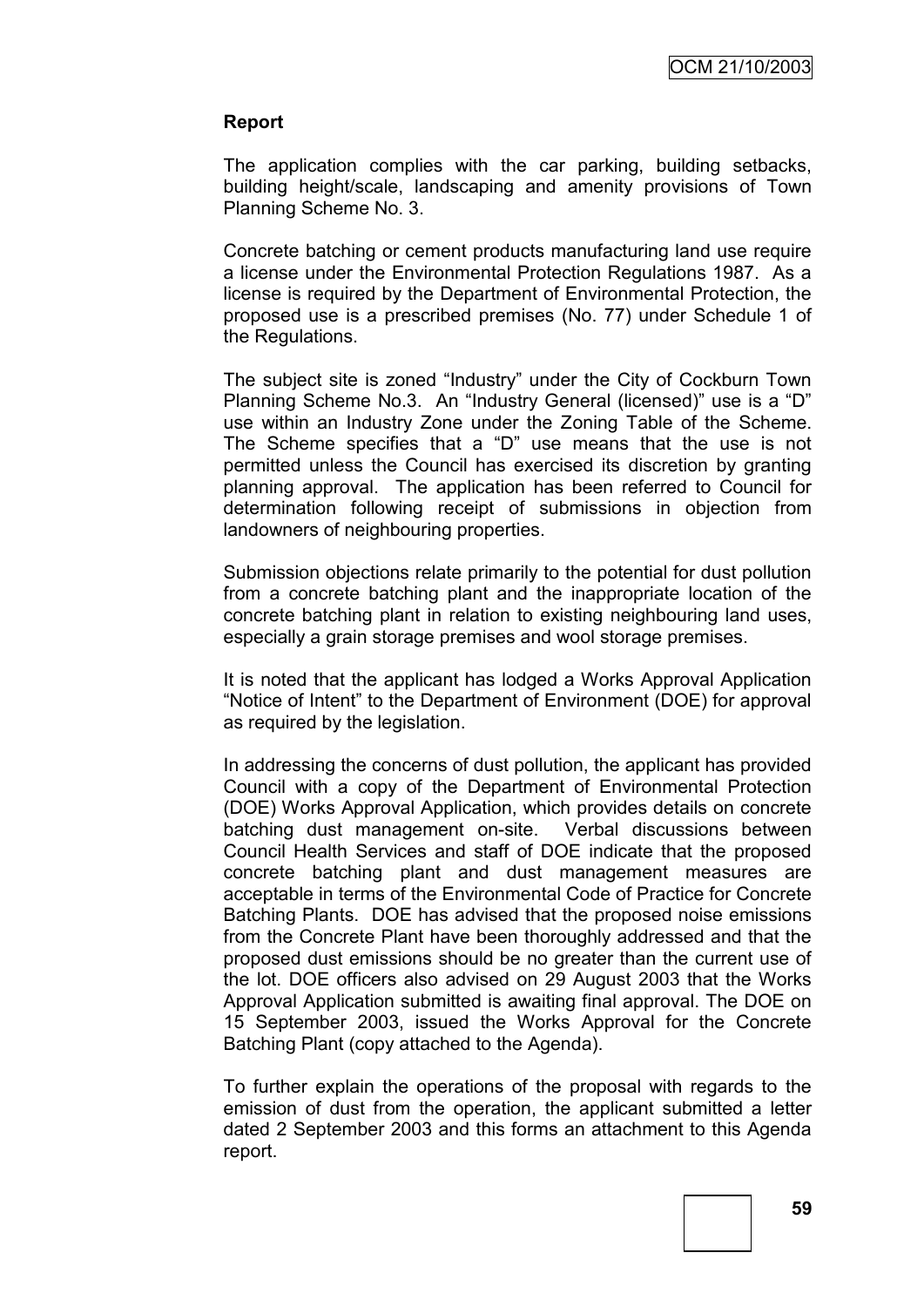## **Conclusion**

As the application complies with the provisions of the City of Cockburn Town Planning Scheme No.3 and staff at the Department of Environment have verbally indicated that the proposal is acceptable, it is recommended that the application be conditionally approved. Conditions can be imposed to address the concerns of submissioners such as the implementation of a Dust Management Plan and the sealing of internal roads to address the impacts of dust and noise nuisance from the premises to adjoining properties.

## **Strategic Plan/Policy Implications**

The Corporate Strategic Plan Key Result Areas which apply to this item are:-

- 1. Managing Your City
	- *"To conduct Council business in open public forums and to manage Council affairs by employing publicly accountable practices."*
- 2. Planning Your City
	- *"To ensure that the development will enhance the levels of amenity currently enjoyed by the community."*
	- *"To foster a sense of community within the district generally and neighbourhoods in particular."*
- 3. Conserving and Improving Your Environment
	- *"To conserve the character and historic value of the human and built environment."*
	- *"To ensure that the development of the district is undertaken in such a way that the balance between the natural and human environment is maintained."*

The Council Policies which apply to this item are:-

APD17 Standard Development Conditions And Footnotes

#### **Budget/Financial Implications**

N/A

#### **Legal Implications**

N/A

#### **Public Consultation**

In accordance with the requirements of the Scheme, the proposal was advertised for comment in accordance with Clause 9.4.3. At the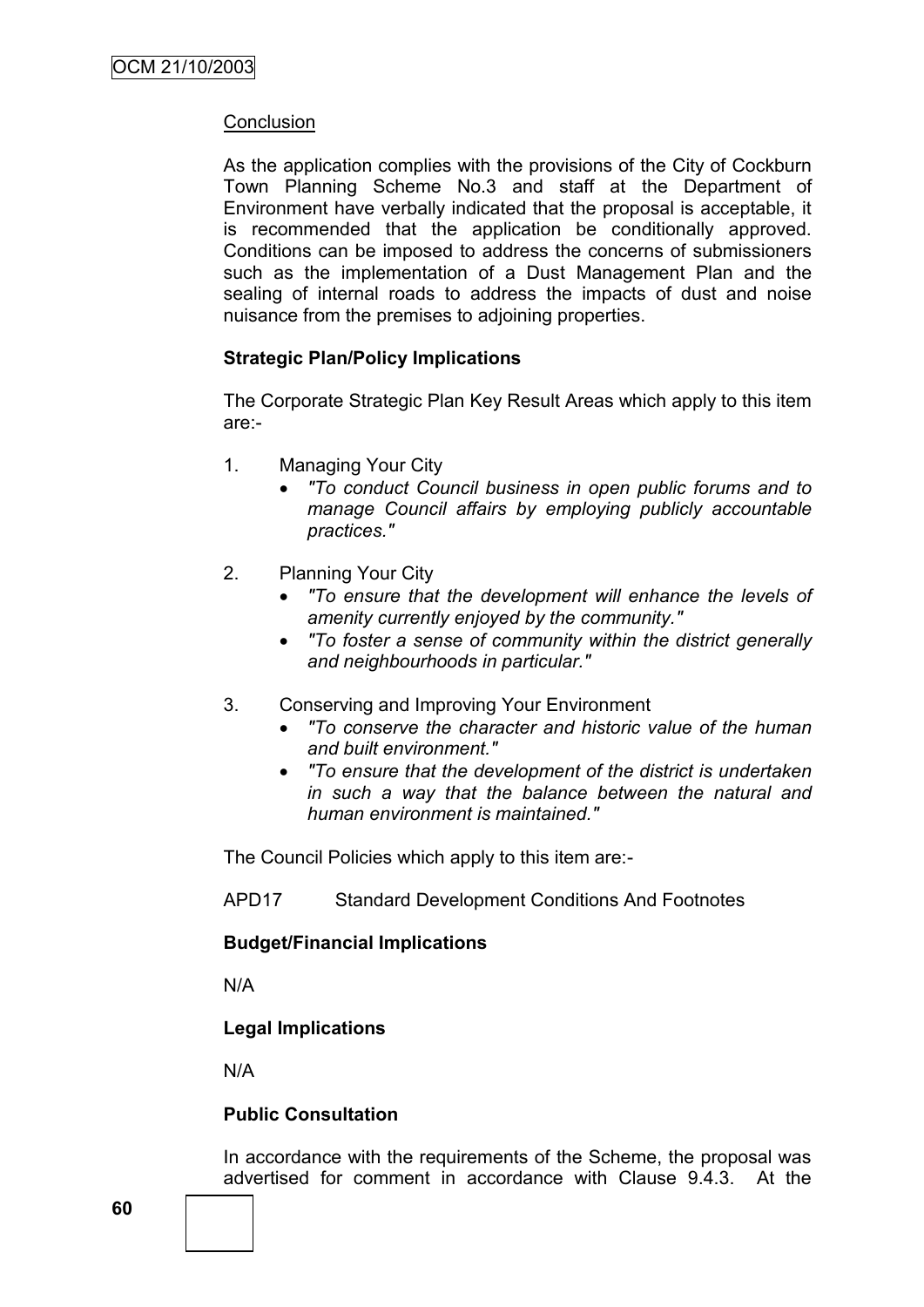OCM 21/10/2003

conclusion of the advertising period on 4 August 2003, five submissions were received, all objecting to the proposal. In relation to the Council Meeting held on 16 September 2003, the adjoining landowner submitted a further letter of objection to the proposal. A copy of the submissions is included in the Agenda attachments.

#### **Implications of Section 3.18(3) Local Government Act, 1995**

Nil.

## **14.10 (MINUTE NO 2180) (OCM 21/10/2003) - RETROSPECTIVE APPROVAL - SHED PARAPET WALL HEIGHT - LOT 612 (51) FORILLION AVENUE, BIBRA LAKE - OWNER: M & A ASCIC - APPLICANT: M ASCIC (1118029) (CP) (ATTACH)**

## **RECOMMENDATION**

That Council:-

- (1) refuse the application to permit the construction of a parapet wall for the shed on Lot 612 (51) Forillion Avenue, Bibra Lake, as outlined in the application for the following reasons:
	- 1. Given the ground level of the subject land, there is ample scope to design a shed to meet the needs of the owner without it impacting on the amenity of the adjoining property. As such, there is insufficient justification to warrant approval of the application in the circumstances;
	- 2. The adjoining property owners have objected to the proposal and have requested that the wall be reduced in height to that shown on the approved building licence.
- (2) require the applicant to reduce the parapet wall height to the level shown on the approved building licence plans (RL50.04) within 28 days of the date of this decision.
- (3) issue a Schedule 9 Notice of Determination on Application for Planning Approval – Refusal.
- (4) advise the submitter of this decision.

## **COUNCIL DECISION**

MOVED Clr S LIMBERT SECONDED Clr I WHITFIELD that the recommendation be adopted.

## **CARRIED 9/0**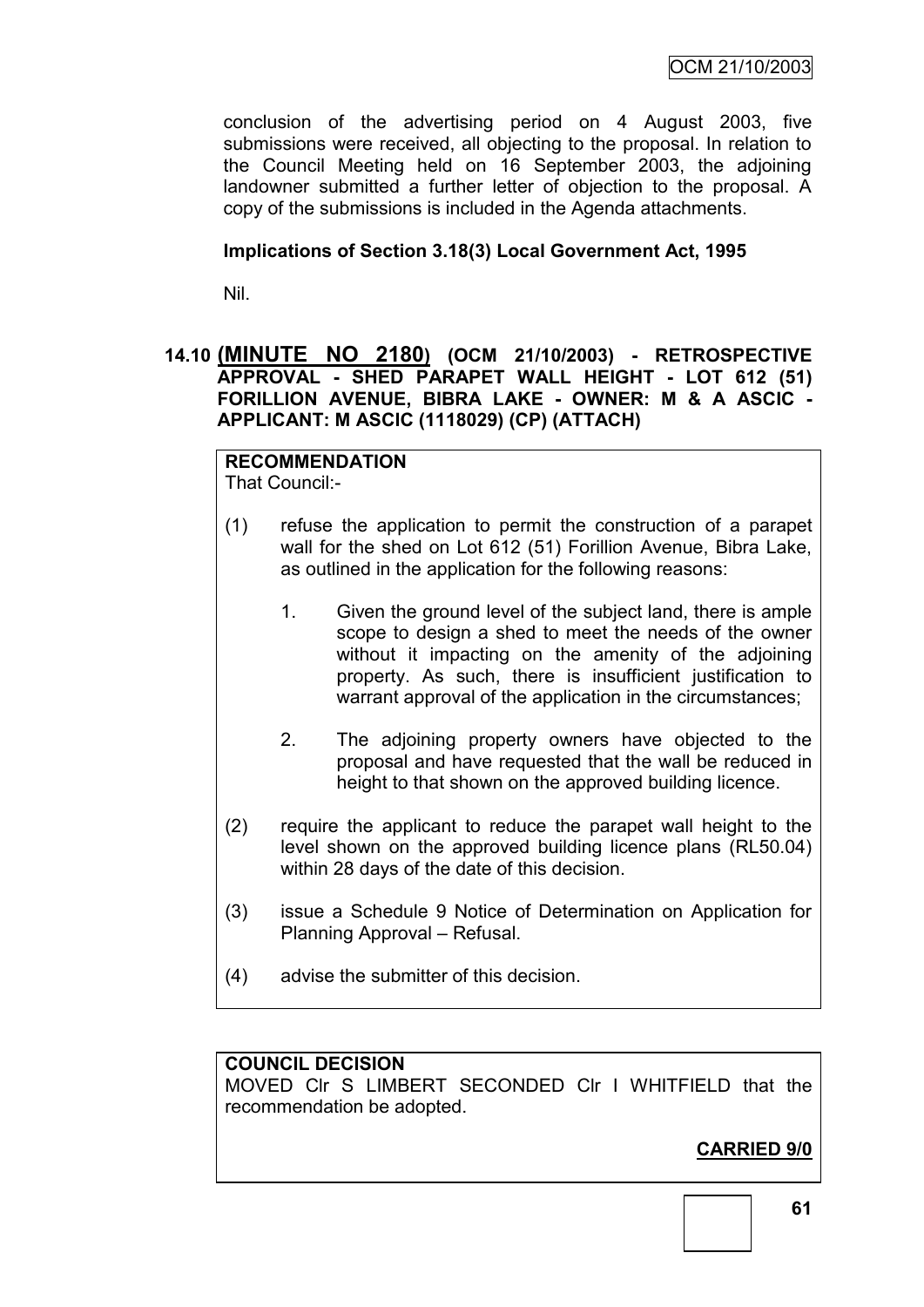#### **Background**

| ZONING:    | MRS:                                 | ⊟ Urban                  |
|------------|--------------------------------------|--------------------------|
|            |                                      | TPS3: Residential (R-20) |
| LAND USE:  | Residential dwelling                 |                          |
| LOT SIZE:  | $600m^2$                             |                          |
| USE CLASS: | Residential Building = Use Class "D" |                          |

On 15 April 2003 a building licence was issued by the City for the construction of a dwelling and shed on Lot 612 Forillion Avenue, Bibra Lake.

The rear wall of the shed was proposed to be constructed abutting the common boundary with Lot 613 (53) Forillion Avenue, which is land up to 1.9m higher than the subject site. The shed is proposed to be constructed of two levels, with the lower level being excavated below natural ground level abutting the boundary. The top of the parapet wall was proposed to extend up to 1.67m above the height of the top of the boundary retaining wall. An existing colourbond fence on top of the retaining wall would have then screened the parapet wall from view from 53 Forillion Avenue.

Construction of the dwelling and shed proceeded, but is yet to be completed.

Upon the City receiving a complaint from an owner of the adjoining property at 53 Forillion Avenue, Council staff inspected the subject land and verified the height of the parapet wall for the shed exceeded that permitted in the building licence. It appears the parapet wall has been constructed approximately 38cm above the maximum height permitted in the building licence.

The current application has been submitted by the applicant to remedy the situation and legitimise the wall height to that which exists at present.

Photographs of the wall are contained in the agenda attachments, taken from both sides of the common boundary.

#### **Submission**

An application has been received to vary the requirements of the Residential Design Codes (the "R-Codes") to the extent of permitting the parapet wall of the shed to be erected to a height of 2.05m above the level of the existing retaining wall on the boundary, for a length of 5m along the common boundary. The common boundary is 28.6m in length.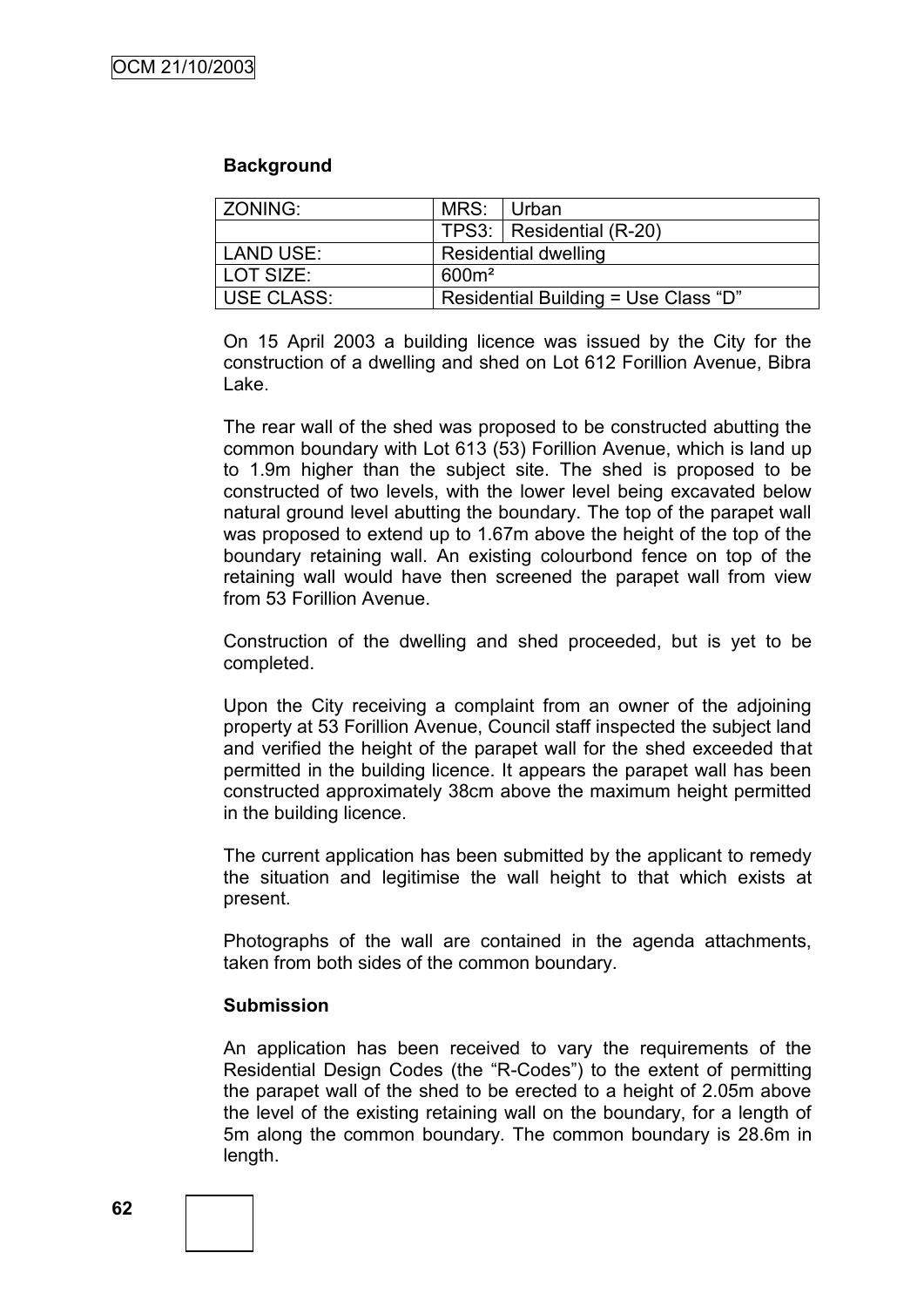The applicant submits the original design of the two storey shed did not take account of his height and as such was designed too low to be functional.

The application documents and building plans are contained in the agenda attachments.

#### **Report**

The application was advertised for comment and attracted one submission objecting to the proposal. The submission was received from the owners of Lot 613 (53) Forillion Avenue, being the adjoining, more elevated land to the south. The submitters wish to have the wall reduced in height to that on the approved building plans. A copy of the submission is contained in the agenda attachments.

In assessing the application, the Council is to have regard to the following (particularly relevant) R-Code performance objectives to ensure that the development will:

- *Not have significant adverse effect on the amenity of the adjoining property; and*
- *Ensure that direct sun to major openings to habitable rooms and outdoor living areas of adjoining properties is not restricted.*

The photographs in the agenda attachment illustrate the extent of the parapet wall extending above the height of the colourbond boundary fence.

The wall protrudes above the fence by approximately 25cm (or 2 courses of brick), for a length of 5m along a boundary that is 28m in length. The extent of wall visible above the fence will not have any measurable adverse impact on the adjacent outdoor living area on Lot 613 as it is located on the northern side of that lot. The visual impact is not considered significant given the relatively minor extent of wall visible above the fence, continuing for only 5m along the boundary which is 28m in length.

The visual impact of the wall viewed from the adjoining property is a matter of concern to the submitters, as evidenced by the objection received. Notwithstanding the submitters view only the top 25cm of wall, they could maintain a legitimate expectation that any shed constructed on the lower land on Lot 612 would have walls not visible above the height of the boundary fence. Such an expectation and the objection received need to be considered on balance against the justification for, and adverse effects of the proposal in deciding the application, particularly given that the approval was issued in accordance with the plans submitted by the applicant.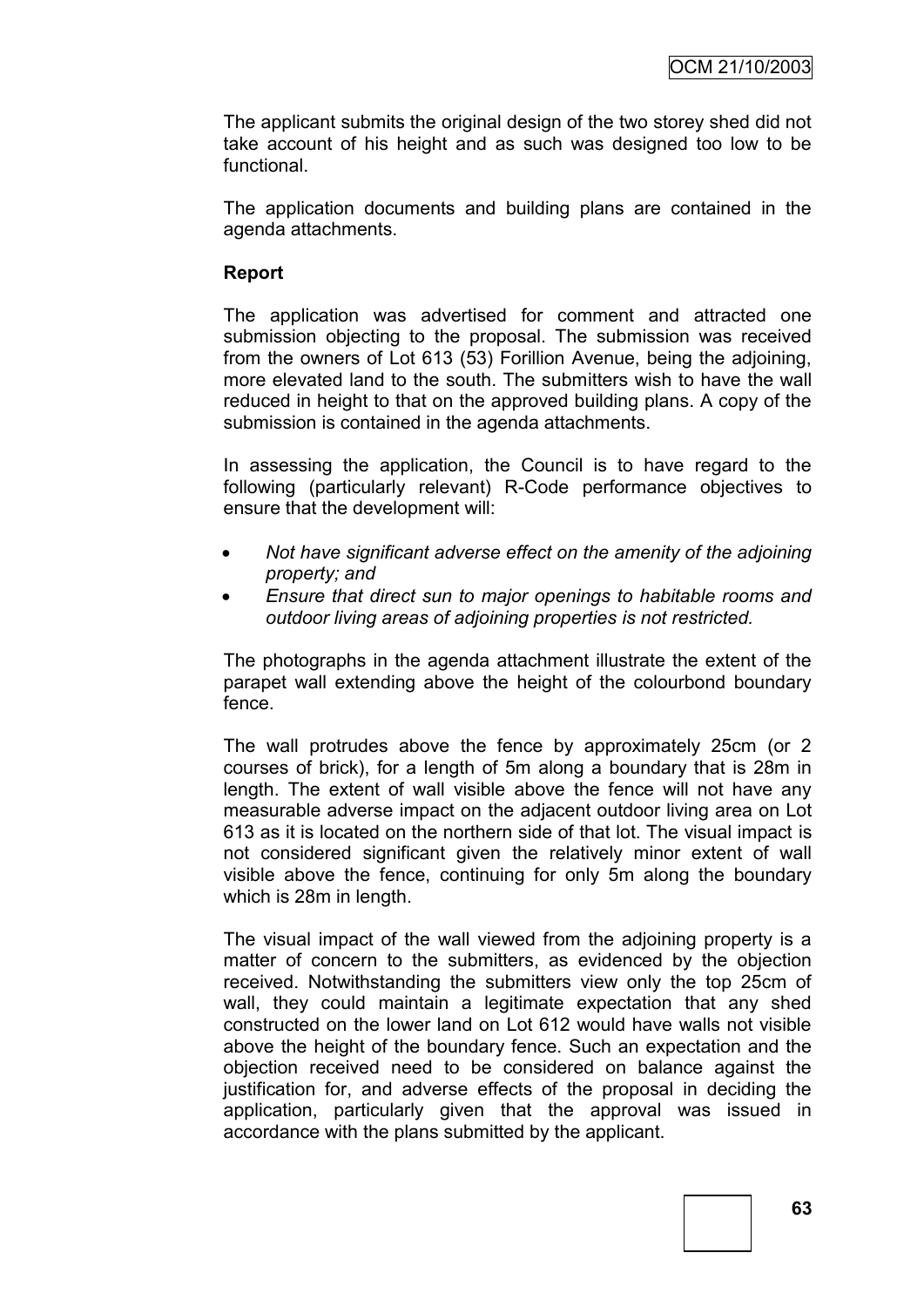It is considered that given the difference in ground level between the two properties, there is ample scope for a shed of a reasonable size to be erected on the subject land without the need to be visible from Lot 613. The applicant is entitled to excavate the site, as he has done, to achieve a two level shed design, but in doing so has caused the shed to be built higher than the building licence approval because of an alleged drafting error in the plans. Given the objection of the neighbours to this, it is considered reasonable in this instance to refuse the current application and require the wall to be reduced in height accordingly.

#### **Strategic Plan/Policy Implications**

The Corporate Strategic Plan Key Result Areas which apply to this item are:-

- 1. Managing Your City
	- *"To conduct Council business in open public forums and to manage Council affairs by employing publicly accountable practices."*
- 2. Planning Your City
	- *"To ensure that the planning of the City is based on an approach which has the potential to achieve high levels of convenience for its citizens."*
	- *"To ensure that the development will enhance the levels of amenity currently enjoyed by the community."*
- 3. Conserving and Improving Your Environment
	- *"To conserve the quality, extent and uniqueness of the natural environment that exists within the district."*
	- *"To conserve the character and historic value of the human and built environment."*

#### **Budget/Financial Implications**

Nil

#### **Legal Implications**

Possibility of an appeal and the cost of defending the Council decision.

#### **Community Consultation**

Advertised for comment to the potentially affected party.

#### **Implications of Section 3.18(3) Local Government Act, 1995**

Nil.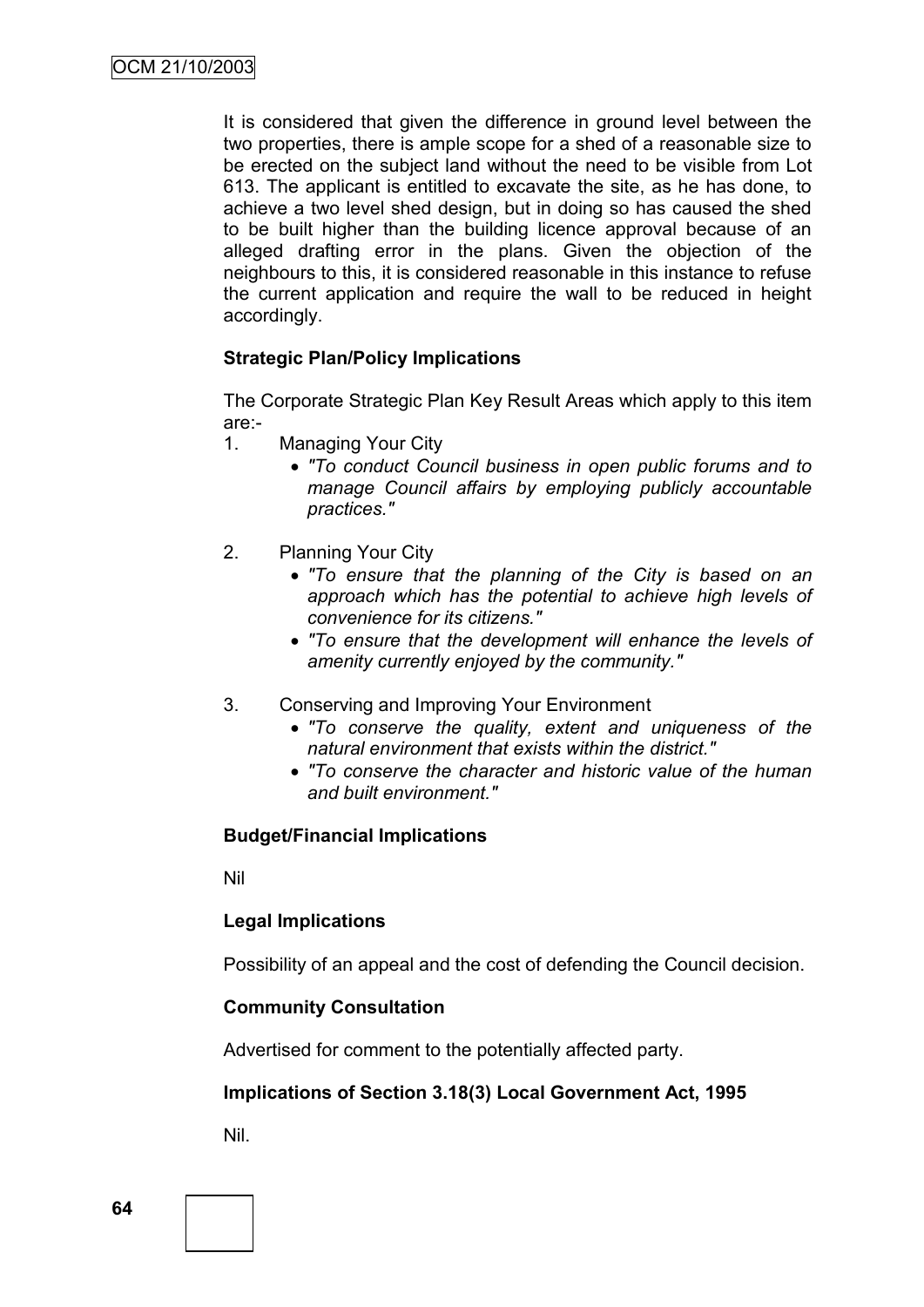## **14.11 (MINUTE NO 2181) (OCM 21/10/2003) - COOLBELLUP NEW LIVING PROGRAM RECODING SELECTED MULTIPLE UNIT SITES - PROPOSED TOWN PLANNING SCHEME AMENDMENT (93014) (MR) (ATTACH)**

## **RECOMMENDATION**

That Council:

(1) adopt the following modifications to Amendment 14:-

TOWN PLANNING AND DEVELOPMENT ACT 1928 (AS AMENDED) RESOLUTION DECIDING TO AMEND CITY OF COCKBURN TOWN PLANNING SCHEME NO. 3.

AMENDMENT NO. 13

Resolved that Council, in pursuance of section 7 of the Town Planning and Development Act 1928 (as amended) to amend the above Town Planning Scheme as follows:-

Amending the Scheme Maps as depicted on the Amendment Map by:-

- 1. Recoding 15 Rosalind Way, Coolbellup (known as Gunya Apartments) from R40 to R60.
- 2. Recoding 32 Malvolio Road, Coolbellup (known as Orara Apartments) from R40 to R60.
- 3. Recoding 68 Cordelia Avenue, Coolbellup (known as Wirrana Apartments) from R50 to R60.
- 4. Recoding 1 (Lot 204) Curan Street and 71 (Lot 135) Coolbellup Avenue from R20 to R30 inclusive of the adjoining Pedestrian Accessway.

Dated this Tuesday  $19<sup>th</sup>$  day of August 2003

Chief Executive Officer

- (2) sign the modified documents, and advise the WAPC of Council"s decision;
- (3) following the receipt of formal advice from the Environmental Protection Authority that the Scheme Amendment should not be assessed under Section 48A of the Environmental Protection Act, advertise the amendment under Town Planning Regulation 25 without reference to the Western Australian Planning Commission;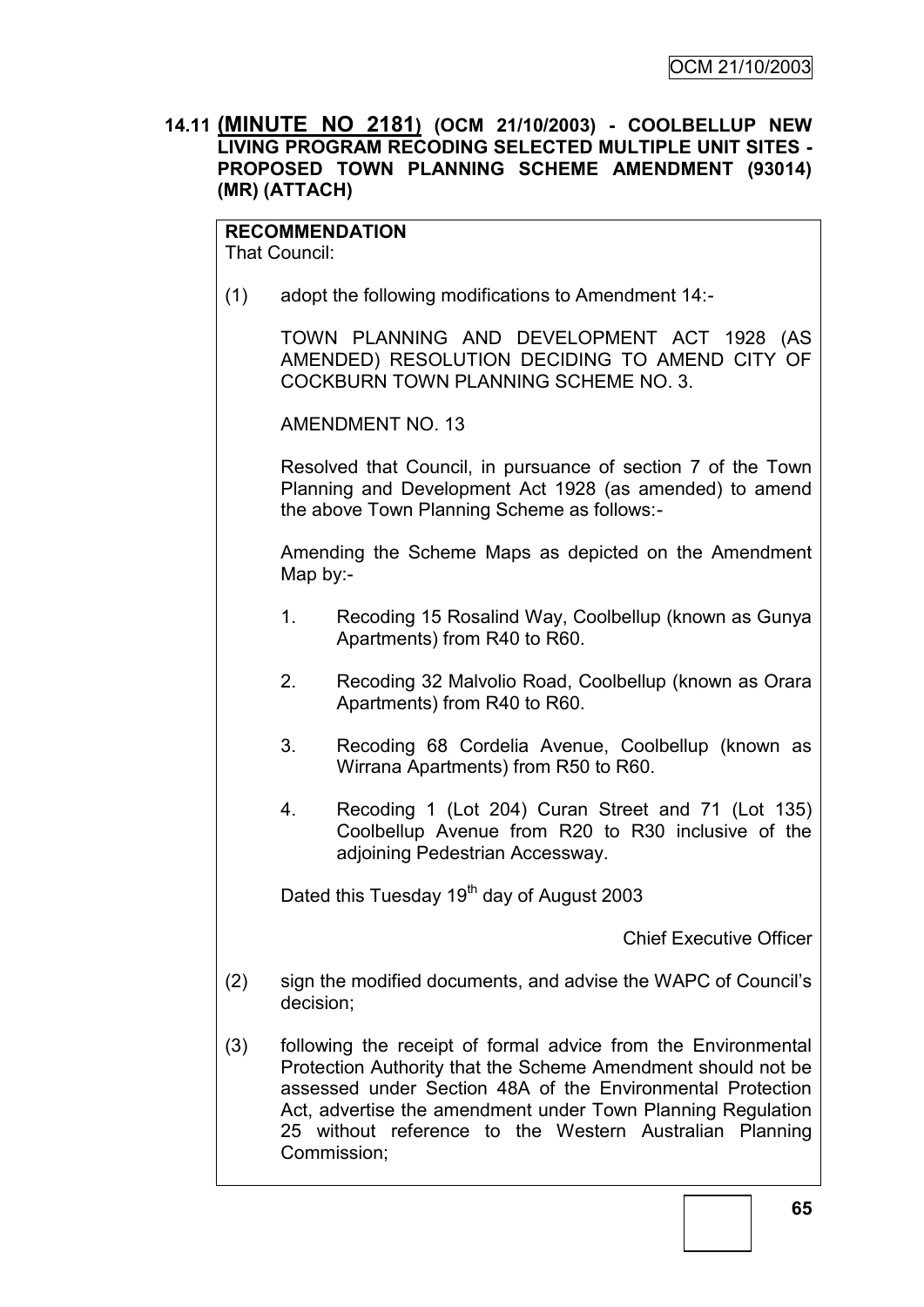- (4) notwithstanding (3) above, the Director of Planning and Development may refer a Scheme or Scheme Amendment to the Council for its consideration following formal advice from the Environmental Protection Authority that the Scheme Amendment should not be assessed under Section 48A of the Environmental Protection Act, as to whether the Council should proceed or not with the Amendment;
- (5) following formal advice from the Environmental Protection Authority that the Scheme Amendment should be assessed or is incapable of being environmentally acceptable under section 48(A) of the Environmental Protection Act, the Amendment be referred to the Council for its determination as to whether to proceed with the Amendment.

**COUNCIL DECISION** MOVED Clr S LIMBERT SECONDED Clr I WHITFIELD that the recommendation be adopted.

**CARRIED 9/0**

## **Background**

The three sites are currently occupied by three apartment blocks built by the Department of Housing and Works more than 30 years ago.

#### **Submission**

The Planning Group acting on behalf of the Department of Housing and Works and project partners Mirvac Fini, have three apartment sites for refurbishment identified on the Master Plan for Coolbellup. The following sites are proposed to be recoded to higher residential density code and re-subdivided to enable further development.

#### 15 Rosalind Way, Coolbellup (Gunya Apartments)

The site currently contains  $2 \times 3$  storey brick and tile apartment buildings set within large landscaped surrounds. The buildings house 30 three bedroom apartments that will be refurbished.

Subdivision of the site is proposed to create three new lots over an existing car park that would be relocated behind the existing apartments. One lot will contain the existing apartment buildings which will be refurbished for sale to the general public. The other two lots will be vacant lots to accommodate future grouped housing. An amendment is required to the residential density code to recode the site from R40 to R60 to facilitate site subdivision and redevelopment.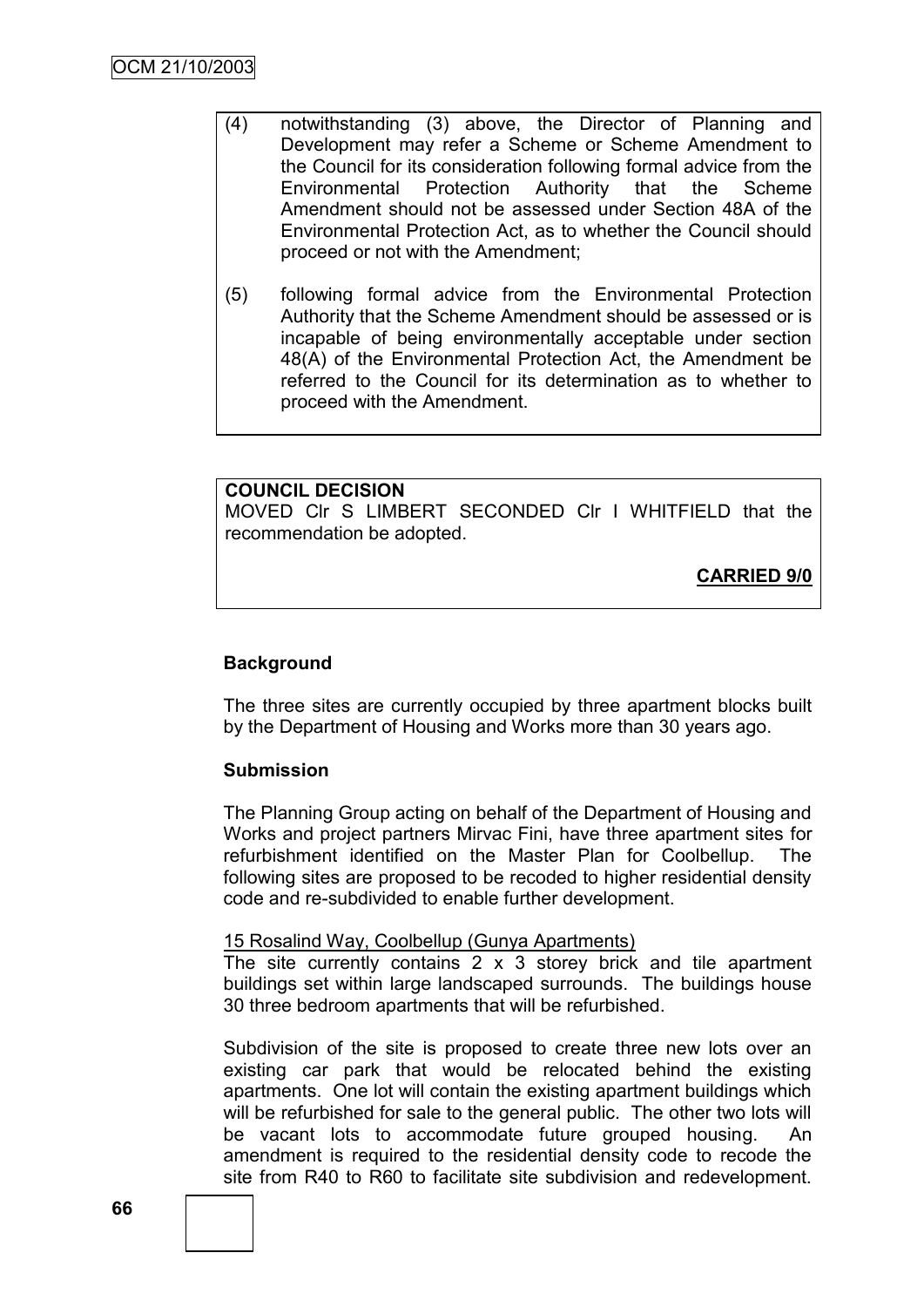This will yield an additional two green title lots with an additional four (3 bed) grouped houses.

#### 32 Malvolio Road, Coolbellup (Orara Apartments)

The site currently contains a large 3 storey brick and tile apartment building set on landscaped surrounds housing 18 (2 bed) apartments that will be refurbished.

Subdivision of the site is proposed to create three new lots over an existing car park and clothes line area that would be relocated behind the existing apartments. One lot will contain the existing apartment buildings, which will be refurbished for retention by the Department of Housing and Works. The other two lots will be vacant lots to accommodate future grouped housing developments. An amendment to the residential density code for the site is required from R40 to R60 to facilitate resubdivision and development. This will yield an additional two green title lots with an additional three (2 bed) grouped houses.

#### 68 Cordelia Avenue, Coolbellup (Wirrana Apartments)

The site currently contains two 3 storey brick and tile buildings and one 2 storey brick and tile building. The 2 storey building houses 8 single bed apartments while the 3 storey buildings have a total of 36 (3 bed) apartments.

Subdivision of the site is proposed to create two new lots over an existing car park that would be relocated behind the existing apartments. One lot will contain the existing apartment building. One of the buildings will be demolished while the other two buildings will be refurbished for retention by the Department of Housing and Works. The other will be a vacant lot to accommodate a future grouped housing development.

An amendment to the residential density code designated for the site on the scheme maps from R50 to R60 to facilitate site resubdivision and redevelopment. This will yield an additional nine (2 bed) grouped houses.

The applicant has provided the following justification for the change in residential density for the three sites which has been summarised as follows:-

- The current density controls recognise the three sites as a higher density than the majority of the surrounding residential area, which is predominantly coded R20.
- The proposed density increase will bring the existing development into compliance with the site area requirements of the Residential Design Codes and enable some further infill development.
- The increased density is consistent with the goals of Liveable Neighbourhoods and State Sustainability Strategy and the New Living Program and Coolbellup Master Plan. The goals are urban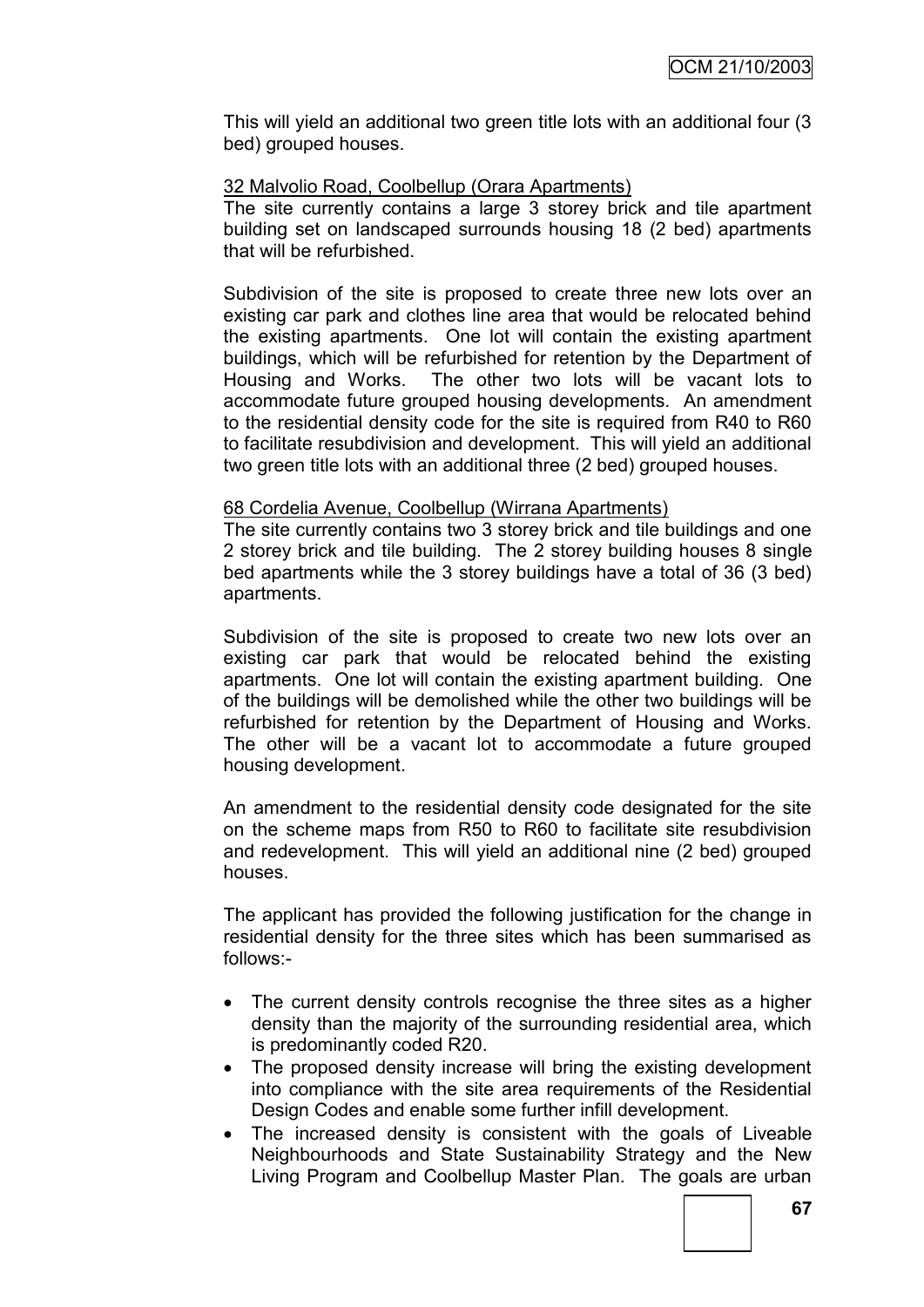consolidation within older residential areas, revitalisation of older areas, greater lot sizes and housing type for improved choice and affordability, higher density development closer to commercial centres and public transport, reduced public housing in Coolbellup, physical improvements that will enhance the amenity of the area.

- The proposed subdivision and development will be compatible with existing development on adjoining land.
- There are no physical or servicing constraints.
- The scheme amendment and subdivision application are being progressed concurrently to streamline the planning approval process.
- The Western Australian Planning Commission has been requested to consider the subdivision applications submitted for the three sites and approved the applications on completion of the scheme amendment process.

#### **Report**

An amendment to Town Planning Scheme No. 3 (TPS) is required to facilitate the redevelopment plans for these three apartment sites. There are several sound planning reasons presented by the applicant in support of the proposed increase in residential density for these sites. The demolition of sections of the apartments and retention of other apartments enables a greater mix of residential density that has the following benefits:-

- Improved transition of residential density from multiple dwellings to grouped housing to single housing form.
- More efficient use of large areas of otherwise vacant land that has not been put to optimum use.
- Improved management and maintenance of land.
- The existing development complies with the Residential Design Code requirements.

The additional residential development on the Wirrana Apartment site and adjoining residential lots (privately owned) could facilitate the closure of a pedestrian accessway that links Curan Street with Coolbellup Avenue. This matter was not outlined in the applicant"s submission but was discussed with Council staff. The City held preliminary discussions with the private owners of the two adjoining lots. This has opened the possibility of reclassifying the PAW as a Right of Way to enable vehicular access to the rear of lots.

For this to occur, an increase in residential density from R20 to R30 is needed to facilitate increased residential development on 1 Curan Street and 71 Coolbellup Avenue. A ROW will retain a pedestrian access link to the Coolbellup Shops from Curan Street while improving surveillance and security for pedestrians and reduce the potential of crime and vandalism.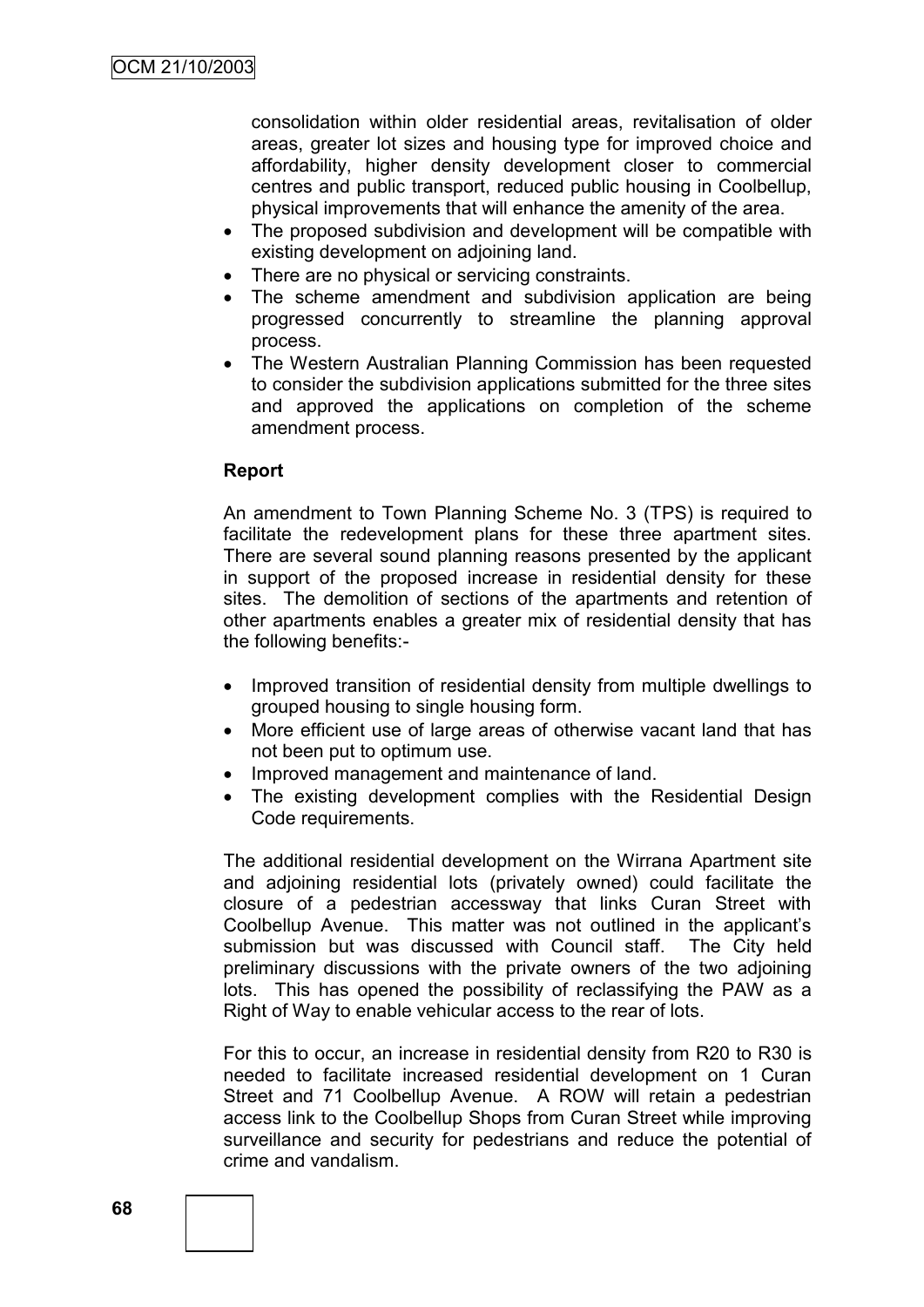If the Council agrees to proceed with the scheme amendment (as modified), the proposal will be referred to the EPA in accordance with legislative requirements. Upon receipt of comments, the scheme amendment will be advertised for public comment before being considered for final adoption by Council.

# **Strategic Plan/Policy Implications**

The Corporate Strategic Plan Key Result Areas which apply to this item are:-

- 2. Planning Your City
	- *"To ensure that the planning of the City is based on an approach which has the potential to achieve high levels of convenience for its citizens."*

# **Budget/Financial Implications**

Costs incurred relate to the administration, advertising of the scheme amendment documents and reporting to the Council. Application fees are \$4,400 in accordance with the Planning Regulations.

# **Legal Implications**

City of Cockburn Town Planning Scheme No 3. Town Planning & Development Act 1928 (as amended) Metropolitan Region Scheme Planning Regulations

# **Community Consultation**

The proposed Scheme Amendment would be subject to community consultation requirements as set out in the Planning Regulations.

# **Implications of Section 3.18(3) Local Government Act, 1995**

Nil.

# **14.12 (MINUTE NO 2182) (OCM 21/10/2003) - GROUPED DWELLING (3 STOREY DWELLING) - 5 AIRLIE PLACE, COOGEE - OWNER: D & G NORMAN - APPLICANT: ARKITEKTURA ARCHITECTS (3300331) (ACB) (ATTACH)**

# **RECOMMENDATION**

That Council:

(1) defer the application for a 3 storey residential dwelling on Lot 719 (5) Airlie Place Coogee, pending the receipt of revised plans;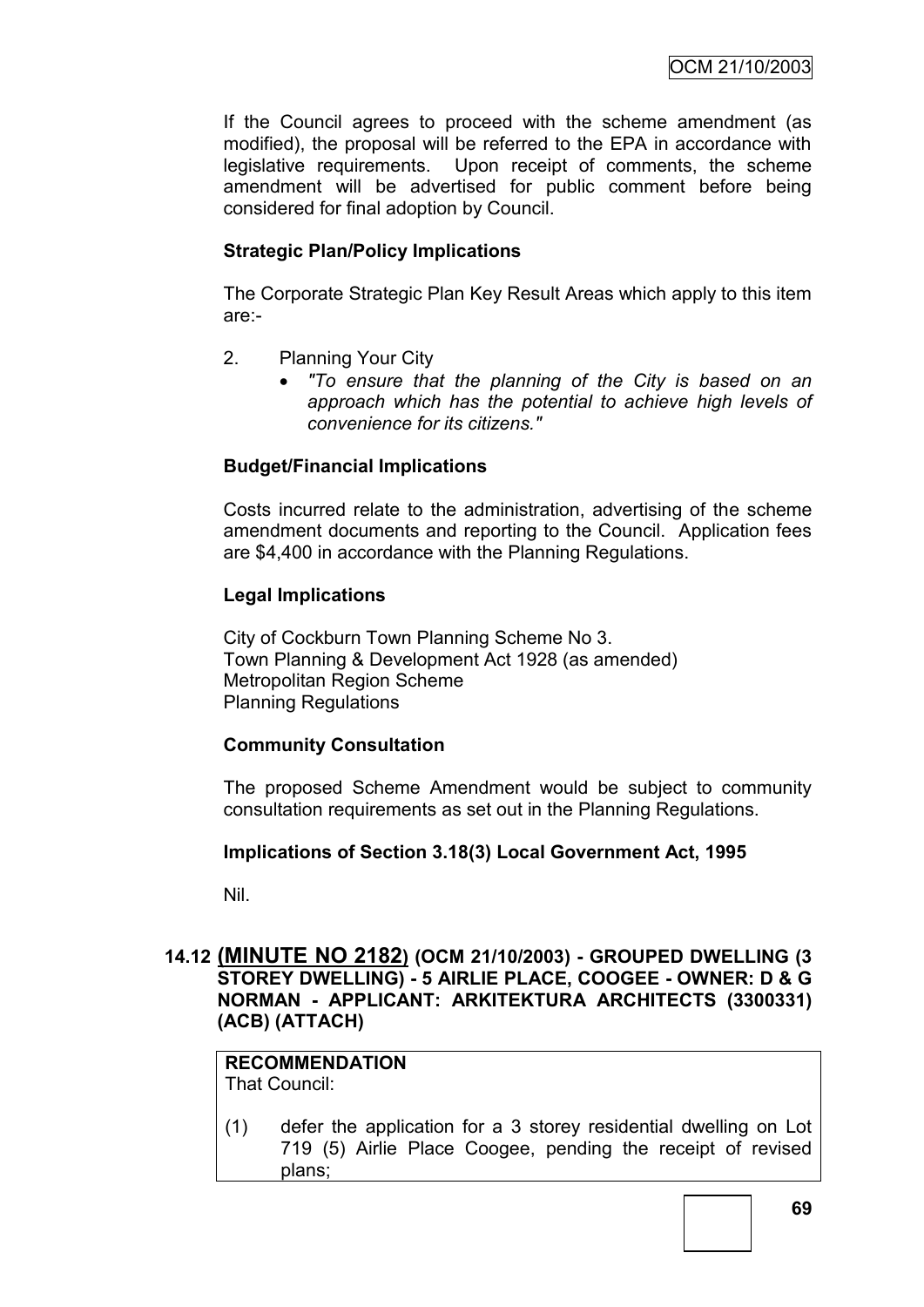(2) approve any revised plans received which show the proposed boundary wall located on the southern boundary being redesigned to comply with the Acceptable Development Standard 3.3.2 (A2) of the Residential Design Codes, subject to the following conditions:

# Standard Conditions

- 1. Development can only be undertaken in accordance with the terms of the application as approved herein and any approved plans.
- 2. Nothing in the approval or these conditions shall excuse compliance with all relevant written laws in the commencement and carrying out of the development.
- 3. No wall, fence or landscaping greater than 0.75 metres in height measured from the natural ground level at the boundary, shall be constructed within 1.5 metres of a vehicular accessway unless such wall or fence is constructed with a 2 metre truncation.
- 4. All stormwater being contained and disposed of on-site.
- 5. No activities causing noise and/or inconvenience to neighbours being carried out after 7.00pm or before 7.00am, Monday to Saturday, and not at all on Sunday or Public Holidays.
- 6. Retaining wall(s) being constructed in accordance with a qualified Structural Engineer"s design and a building licence being obtained prior to construction.

# **Footnotes**

- 1. The development is to comply with the requirements of the Building Code of Australia.
- (3) reconsider any revised plans received which show the proposed boundary wall located on the southern boundary complying with the performance criteria set out under clause 3.3.2 (A2) of the Residential Design Codes, to the satisfaction of the Principal Planner.

**70**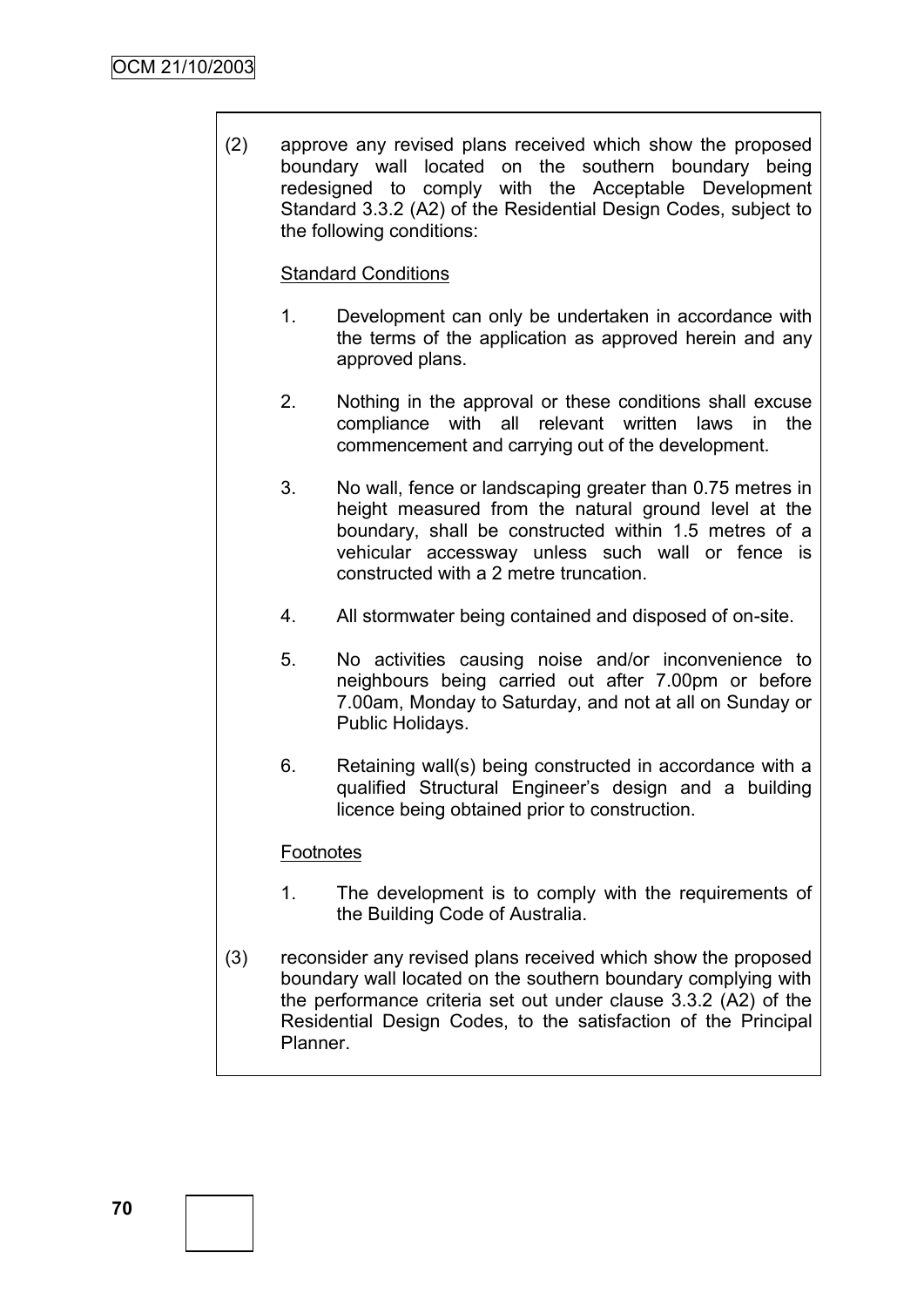# **COUNCIL DECISION**

MOVED Clr S LIMBERT SECONDED Clr I WHITFIELD that the recommendation be adopted.

# **CARRIED 9/0**

# **Background**

| ZONING:    | MRS: Urban                 |                         |  |
|------------|----------------------------|-------------------------|--|
|            |                            | TPS3:   Residential R20 |  |
| LAND USE:  | Existing 2 storey dwelling |                         |  |
| LOT SIZE:  | 944m <sup>2</sup>          |                         |  |
| AREA:      | 441.94m <sup>2</sup>       |                         |  |
| USE CLASS: | Permitted                  |                         |  |

In 1994 the City approved a two storey residential dwelling on the land. This dwelling has been constructed and is sited within the northeast portion of the site.

# **Submission**

The applicant proposes to construct a second dwelling on the  $944m<sup>2</sup>$ site. The new dwelling will be sited on a  $444m<sup>2</sup>$  parcel of land and retain the existing dwelling on a 500 $m<sup>2</sup>$  parcel of land.

The proposed dwelling does not comply with the Acceptable Development requirements of the Residential Design Codes and the applicant seeks assessment under the Performance Criteria which has been summarised as follows:

- 1. No windows of the dwelling from a habitable room have a view of the street and the approach to the dwelling. The applicant provides the following justification:
	- This is due to the constraints of the site and the shape of the new lot*.*
	- The only habitable room with a view to the street is the study and this is not set back sufficiently from the boundary therefore is to be of translucent glazing.
- 2. The garage door occupies more than 50% of the frontage at the setback line as viewed from the street. The applicant provides the following justification:
	- This is due to the constraints of the site and the shape of the new lot*.*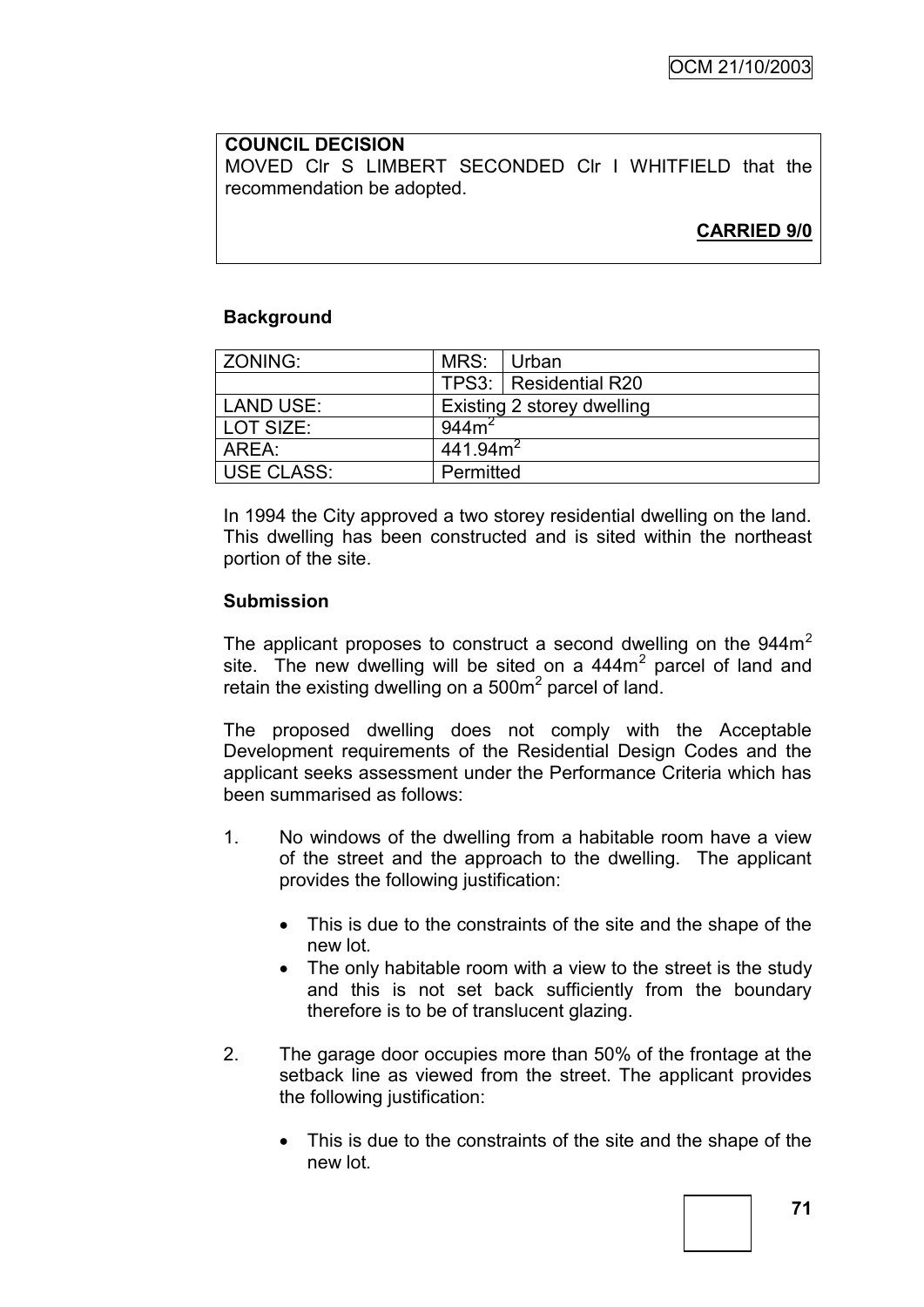- 3. The eaves overhang to the dining room is projecting within the 0.75m setback. The applicant provides the following justification:
	- An eaves overhang of 0.8m was incorporated into the design in order to provide sun protection.
- 4. The northwest wall of the study is 0.7m from the common boundary to the existing residence rather than the required 1.1m as per Table 2 of the Residential Design Codes. The applicant provides the following justification:
	- This is due to the constraints of the site and the shape of the new lot*.*
- 5. The boundary wall to the south exceeds the allowable height of 3.0m and exceeds the allowable length of 9m. The applicant provides the following justification:
	- This is due to the constraints of the site and the shape of the new lot*.*
	- Design tries to maximise panoramic ocean views to the west as well as the desire to position external living areas to the north.
	- The only windows of the adjoining residence that will be affected are a glass block ensuite window and a WC window on the first floor. The bedroom window on the first floor will not be affected by the shadow.
	- Design minimises stairs for elderly applicants.
- 6. The boundary wall to the study and WC on the first floor exceeds the 3m height limit. The applicant provides the following justification:
	- The shape of the new lot as well as the steep gradient to the site has forced that particular section of wall to exceed the required height limit.
- 7. The driveway occupies more than 40% of the frontage of the property. The applicant provides the following justification:
	- The nature of the site and subsequent shape of the new lot does not allow enough flexibility to be able to comply with the required criteria.
- 8. Filling within 1m of a common boundary on the northwest corner, and along the southern boundary exceeds the 0.5m limit above natural ground level. The applicant provides the following justification: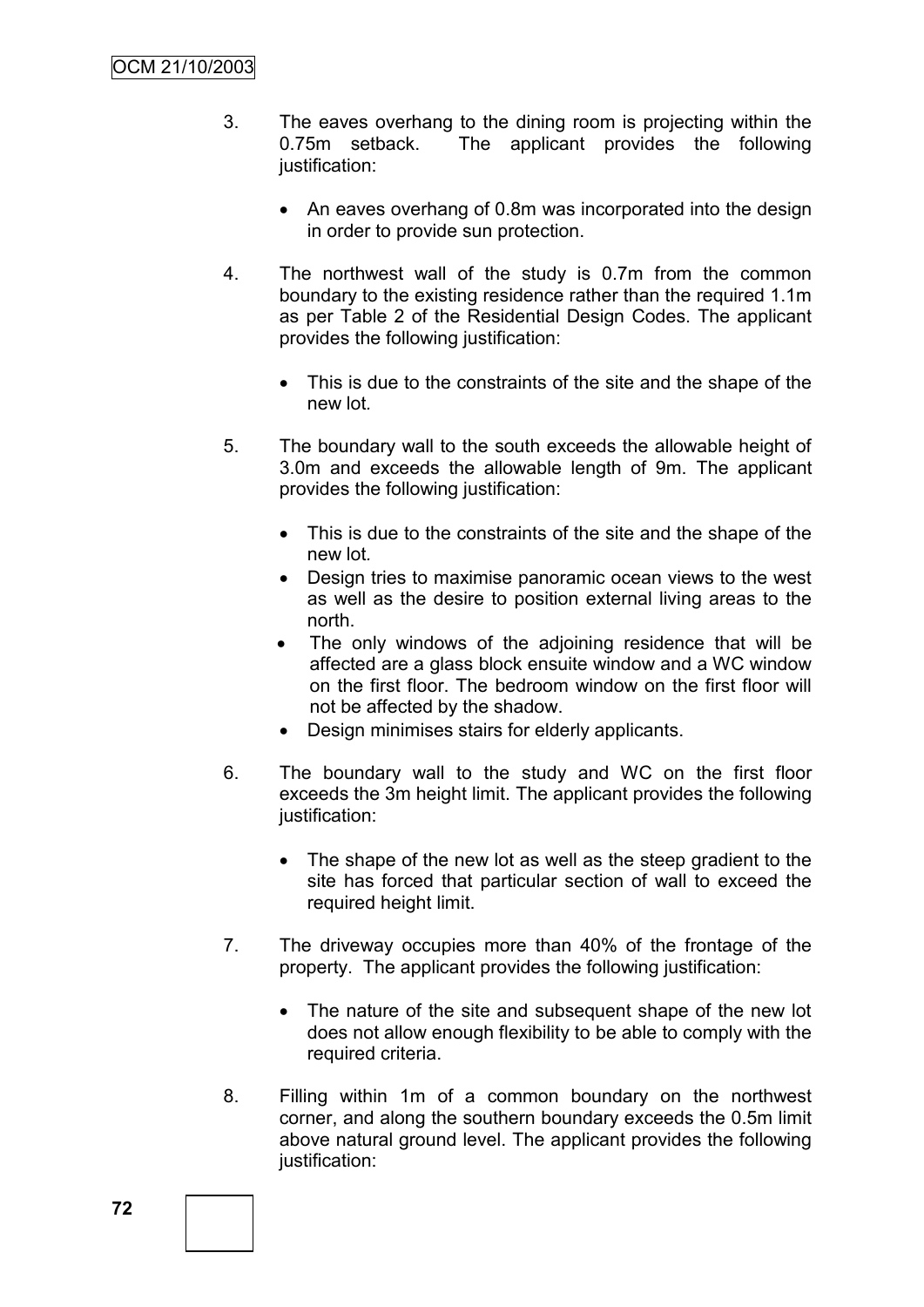- There is a fall of 5m from the east to the west of the new lot.
- 9. The first floor terrace is 5m from the rear boundary instead of the required 7.5m. The applicant provides the following justification:
	- The metal horizontal louvres adjacent to the terrace wall and 1m above finished floor level provide adequate screening thus eliminating any overlooking into the rear outdoor area of the adjoining properties at No. 6 & No. 8 Howick Court.
- 10. The windows to the living room & bedroom 1 are within the 6m direct line of site within the cone of vision. The applicant provides the following justification:
	- The horizontal metal louvres adjacent to the windows of the living room and bedroom 1 provide screening to the rear yard of No, 3 Airlie Place. This maintains the visual privacy to the adjacent properties. The vertical screen adjacent to the window at bedroom 1 prevents any overlooking downwards into the rear yard of No, 3 Airlie Place.

A copy of the submission made by the applicant is attached in the Agenda attachments. This provides an expanded justification to the variations under the performance criteria. In addition, a copy of the site plans, floor plans, elevations and cross sections of the proposal are included in the Agenda attachments.

# **Report**

The subject lot is situated on the west side of Airlie Place and has views overlooking Cockburn Sound. The existing two-storey dwelling would be retained on a separate lot, alongside the proposed second dwelling. The locality itself is characterised by large houses of single and two-storey construction, with an increasing number of three storey houses.

The subject lot has a steep slope to the rear, with a crossfall from RL 20 on the left front corner to RL 15 in the left rear corner. The lower level cellar and storeroom is proposed at RL 15.7 while the first floor garage and bedrooms (3) are proposed at RL 18.2 and 18.3. The second floor comprises of living area, kitchen, dining and outdoor terrace at RL 21.04 which is lower than the first floor level of the existing residence.

The proposal seems to take advantage of the awkward lot configuration and slope by building into it at different levels, but this only serves to raise the height of the building and pose problems with adherence to setbacks.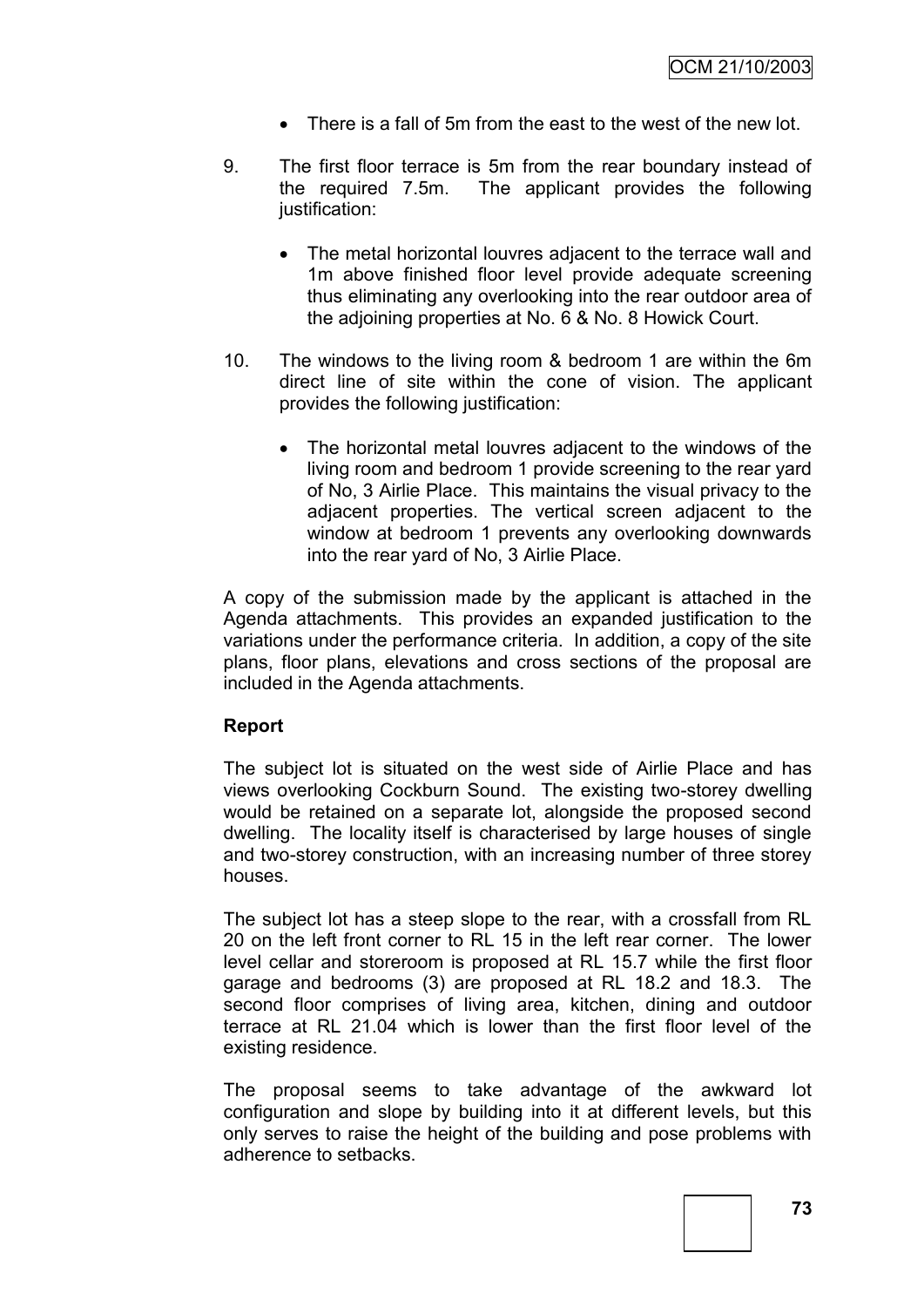The most notable aspect of the design is extra long wall proposed along the southern boundary giving a three-storey appearance from the rear of the lot.

Subject to Council approval the land with an area of  $944m<sup>2</sup>$  can facilitate 2 grouped dwellings pursuant to Town Planning Scheme No. 3. The proposal does not comply with the Acceptable Development requirements of the Residential Design Codes and therefore the applicant has requested this proposal be assessed against the Performance Criteria.

As part of the assessment process, three adjoining neighbours were notified and given the opportunity to comment on the development. Letters were sent to the owners of No. 3 Airlie Place, No. 6 Howick Court and No. 8 Howick Court, Coogee. All owners objected to the proposal.

The owners of No. 3 Airlie Place initially did not raise any objections but on closer inspection of the plans lodged a late objection. They were surprised that a second dwelling could be approved on the subject site and had the following concerns:

- The parapet wall along the southern boundary of the subject site will create shade for the morning over the whole north section of their home, reducing the daylight considerable to at least 3 rooms and balcony,
- The height of the parapet wall, positioned along the boundary with a height of 8 metres, almost as high as the apex of their roof will create strong wind turbulence during the west and south westerly winds, which occur most days,
- The view to the north will be considerably reduced and a wall will be the focus,
- Devalue property.

The owners of No. 6 and No. 8 Howick Court also objected to the proposal. These allotments are located to the west and significantly below the natural ground level of the subject site. The following summarises the grounds of objection:

- Invasion of privacy,
- Devalue property,
- Feeling of being "boxed in" by the proximity of a 3 storey dwelling above, so near to the back fence,
- Reason for purchase was that it was not directly overlooked from the rear,
- The proposed dwelling will be too close to the rear boundary and entertaining areas,
- The proposed dwelling will minimise the sunlight coming into the garden and windows throughout the day.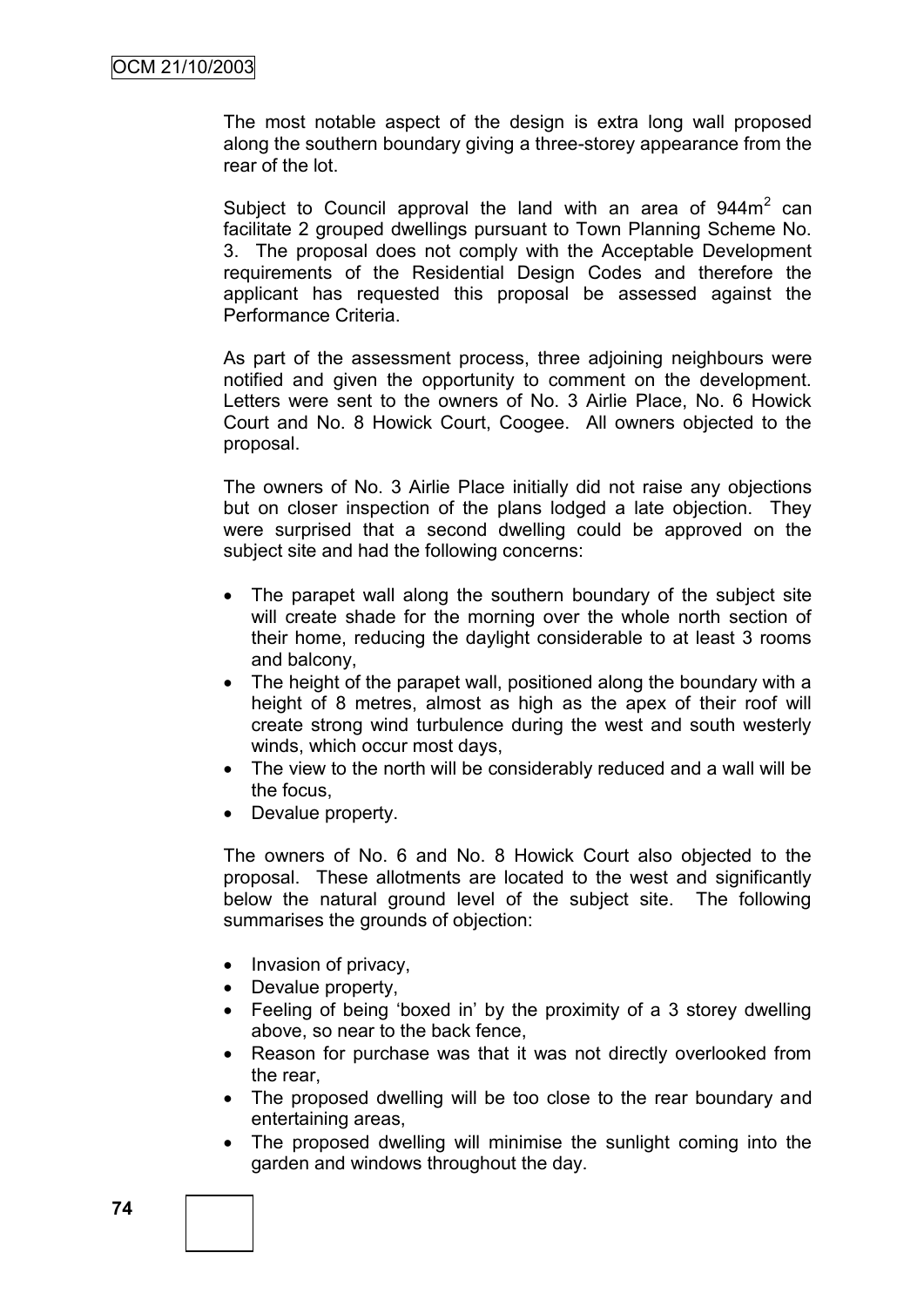Although the City did not directly notify the owners of Lot 721 (6) Airlie Place, Coogee, an objection was received for the following reasons:

- "Ugly" aesthetics of a high parapet wall,
- Already subject to immense wind pressure from the ocean during winter months and any further channelling by such structures may cause damage to the property and fences,
- Would prefer the parapet be located on the northern boundary where wind deflection would most likely be absorbed by the existing house on the property.
- Increase in vehicular movements on a small cul-de-sac.

The main concerns associated with the proposal are the potential loss of privacy for the neighbouring properties, the bulk of the wall and the overshadowing caused by the 6.5 to 8 metre parapet wall.

The surveillance off the street, garage door width and vehicular access width are minor issues, which have been addressed adequately by the applicant.

#### *Privacy*

The proposal includes a series of vertical and horizontal louvres to eliminate overlooking into the rear outdoor area of the adjoining properties at No. 6 and No. 8 Howick Court and the rear yard of No. 3 Airlie Place (refer sections A-A, B-B & E-E).

The applicant has not provided detailed specifications of the louvres. The applicant has advised that the louvres will be angled away from the dwelling and fixed to ensure privacy is achieved.

The City has previously consented to similar mechanisms for ensuring privacy only to encounter that once constructed, the louvres did not provide adequate screening. The owner is prepared to provide a written undertaking that should the louvres (once constructed) provide inadequate screening, the louvres be replaced with adequate screening to the City's satisfaction, whether it be by obscuring windows, replacing louvres, etc.

It is considered that the applicant has satisfactorily addressed this design aspect.

# *Height and Bulk*

The proposed dwelling exceeds the maximum building height specified under Element 7 of the Residential Design Codes. The Codes stipulate a height of 6m to the top of the external wall (roof above), 7m to the top of the external wall (concealed roof) and 9m to the top of a pitched roof.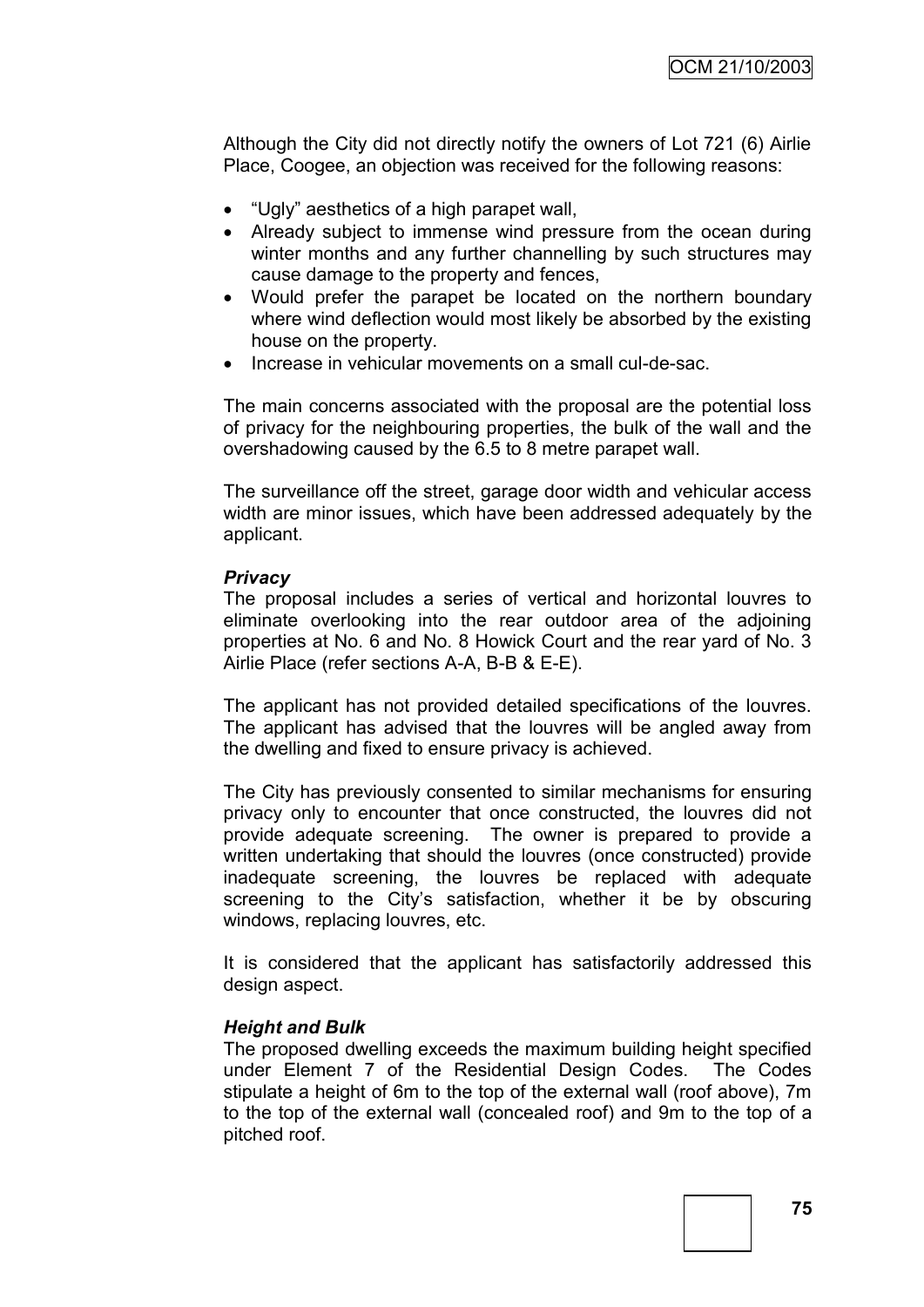The parapet wall has a maximum height of 8m and the apex of the pitched roof at the west elevation has a height of 9.5m. By comparison the Codes permit a boundary wall not higher than 3.0m with an average of 2.7m up to 9m in length up to one side boundary. It is considered that the height and location of the wall will have an adverse impact on No. 3 Airlie Place. The impact of the wall height is emphasised as a result of its location on the boundary line. The impact will be less if the wall is either reduced in height and length in accordance with the Codes or is setback from the side boundary.

#### *Setbacks*

Bedrooms must have a set back, in direct line of sight within the cone of vision from the boundary, a minimum of 4.5m. Similarly, terraces are required to be set back a minimum of 7.5m from the boundary. The bedrooms comply with the rear setback but not the side setback. The terrace does not comply with the rear setback. It is considered that the applicant has addressed privacy by providing vertical and horizontal screening along the rear and side of the dwelling to restrict views within the cone of vision from all major openings.

#### *Overshadowing*

In relation to the 6.5 to 8 metre high parapet wall between No. 3 and No. 5 Airlie Place, the adjoining landowner has objected to this wall. The Residential Design Codes specify the sites most vulnerable to overshadowing are sites on the south side of a development site, especially if they are lower or on a south-facing slope. The applicant has demonstrated that the proposal will result in overshadowing of the adjoining property (refer site plan and section D-D). It is considered that overshadowing will have a greater impact on the adjoining property than that depicted on the site plan given the location of the property being lower and on a south-facing slope.

# *Conclusion*

Coogee is an area of large houses on steep topography and the area is predominantly single residential in nature. Although the applicant has generally addressed the design elements, which do not comply with the Acceptable Development requirements of the Residential Design Codes, it is considered that the design of the dwelling will have an adverse impact on the amenity of the adjoining property (No. 3 Airlie Place). In addition, it is considered that the building bulk and scale of the proposal at the southern boundary will have an adverse impact.

While the site is capable of siting a second dwelling, the design should be amended to provide an equitable solution to the adjoining property. It is considered that the southern boundary wall and the height of the dwelling is inappropriate and it is recommended that the design be modified for compliance with either the acceptable development criteria or the performance criteria of the Residential Design Codes. Either way the onus is on the applicant to ensure compliance with the Codes by way of revised plans.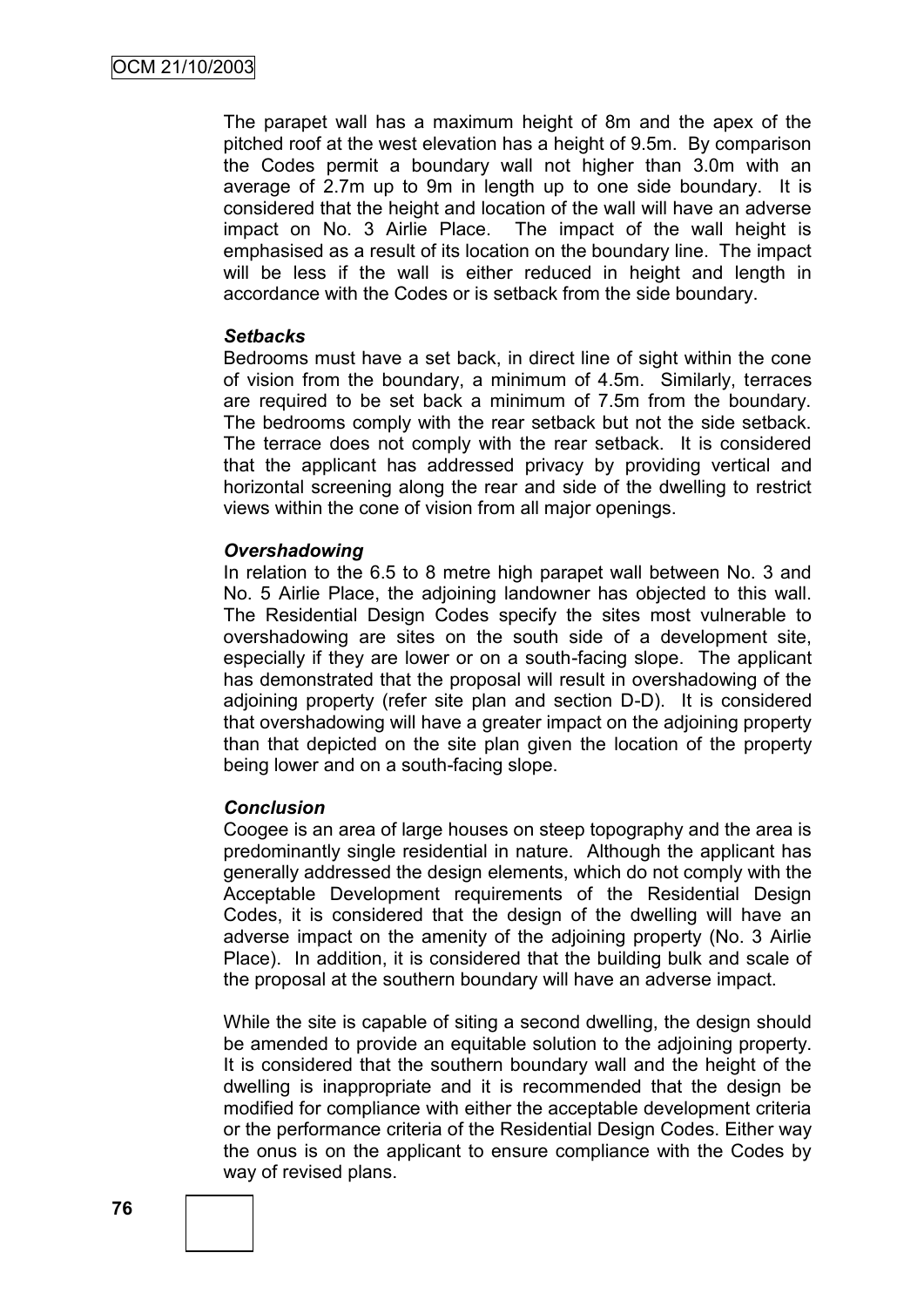# **Strategic Plan/Policy Implications**

The Corporate Strategic Plan Key Result Areas, which apply to this item are:-

- 2. Planning Your City
	- *"To ensure that the planning of the City is based on an approach which has the potential to achieve high levels of convenience for its citizens."*
	- *"To ensure that the development will enhance the levels of amenity currently enjoyed by the community."*
	- *"To foster a sense of community within the district generally and neighbourhoods in particular."*

The Planning Policies, which apply to this item are:-

| APD8  | <b>Strata Titles</b>                                 |
|-------|------------------------------------------------------|
| APD9  | <b>Retaining Walls</b>                               |
| APD10 | Discretion to Modify Development Standards           |
| APD17 | <b>Standard Development Conditions and Footnotes</b> |
| APD32 | <b>Residential Design Codes</b>                      |
| APD33 | Town Planning Scheme No. 3 Provisions                |

# **Budget/Financial Implications**

Nil.

# **Legal Implications**

Nil.

# **Community Consultation**

The City notified the affected owners of the proposal under cover of letter dated 9 July 2003.

# **Implications of Section 3.18(3) Local Government Act, 1995**

Nil.

# **14.13 (MINUTE NO 2183) (OCM 21/10/2003) - CITIES FOR CLIMATE PROTECTION (9132; 4911) (PS) (ATTACH)**

#### **RECOMMENDATION** That Council:

(1) adopt the Regional Community Greenhouse Strategic Plan for the purpose of enabling the Coordinator to progress key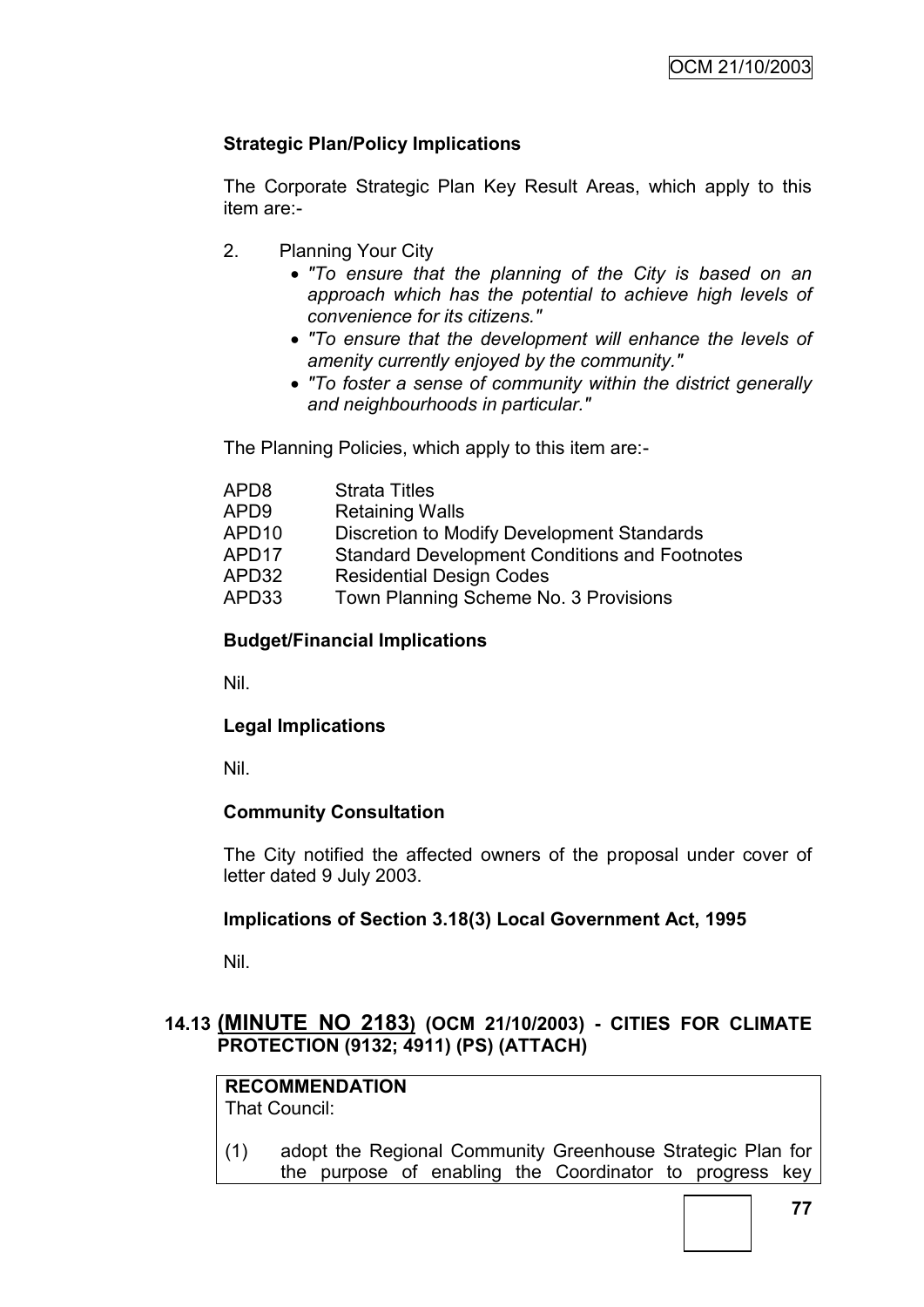strategies contained within the Plan;

- (2) receive the 2001 Greenhouse Emissions Inventory;
- (3) support the future abatement actions outlined within the 2001 Greenhouse Emissions Inventory; and
- (4) join the Cities for Climate Protection Plus program.

#### **COUNCIL DECISION**

MOVED Clr S LIMBERT SECONDED Clr I WHITFIELD that the recommendation be adopted.

**CARRIED 9/0**

#### **Background**

The City of Cockburn has been progressing towards the implementation of the Cities for Climate Protection program. This program is being managed by the International Council for Local Environmental Initiatives and aims to assist Local Government Authorities with establishing Local Action Plans to provide long term reductions in greenhouse emissions within Council operations and across the community.

The program is based on the implementation of 5 stages, or milestones, as follows:

Milestone 1 - conduct an emissions inventory of current Council and community activity and a forecast of greenhouse emissions growth in the future.

Milestone 2 - establish an Emissions Reduction Goal for both the corporation and the community.

Milestone 3 - develop a Local Action Plan.

Milestone 4 - implement the Local Action Plan.

Milestone 5 - monitor and report on the implementation of the Local Action Plan.

Milestone 1 was completed in 1999, followed by the completion of Milestone 2 in December 1999. With the completion of Milestone 2, Council accepted a recommendation for a 20% reduction on 1996 levels by 2010, on both corporation and community targets. This was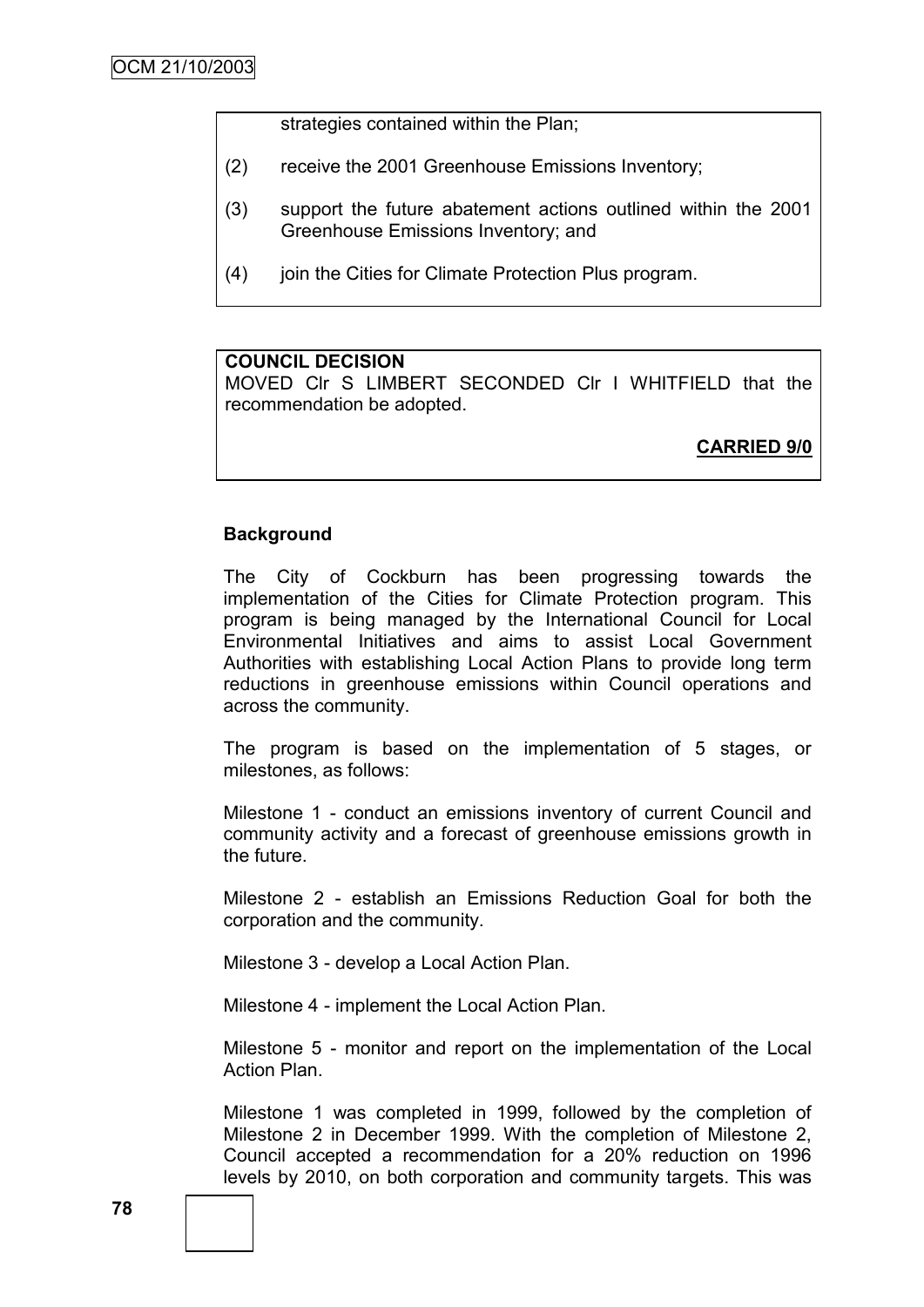followed by the completion of Milestones 3 and 4 on the 7 December, 2001.

Milestone 3 was completed with the adoption of the Corporate Local Action Plan and the Draft Regional Community Greenhouse Strategic Plan. The Corporate Local Action Plan deals with reducing greenhouse emissions from Council activities and facilities. This encompasses buildings, vehicles, streetlights and waste. The Draft Regional Community Greenhouse Strategic Plan is a co-operative regional approach through the Southern Metropolitan Regional Council, with Canning, East Fremantle, Fremantle, Kwinana, Melville and Rockingham. This plan deals with reducing greenhouse emissions within the community through the residential, commercial, industrial and transport sectors. The Draft Regional Community Greenhouse Strategic Plan was adopted by Council on the 31<sup>st</sup> October, 2000.

There has some notable achievements Implementing Milestones 4, such as:

- The appointment of the Greenhouse Gases Project Co-ordinator, Dr Stephanie Jennings, to implement Regional Community Greenhouse Strategic Plan.
- Retrofitting the Administration Building which resulted in a reduction of 83 tonnes of  $CO<sub>2</sub>e$  per year.
- Establishment of a Greenhouse Emission Reduction Reserve Fund (GERRF) to fund further auditing and retrofitting of Council facilities
- A number of Greenhouse Gas Reduction achievements

# **Submission**

N/A

# **Report**

# Regional Community Greenhouse Strategic Plan

The implementation of the Draft Regional Community Greenhouse Strategic Plan has been co-ordinated by Dr Stephanie Jennings. One of the first duties for Dr Stephanie Jennings was to finalise the Draft Regional Community Greenhouse Strategic Plan. The final version was completed and is now presented to Council for endorsement (see attached). The content and actions are similar to the adopted draft version, with the notable difference of the inclusion of an Annual Regional Action Plan for 2003 (Appendix 1) that outlines the programs for this calendar year.

Part of Dr Jennings work is to apply for external funding to assist with the implementation of the Regional Community Greenhouse Strategic Plan. Already she has been successful in obtaining \$30,000 joint funding from the Sustainable Energy Development Office, to undertake the Regional residential pilot project -Green Houses. The main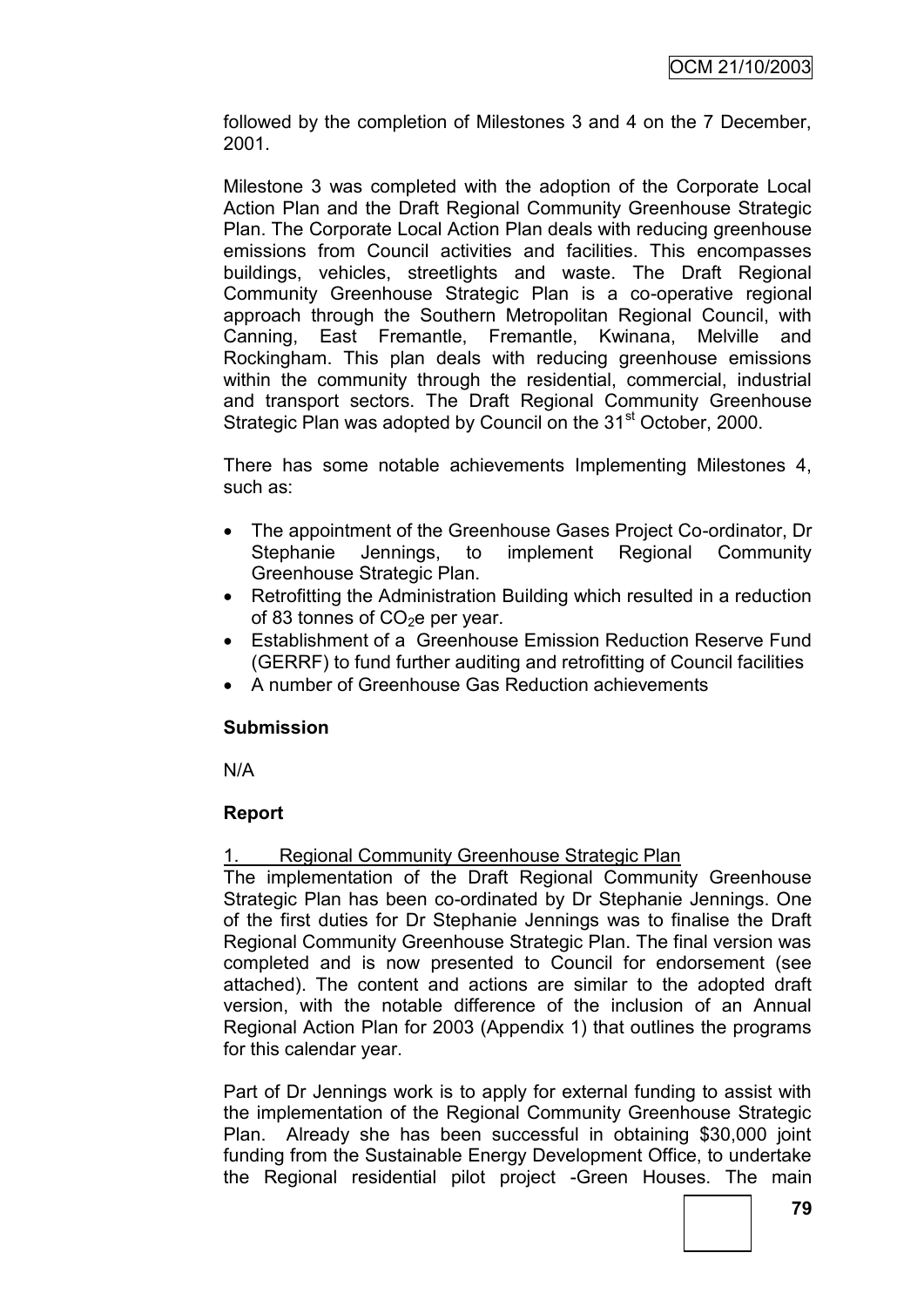objective of the pilot project is to develop, implement and evaluate a community program that achieves sustained reductions in household energy consumption in a manner that can be replicated in a larger program in the future. The project aims to test the success of goal setting techniques together with different communication paths to achieve behaviour change associated with home energy use.

The adoption of the Strategic Plan carries no financial implications as the implementation of the plan is currently funded until at least the end of this financial year.

#### 2. Greenhouse Emission Inventory

The completion of Milestone 5 required undertaking an inventory of the corporation"s greenhouse emissions, similar to what was undertaken to complete Milestone 1. The completion of the 2001 Greenhouse Emissions Inventory report (see attached), verified by the Cites for Climate Protection Office, resulted in the City receiving Milestone 5.

The report revealed that the corporation"s greenhouse emissions had increased by 35% since 1996. In 1996 the corporation emitted 7543.7 tonnes CO2e, by 2001 this increased to 10202.6 tonnes CO2e. There were increases in greenhouse emissions in all sectors, building, vehicle fleet, streetlights, water and waste. As a growing City this outcome was not entirely unexpected. The City's population has grown by 15% since 1996 and consequently the City"s staff and infrastructure has grown to support the needs of the community.

The report outlines a number of abatement activities undertaken to date, as well as a number of future abatement activities to be undertaken in the next two years. Proposals in regard to activities in future years requiring funding will be submitted to Council for consideration as part of the normal budget process.

#### 3. Cities for Climatic Protection Plus

With the completion of Milestone 5 the City of Cockburn has the opportunity to join CCP Plus. The aim of CCP™ Plus is to provide an avenue for Councils, that have completed the five milestones, to continue to engage with Cities for Climate Program™ (CCP) and maintain the benefits of being an active participant in the program. CCP™ Plus will continue to develop sustainable strategies for continued abatement activities within Councils and their communities, as well as create opportunities for knowledge exchange regionally, nationally and internationally.

The benefits of the program are similar to the CCP program,

- Access funding opportunities provided to CCP™ Program Councils by the Federal government
- Access to modules provided to CCP™ Program Councils by the Federal government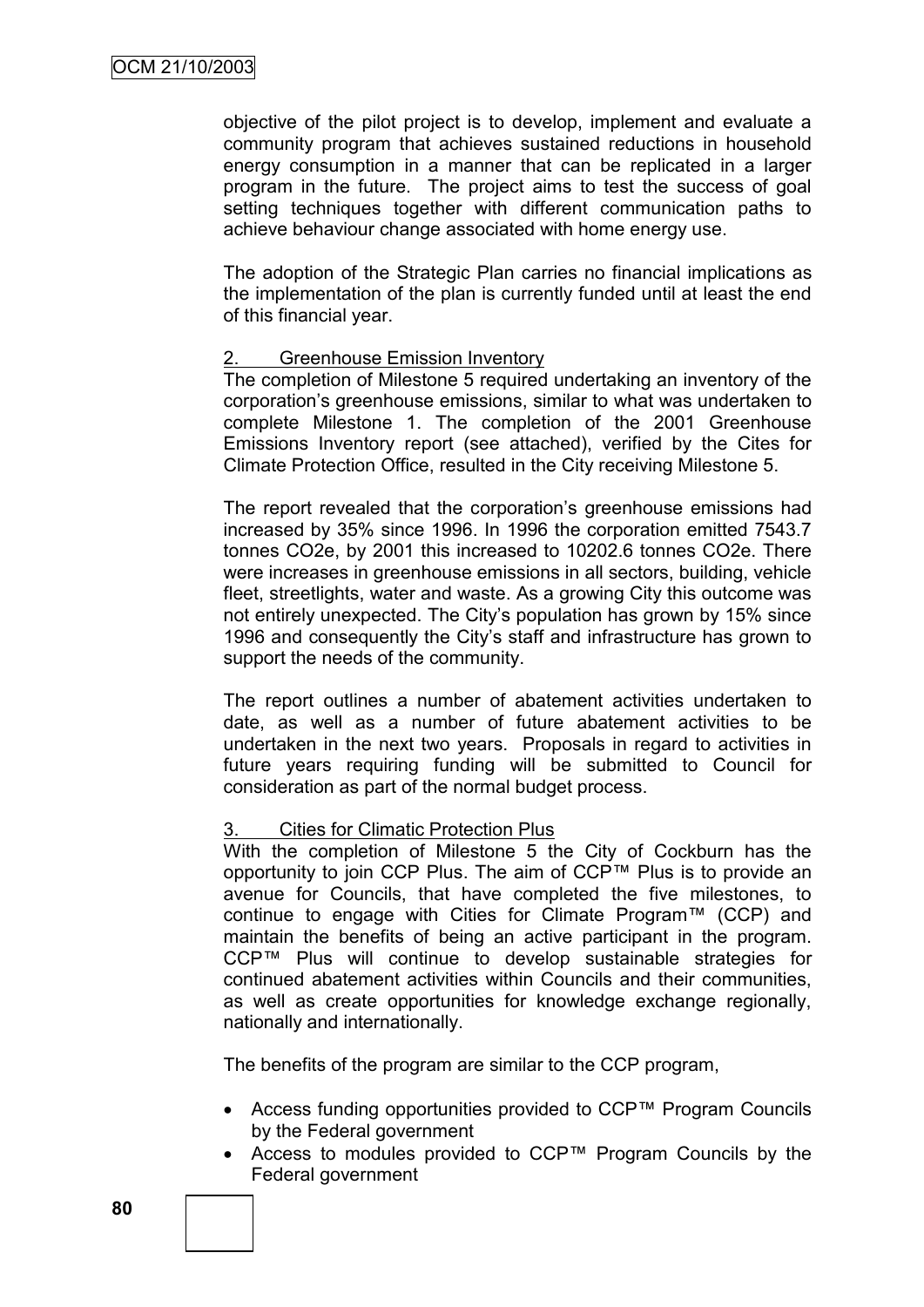- Resource material produced, such as case studies highlighting the economic, environmental and social benefits of greenhouse action, newsletters, e-mail bulletins, CCP™ Snapshot etc.
- Continued access to the CCP™ software
- Technical services support, including support for the CCP™ software and electronic tools
- Access to expertise and networks of Councils to exchange information and ideas.
- Invitations to CCP™ forums

CCP™ Plus is only available to Councils in Australia that have completed the five milestones of the CCP™ Program. There are no costs to join, but there are a number of commitments required when joining the program,

- 1. To allocate appropriate staff time to undertake commitments 2 and 3 as a minimum
- 2. To participate in the annual measures report, aimed to capture information on greenhouse abatement actions taken by CCP™ Program Councils, including greenhouse emissions, financial savings and investments.
- 3. To play an appropriate advocacy role for CCP™ as a leading Council committed to greenhouse abatement

Environmental Management Service is already undertaking commitments 1 and 2 within current budget allocations as part of the CCP program. The third commitment, which can be accommodated within current funding, requires the support of the Council. To date the relationship with CCP has been beneficial to the Council, and to the City staff with assistance in the undertaking, and planning for, greenhouse emission reductions. It would be appropriate as a leader in reducing greenhouse emissions, to support the CCP endeavours to encourage and support other Councils to join and complete the program.

# **Strategic Plan/Policy Implications**

The Corporate Strategic Plan Key Result Areas which apply to this item are:-

- 3. Conserving and Improving Your Environment
	- *"To ensure that the development of the district is undertaken in such a way that the balance between the natural and human environment is maintained."*
	- *"To manage the City's waste stream in an environmentally acceptable manner."*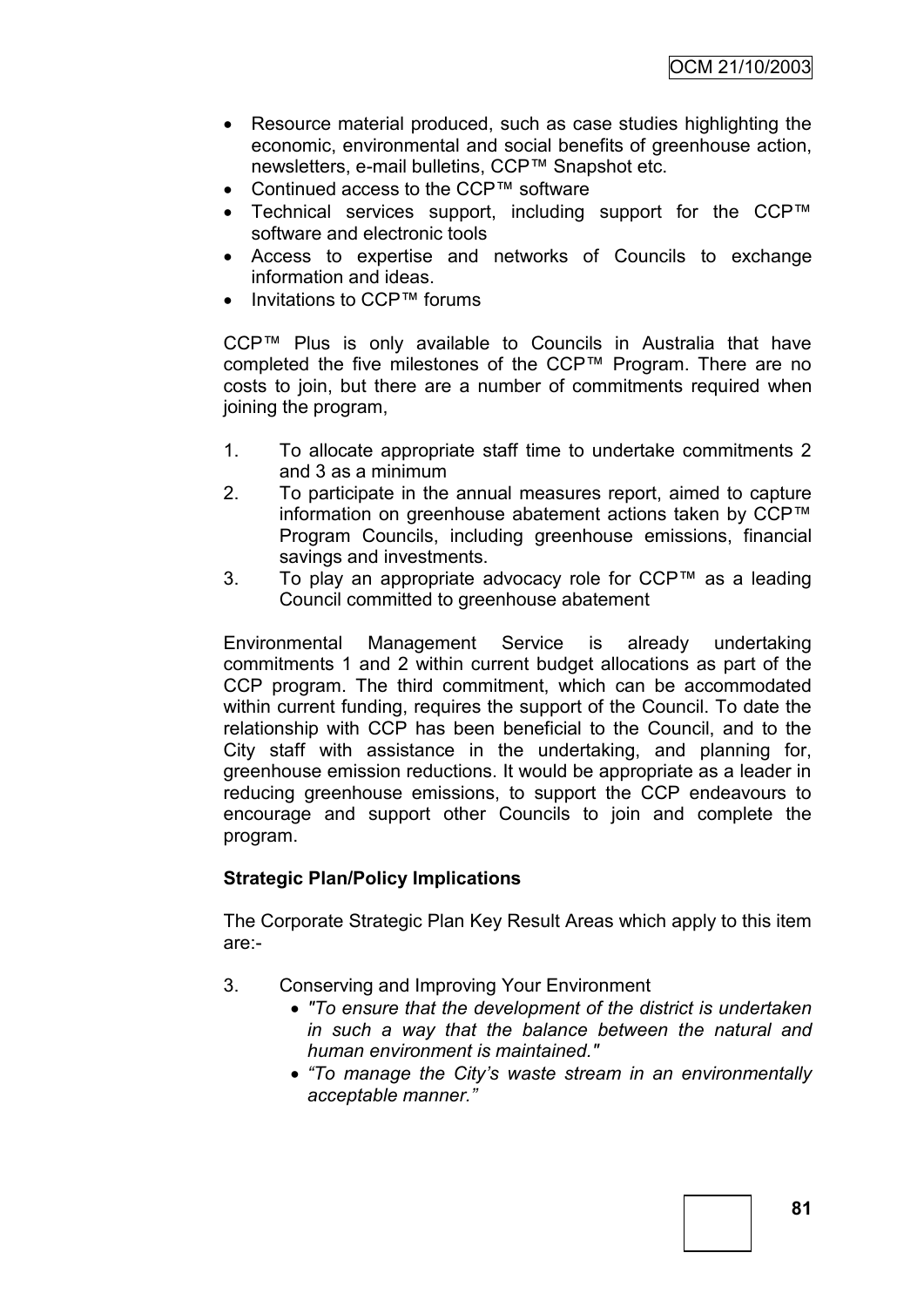# **Budget/Financial Implications**

Funds for the actions required under the Plan for 2003/04 have been provided for in the Budget. Proposals in regard to activities in future years requiring funding will be submitted to Council for consideration as part of the normal budget process.

# **Legal Implications**

Nil.

# **Community Consultation**

N/A

**Implications of Section 3.18(3) Local Government Act, 1995**

Nil.

# **14.14 (MINUTE NO 2184) (OCM 21/10/2003) - CITY OF COCKBURN LANDOWNER BIODIVERSITY GRANT SCHEME (6134) (CB) (ATTACH)**

#### **RECOMMENDATION** That Council:

- (1) receive the report;
- (2) approve and endorse the Landowner Biodiversity Conservation Grant Scheme for Landowners in the Rural, Rural Living and Resource zones and;
- (3) authorise the approval of grants to a maximum of \$1,500 per individual or \$3,000 per group, having regard to the criteria set out in the Report.

# **COUNCIL DECISION** MOVED Clr S LIMBERT SECONDED Clr I WHITFIELD that the recommendation be adopted.

# **CARRIED 9/0**

# **Background**

At the Council meeting on 17 June 2003, Council agreed to: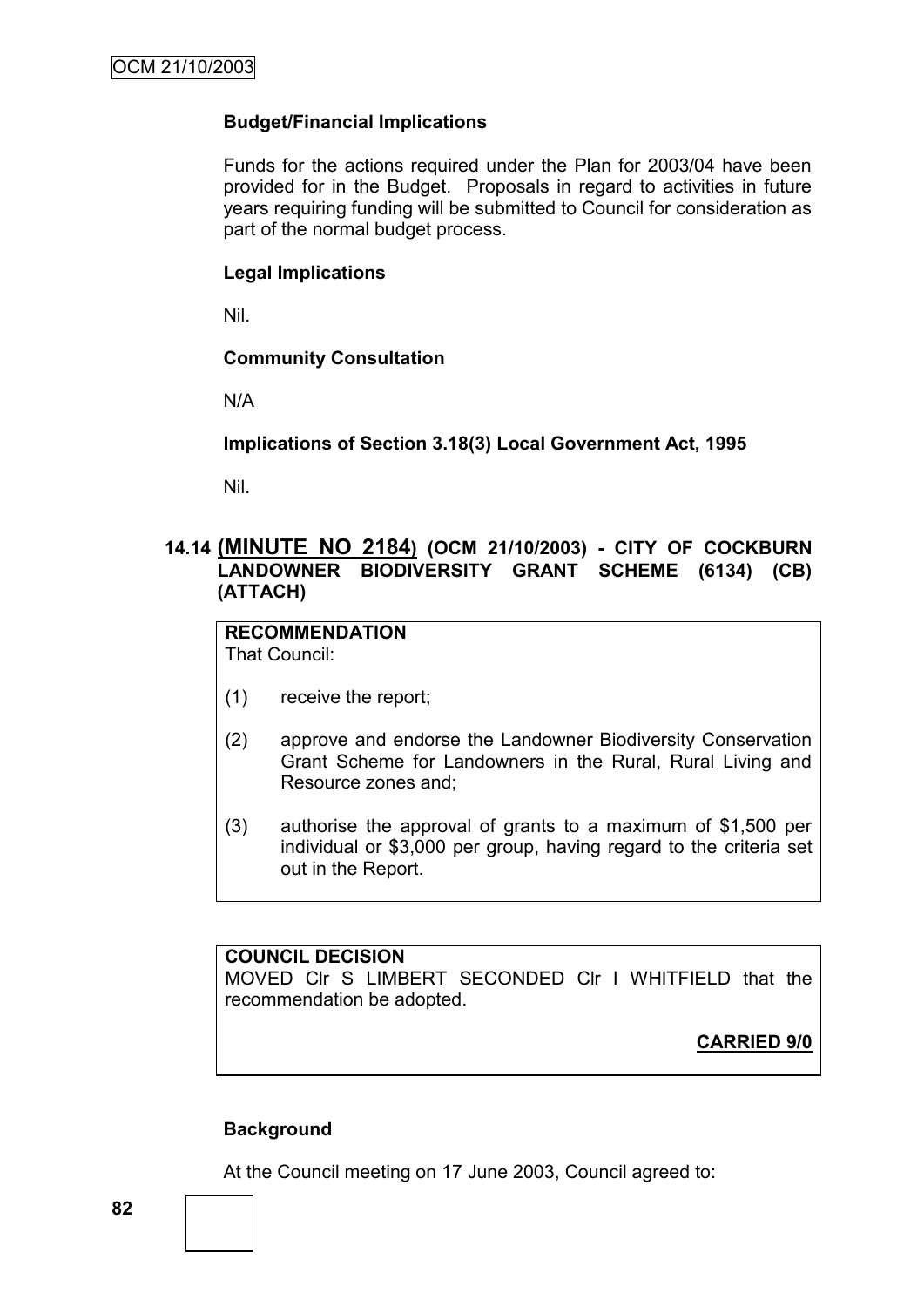- *1. support the concept of providing incentives for the owners of privately owned land within the Rural, Rural Living and Resource zones within the district to retain bushland as part of a strategy to protect and maintain biodiversity;*
- *2. include \$10,000 on the Budget for the 2003/04 Financial Year for a Biodiversity Incentive Strategy.*
- *3. support the trialling of the Cockburn Biodiversity Incentive Strategy for privately owned properties within the district, in relation to grants;"*

A condition of this decision to allow the trial of a grant scheme was that a report be submitted to Council, detailing the final strategy with regard to the grant scheme.

# **Submission**

Councils Environmental Services Department is proposing to commence and trial a grant system to determine landowner interest in biodiversity management and to promote Council's progress towards adopting an incentives strategy. It is intended that a total of \$15,000 be distributed via the grant scheme to landowners in the rural, rural living and resource zones within the district. The total pool is to be made up of \$10,000, which was allocated in the 2003/04 Budget, plus a further \$5,000 from Cockburn's share of the successful grant application from Round 2 of the Perth Biodiversity Project Grants.

With Council approval, the grants are to be advertised in early November 2003 with applications being received up to the end of November 2003.

This is the first year that these grants are to be funded. This initial round of funding is seen as a trial to gauge the support for the scheme. If they are well received, the proposal may be put to Council to extend the grant scheme in future years.

# **Report**

The Landowner Biodiversity Conservation Grants are intended to give financial support to landowners living in the rural, rural living and resource zones who wish to conserve and enhance the natural bushland and wetland areas on their property. Only landowners in these areas will be eligible for grant funding.

Below is a brief overview of how the grant scheme will operate. A full copy of the grant brochure and application form is included in the Agenda attachments. The package gives further details on how the scheme is to be administered. It is intended that the final package to be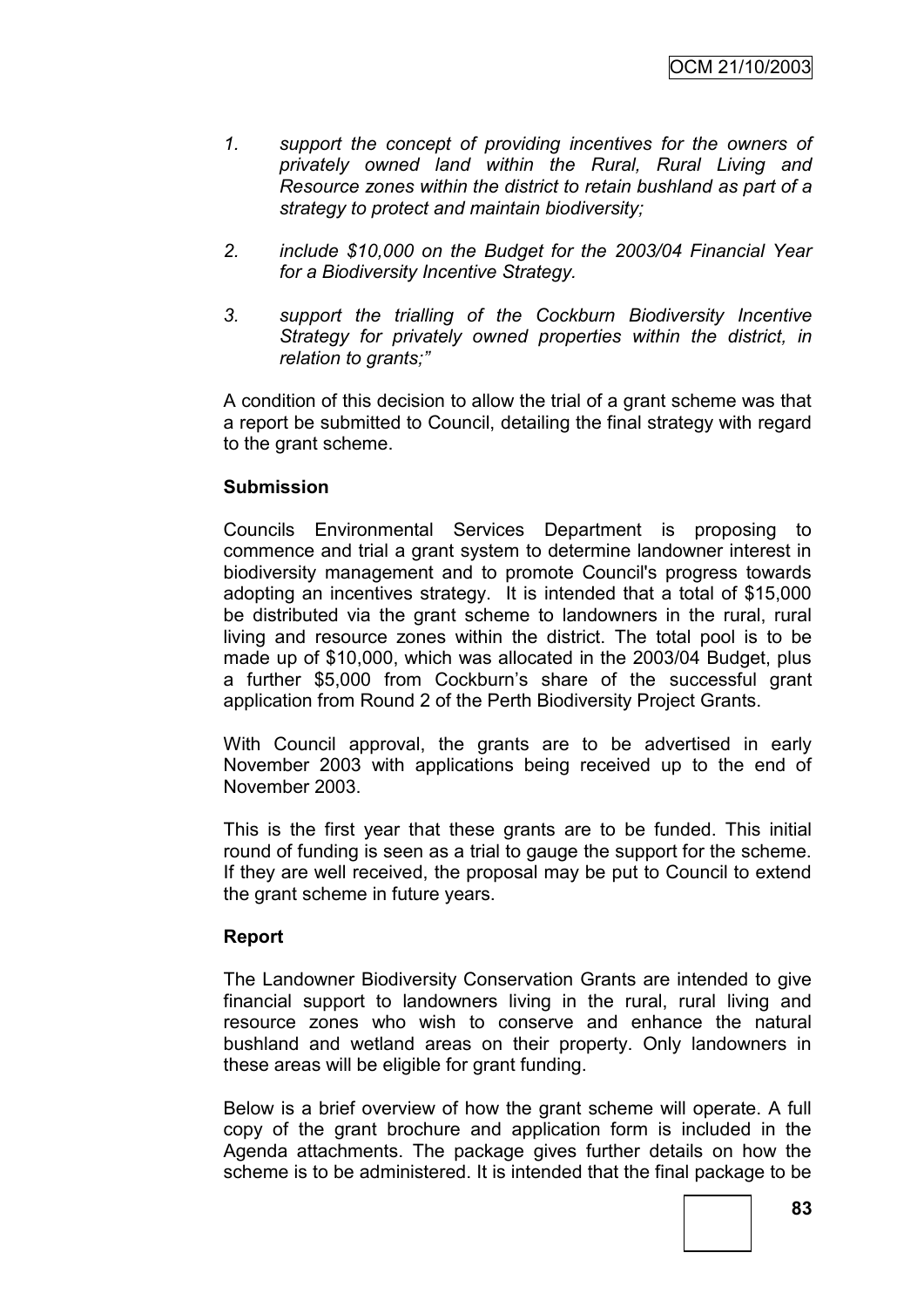sent to landowners will be as per the Agenda attachment but double sided and folded in booklet form.

- The grants will be advertised in the local newspapers and in Councils own newsletter, Cockburn Soundings, in early November 2003.
- Grant applications will be made by completing an application form, which is to include a brief overview of the works to be undertaken and the reasons for doing so.
- Projects must be of benefit to the natural environment on the property and must promote the conservation of the bushland/wetland. Eg, fencing to protect bushland, revegetation with endemic species, wetland water quality improvement.
- Landowners must contribute equally to the project either financially or in-kind. Eg, If landowners are applying for a grant to fence a piece of bushland to exclude stock, the grant may be for the materials with the In-kind portion being the labour component.
- It will be a requirement that any funds that are allocated must be spent and reported on by the end of the same financial year, this being the  $30<sup>th</sup>$  June the following year.
- Grants are to be limited to \$1,500 for individual landowners or \$3,000 if groups of landowners are making a joint application.
- Examples of projects that may be funded could include, funds to carryout weed control work, erection of fencing to keep out stock, revegetation to link bushland areas, erosion control and dieback control.
- Grants will be allocated on order of merit until the funding pool is exhausted. Inspection and assessment of the bushland/wetland on the property may be required to determine eligibility. A staff member from Councils Environmental Services Section will assess applications and undertake inspections should they be required. The decisions made regarding the allocation of funds by Council staff are final and no further correspondence will be entered into.
- As a condition of the funding successful applicants will be asked to abide by the funding conditions and complete a simple management agreement.
- Preference will be given to properties with large remnant bushland or wetland areas that are of good biodiversity value. Smaller areas of bushland will be considered if linked to adjoining properties or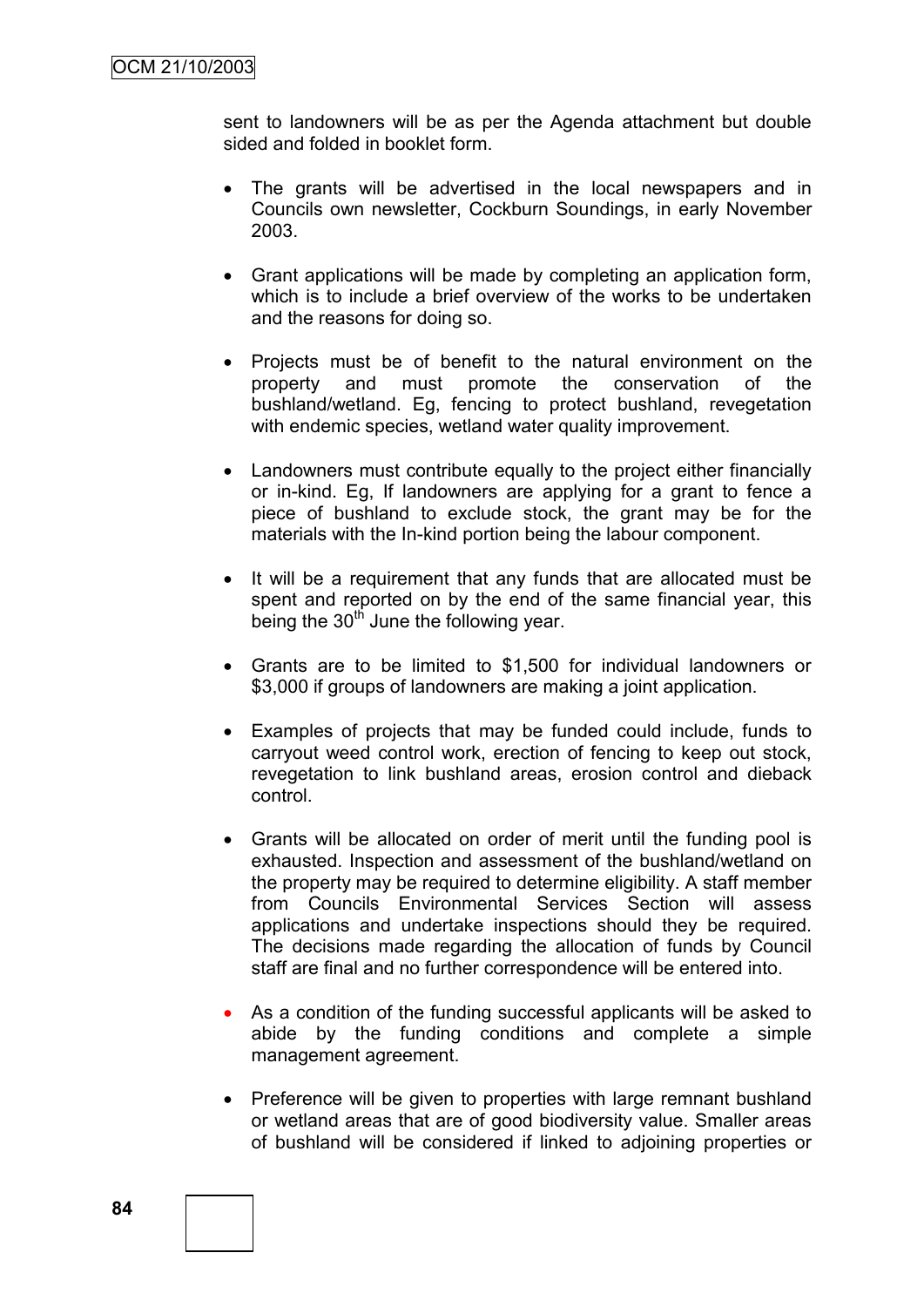green corridors or if the conservation value of the area in question is extremely high.

- Projects must feature physical on-ground works such as weed control, fencing or revegetation.
- All revegetation work must utilise local plant species.
- Projects/Works must be technically sound, i.e., the project must be technically achievable with the funds requested with the prospect of excellent outcomes.
- Priority will be given to landowners with no existing protection. If for example a conservation covenant has been taken out over the property one would expect that the bushland is in good hands. By allocating the funds to properties with no existing protection additional bushland or wetland areas can be conserved by the grant funding.
- Once a landowner has received funding for a successful application they will be ineligible to apply for another grant for a period of two years. No new applications will be accepted until a landowner has successfully acquitted a previously funded project.
- A final report on the outcomes is to be completed by the landowner on finalisation of project.

This is the first year that these grants are to be funded. This initial round of funding is seen as a trial to gauge the support for the scheme. If the grants are well received Council approval will be sought to offer grants to landowners on an annual basis.

It is recommended that Council adopt the Biodiversity Grant documentation and that the scheme be advertised during the month of November 2003.

The Manager Planning Services will provide a list of successful grant applicants to Councillors in the Elected Members Newsletter.

# **Strategic Plan/Policy Implications**

The Corporate Strategic Plan Key Result Areas which apply to this item are:-

- 2. Planning Your City
	- *"To foster a sense of community within the district generally and neighbourhoods in particular."*
- 3. Conserving and Improving Your Environment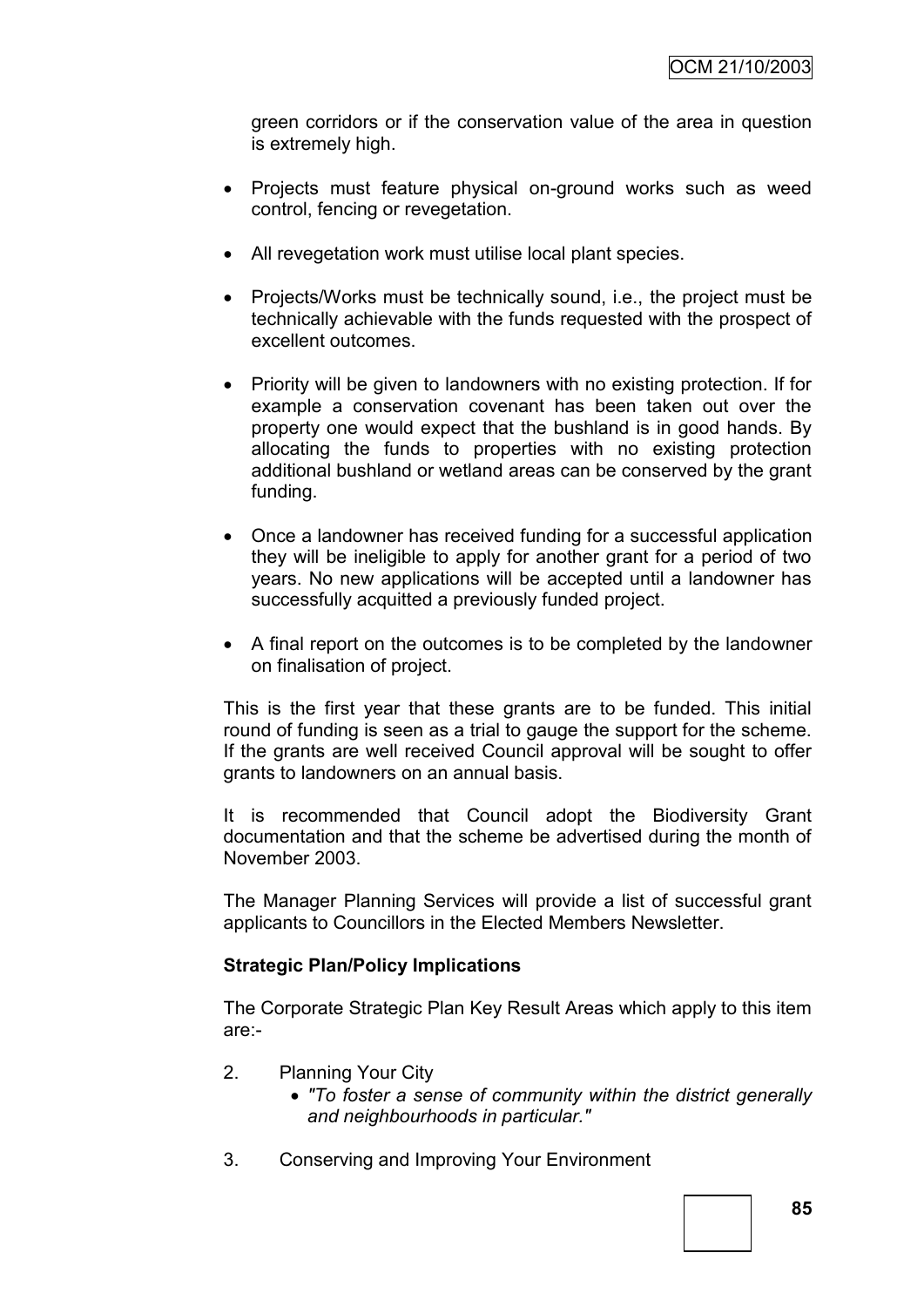*"To conserve the quality, extent and uniqueness of the natural environment that exists within the district."*

### **Budget/Financial Implications**

Funding of \$10,000 was included in the 2003/04 budget for this purpose. Grant money of \$5,000 has also been received from the Perth Biodiversity Project.

### **Legal Implications**

None foreseen

#### **Community Consultation**

Undertaken as part of the preparation of the landowners incentive strategy.

In excess of 97 survey questionnaires were returned out of 338 circulated, a response rate of 28%. Refer to 17 June 2003, Agenda attachment.

#### **Implications of Section 3.18(3) Local Government Act, 1995**

Not applicable. However, the WA Local Government Association is currently preparing a comprehensive document for local government "Perth Biodiversity Project", to which the Council will need to have due regard.

# **14.15 (MINUTE NO 2185) (OCM 21/10/2003) - RE-CONSIDERATION OF SPECIAL CONDITION 9 - DEMOLITION OF JANDAKOT WOOL SCOURING BUILDINGS AND SITE REMEDITION APPROVAL - LOT 1 & 5 PARKES STREET & (NO 1) PARKES STREET, JANDAKOT (4412998, 4313401) (MR)**

# **RECOMMENDATION**

That Council:

- (1) not require the applicant to retain the 1937 wool scouring plant (machinery) approx 2 x 8m with a plaque which was proposed to be relocated into a small building following the completion of earthworks;
- (2) grant a revised approval to the demolition of buildings and remediation of the site known as Jandakot Wool Scourers at 29 Parkes Street, Jandakot subject to the following conditions:-

Standard Conditions: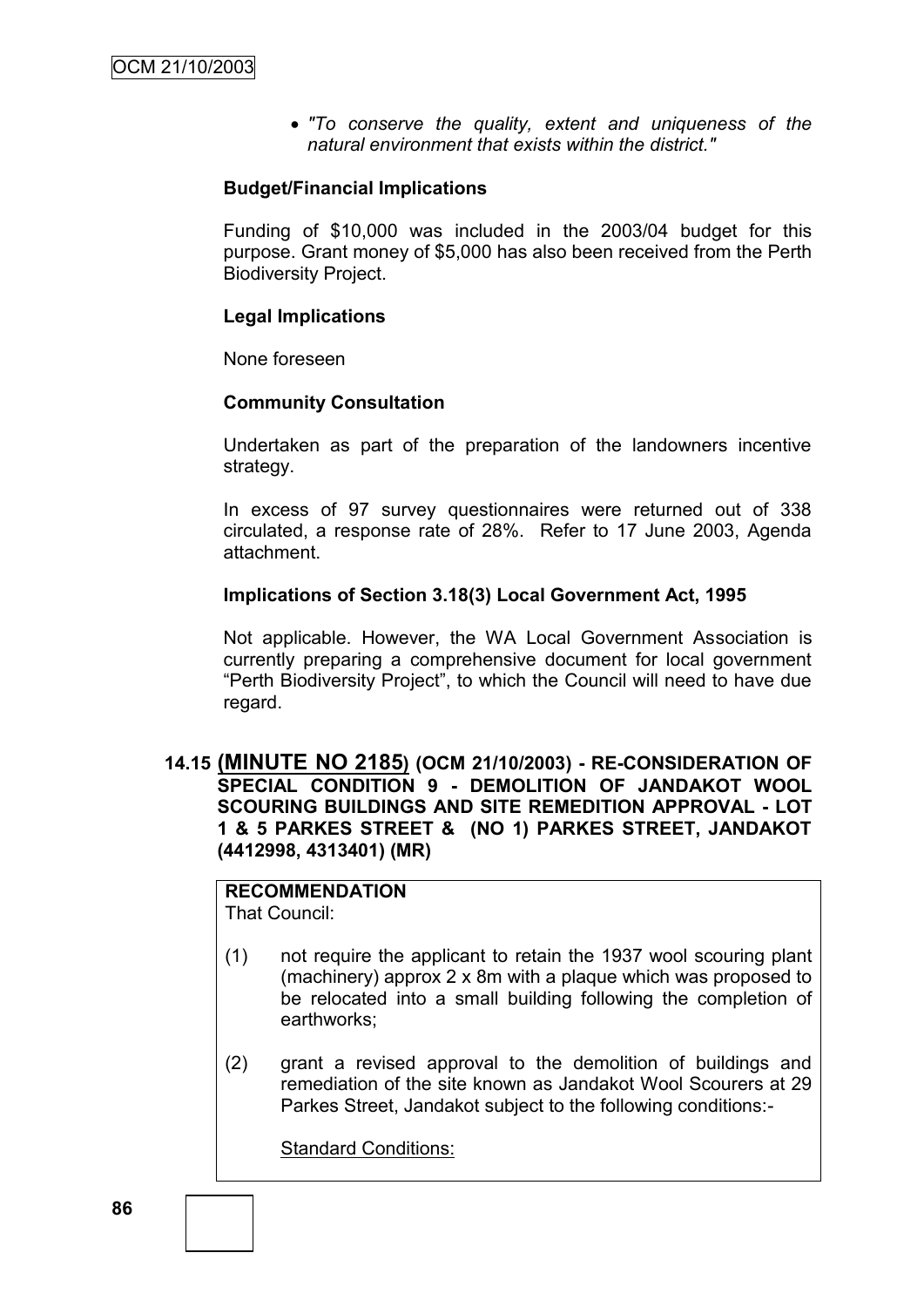- 1. Development may be carried out only in accordance with the terms of the application as approved herein and any approved plan.
	- 2. Nothing in the approval or these conditions shall excuse compliance with all relevant written laws in the commencement and carrying out of the development.
	- 3. No activities causing noise and/or inconvenience to neighbours being carried out after 7.00pm or before 7:00am, Monday to Saturday, and not at all on Sunday or Public Holidays.
	- 4. The carrying on of the demolition and earthworks must not cause a dust nuisance to neighbours. The developer is required to submit a Dust Management Plan in accordance with the Council"s Guidelines for the Preparation of Dust Management Plans for development sites within the City of Cockburn. The plan is to be approved by the Council"s Principal Health Officer prior to the commencement of earthworks and complied with during the life of the development. The burning of vegetation is prohibited.
	- 5. Earthworks over the site and batters must be stabilised to prevent sand or dust blowing, and appropriate measures shall be implemented within the time and in the manner directed by Council in the event that sand or dust is blown from the site.
	- 6. All stormwater being contained and disposed of on-site.
	- 7. The applicant engaging a suitably qualified practicing Engineer to certify that the whole of the lot subject to earthworks is suitable for development to the satisfaction of the Council prior to applying for subsequent development approval and a Building Licence.

# Special Conditions

- 8. The removal of any soil or material deposited onto Hammond Road and Parkes Street being to the satisfaction of the City's Engineering Services.
- 9. The applicant engaging an artist to develop artworks near Yangebup Lake, to recognise the former Jandakot Wool Scourers site, upon the completion of earthworks. A plaque must also be mounted on the artwork to recognise the significance of the place. These works are to be carried out at the cost of the applicant in consultation with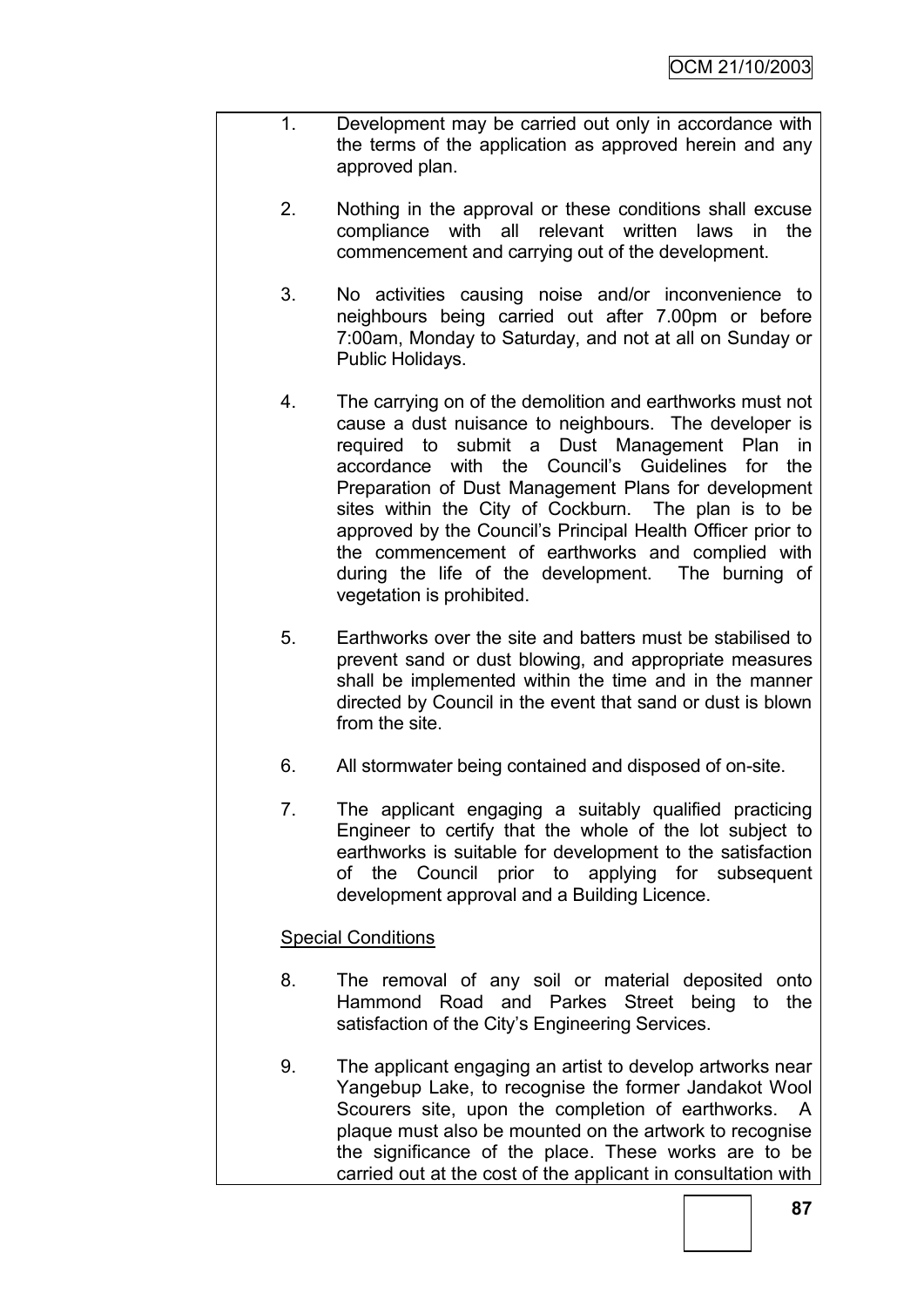the Council and with community input.

- 10. No clearing of vegetation or earthworks is to occur within 50 metres of Lake Yangebup as depicted "in red" on the approved plans.
- 11. A maximum batter or slope of 1:6 being provided along the 50-metre perimeter described in special condition 10.
- 12. All contaminated soil and material must be removed from the site and disposed off in accordance with the specifications of the Department of Environmental Protection, to the satisfaction of the Council.
- 13. A final report prepared by a suitably qualified Environmental Consultant must be undertaken to outline the suitability of the site for mixed business development following the completion of site remediation and earthworks.

# Footnote

- 1. In relation to Special Condition 9, the artworks must be made from durable materials to withstand the elements. The work should be safe for the public and be vandal proof as practicable.
- (3) issue a Schedule 9 notice of approval accordingly.

# **COUNCIL DECISION**

MOVED Mayor S LEE SECONDED Clr M REEVE-FOWKES that Council:

- (1) not require the applicant to retain the 1937 wool scouring plant (machinery) approx 2 x 8m with a plaque which was proposed to be relocated into a small building following the completion of earthworks;
- (2) grant a revised approval to the demolition of buildings and remediation of the site known as Jandakot Wool Scourers at 29 Parkes Street, Jandakot subject to the following conditions:-

Standard Conditions:

1. Development may be carried out only in accordance with the terms of the application as approved herein and any approved plan.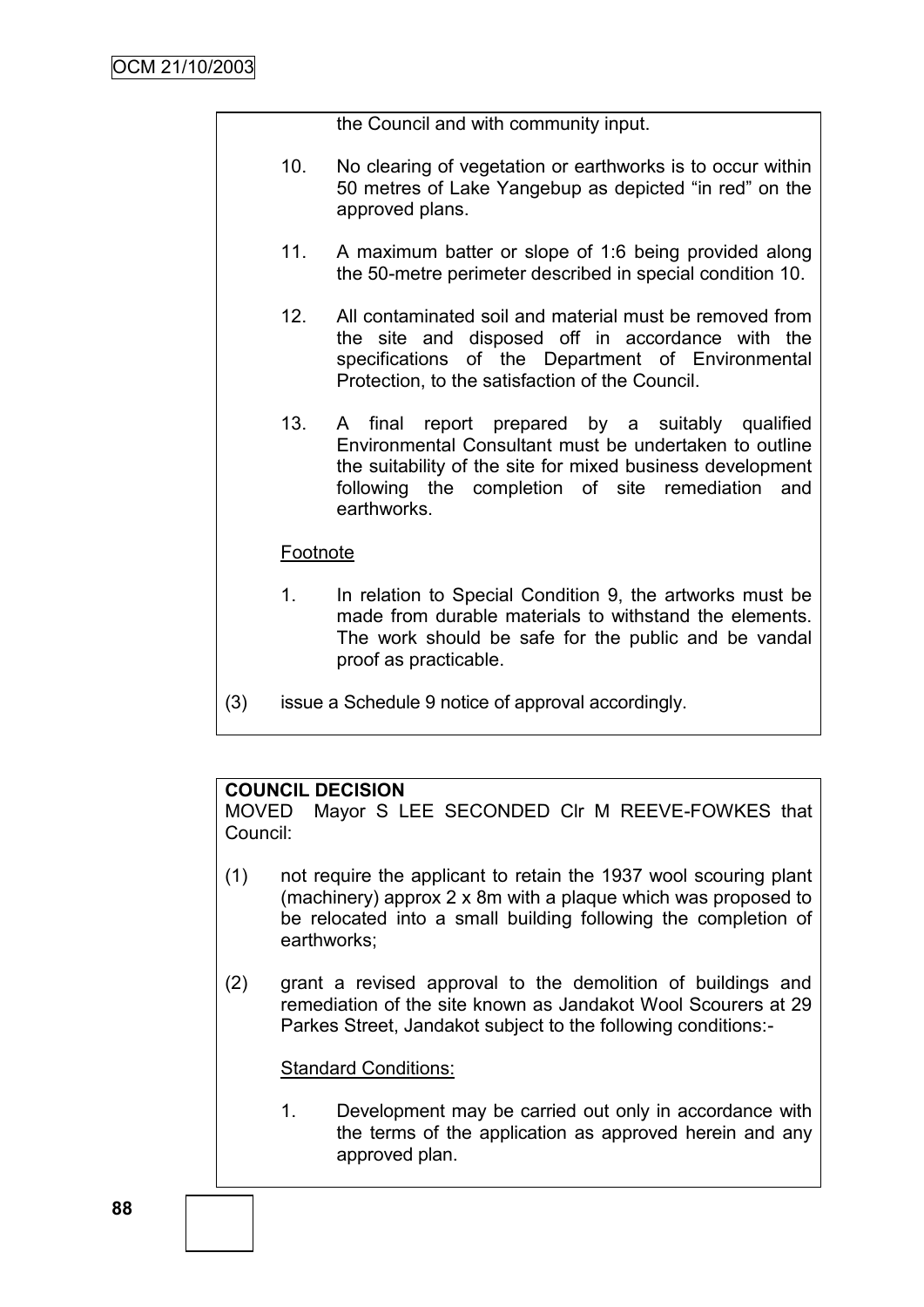- 2. Nothing in the approval or these conditions shall excuse compliance with all relevant written laws in the commencement and carrying out of the development.
	- 3. No activities causing noise and/or inconvenience to neighbours being carried out after 7.00pm or before 7:00am, Monday to Saturday, and not at all on Sunday or Public Holidays.
	- 4. The carrying on of the demolition and earthworks must not cause a dust nuisance to neighbours. The developer is required to submit a Dust Management Plan in accordance with the Council"s Guidelines for the Preparation of Dust Management Plans for development sites within the City of Cockburn. The plan is to be approved by the Council"s Principal Health Officer prior to the commencement of earthworks and complied with during the life of the development. The burning of vegetation is prohibited.
	- 5. Earthworks over the site and batters must be stabilised to prevent sand or dust blowing, and appropriate measures shall be implemented within the time and in the manner directed by Council in the event that sand or dust is blown from the site.
	- 6. All stormwater being contained and disposed of on-site.
	- 7. The applicant engaging a suitably qualified practicing Engineer to certify that the whole of the lot subject to earthworks is suitable for development to the satisfaction of the Council prior to applying for subsequent development approval and a Building Licence.

# Special Conditions

- 8. The removal of any soil or material deposited onto Hammond Road and Parkes Street being to the satisfaction of the City's Engineering Services.
- 9. The applicant paying for artworks and a plaque near Yangebup Lake, to recognise the former Jandakot Wool Scourers site to the value of \$15,000 upon the completion of earthworks.
- 10. No clearing of vegetation or earthworks is to occur within 50 metres of Lake Yangebup as depicted "in red" on the approved plans.
- 11. A maximum batter or slope of 1:6 being provided along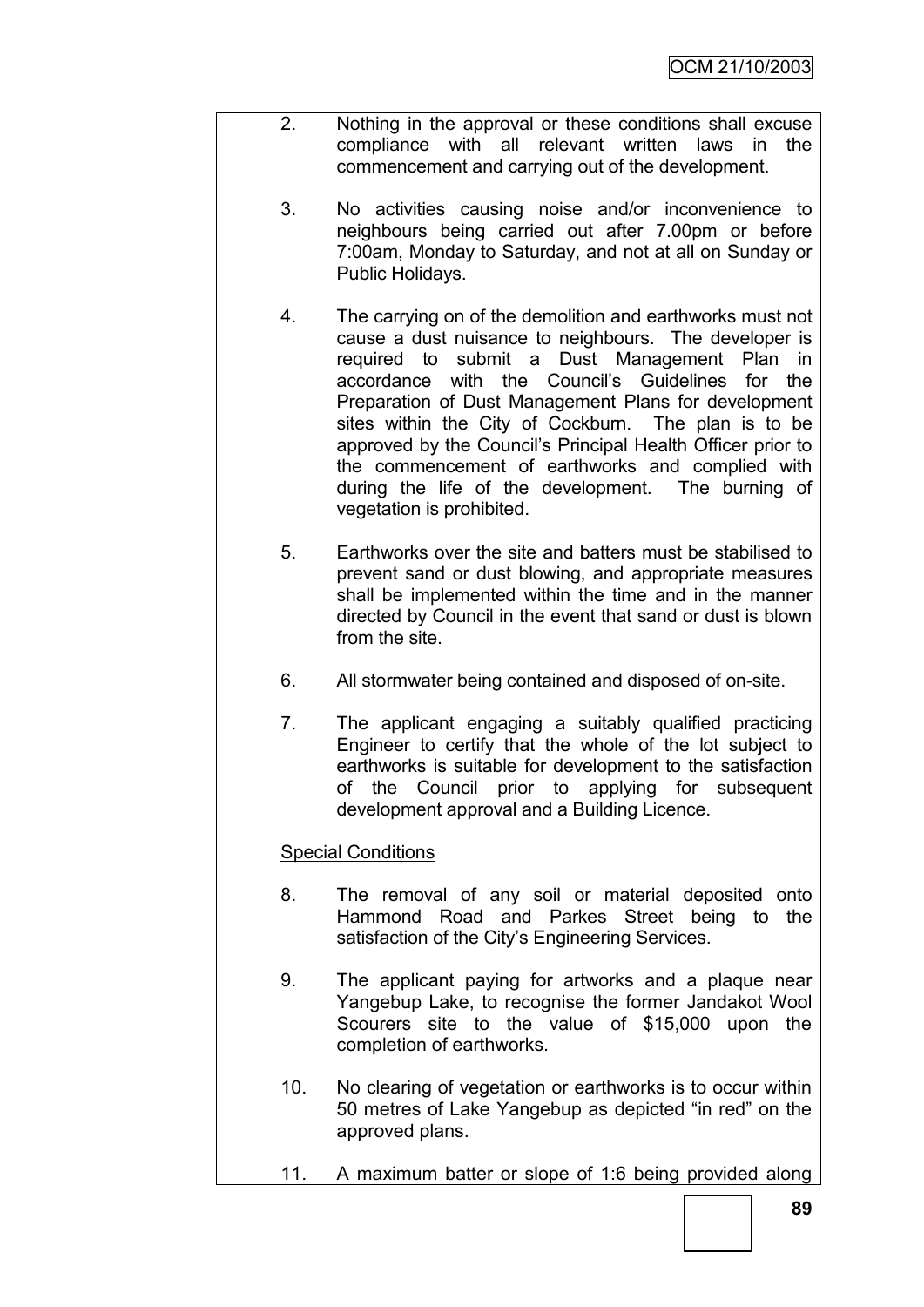the 50-metre perimeter described in special condition 10.

- 12. All contaminated soil and material must be removed from the site and disposed off in accordance with the specifications of the Department of Environmental Protection, to the satisfaction of the Council.
- 13. A final report prepared by a suitably qualified Environmental Consultant must be undertaken to outline the suitability of the site for mixed business development following the completion of site remediation and earthworks

# Footnote

- 1. In relation to Special Condition 9, a one off payment of \$15,000 is to be paid to the City of Cockburn so that it can arrange for the design and construction of the artworks within the regional reserve.
- (3) issue a Schedule 9 notice of approval accordingly.

**CARRIED 9/0**

# **Explanation**

The original recommendation does show an amount and this clarifies the matter. The applicant should allow a budget of \$15,000 for what is reasonably expected to cover the cost of Special Condition 9 that involves covering the cost of the City engaging an artist to create an artistic work to record the former use of the Jandakot Wool Scourers **Site** 

# **Background**

| ZONING:           | MRS:                               | Urban                                                     |  |
|-------------------|------------------------------------|-----------------------------------------------------------|--|
|                   |                                    | DZS2:   Mixed Business                                    |  |
| <b>LAND USE:</b>  |                                    | <b>Existing Industrial Buildings and Settlement Ponds</b> |  |
| APPLICANT:        | David Barnao & Co                  |                                                           |  |
| OWNER:            | Jandakot Wool Scouring Co. Pty Ltd |                                                           |  |
| LOT SIZE:         | 27ha                               |                                                           |  |
| <b>USE CLASS:</b> |                                    | Demolition - Use not Listed                               |  |

Council at its Ordinary Meeting on 18 March 2003, resolved to approve the redevelopment and site remediation of the Jandakot Wool Scourers site subject to various conditions which included Special Condition 9 as follows:-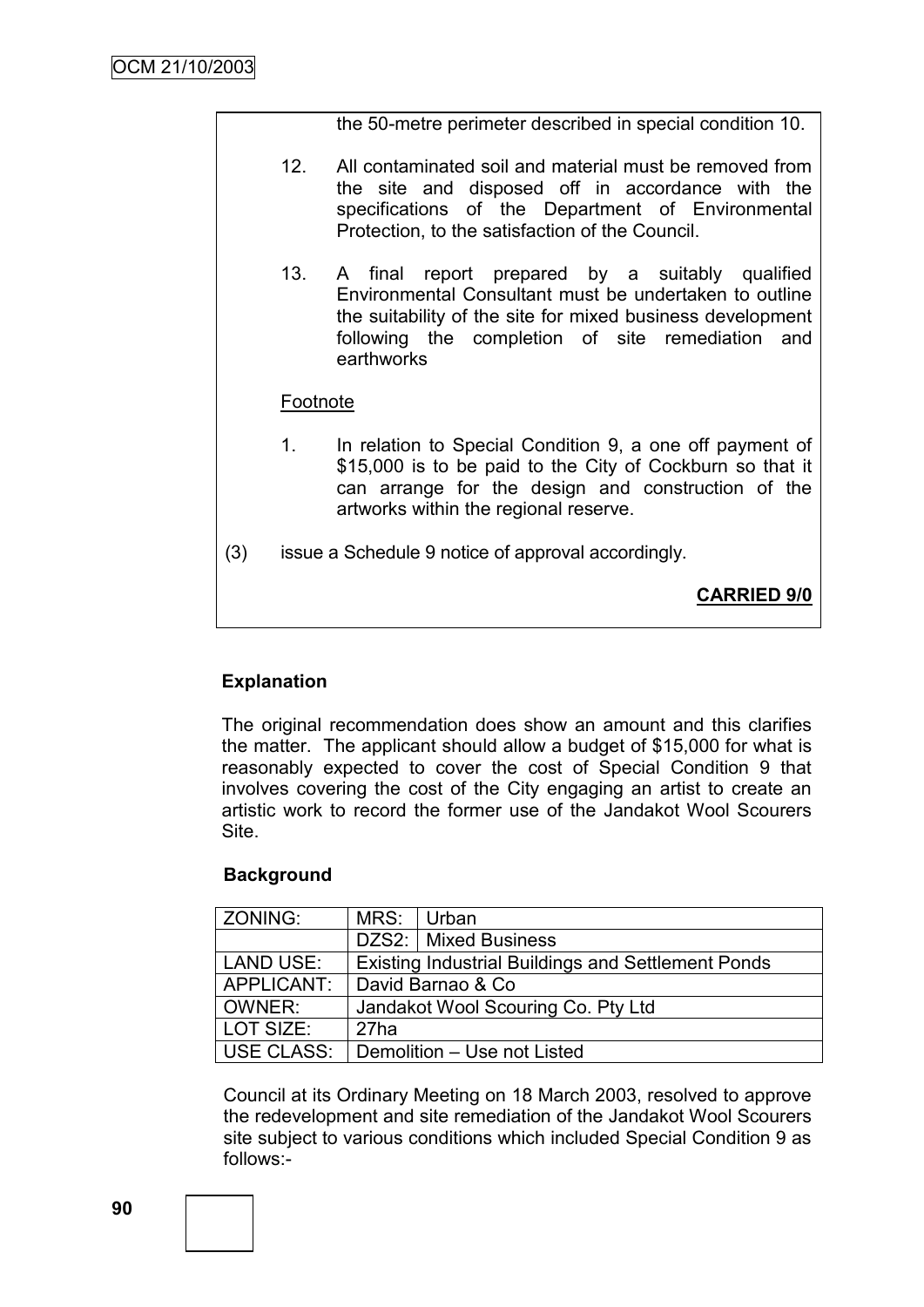*"9. The 1937 wool scouring plant (machinery) approx 2 x 8m being retained together with a plaque and relocated into a small building approved by Council, following the completion of earthworks. Explanatory text relating to history of the area must also be displayed."*

The Jandakot Wool Scourers is a place that has been entered onto the City"s Municipal Heritage Inventory as having historic, scientific and social significance. The wool scouring started on the site in 1927 and more recently was decommissioned and relocated to the Kwinana Industrial Heavy Industrial strip. The Management Category of the Site is "C" which simply stated:-

Council"s Heritage Architect has reconsidered his earlier recommendations which were incorporated into the planning approval for the site remediation and no longer believes that the retention of the equipment is desirable.

#### **Submission**

The applicant seeks the Council"s consent to delete Special Condition 9 on the basis of further advice from Council"s Heritage Architect as follows:-

"The original proposal in the heritage assessment was to move the old wool scouring item of equipment to a different location on the Jandakot site and have it located under a simple roof.

*The wool scrubber plant equipment was re-assessed and it is considered that it would be a hazard if used in its present form. It would be an attraction for vandalism and there are too many areas that would be unsafe for children or the general public.*

*As a result of re-assessing the old scouring equipment plant, it is recommended that:-*

- *1. An area near the lake be reserved for the information centre regarding the Wool Scourers site*
- *2. A simple roof on 4 columns be erected to cover the information*
- *3. Plaques giving information regarding the Wool Scourers site be erected under the roof*
- *4. The plaques should be mounted on an artwork prepared by a Local community group using parts from the original scrubber*

*Telling the history of the site is important. The plaques to explain what happened have been done in many other places throughout the State.*

*The location of the site identification proposed to be by the lake could be used by the new occupants of the site and local residents.*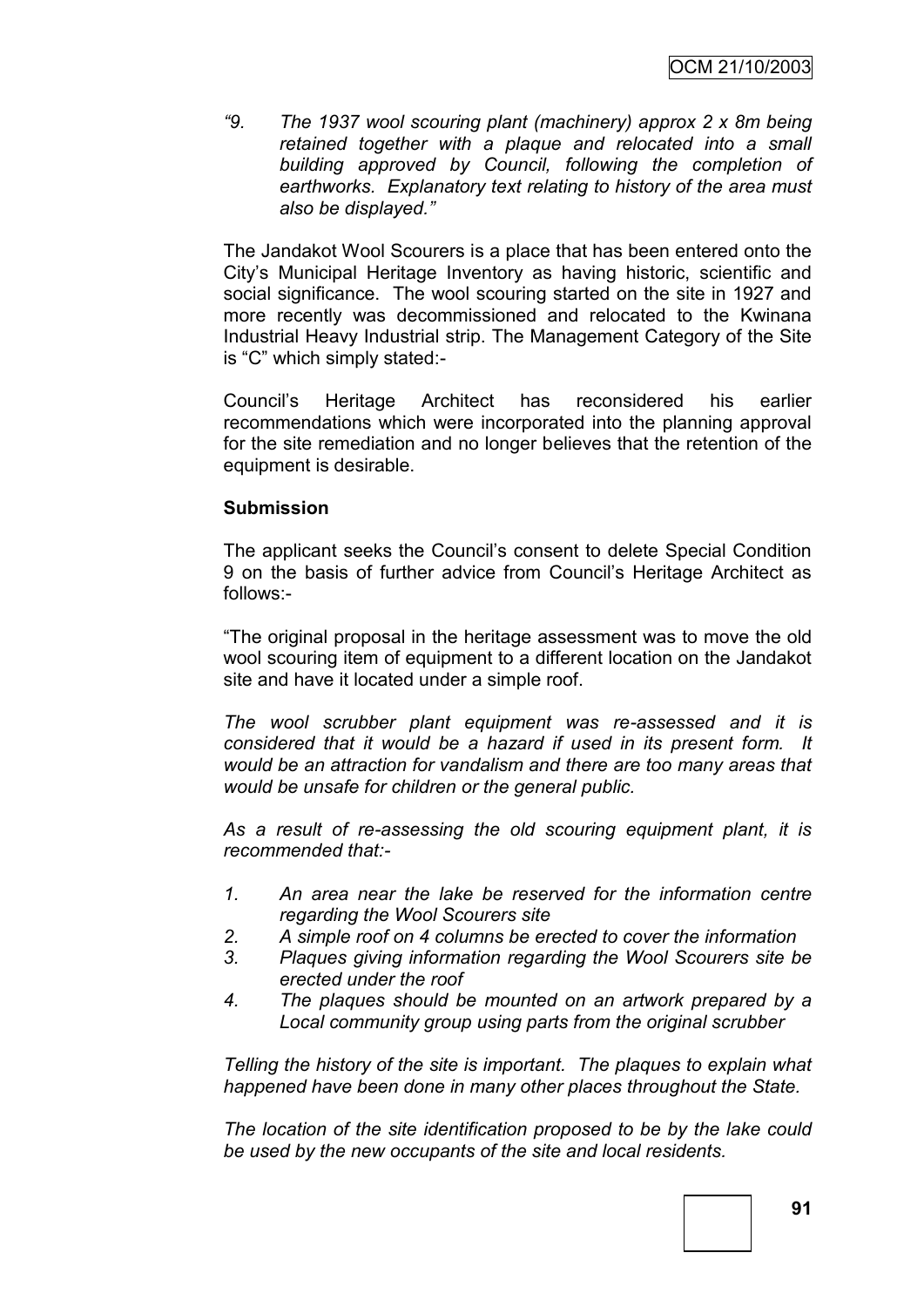*The reduction of vandalism on sites such as this becomes a major headache for Council and therefore it is proposed that this a) is kept as simple as possible; and b) has community involvement.*

*It is expected that the cost of the artist's fee for the sculpture would be in the total budget for the erection of the shelter and seating on part of the site development."*

# **Report**

The alternative suggestions from Council"s Heritage Architect are considered reasonable under the circumstances with the exception of erecting a roof structure which isn't considered necessary. For example there are existing examples of weatherproof sculptures along a heritage trail around Yangebup Lake that are not covered by roof structures. The artworks must be made from durable materials to withstand the elements. The work should be safe for the public and be as vandal proof as practicable. The existing trail around part of Yangebup Lake could form a completed loop to link with the proposed artworks following the Western Australian Planning Commission acquiring reserved land on the site of the former Jandakot Wool Scourers.

# **Strategic Plan/Policy Implications**

The Corporate Strategic Plan Key Result Areas which apply to this item are:-

- 2. Planning Your City
	- *"To ensure that the planning of the City is based on an approach which has the potential to achieve high levels of convenience for its citizens."*

# **Budget/Financial Implications**

Council's decision is appealable. Legal representation will be required if an appeal is lodged with the Tribunal.

# **Legal Implications**

Nil

# **Community Consultation**

The proposed demolition of the wool scouring buildings was previously advertised for public comment earlier this year by a display advertisement in the local newspapers circulating in the district. No submissions of objection were received.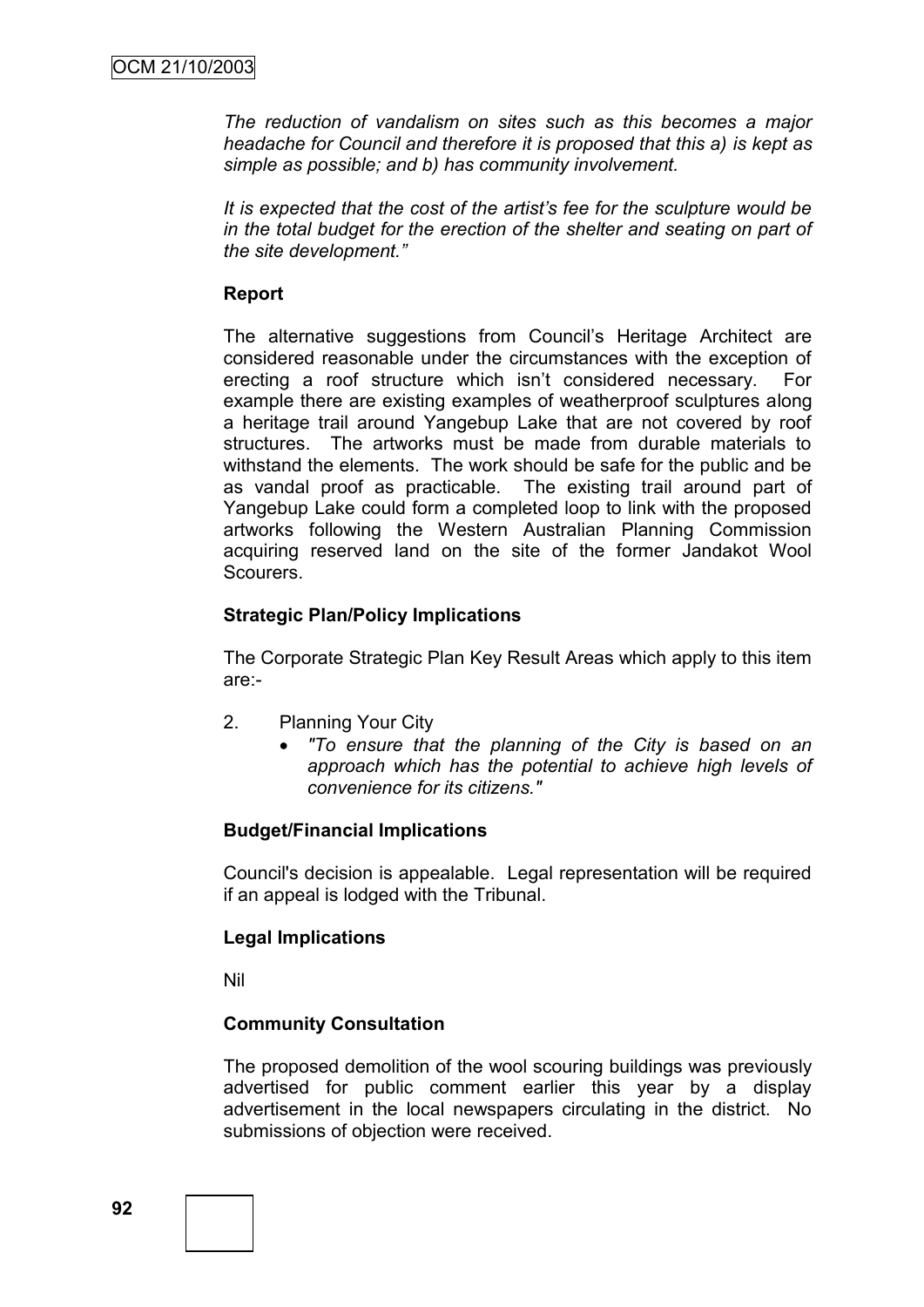# **Implications of Section 3.18(3) Local Government Act, 1995**

Nil.

# **14.16 (MINUTE NO 2186) (OCM 21/10/2003) - PROPOSED SUBDIVISION - LOT 10 (222) HAMILTON ROAD, SPEARWOOD - OWNER: M & K DONJERKOVICH - APPLICANT: D DONJERKOVICH (123032) (ACB) (ATTACH)**

#### **RECOMMENDATION** That Council:

- (1) advise the Western Australian Planning Commission it does not support subdivision of Lot 10 Hamilton Road Spearwood (WAPC Ref: 123032) for the following reasons:
	- 1. The land is within a Department of Environmental Protection odour buffer to the Watsons Abattoir in Spearwood where further subdivision is not encouraged.
	- 2. The proposed subdivision would create a residential size lot ( $759m^2$ ) in a locality which is zoned Rural in Council's Town Planning Scheme that would conflict with the intent and purpose of that zone.
	- 3. The proposal is ad hoc and if approved, could set a precedent for further subdivision of a similar kind, which collectively would jeopardise present planning objectives.
	- 4. The subject land forms part of a large area, which requires comprehensive planning (including agreement to an overall road pattern, the allocation of land for recreation and other public uses, provision for essential infrastructure and equitable arrangements for developer contributions), and approval to the subdivision would be premature and prejudice the overall planning for the area.
	- 5. The proposal creates unsewered lots. This is contrary to the Government Sewerage Policy for the Perth Metropolitan Region.
- (2) advise the applicant that it would be prepared to reconsider its position following the completion of Odour Modelling of Watsons Plant and the preparation of a Structure Plan for the area.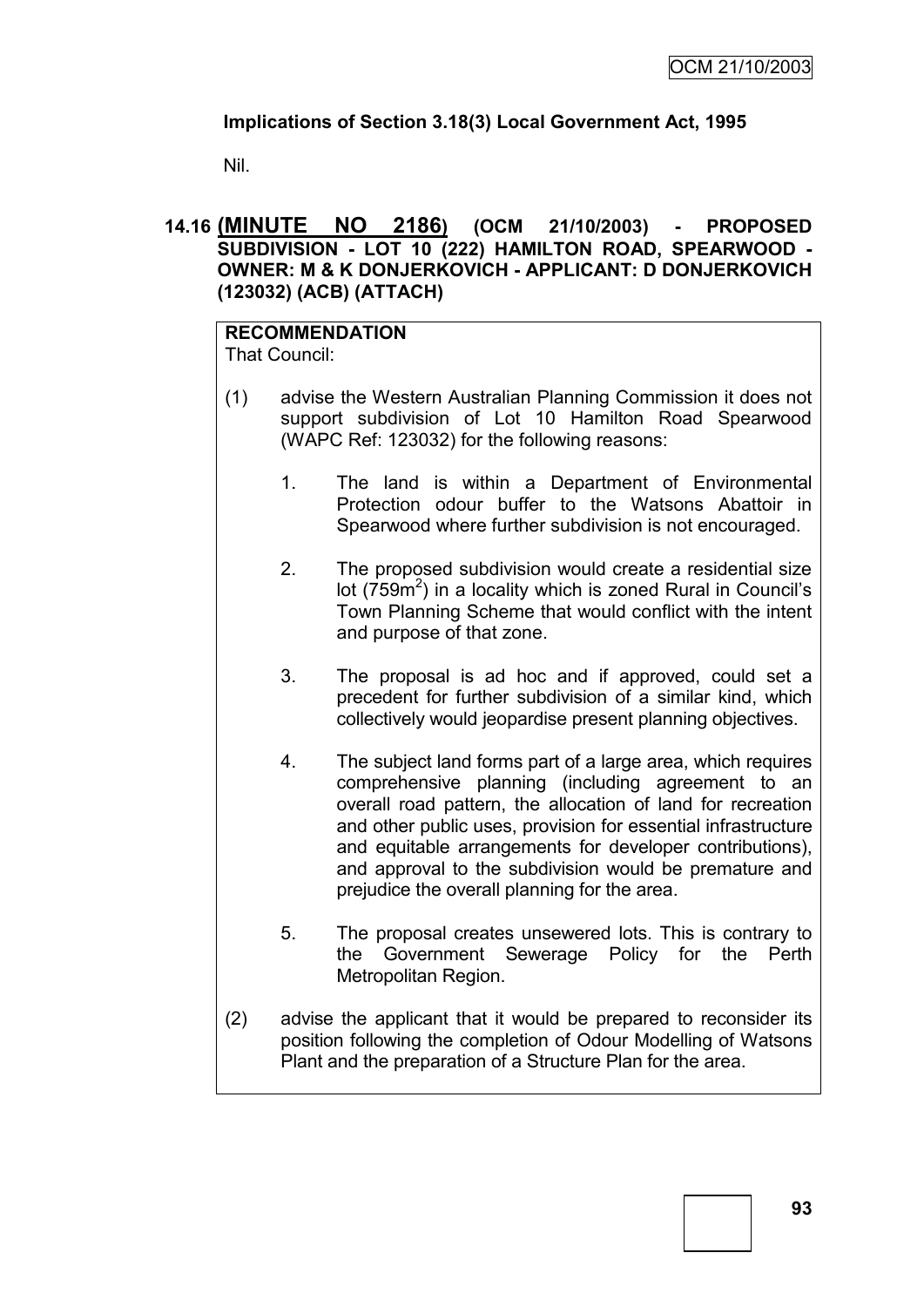# **COUNCIL DECISION** MOVED Clr L GONCALVES SECONDED Clr K ALLEN that Council :-

- (1) receive the report;
- (2) support the proposed subdivision of Lot 10 Hamilton Road Spearwood; and
- (3) advise the Western Australian Planning Commission accordingly.

# **MOTION LOST 3/6**

MOVED Clr M REEVE-FOWKES SECONDED Clr S LIMBERT that the recommendation be adopted.

**CARRIED 7/2**

# **Background**

| ZONING:           | MRS:                            | Urban                                                    |  |
|-------------------|---------------------------------|----------------------------------------------------------|--|
|                   | TPS3:                           | Rural                                                    |  |
| LAND USE:         | 3 houses (1 x house and duplex) |                                                          |  |
| LOT SIZE:         | $8827m^2$                       |                                                          |  |
| AREA:             |                                 | Proposed Lot $1 - 8068m^2$ and proposed Lot 2 - $759m^2$ |  |
| <b>USE CLASS:</b> | N/A                             |                                                          |  |

The landowner previously applied for subdivision of Lot 10 in March 1998 (WAPC Ref: 106661). This application facilitated a similar lot configuration to that currently proposed with lot areas of 1015 $m<sup>2</sup>$  and  $7812m<sup>2</sup>$  lot. At the time this application was made, the land contained a single residence on the proposed  $7812m^2$  lot and a duplex on the 1015 $\mathrm{m}^2$  site.

On 16 March 1998, Council recommended refusal of the application.

On 19 May 1998, the Commission refused this subdivision application (WAPC Ref: 106661) for the following reasons:

*1. "The Commission is not prepared to approve a subdivision in an area which requires comprehensive planning including agreement in relation to the appropriate land uses, acceptable road pattern and the equitable provision of infrastructure services and the allocation of land for recreation and other possible uses.*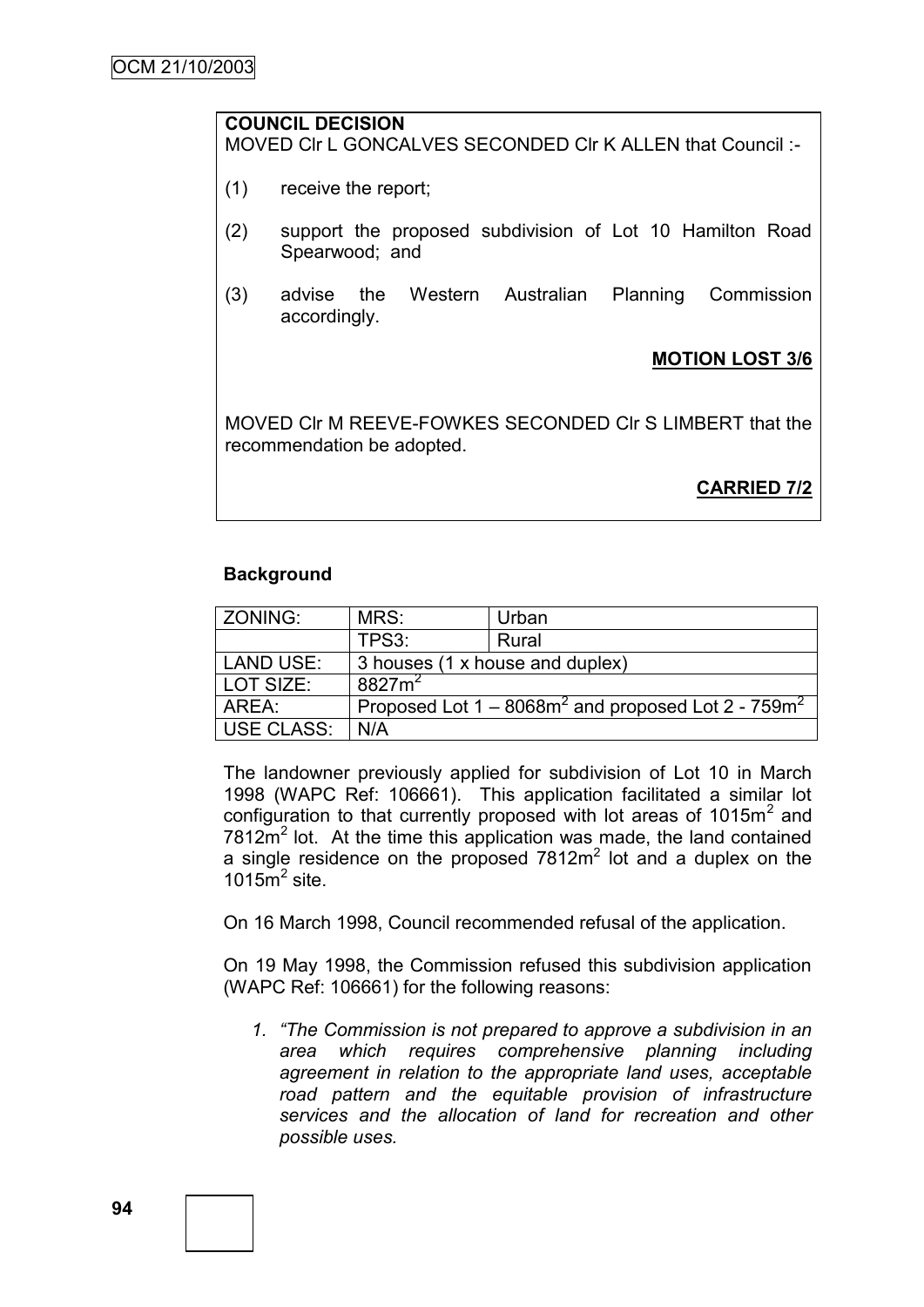- *2. The proposal creates unsewered lots. This is contrary to the Government Sewerage Policy for the Perth Metropolitan Region.*
- *3. Approval to the subdivision would create an undesirable precedent for the further subdivision of other lots of a similar size in the Rural Zone of this locality."*

### **Submission**

The applicant has resubmitted the subdivision application to excise the duplex from Lot 10 and requests this application be referred to Council for special consideration.

The current application is similar to that previously refused by the Commission on 19 May 1998 (WAPC Ref: 106661), the only difference being the proposed lot areas of 759m<sup>2</sup> and 8068m<sup>2</sup>.

The applicant requests Council be mindful of the following when considering the application:

- The existing duplex dwelling is a modern and well maintained building on Hamilton Road which is not likely to be subject to any proposed roads or any order for demolition,
- A number of subdivisions in the subject area have been approved by the Western Australian Planning Commission ("WAPC")(Lot 303 in 1989), Lot 97 in 1996, Lot 8 in 1999 and Lot 7 in 2000),
- The subject land is a vacant market garden that has no value other than for redevelopment.
- The application is made on compassionate grounds.
- Subdivision will allow the sale of the duplex to pay for medical and legal expenses resulting from an accident that the landowner had in January 2000 at the Hamilton Hill Shopping Centre. The owners had no plans to subdivide until this accident occurred.
- Subdivision will prevent the need to sell the family home and property, which has been the home of the landowner for over 37 years.

A locality map and a copy of the subdivision plan associated with the subdivision application are included in the Agenda attachments.

#### **Report**

The land contains a single residential dwelling on the southwest corner and a duplex on the northwest corner of the property. The remainder of the land is a vacant market garden. The land is relatively flat.

The land is zoned "Rural" under Town Planning Scheme No. 3 and is affected by an odour buffer around the Watsons Abattoir in Spearwood which has been the subject of modelling by Watsons in recent years. The odour buffer constrains a large pocket of rural land in Spearwood.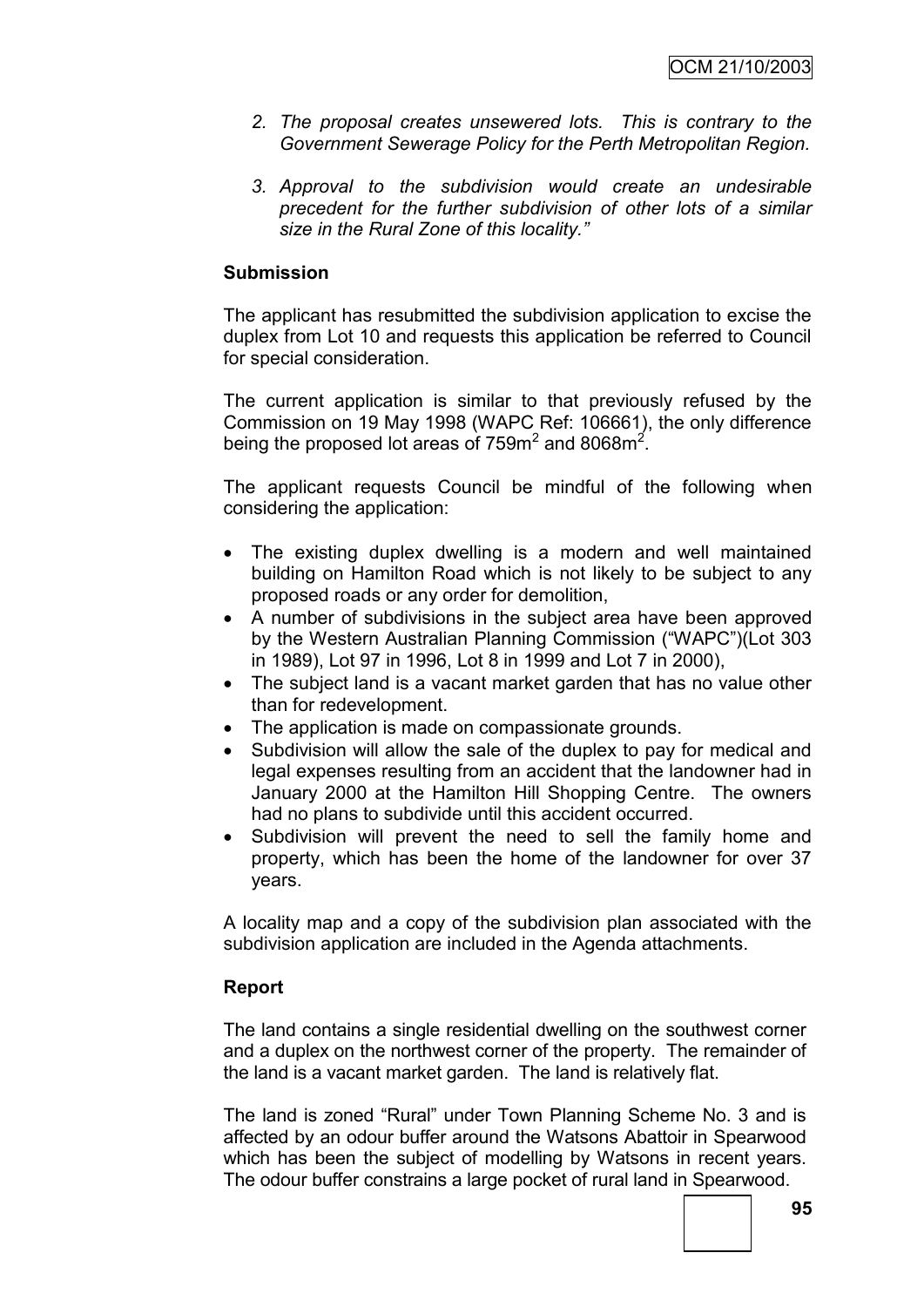The subdivision of this rural market garden property into separate ownerships has the potential to adversely affect the planning of the area by compromising or limiting future design and land use options by the fragmentation of land ownership, where assembling land for development becomes more complicated by the multiplicity of land owners.

The following addresses the points raised above by the applicant:

#### *Existing Duplex*

Notwithstanding the existing duplex is well maintained and unlikely to have proposed roads designed through the property or orders for demolition, support of the subdivision is premature in lieu of an adopted structure plan.

It is noted that the subdivision will not cause a change in land use or intensity of existing residential development on the subject site given the existence of two dwellings, however it will result in a lot currently in single ownership being converted into multiple ownership. Multiple ownership causes potential complications in future planning, development and cost sharing arrangements.

#### *Other permitted subdivisions*

There have been other subdivisions permitted within the immediate vicinity.

*Lot 303* – No information found

*Lot 97 –* WAPC Ref: 99838 Approved by WAPC 8/5/1996

*Lot 8 –* WAPC Ref: 108682 Supported by Council 12/11/1998, Refused by WAPC 7/1/1999, upheld by Hon. Minister 16/6/1999

*Pt Lot 7* – WAPC Ref: 113287 to create Lot 304 Not supported by Council, Refused by WAPC 7/8/2000, upheld by Hon. Minister 23/3/2002

In general, these subdivisions were refused by the WAPC and upheld on Appeal.

#### *Redevelopment Potential*

Redevelopment of the land is premature. Subdivision is not supported until such time as:

- The Watsons Foods close down its abattoir and rendering plant in Hamilton Road, Spearwood.
- The odour buffer is subsequently reviewed following the above works and / or reduced,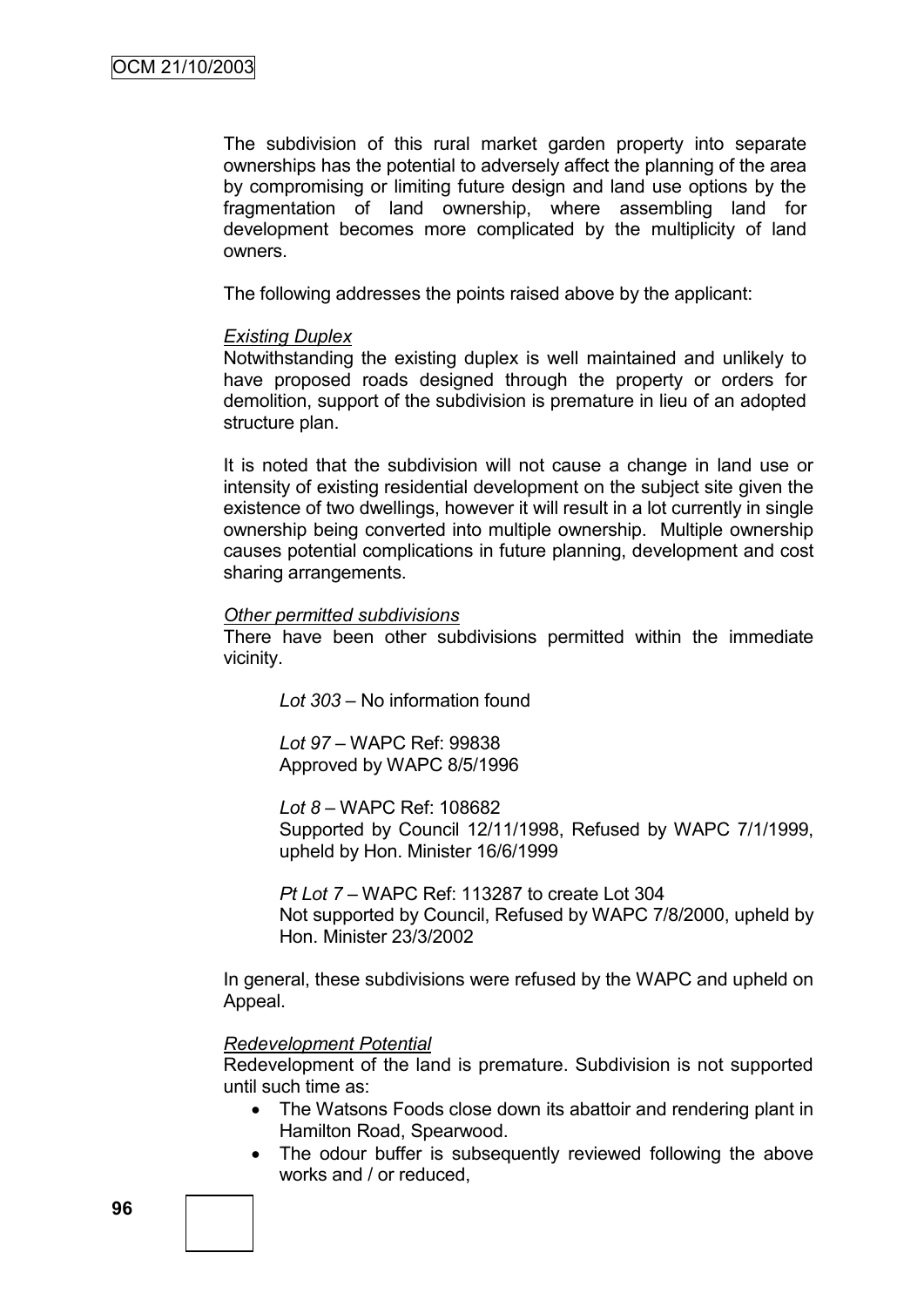- The Packham Urban Development Structure Plan is reviewed and adopted, and
- Some or all of the land (inclusive of 222 Hamilton Road) to the south and east of Watsons is rezoned from Rural to Residential.

# *Compassionate Grounds*

Council includes a specific reference to compassionate considerations within Policy APD7 as follows:-

*"That Council will not make recommendations in support of an application referred to it by the WAPC, on compassionate or hardship grounds as these are irrelevant matters that are not taken into account by the Western Australian Planning Commission."*

The reference to compassionate and hardship grounds in this Policy has been included because of the recognition of past ad hoc decisions made by the Council in respect to subdivision proposals that were not based on planning grounds. The determination of such application on compassionate grounds is therefore not a planning consideration.

# **Strategic Plan/Policy Implications**

The Corporate Strategic Plan Key Result Areas, which apply to this item are:-

- 2. Planning Your City
	- *"To ensure that the planning of the City is based on an approach which has the potential to achieve high levels of convenience for its citizens."*
	- *"To ensure that the development will enhance the levels of amenity currently enjoyed by the community."*
	- *"To foster a sense of community within the district generally and neighbourhoods in particular."*

The Planning Policies, which apply to this item are:-

| APD3   | Packham Urban Development Area                                                |
|--------|-------------------------------------------------------------------------------|
| APD6   | Residential Rezoning and Subdivision Adjoining Midge<br><b>Infested Lakes</b> |
| APD7   | <b>Rural Subdivision Policy</b>                                               |
| APD16A | Standard Subdivision Conditions and Reasons<br>for<br>Refusal                 |
| APD22  | <b>Watsons Buffer</b>                                                         |

# **Budget/Financial Implications**

N/A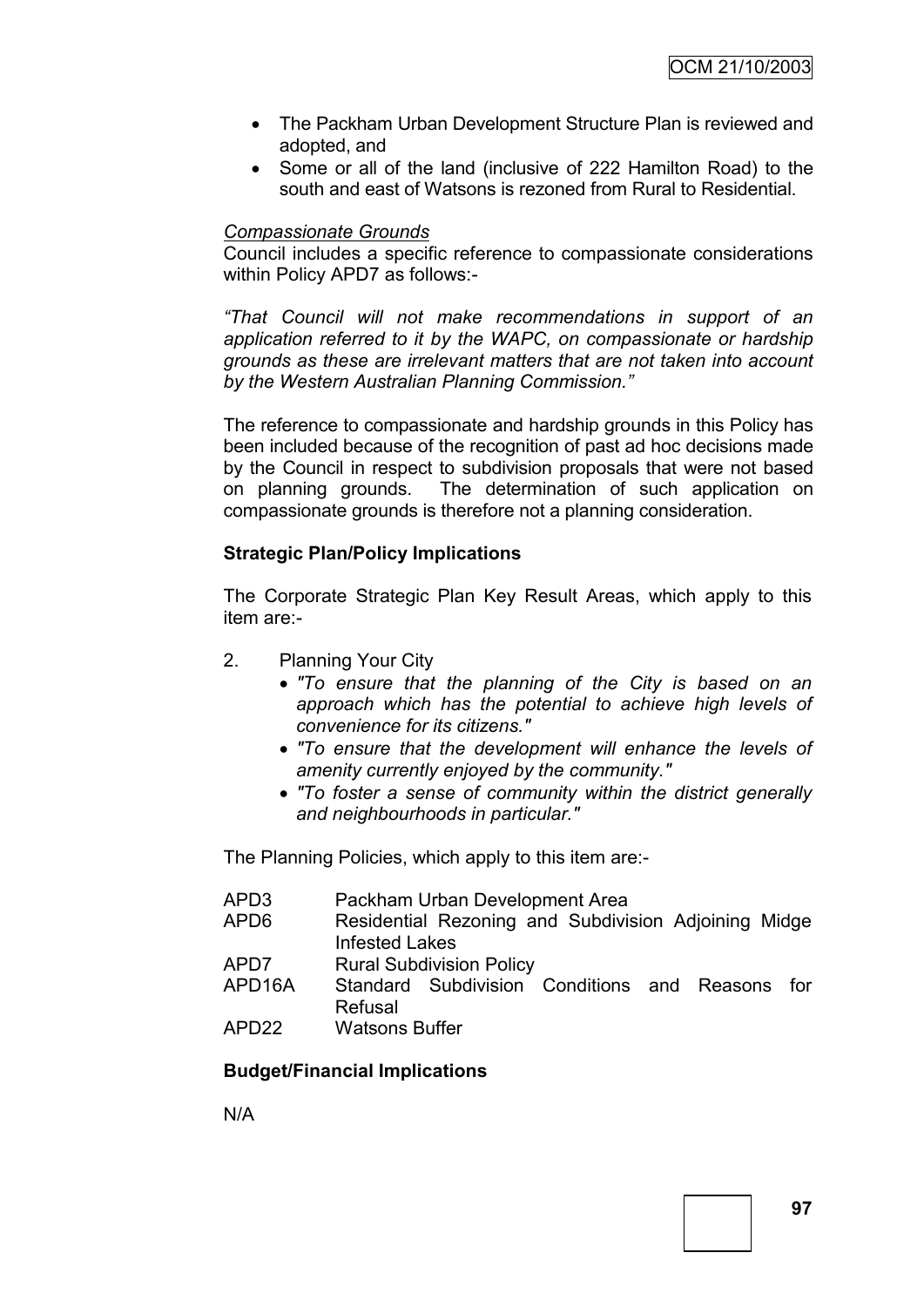# **Legal Implications**

Nil.

# **Community Consultation**

Council Policy APD22 required Council to advise Watsons Food of the proposal for information only.

# **Implications of Section 3.18(3) Local Government Act, 1995**

Nil.

# **15. FINANCE AND CORPORATE SERVICES DIVISION ISSUES**

# **15.1 (MINUTE NO 2187) (OCM 21/10/2003) - LIST OF CREDITORS PAID (5605) (KL) (ATTACH)**

# **RECOMMENDATION**

That Council receive the List of Creditors Paid for September 2003, as attached to the Agenda.

# **COUNCIL DECISION**

MOVED Clr M REEVE-FOWKES SECONDED Clr S LIMBERT that the recommendation be adopted.

**CARRIED 9/0**

# **Background**

It is a requirement of the Local Government (Financial Management) Regulations 1996, that a List of Creditors be compiled each month and provided to Council.

# **Submission**

N/A

**Report**

N/A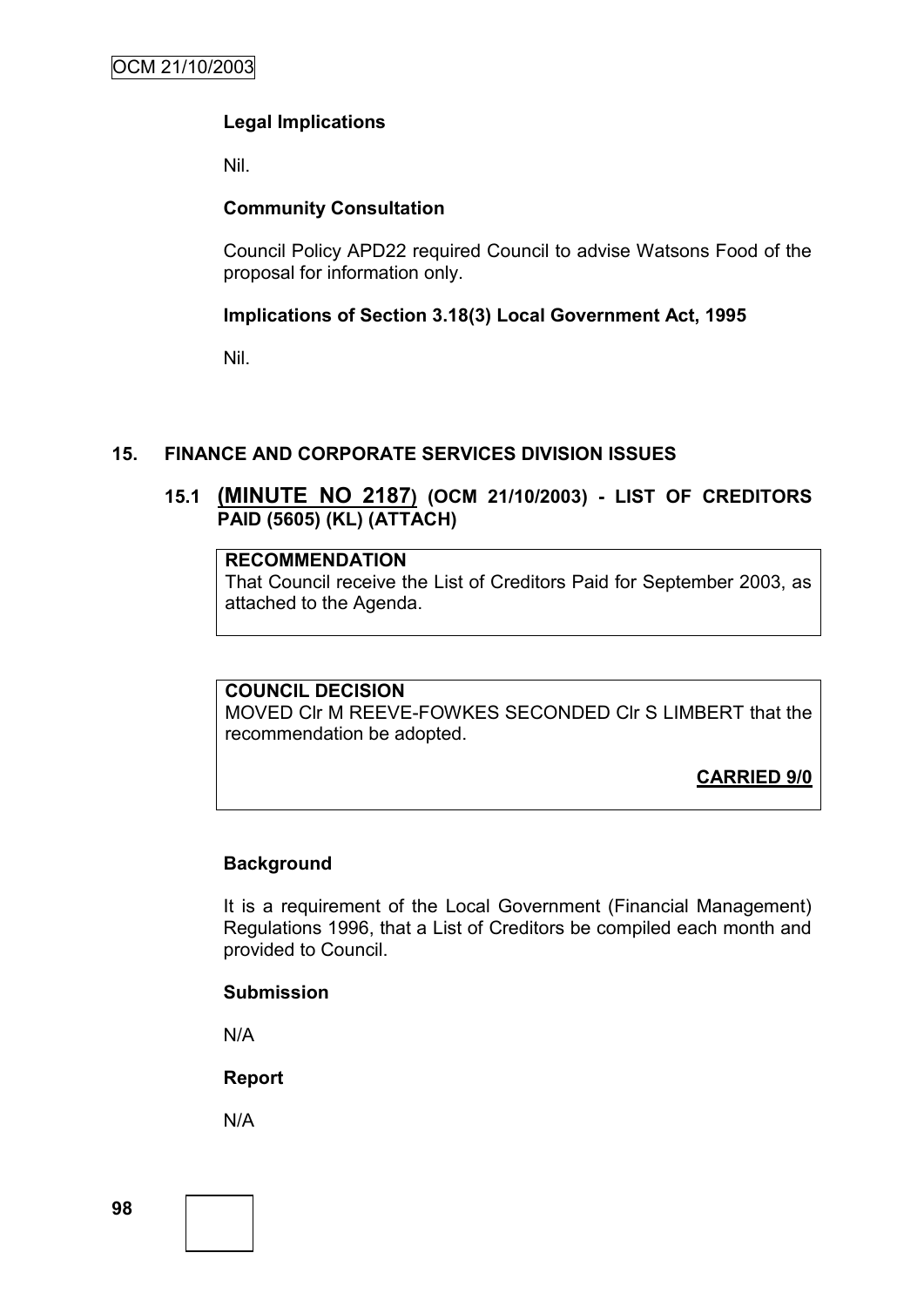# **Strategic Plan/Policy Implications**

N/A

**Budget/Financial Implications**

N/A

**Legal Implications**

N/A

**Community Consultation**

N/A

**Implications of Section 3.18(3) Local Government Act, 1995**

Nil.

# **16. ENGINEERING AND WORKS DIVISION ISSUES**

# **16.1 (MINUTE NO 2188) (OCM 21/10/2003) - OFFICE ACCOMMODATION FOR THE SOUTHERN METROPOLITAN REGION COUNCIL (4904) (BKG) (ATTACH)**

# **RECOMMENDATION**

That Council advises the Southern Metropolitan Regional Council that:

- (1) it does not support the business plan recommendation to consider the option of buying a property at this stage;
- (2) it supports the Southern Metropolitan Regional Council leasing office space for a period of up to 4 years to accommodate the staff numbers anticipated in that time frame subject to:
	- (a) the lease payments being competitive to allow the SMRC to carry out its functions;
	- (b) the building having adequate on-site parking and being readily accessible from a main road;
	- (c) the building being located within the boundaries of the regional Council.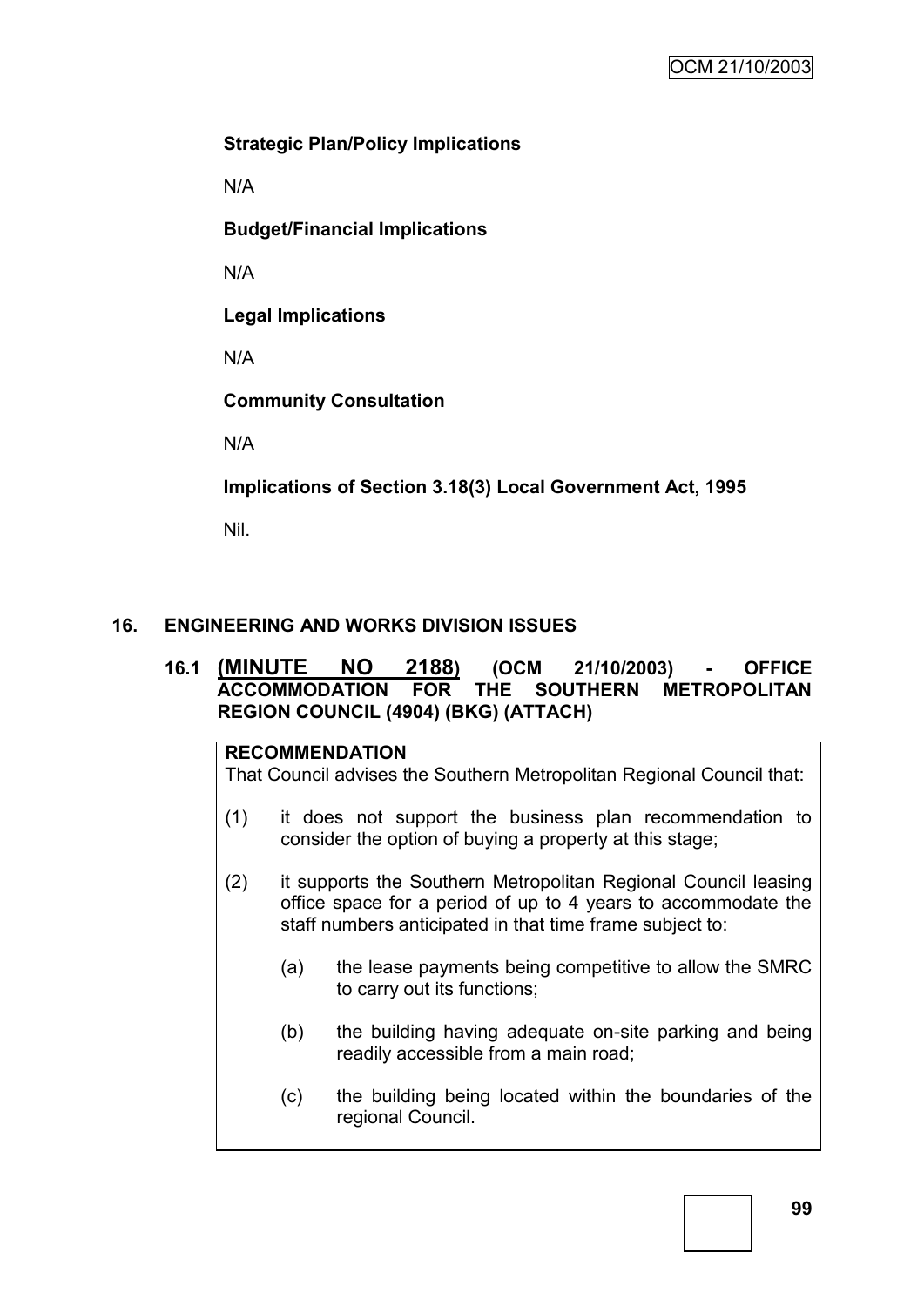# **COUNCIL DECISION**

MOVED Clr M Reeve-Fowkes SECONDED Clr S Limbert that the recommendation be adopted.

# **CARRIED 9/0**

# **Background**

The Southern Metropolitan Regional Council currently rents office space from the City of Melville at their offices in Melville. The Chief Executive Officer, Manager of Finance, Manager Engineering, Media/Publicity Officer and 2 clerical staff are located there.

There is also staff located at Canning Vale where the Regional Resource Recovery Centre operates.

The lease of the office space from the City of Melville expires in June 2004.

The Regional Council resolved at its meeting held in May 2003, to adopt a business plan addressing the methodology for obtaining a permanent office accommodation building for the SMRC and seek comment and support from Member Councils.

# **Submission**

The business plan prepared by the Chief Executive Officer of the SMRC is attached to the Agenda.

# **Report**

In the covering letter from the Chief Executive Officer of the SMRC, he states:

*"The business plan financial assumptions allow for commercial rent of \$140 per square metre (not including out goings). Based on this estimate the SMRC could purchase a building valued at \$1.5M resulting in member councils investing in a valuable asset rather than lost rental payments over a 30 year period.*

*The business plan summary and recommendations are as follows.*

- *1. That the SMRC consider the option to buy a property that meets its selection criteria.*
- *2. that member councils be invited to comment on the proposal and indicate their decision to enter into a Project Participants Agreement.*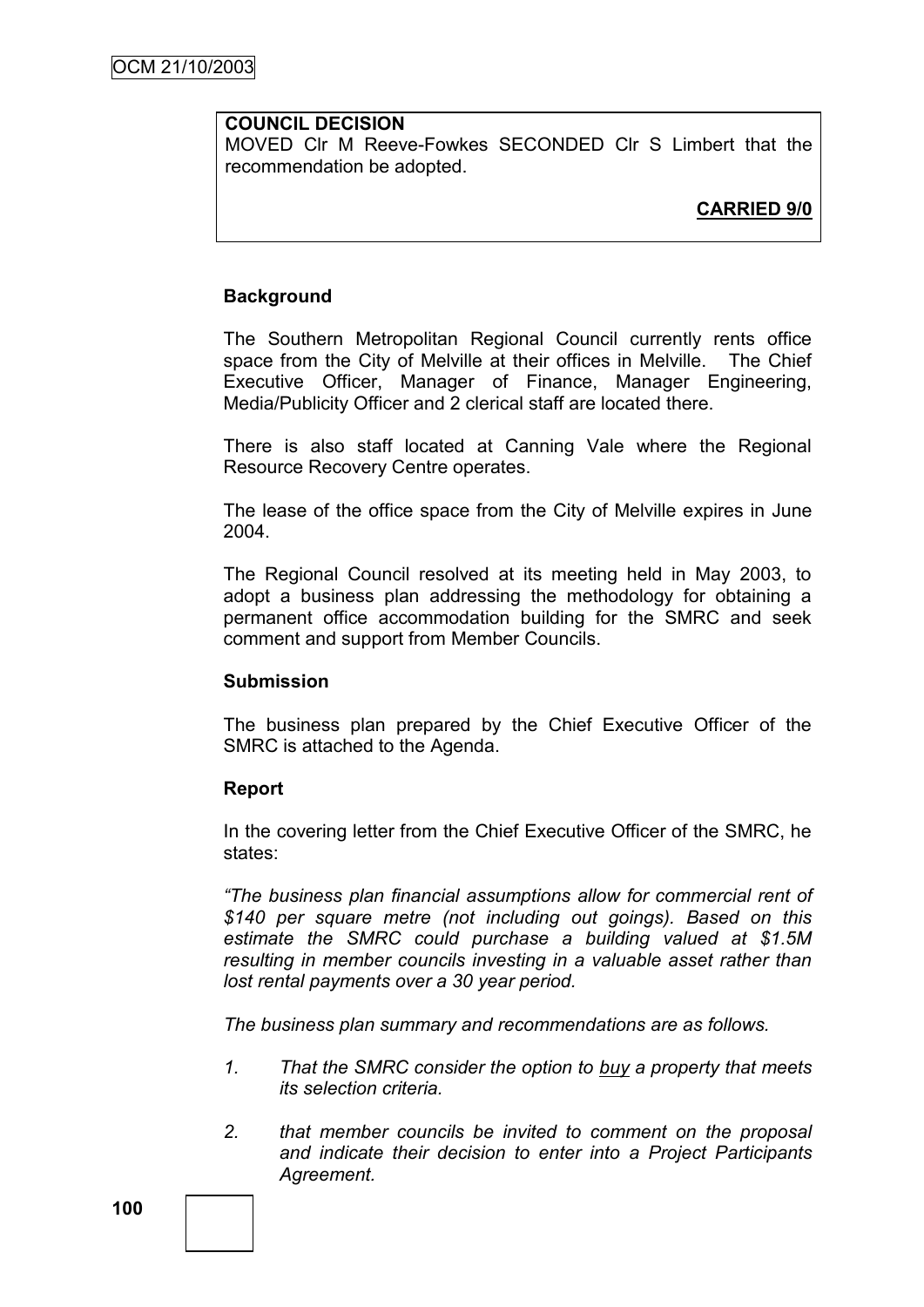- *3. that the Selection Criteria in the business plan be endorsed.*
- *4. that the SMRC secure loan borrowings for the capital purchase and that the annual net cost to the SMRC should not exceed \$114,000.*
- *5. that a committee of the Regional Council comprising of Project Participants Regional Councillors and officers be established with delegated authority to call, select, offer to purchase, negotiate and accept proposals relating to the project.*

*The future role outlined in the SMRC strategic plan is the catalyst for this important milestone of the SMRC. With the RRRC project now almost completed the SMRC is regarded as a permanent entity within the region that will continue to grow and embrace its regional purpose as outlined in the Establishment Agreements.*"

In the business plan the requirement for a 500 square metre building is based on accommodating 21 staff. This is an increase of 14 staff over the next 5 years. This assumes another secondary waste processing plant will be built to cater for Kwinana and Rockingham and that the Regional Council will take over the collection of the green and yellow top bins from individual councils.

It is only a proposal at this stage that this occur so it is considered premature to lease or purchase office space to accommodate this number of staff.

Consideration should be given to providing for say an additional 5 staff at this stage.

The area required would then be:

| 12 staff @ 13 square metres    | $\equiv$ |     |   | 156 square metres |
|--------------------------------|----------|-----|---|-------------------|
| Common area toilets etc        | $=$      | 80. |   | "                 |
| <b>Councillor Meeting Room</b> | $=$      | 60  | " | "                 |
|                                |          | 296 | " | "                 |

or say 300 square metres.

With not knowing the anticipated expansion of the organisation, it is recommended that the Regional Council lease office space for the next 4 years.

The location of the building should be based on best value, ie acceptable standard of building at the most affordable price.

It should be readily accessible by main roads and have adequate onsite parking.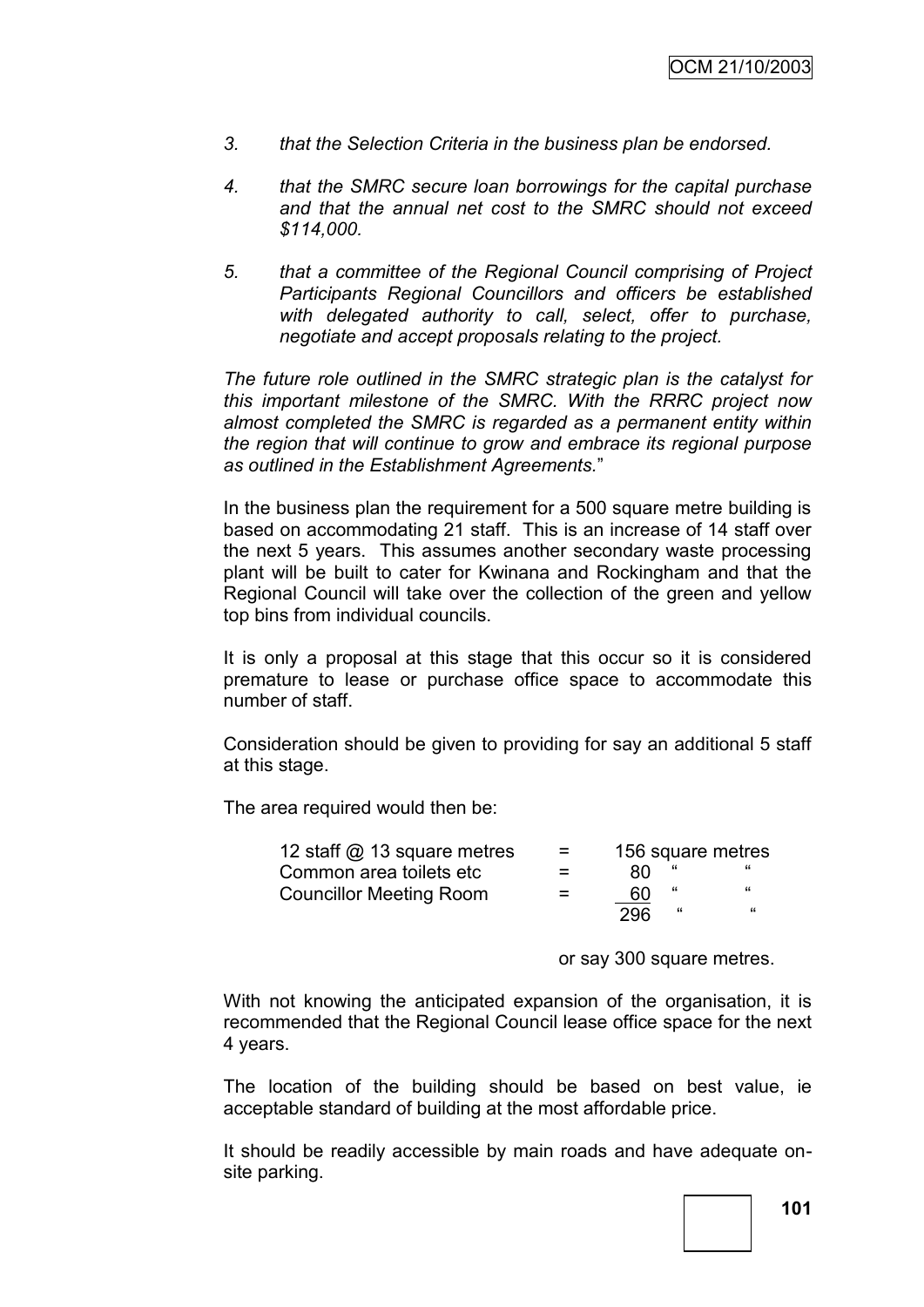Negotiations are proceeding with the City of Melville to lease space within the Council owned buildings, however the rent may be greater than the \$140 per square metre used as a guide and other options may need to be explored.

#### **Strategic Plan/Policy Implications**

One of the objectives of the Corporate Plan is to deliver services and to manage resources in a way that is cost effective without compromising quality.

#### **Budget/Financial Implications**

The current rental payments at the City of Melville is:

| 155 square metres @ \$125<br>outgoings is                    | \$19,375<br>\$19,500<br>\$38,875                                              |
|--------------------------------------------------------------|-------------------------------------------------------------------------------|
| The proposal is to lease or buy for<br>plus outgoings<br>sav | \$114,000 per annum<br>$\epsilon$<br>\$30,000<br>$\epsilon$<br>"<br>\$144,000 |

If it is assumed Cockburn is responsible for 20% of the cost, its additional contribution will be an additional \$21,000 per annum. This will equate to the rubbish rate increasing by \$1.00.

It is hoped that a building of up to 300 square metres in area can be leased for around \$150 per square metre.

#### **Legal Implications**

N/A

#### **Community Consultation**

N/A.

#### **Implications of Section 3.18(3) Local Government Act, 1995**

The private sector does own buildings and make them available for lease.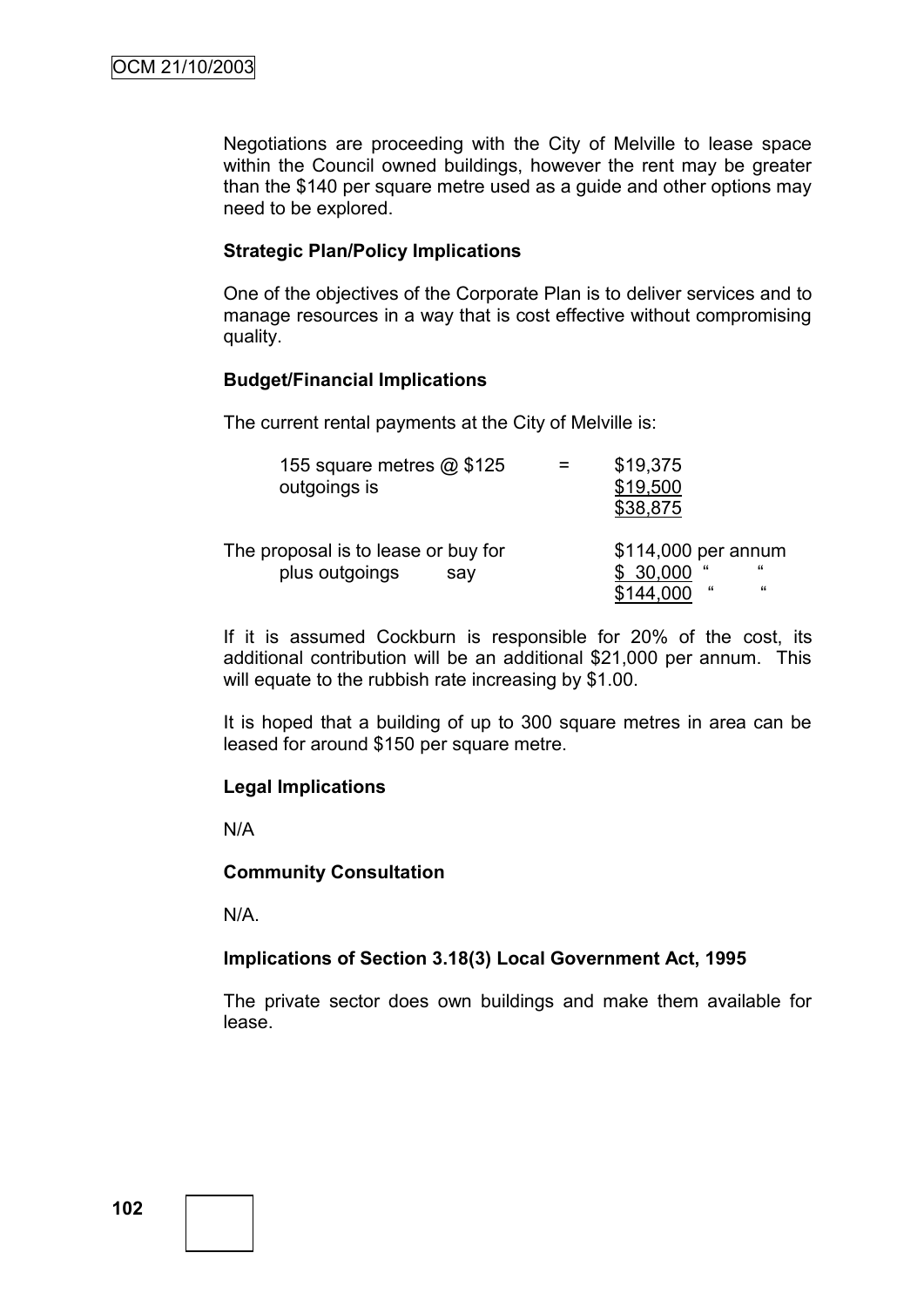# **16.2 (MINUTE NO 2189) (OCM 21/10/2003) - TENDER NO. 26/2003 - ARCHITECTURAL SERVICES - CONSTRUCTION AND/OR EXTENSION OF COUNCIL ADMINISTRATION OFFICES AND ELECTED MEMBERS' AREA (4602) (JR) (ATTACH)**

#### **RECOMMENDATION**

That Council accept the tender from T & Z Pty Ltd for Tender No. 26/2003 – Architectural Services – Construction and/or Extension of Council Administration Offices and Elected Members" Area for the sum of \$210,500.

# **COUNCIL DECISION**

MOVED Clr M REEVE-FOWKES SECONDED Clr S LIMBERT that the recommendation be adopted.

**CARRIED 9/0**

# **Background**

Council has resolved to budget for funds in the 2003/04 and 2004/05 financial years to facilitate additions to the Administration Centre to cater for a more functional civic (Elected Member) area and for future administrative requirements. In this regard, an amount of \$1million has been allocated on the 2003/04 Budget for the first stage. \$178,708 has also been carried forward from the 2002/03 Budget for a number of projects related to the proposed work, viz – disability access, Council Chamber refurbishment, carpet replacement and cashier security screens.

Council has also resolved to engage an architectural firm, by tender, to develop initial preliminary schematic design options and costings and to provide a full suite of architectural services in respect of the selected option.

# **Submission**

In accordance with Council's decision, tender documentation was prepared and tenders called for the provision of architectural services to facilitate extensions/additions to the existing Administration Centre  $\mathsf{to}$ :

- Provide a modern Elected Members' area; and
- Provide for increased staff accommodation.

At close of tenders, ten (10) submissions were received as summarised in the Agenda attachment.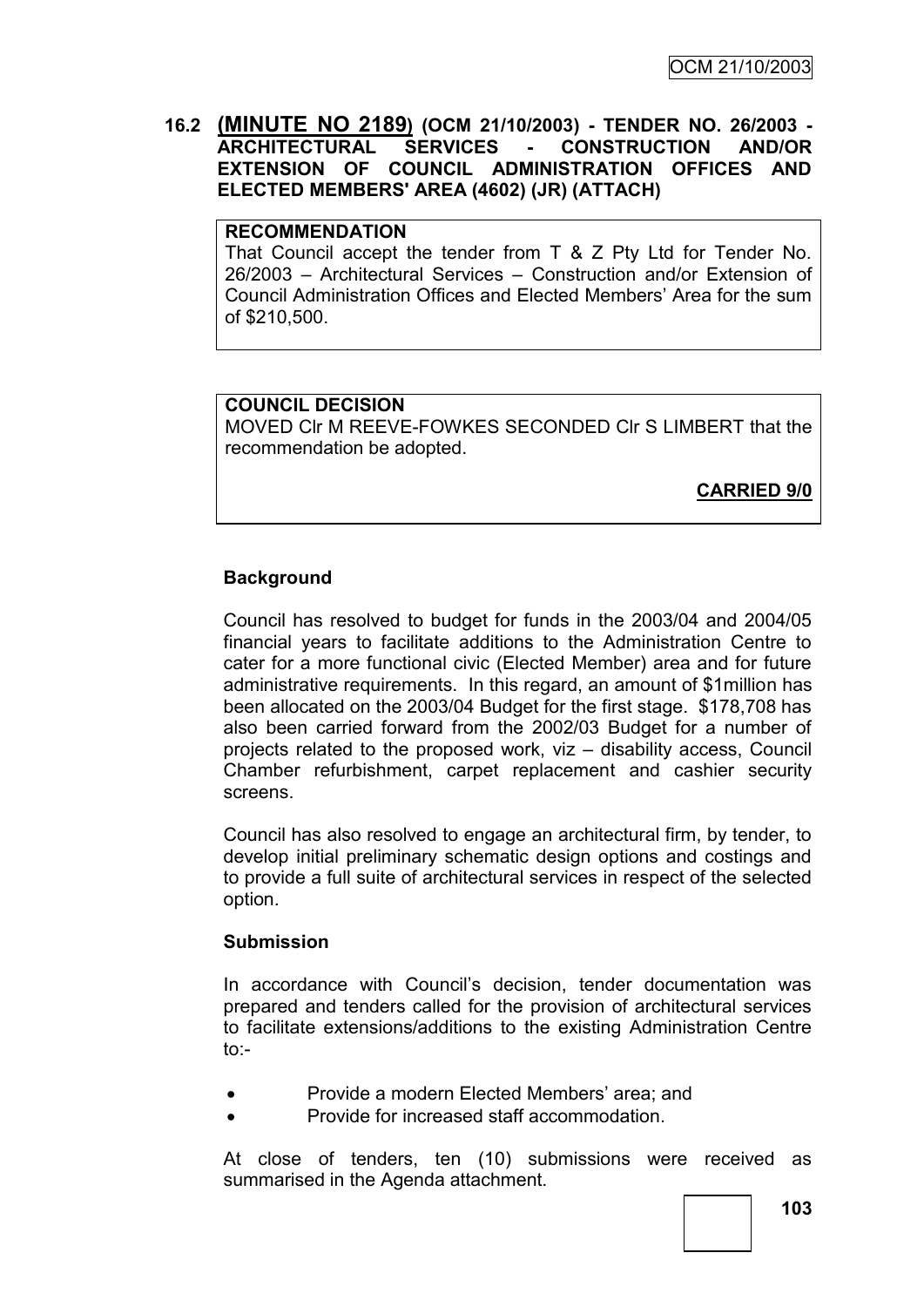# **Report**

All tenderers are well-established architectural firms, each of which is very capable of delivering the contract. They all satisfactorily meet the Compliance Criteria as required by the tender documentation. All tenderers supplied information to allow for an assessment under the following criteria:-

|                                                         | Weighting |
|---------------------------------------------------------|-----------|
| • Interpretation, Methodology, Implementation           | 35%       |
| • Experience and Qualifications of Management and Staff | 25%       |
| • Demonstrated Experience and Performance of Tenderer   |           |
| in this Type of Work                                    | 20%       |
| • Cost Criteria based on Price Submission               | 20%       |
|                                                         |           |

The intent of the contract is for the successful tenderer to be the lead consultant and employ specialist sub-consultants for the structural/civil engineering, mechanical engineering, electrical engineering, etc. The tendered prices generally reflected this, although to varying extents with regard to the smaller sub-consultancies such as acoustics, environmental, interior design and landscaping, some of which weren"t identified. Some of these are undertaken in-house by the lead consultant. One tenderer (Design Inc.) did not include all the subconsultants in their pricing but attached details of their sub-consultants. They also based their pricing on a \$2.5m total budget, whilst the other tenderers based their pricing on a budget of around \$3m. It is difficult to determine final sub-consultant requirements without an identified concept plan, however most submissions provided a full allowance for these.

The tenders were assessed by the Director Community Services and the Manager Engineering in accordance with the above criteria and weightings. As the tender documentation did not clearly spell out what sub-consultancies were to be allowed for, what the total budget for the works is and to specifically include sub-consultant fees in the tender price, the tendered prices were adjusted for equitable comparison purposes for a \$3m. total budget and submitted prices included for subconsultants where these were not included in the tender price. These adjusted prices were then used for the Cost Criteria Assessment.

The weighted criteria assessment provided the following results, the figure in brackets being the results where the tender price was not adjusted:-

| T & Z Pty Ltd                                  | 93.2% | $(90.6\%)$ |
|------------------------------------------------|-------|------------|
| James Christou & Partners                      | 91.0% | (88.5%)    |
| <b>Holton Connor Architects &amp; Planners</b> | 91.0% | $(88.1\%)$ |
| <b>Bollig Design Group Pty Ltd</b>             | 90.9% | $(88.0\%)$ |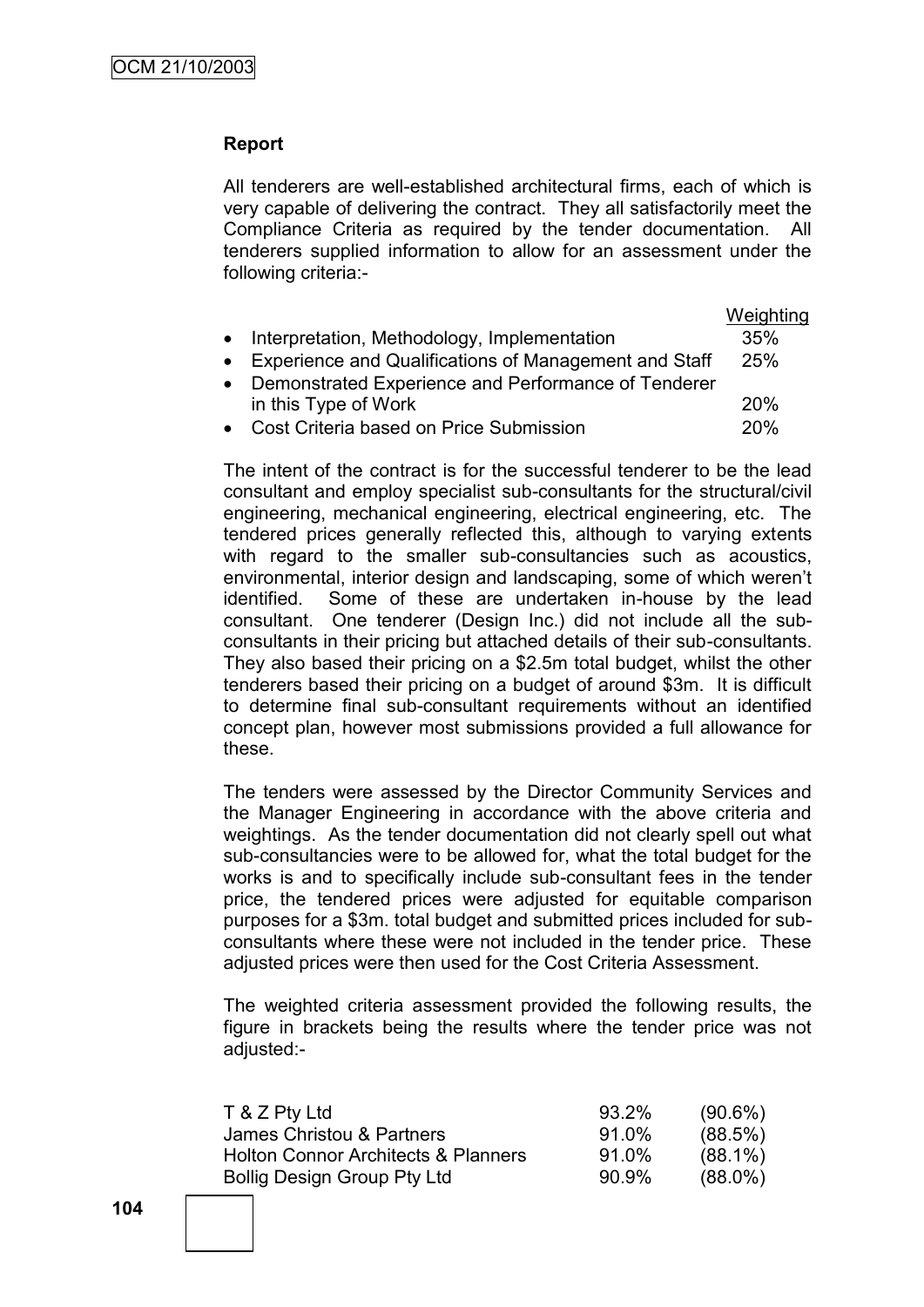# OCM 21/10/2003

| <b>Peter Hunt Architects</b>  | 90.7% | $(87.9\%)$ |
|-------------------------------|-------|------------|
| <b>GHDA Pty Ltd</b>           | 87.8% | $(85.0\%)$ |
| <b>Bernard Seeber Pty Ltd</b> | 81.8% | $(78.9\%)$ |
| Design Inc Perth Pty Ltd      | 81.1% | $(82.3\%)$ |
| Bateman Grundmann Wilson      | 75.8% | $(72.9\%)$ |
| Jones Coulter Young Pty Ltd   | 75.5% | (72.5%)    |

Based on the information made available and the assessment, the tender providing the best value to Council is from T & Z Pty Ltd and is therefore recommended.

Following a request from Deputy Mayor Richard Graham pursuant to Council Delegation SES3, acceptance of the tender is referred to Council for a decision.

#### **Strategic Plan/Policy Implications**

A Corporate Strategic Plan commitment is to construct and maintain community buildings, which are owned or managed by the Council, to meet community needs.

#### **Budget/Financial Implications**

There are adequate funds on the current Budget to cover the cost of the contract.

# **Legal Implications**

Nil.

# **Community Consultation**

N/A

**Implications of Section 3.18(3) Local Government Act, 1995**

Nil.

# **17. COMMUNITY SERVICES DIVISION ISSUES**

# **17.1 (MINUTE NO 2190) (OCM 21/10/2003) - PORTUGUESE CULTURAL AND RECREATIONAL CENTRE W.A. INC. (1961) (RA)**

# **RECOMMENDATION**

That Council approve an application for a restricted club liquor licence by the Portuguese Cultural and Recreational Centre W.A. Inc. for use at the Old Jandakot Primary School for the following trading hours: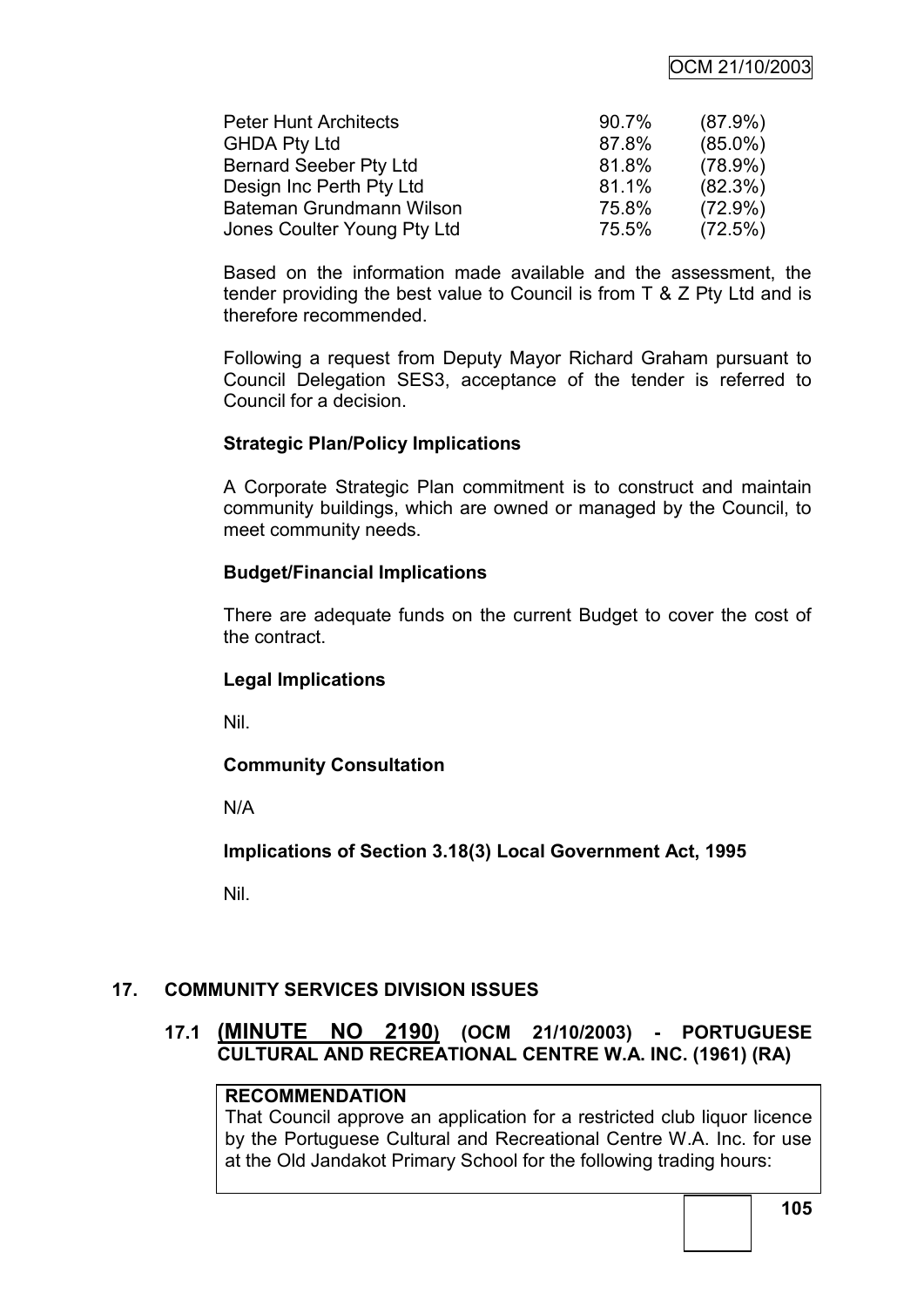6pm to 10pm Thursday; 6pm to 12 midnight Friday; 10am to 12 midnight Saturday; and 10am to 10pm Sunday,

subject to all requirements of the City's Health Department and the Department of Racing, Gaming and Liquor and any associated costs being met by the Association.

# **COUNCIL DECISION**

MOVED Clr M REEVE-FOWKES SECONDED Clr S LIMBERT that the recommendation be adopted.

**CARRIED 9/0**

# **Background**

The Old Jandakot Primary School operates under the control of a Management Committee of the same name. A long term user of the facility is the Portuguese Cultural and Recreational Centre W.A. Inc. which run a number of services from the site including radio station 91.3 CC FM from a separate building on the site.

# **Submission**

The Association has written to the City seeking approval for a restricted club liquor licence to operate from a portion of the Old Jandakot Primary School site.

# **Report**

Council has a policy that requires sporting clubs and associations seeking a club liquor licence to enter a lease with the City prior to approval for a liquor licence being given. The case of the Old Jandakot Primary School is somewhat different to the intent of the policy in that the Portuguese Association is not a sporting club seeking a liquor licence for club change rooms over which it can be reasonably expected to have control. The existing Management Committee has agreed to the proposal for the use of the premises by the Association with a restricted liquor licence. They do however, wish to remain as managers of the facility.

Funds raised by the Association through a liquor licence are to be used for the radio station and aged services offered by the Association.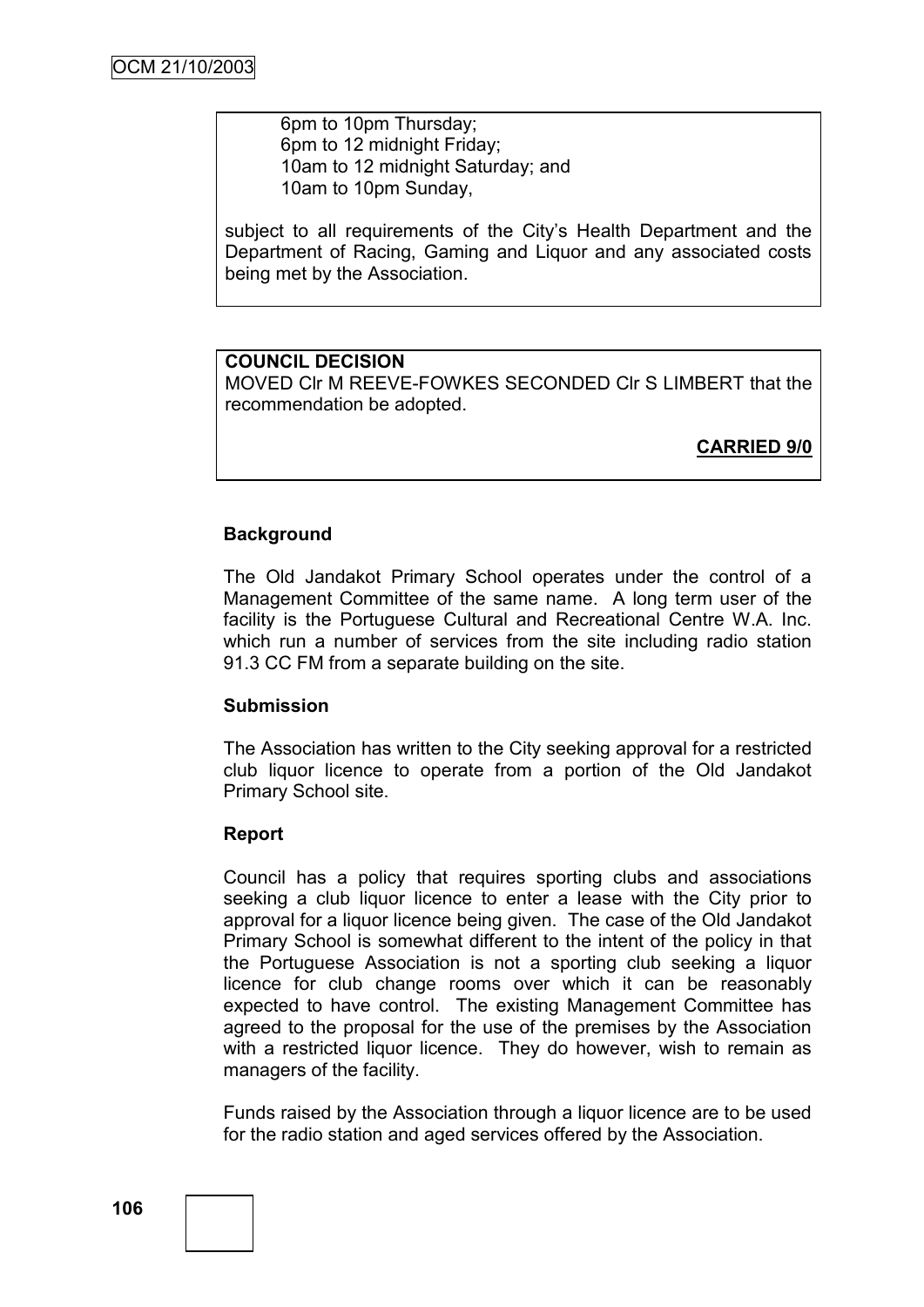The club has requested a restricted liquor licence for the following trading hours:

6pm to 10pm Monday to Thursday inclusive; 6pm to 12 midnight on Friday nights; 10am to 1am on Saturdays; and 10am to 10pm on Sundays.

These periods seem excessive for an Association that intends to provide a service that is socially and club orientated. A more appropriate range of trading hours is suggested to be Thursday 6pm to 10pm; Friday 6pm to 12 midnight; Saturday 10am to 12 midnight; Sunday 10am to 10pm. Written confirmation from the association has been received agreeing to these times.

It is recommended that Council advise the Liquor Licensing Authority that it agrees to the issuing of a club-restricted licence to the Portuguese Cultural and Recreational Centre W.A. Inc for these hours.

There is also a requirement for the Association to have exclusive use of the premises for the periods that the liquor licence applies. While the request is for the licence to apply to the building used for the radio station which is under the control of the Association, it is considered preferable for the liquor licence period to be outside the usual building usage times.

For the Association to operate a club restricted licence, there are a number of Health Department requirements to be met. The Club has met with officers of the City"s Health Department and been made aware of these requirements.

# **Strategic Plan/Policy Implications**

Key Result Area "facilitating a range of services response to the community needs" refers.

#### **Budget/Financial Implications**

N/A

# **Legal Implications**

The Portuguese Cultural and Recreational Centre W.A. Inc. will be the holders of the liquor licence and hence carry the associated legal responsibility.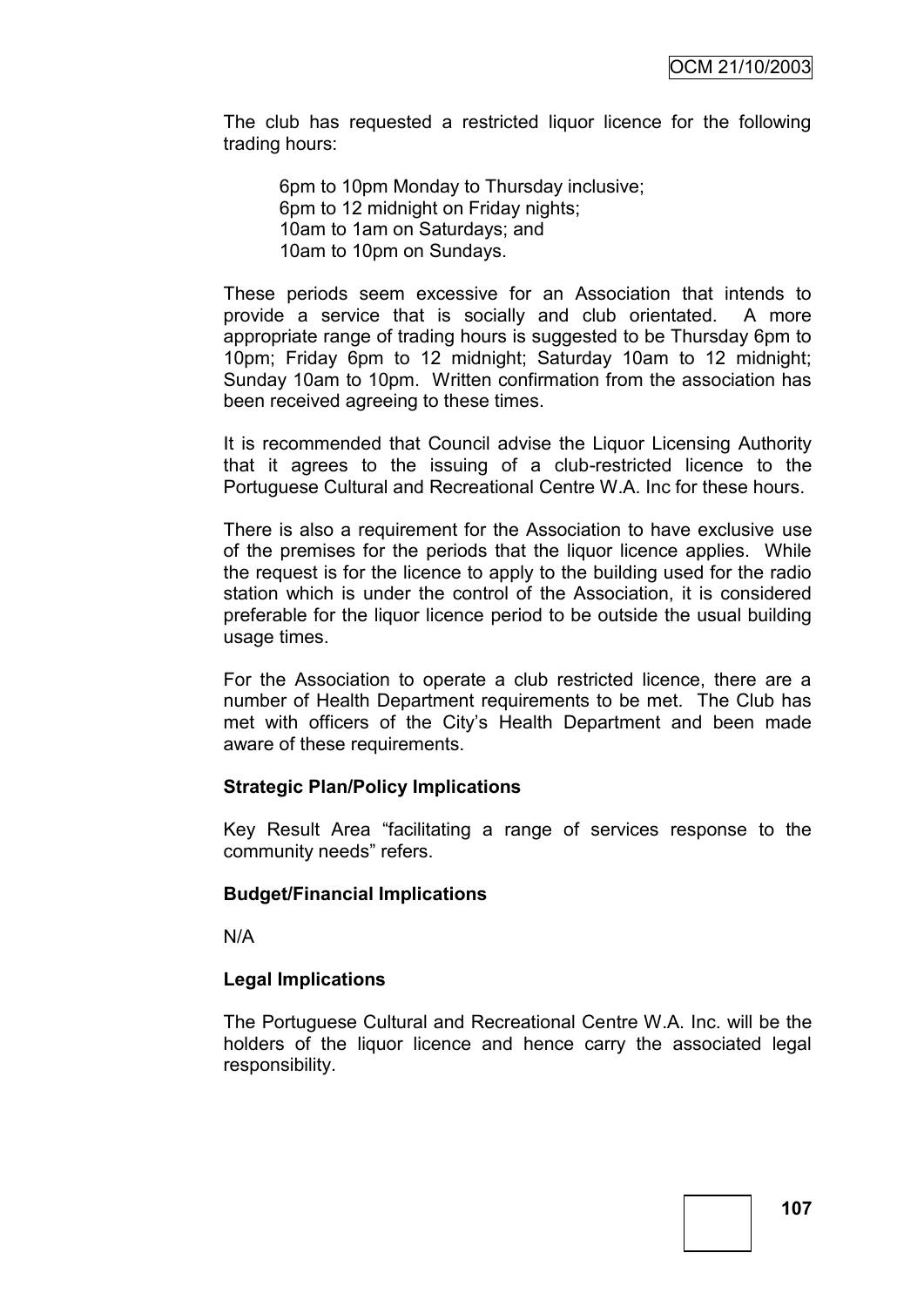# **Community Consultation**

Not deemed appropriate or necessary given that the request is coming from a community association and that the Old Jandakot Primary School is located in an isolated industrial area.

#### **Implications of Section 3.18(3) Local Government Act, 1995**

Nil.

# **17.2 (MINUTE NO 2191) (OCM 21/10/2003) - APPOINTMENT OF COMMITTEE MEMBERS - ABORIGINAL ADVISORY COMMITTEE (8978) (CC)**

#### **RECOMMENDATION**

That Council appoints the following individuals to the Aboriginal Advisory Committee:

- Community Representatives Lorna Corbett, Brad Collard, Susan Pickett, Roma Pickett, Janine Riley & Kirk Garlett
- Youth Representatives Tenika Calgaret & Eric Michael
- Community Service/Aboriginal Organisation Representatives Dean Wynne (Burdiya), Alana Loo (Waalitj), Fiona Hill (Community Policing) & Gail Beck (ATSIC Councillor)
- Gail Bowman (Social Services Manager) as advisor with Cassandra Cooper (Cultural Development Coordinator) as deputy.

# **TO BE CARRIED BY ABSOLUTE MAJORITY OF COUNCIL**

#### **COUNCIL DECISION**

MOVED Clr V OLIVER SECONDED Clr K ALLEN that the recommendation be adopted.

# **CARRIED BY ABSOLUTE MAJORITY OF COUNCIL 9/0**

# **Background**

Currently the City has no Aboriginal people represented on any of the Council appointed Advisory Committees. The City has attempted to gain Aboriginal representation on a number of occasions and has not succeeded in gaining more than short-term representation.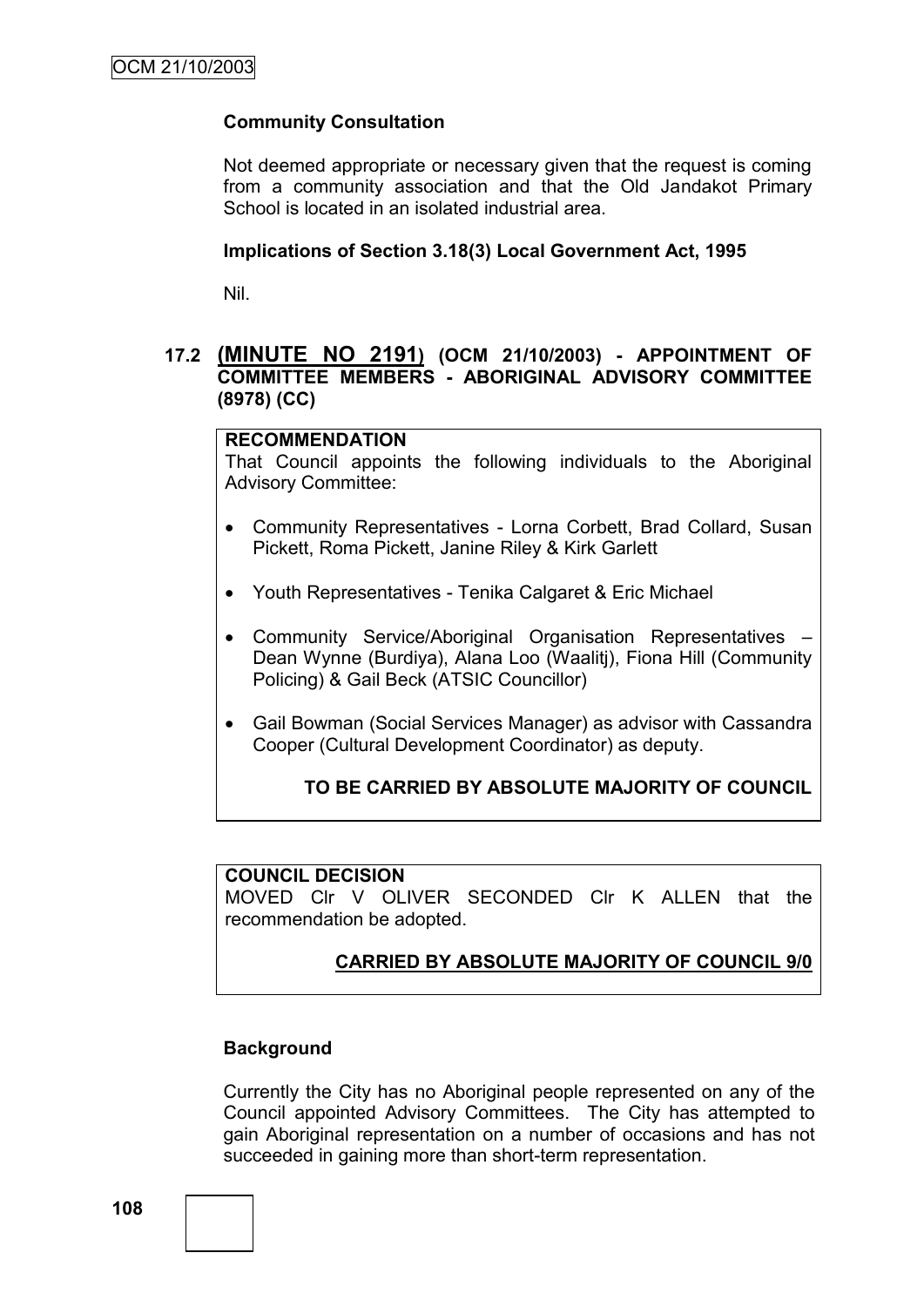The Aboriginal Advisory Committee has been set up to provide a structure to assist the City of Cockburn develop a strong and proactive partnership with the local Aboriginal community.

Informal Working Party Meetings held regularly in the last twelve months have seen the development of a Terms of Reference for this committee and the committee structure has also been determined.

Prior to the AGM being held on 2 October, there was a series of advertisements in local papers calling for nominations as well as five community information sessions held in different areas of the district to make the community aware of the committee and its functions. Different community groups were also targeted and involved in discussion regarding the formation of the committee.

This Council appointed committee will support and generate awareness of the Nyungar culture within the Cockburn district and promote understanding and recognition within the wider community.

As with other Council appointed committees, the Aboriginal Advisory Committee will have the ability to make recommendations to Council within the scope of the terms of reference.

The membership of this committee shall comprise of:

- Councillor or deputy
- City Cockburn Social Services Manager (or deputy)
- ATSIC Councillor
- Two Youth Members
- Six community members
- Three Aboriginal Representatives from community service providers and aboriginal organisations.
- Other representatives as *invited* to attend.

Council appointed Councillor Val Oliver with Ian Whitfield as deputy to this committee at the April 2003 meeting.

#### **Submission**

N/A

# **Report**

The Aboriginal Advisory Committee will be a council appointed committee under section 5.9 (2) (c) of the Local Government Act 1995.

The Terms of Reference for this committee were ratified at the April 2003 meeting of Council.

The main objectives of the committee are: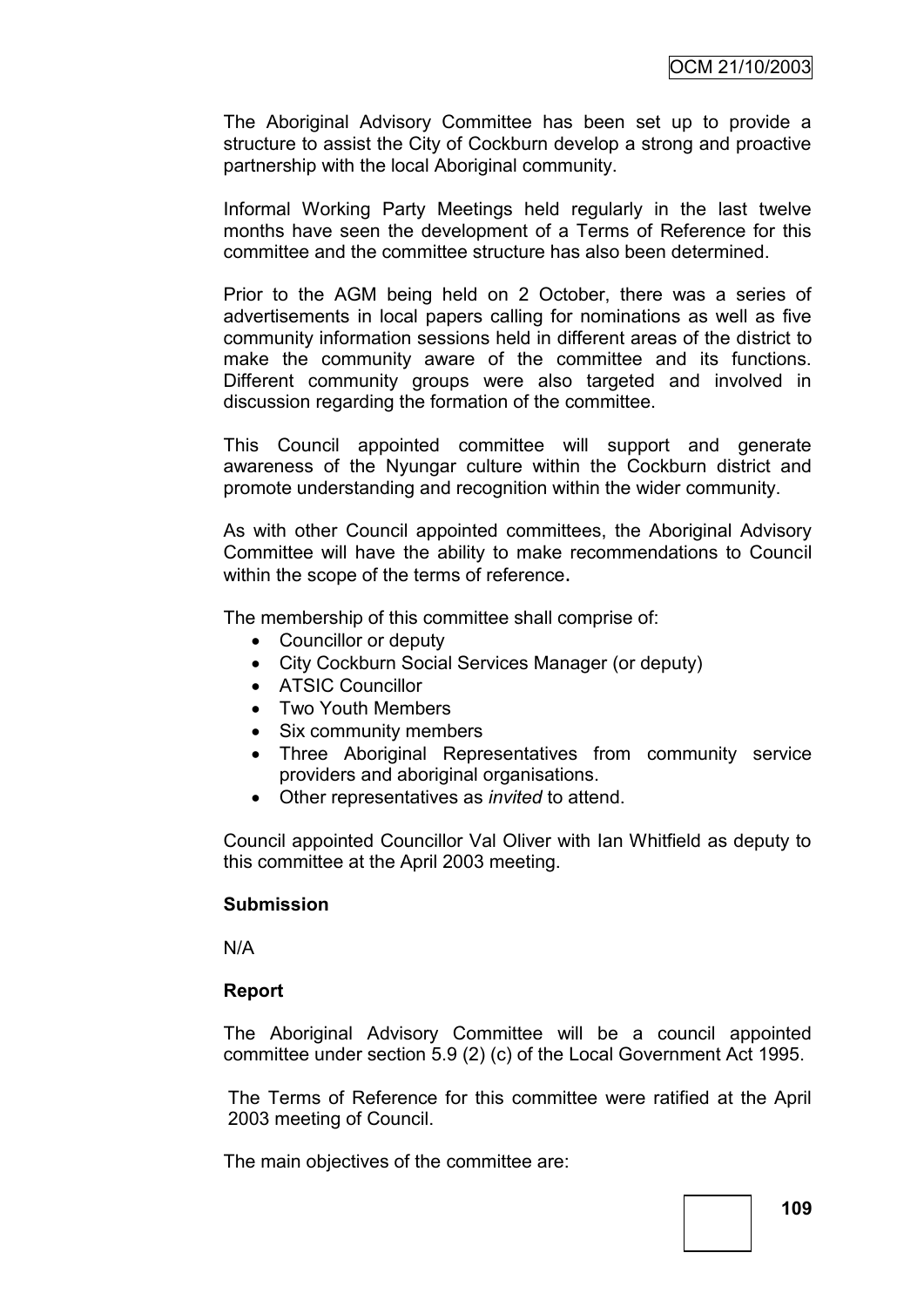- To provide an advisory role in the development of relevant policy and programs through consultation with the wider Aboriginal Community.
- To develop strong links with other Aboriginal and Torres Strait Islander people within the City of Cockburn and surrounding areas.
- To inform the community of Aboriginal achievements and issues through regular community gatherings, newsletters and other media.
- To provide an advisory role regarding strategies to build a stronger local community by recognising the importance of family kinship networks.
- To advise and assist in the development of suitable programmes and employment opportunities for Aboriginal people.
- To advise and assist regarding cultural projects and work collaboratively in seeking access to additional funding.
- To provide and maintain a forum for the flow of information between the Aboriginal community and Council.
- To advise the City of Cockburn regarding the development of strategies that will promote respect and recognition of the Nyungar culture.
- To provide an advisory role regarding the development and implementation of policy and programmes that respect and recognise Nyungar culture and issues, using the appropriate protocols.
- To advise the City of Cockburn regarding the development of strategies that promote a broader understanding, awareness and participation by Council through promoting and valuing Nyungar culture.

# **Strategic Plan/Policy Implications**

Key Result Areas "Facilitating the needs of your community" refer.

# **Budget/Financial Implications**

Nil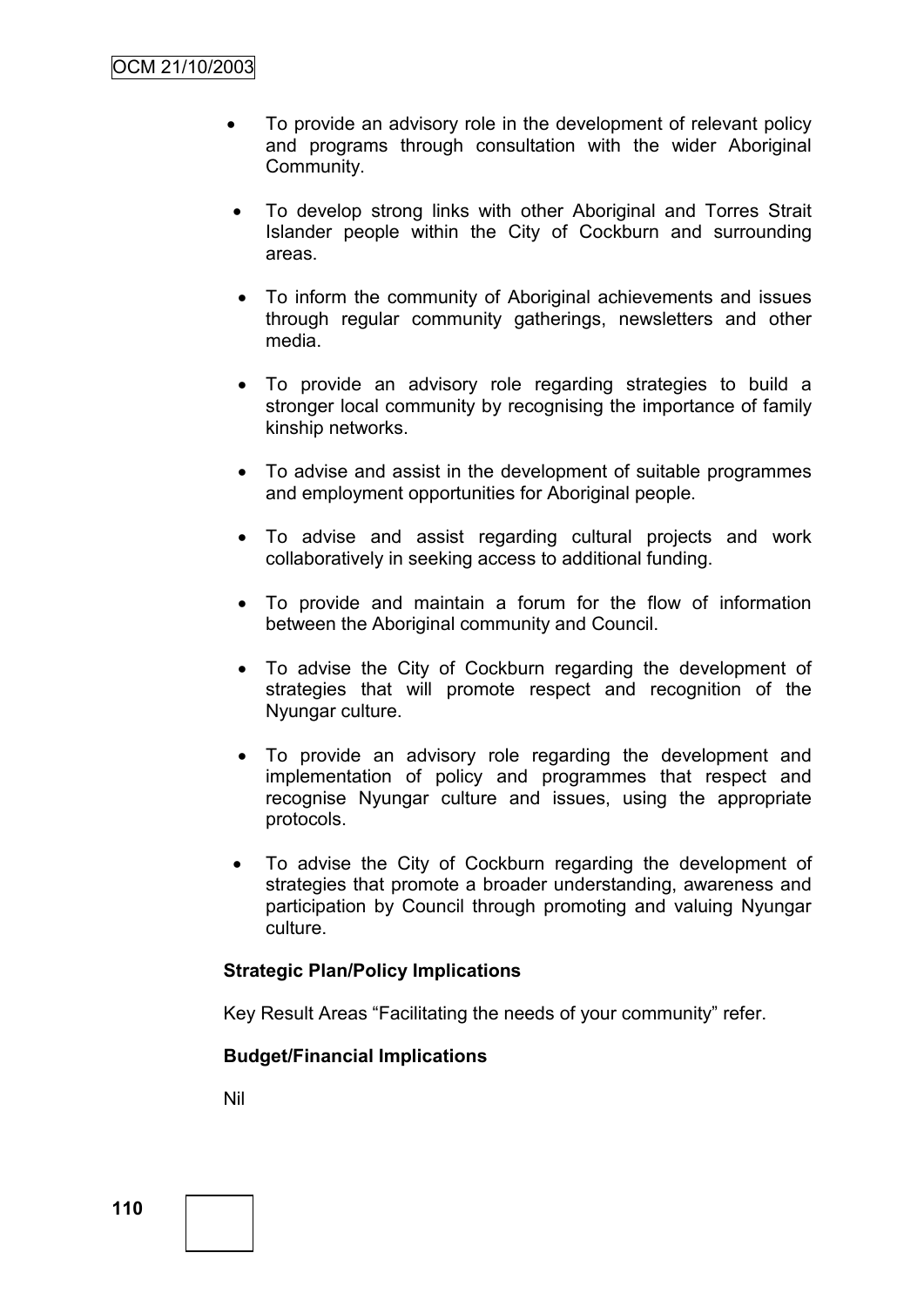# **Legal Implications**

Sec. 5.10(1)(a) of the Local Government Act, 1995, refers.

# **Community Consultation**

N/A.

# **Implications of Section 3.18(3) Local Government Act, 1995**

Nil.

# **17.3 (MINUTE NO 2192) (OCM 21/10/2003) - APPOINTMENT OF COMMITTEE MEMBERS - COCKBURN SPORTS WALK OF FAME SELECTION COMMITTEE (8153) (RA) (ATTACH)**

# **RECOMMENDATION**

That Council:

(1) appoint the following as members of the Cockburn Sports Walk of Fame Selection Committee:

two(2) Elected Members, namely and and the contract of the contract of the state of the state of the state of the state of the state of the state of the state of the state of the state of the state of the state of the state of the state of the state of nominee of the Cockburn Recreation Advisory Committee, and Adrian Jarvis, Recreation Services Coordinator as advisor; and

(2) adopts the Terms of Reference for the Sports Walk of Fame Selection Committee as attached to the Agenda.

# **TO BE CARRIED BY ABSOLUTE MAJORITY OF COUNCIL**

# **COUNCIL DECISION**

MOVED Deputy Mayor R GRAHAM SECONDED Clr S LIMBERT that Council :-

(1) appoint the following as members of the Cockburn Sports Walk of Fame Selection Committee:

two(2) Elected Members namely Mayor S Lee and Clr K Allen, Bill Wallington, the nominee of the Cockburn Recreation Advisory Committee and Adrian Jarvis, Recreation Services Coordinator as advisor; and

(2) adopt the Terms of Reference for the Sports Walk of Fame Selection Committee as attached to the Agenda, subject to each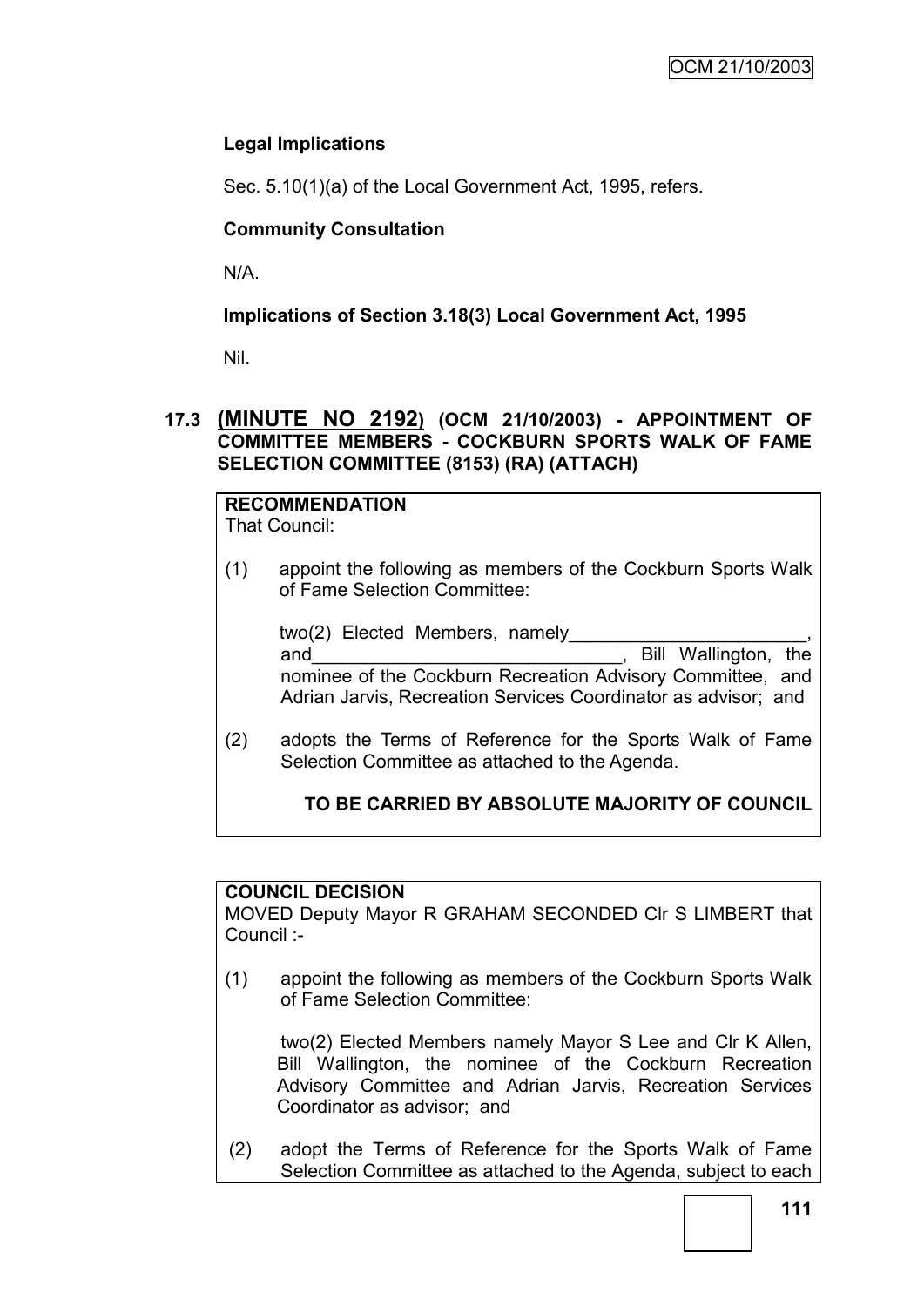clause and sub-clause of the Terms of Reference being assigned a reference number.

# **CARRIED BY ABSOLUTE MAJORITY OF COUNCIL 9/0**

### **Explanation**

Council only adopts Terms of Reference which have identifying clause numbers.

#### **Background**

At the Council meeting of December 2002, a group was formed to determine the Cockburn Sporting Walk of Fame criteria and parameters. The committee has determined a number of Eligibility and Selection Criteria for inclusion into the Walk of Fame. Recommendations were also made as to the makeup of the Cockburn Walk of Fame Selection Committee.

#### **Submission**

N/A

#### **Report**

Subsequent to the December 2002 Council meeting, the Steering committee for the Cockburn Sports Walk of Fame has discussed and recommended a number of issues for consideration by Council for the Walk of Fame, including the Terms of Reference, a copy of which is attached to the agenda.

It was agreed that the initial induction would include no more than twenty (20) successful inductees. Thereafter, inductions would be held every two (2) years.

# **Strategic Plan/Policy Implications**

"Facilitating the Needs of Your Community" refers.

#### **Budget/Financial Implications**

An amount of \$25,500 has been placed on the 2003/04 annual budget for this project.

#### **Legal Implications**

Sec. 5.10(1)(a) of the Local Government Act, 1995 refers.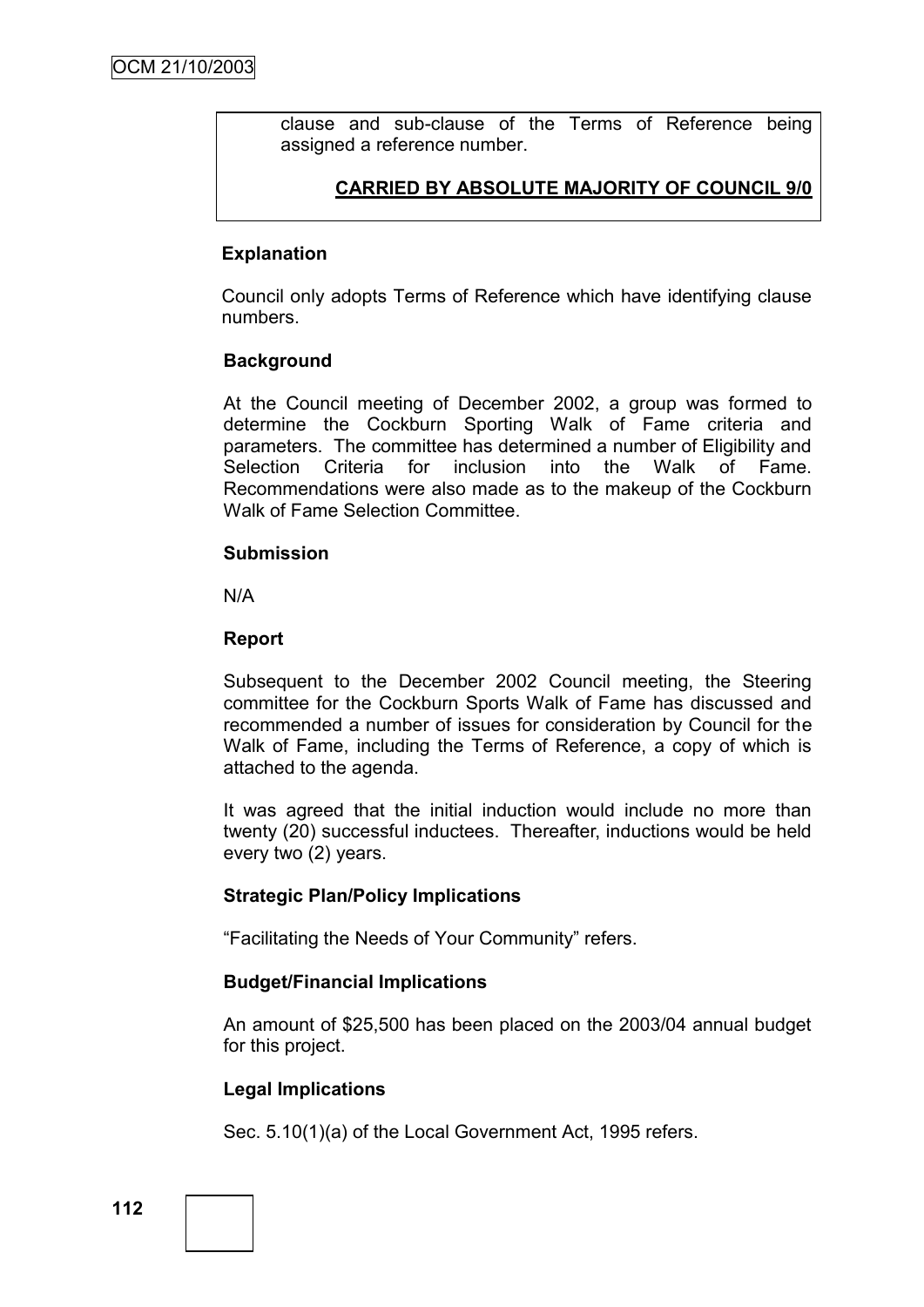# **Implications of Section 3.18(3) Local Government Act, 1995**

Nil.

# **17.4 (MINUTE NO 2193) (OCM 21/10/2003) - COCKBURN COMMUNITY NEEDS STUDY (RA) (9621)**

### **RECOMMENDATION**

That Council accept the tender submitted by Research Solutions (Options A) for Tender No. 38/2003 to undertake the City of Cockburn Community Needs Study at a total cost of \$54,978 including GST.

# **COUNCIL DECISION**

MOVED Deputy Mayor R GRAHAM SECONDED Clr K ALLEN that :-

- (1) Council defer consideration of this item to the November Council Meeting;
- (2) the CEO ensure the November Agenda Report includes more detailed information regarding this item;
- (3) Elected Members be provided a detailed briefing at the November Agenda Briefing regarding the reasons Research Solutions (Option A) is the recommended tender; and
- (4) the CEO establish a uniform format for all future Agenda Reports regarding tenders.

**CARRIED 9/0**

# **Explanation**

There is a 0.4% difference between the assessment for the top two tenders. The contract sum difference between these two tenders is approximately \$20,000. For the reasons of fairness and good governance and in order to justify their decision, Elected Members need to thoroughly understand the reasons why they should proceed with the recommended tender in such circumstances. The Agenda Report does not provide enough information to achieve this outcome. A standard report format for tender evaluations should be established for consistency and clarity.

# **Background**

Elected Members were advised of the calling of tenders for the Cockburn Community Needs Study 2003. Pursuant to Council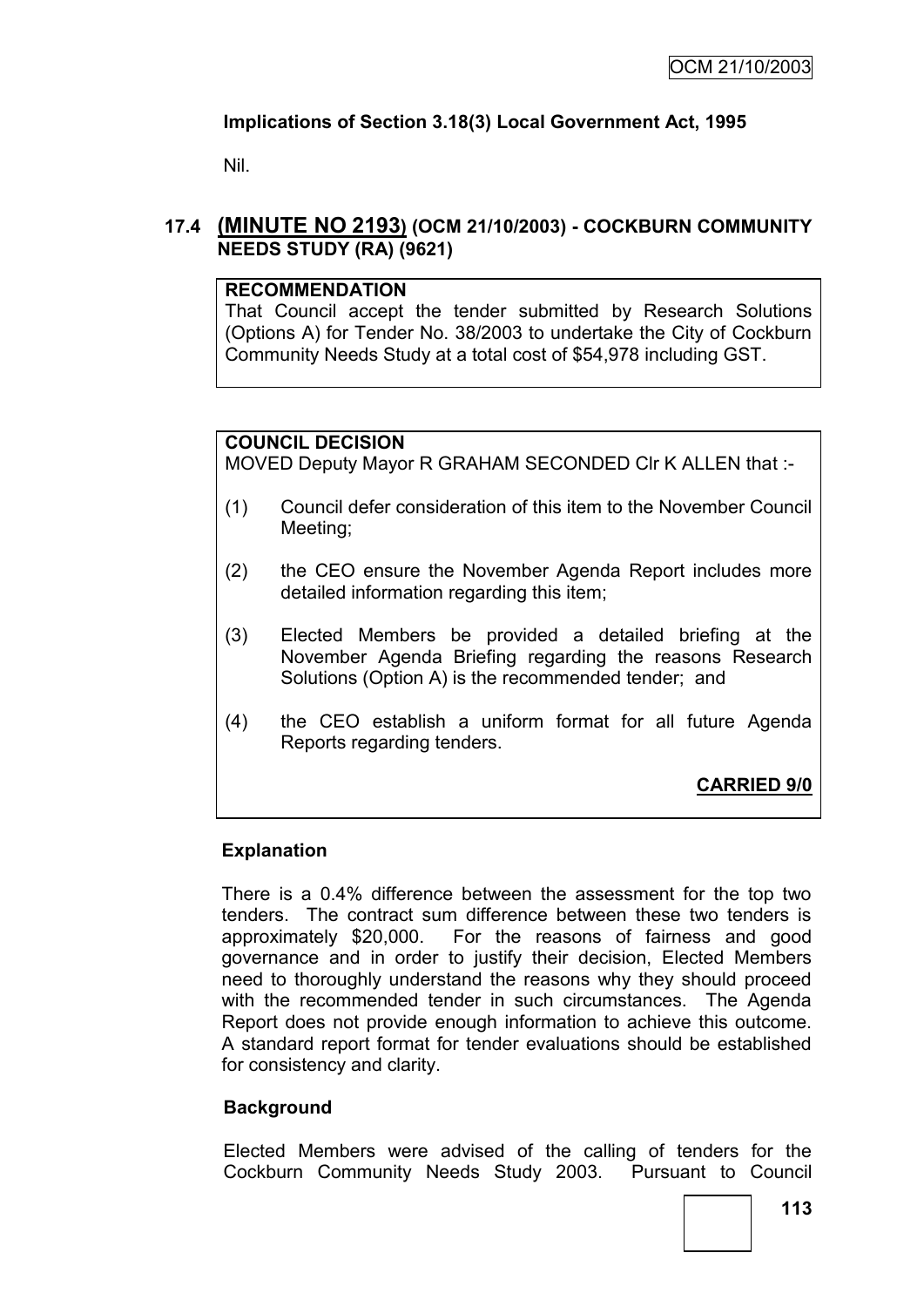Delegation SES3, the Deputy Mayor has requested this tender be referred to Council for determination.

The request for tender was advertised on Saturday 13 September 2003 and closed on 2 October 2003.

### **Submission**

Tenders were received from nine applicants, two of whom also submitted an alternative proposal.

#### **Report**

The tenders received were firstly assessed against the compliance criteria and all were found to comply and hence were then assessed against the following qualitative criteria:-

| <b>Description of Qualitative Criteria</b>                                                                                                                      | Weighting |
|-----------------------------------------------------------------------------------------------------------------------------------------------------------------|-----------|
| 1. Demonstrated experience in completing similar<br>projects.                                                                                                   | 10%       |
| 2. Skills and experience of key personnel.                                                                                                                      | 15%       |
| 3. A demonstrated understanding of the required<br>tasks.                                                                                                       | 10%       |
| 4. An outline of the Study approach, proposed<br>methodology and statistical techniques to be used.<br>including the expected integrity of the data<br>produced | 25%       |
| 5. Tendered price                                                                                                                                               |           |

The assessment made under these criteria as determined by the Director Community Services, Manager Community Services and the Customer Services Manager are averaged as follows:-

|                                | <b>Assessment</b> | <b>Contract Sum</b><br>Including G.S.T. |
|--------------------------------|-------------------|-----------------------------------------|
| Australian Market Intelligence | 60%               | \$99,550                                |
| <b>Research Solutions (B)</b>  | 60.6%             | \$90,739                                |
| <b>Creative Links</b>          | 49.6%             | \$81,070                                |
| South Metro Growth Link        | 44.6%             | \$71,500                                |
| Market Equity (A)              | 69.3%             | \$62,315                                |
| C.S.S. Strategic Management    | 56.3%             | \$61,600                                |
| <b>Research Solutions (A)</b>  | 75%               | \$54,978                                |
| Market Equity (B)              | 71.3%             | \$52,767                                |
| Human Science                  | 59%               | \$48,400                                |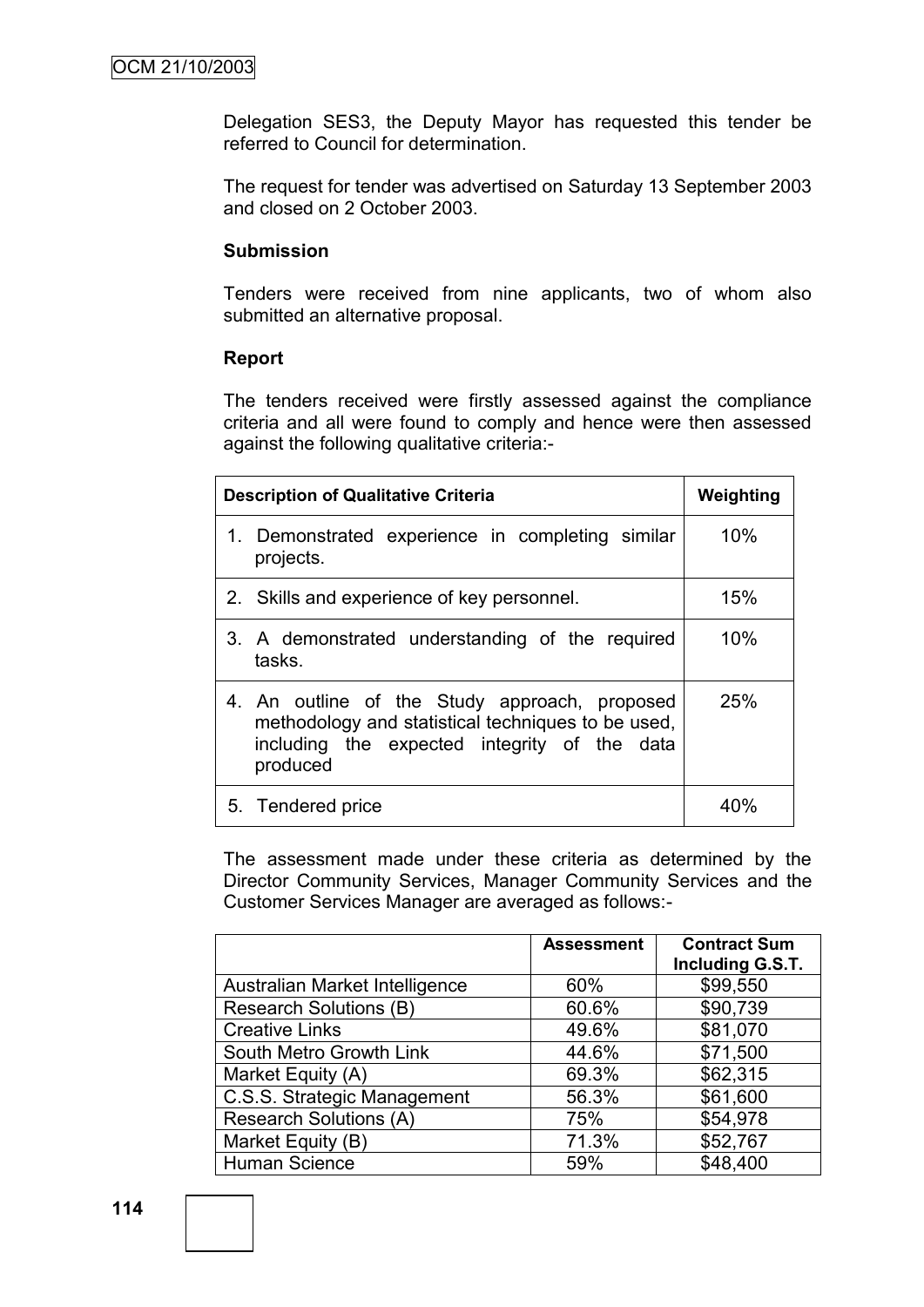| Estill                           | 55%   | \$46,893 |
|----------------------------------|-------|----------|
| <b>Patterson Market Research</b> | 74.6% | \$34,023 |

A closer assessment of the two highest ranked submissions from Research Solutions (Option A) and Patterson Market Research, identifies a more thorough approach to the exercise from the recommended tenderer, which in turn is considered will provide Council with an overall better outcome.

### **Strategic Plan/Policy Implications**

- Key Result Area "Meeting the Needs of Your Community" refers.
- Policy SES3 "Evaluation of Tenders" refers.

# **Budget/Financial Implications**

Funds provided for in the 2003/04 Budget for Community Consultation.

# **Legal Implications**

Sec. 3.57 of the Local Government Act, 1995 and Part 4 of the Local Government (Functions and General) Regulations, 1996 refer.

# **Community Consultation**

This is in itself, a community consultation process.

# **Implications of Section 3.18(3) Local Government Act, 1995**

Nil.

# **18. EXECUTIVE DIVISION ISSUES**

Nil

# **19. MOTIONS OF WHICH PREVIOUS NOTICE HAS BEEN GIVEN**

DEPUTY MAYOR TABLED A LETTER AUTHORISING THE MAYOR TO MOVE THE NOTICE OF MOTION PREVIOUSLY PROVIDED, IN ACCORDANCE WITH COUNCIL"S STANDING ORDERS, DEALING WITH ITEM 19.1.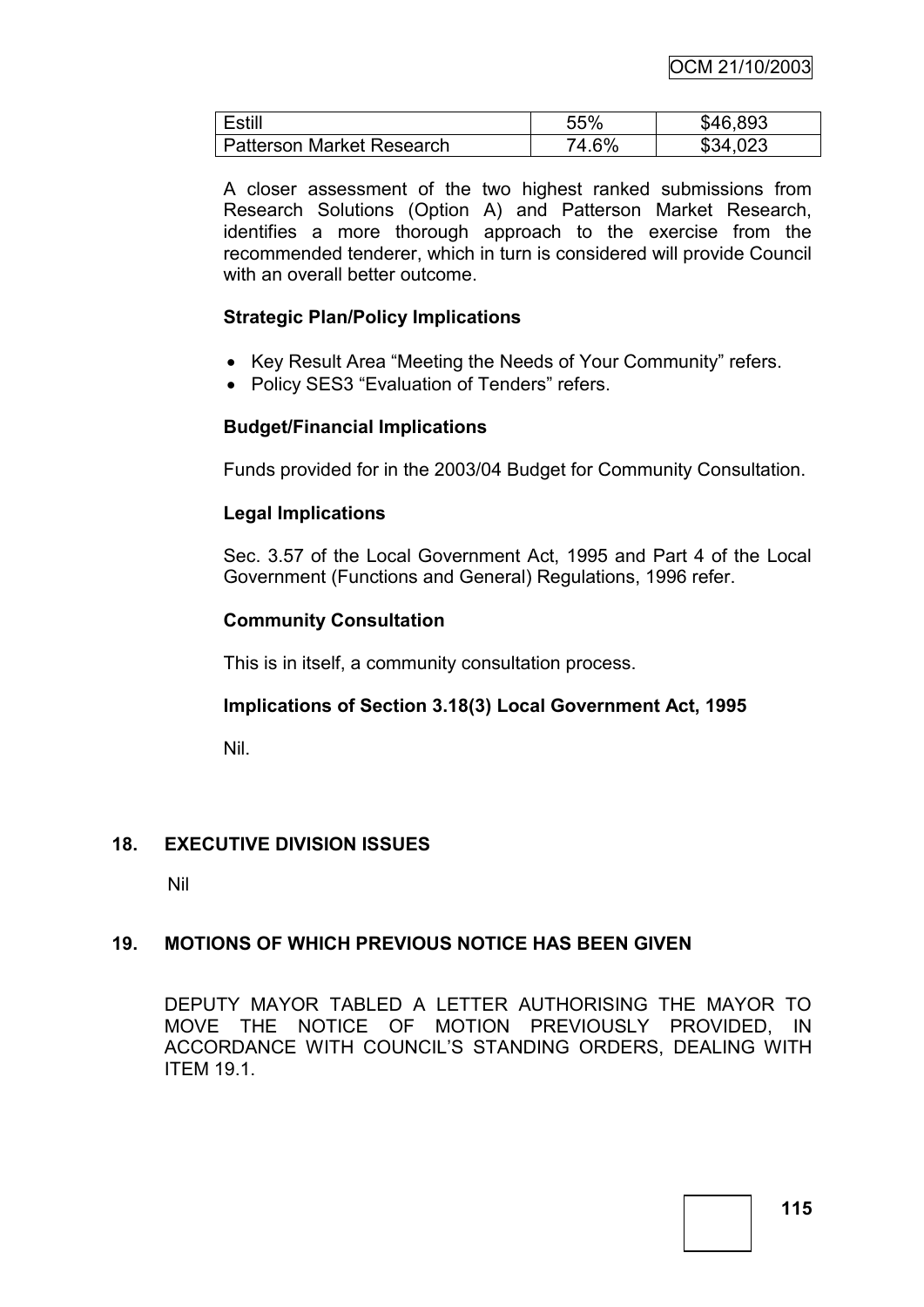# **19.1 (MINUTE NO 2194) (OCM 21/10/2003) - DONATION TO AUSTRALIAN MEDICAL PROCEDURES RESEARCH FOUNDATION (PERTH NALTREXONE CLINIC) (5300; 8954) (GB) (ATTACH)**

**RECOMMENDATION** That Council:-

- (1) does not provide a \$10,000 donation to the Australian Medical Procedures Research Foundation at this stage;
- (2) requests the South West Group and the South Metropolitan Zone of the Local Government Association to receive a presentation from Dr O"Neill on the programme, with a view to expediting the scientific research currently being undertaken regarding the safety and effectiveness of the programme; and
- (3) review its position upon the release of results of further scientific research currently being undertaken into the Naltrexone Implant Programme.

# **COUNCIL DECISION**

MOVED Mayor S LEE SECONDED Clr K ALLEN that Council donate \$10,000 to the Australian Medical Procedures Research Foundation with funds to be identified as part of the December 2003 Budget Review.

Amendment

MOVED Mayor S LEE SECONDED Clr K ALLEN that :-

- (1) Council provide \$10,000 donation to the Australian Medical Procedures Research Foundation;
- (2) Council request the South West Group and the South Metropolitan Zone of the Local Government Association, to receive a presentation from Dr O"Neill on the programme, with a view to expediting the scientific research currently being undertaken regarding the safety and effectiveness of the programme; and
- (3) the funds be transferred from the Community Consultation Project Account 9761 to an appropriate account for this donation.

# **AMENDED MOTION PUT AND CARRIED BY ABSOLUTE MAJORITY OF COUNCIL 9/0**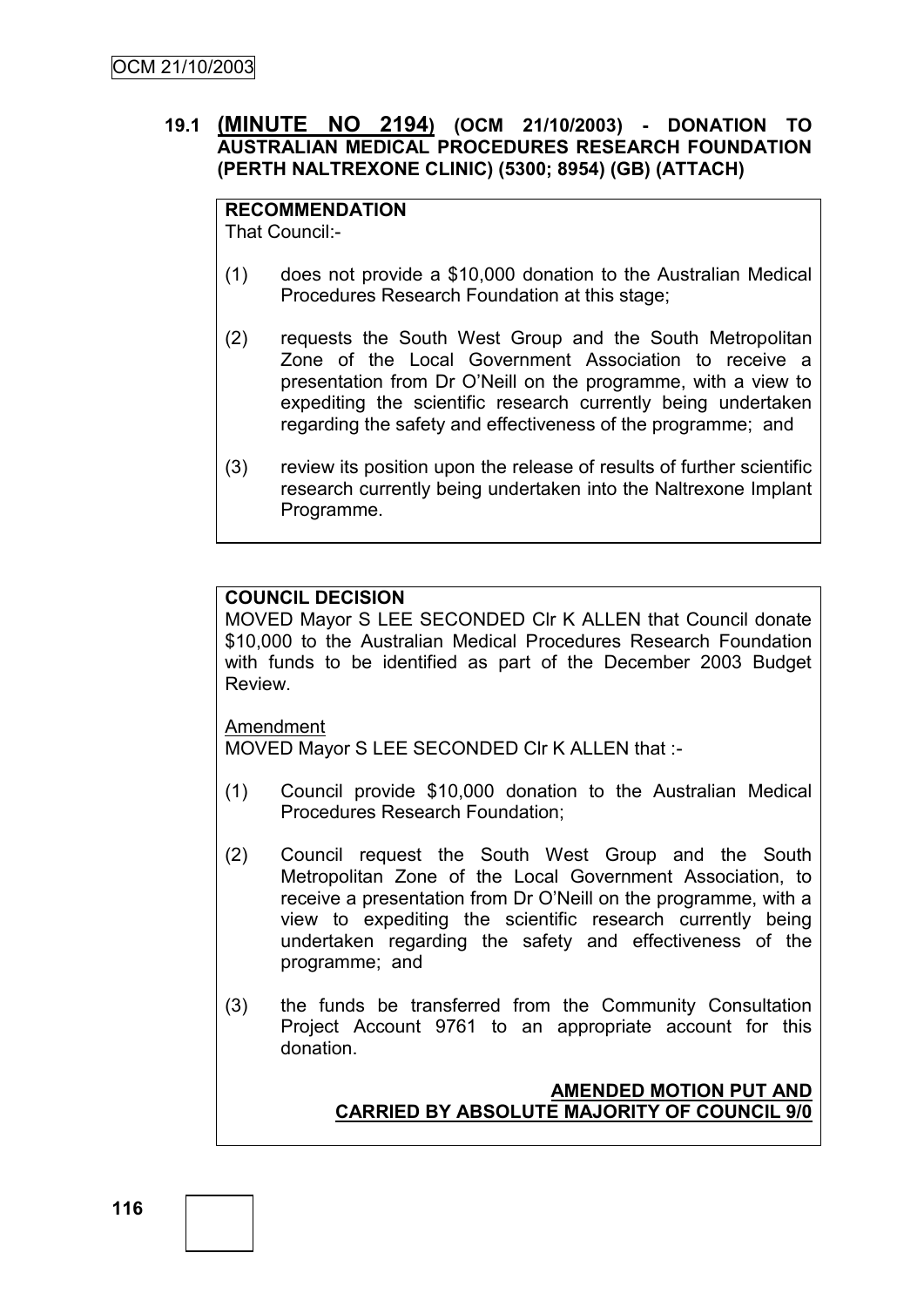# **Explanation**

This is a vital service to the community that helps to save lives and provide support to families of addicts, reduce crime and is very worthy of Council's support.

# **Background**

By Notice received on 7 October 2003, Deputy Mayor Graham submitted the following Notice of Motion for consideration:-

"*That Council donate \$10,000 to the Australian Medical Procedures Research Foundation (AMPRF) with funds to be identified as part of the December 2003 Budget Review*."

#### **Submission**

Dr George O"Neill made a presentation to some Elected Members and staff on behalf of the Australian Medical Procedures Research Foundation (AMPRF) on Tuesday 23 September 2003.

This presentation was precipitated by correspondence from Dr O"Neill seeking proportionate (10%) costs of the clinic servicing clients from the Cockburn District, which Dr O"Neill stated has been in the vicinity of \$600,000.

At the presentation, Dr O"Neill also stated he was keen to solicit support for his programme and any lobby avenues available for Council to promote it would be of great assistance.

The Perth Naltrexone Programme is part of the AMPRF and offers Naltrexone in both oral tablet form and 3.5g implants for the treatment of opiate dependency. The clinic has a number of education programs including computer, employment and self-concept training. There is a chaplain who provides group bible studies, one to one counselling and a Christian Based 12 step program. There is also general counselling available. Where possible, the clinic provides residential care primarily for clients who agree to have Naltrexone implants. The clients are required to pay a fee for the service but payment options are available. The Perth Naltrexone Programme run by Dr O"Neill states that the use of 3.5g Naltrexone implants has become the preferred option for controlling opiate dependence.

The AMPRF state that greater than 95% of the patients who continue with their implants, are free from opiate dependence for at least six months. There has been no information provided regarding long-term outcomes.

As Naltrexone implants are not registered with the Therapeutic Goods Administration for human use, the AMPRF state that most patients who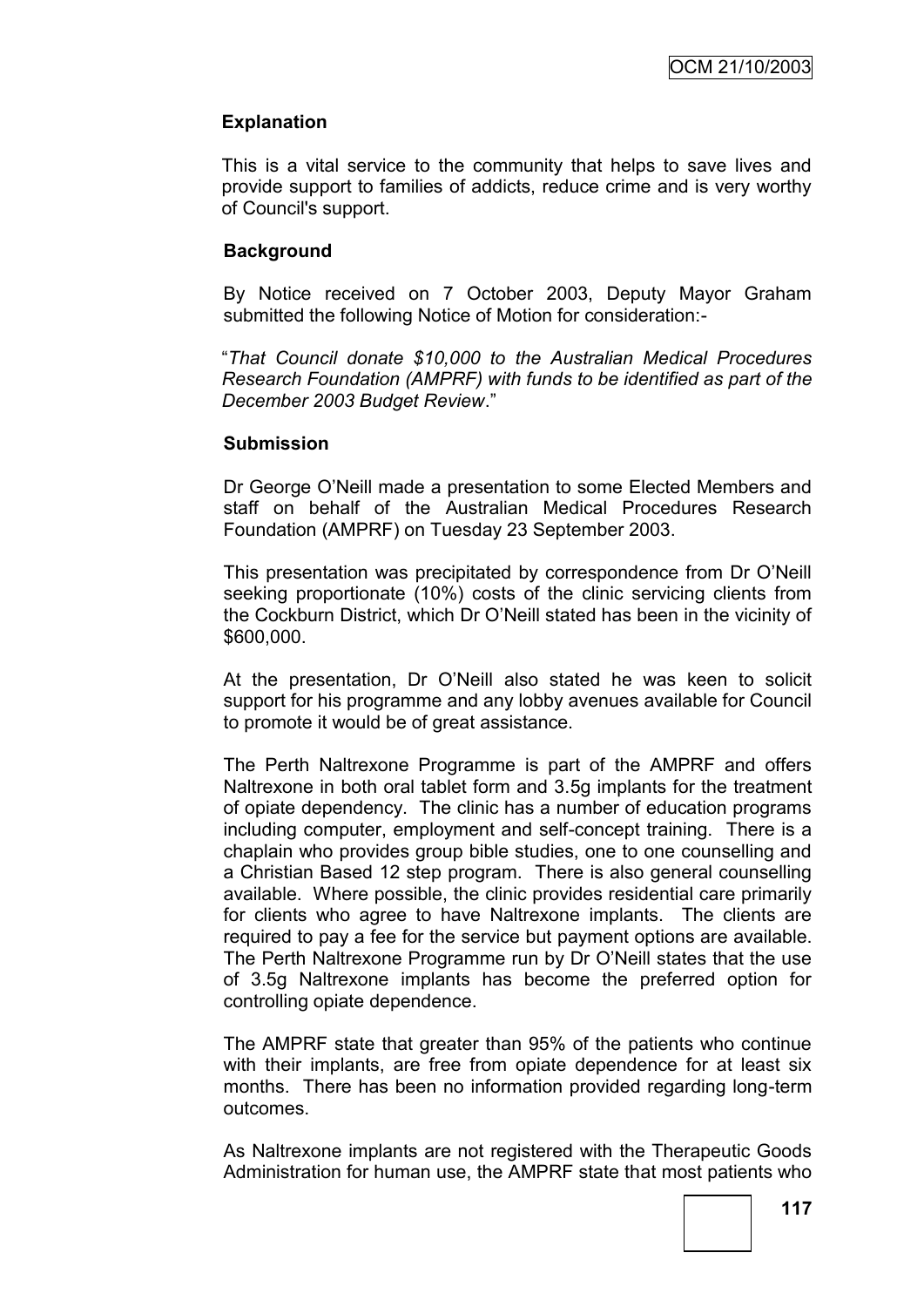have Naltrexone implants are treated under the Special Access Scheme. The AMPRF state that this scheme involves the patient and the doctor confirming that they understand the treatment is not yet registered by the Therapeutic Goods Administration and that the condition being treated might lead to premature death.

### **Report**

Naltrexone in the oral form is used by many alcohol and drug rehabilitation services as one method to assist clients to stop their use of narcotic drugs including heroin. There is however, general agreement from drug professionals that the effectiveness of Naltrexone treatment is very much dependent upon:

- The persons particular situation, including their level of commitment to staying off heroin and the level of support available to them; and
- It being one part of a comprehensive treatment program, which includes regular counselling.

Alcohol and Drug Services have suggested that many clients do not remain on Naltrexone treatment and will often return to heroin use. More studies are currently being conducted that may provide a clearer picture of Naltrexone"s short and long term effectiveness. It is important to recognise that Naltrexone treatment may be effective for some people but will not suit everyone.

Clients accessing the relevant City of Cockburn"s Social Services programmes are assessed and if they are found to be in need of drug and alcohol services, then a range of options are given to the client to tailor a program which will best meet their needs. The range of options includes remaining with the initial service for drug and alcohol counselling or being referred on to an alcohol and drug specific counselling agency.

In general, clients from Social Services are not referred directly to Dr O"Neill"s Perth Naltrexone Clinic in Subiaco. The two main reasons are that the clinic is only for a very specific target group of clients and the second reason is the location of the service, as it is difficult to access from Cockburn by public transport. Agencies that are closer and offer more comprehensive and generalised service such as the South Metropolitan Community Drug Service Team, Next Step and the Alcohol and Drug Information Services, are preferred referral sources. These agencies and GPs in the Greater Fremantle area also offer the Naltrexone programme to clients in oral tablet form.

Treatment involves taking a prescribed amount of Naltrexone for as long as it is perceived to be required: the length of the program depends on the individual"s situation. The tablets are taken orally, once a day, the usual dose being 50mg, or every couple of days at a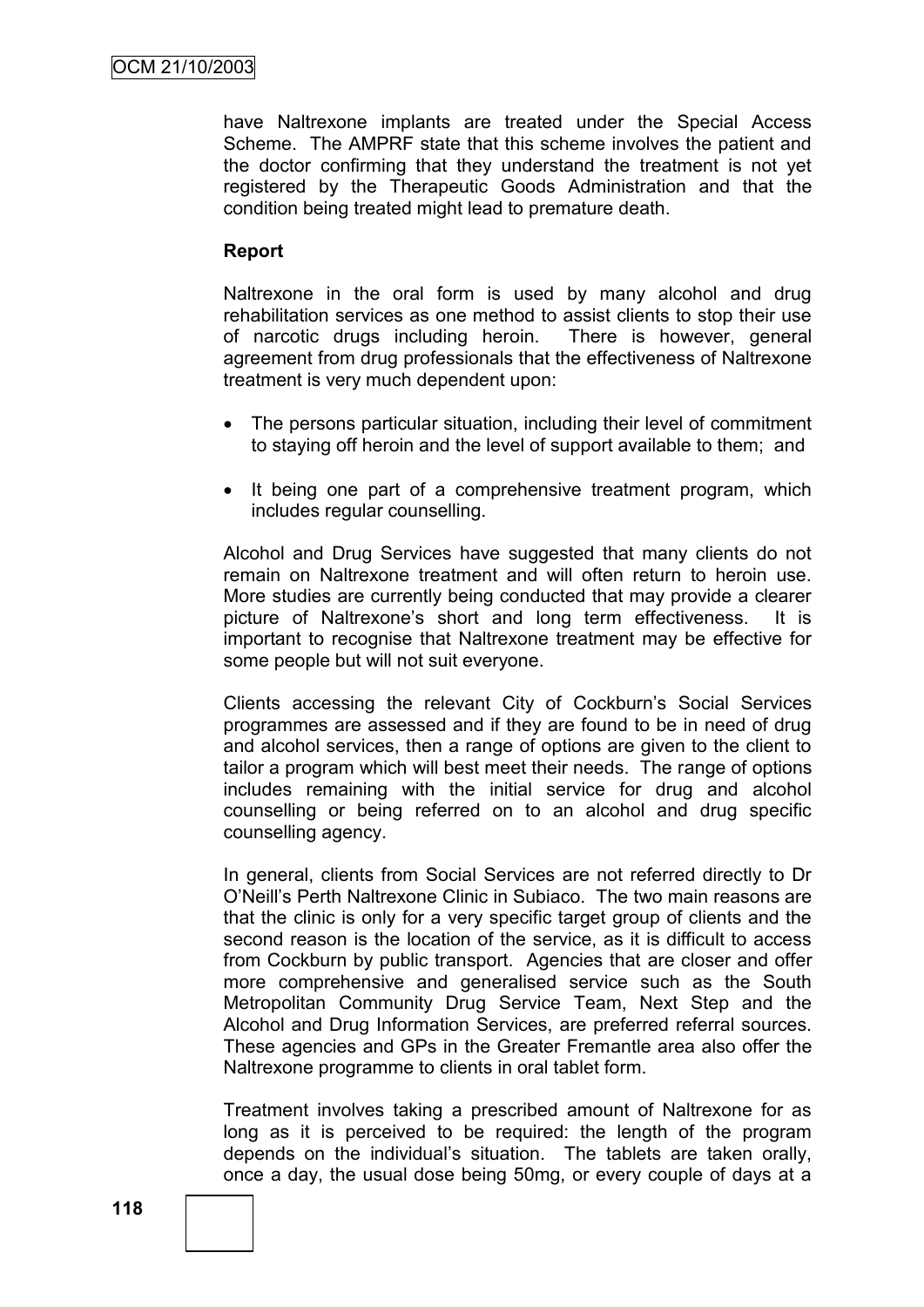higher does (e.g. 100mg on alternate days or 150mg every three days). Daily doses are often recommended in order for the person to develop a routine and to keep a stable level of Naltrexone in the blood. Often a carer, family member, doctor or pharmacist supervises the administration of the dose.

The Perth Naltrexone Clinic utilises Naltrexone implants as well as oral administration of Naltrexone. There are mixed views from experts regarding the effectiveness and safety of Naltrexone implants. The Australian Drug Foundation has verbally stated that to date, no clinical trials have been conducted as to the effectiveness of the Naltrexone implants and as such, they are not recommended for human use and are not registered with Therapeutic Goods Administration. However, Naltrexone implants can be accessed under the Special Access Scheme and permission to gain access varies according to the health status of the individual. Category A under the Special Access Scheme is defined in the Regulations as "*persons who are seriously ill with a condition from which death is reasonably likely to occur within a matter of months, or from which premature death is reasonably likely to occur in the absence of early treatment*." The medical practitioner decides whether the individual falls under the Category A criteria and the patient must provide informed consent after having the risks and benefits explained to them. The Special Access Scheme is how Dr O"Neill and the Perth Naltrexone Clinic are able to insert Naltrexone implants.

The Department of Health is now considering a recommendation for a national trial of Naltrexone implants following a Parliamentary Inquiry into substance abuse.

The Director of Clients Services, Resources and Development of the State Drug and Alcohol Office, provided the following information:

- The State Government, through the Drug and Alcohol Office, provides \$500,000 directly to Dr O"Neill and up to \$500,000 on a dollar for dollar matching basis. This contract lasts for the life of the current state government.
- The Therapeutic Goods Administration has set up an Expert Advisory Committee to investigate Naltrexone implants and other slow release therapies.
- The status of professional indemnity cover for the Naltrexone Implant Therapy is unclear, due to the apparent safety concern with the use of Naltrexone implants and the lack of conclusive scientific research regarding the long-term effectiveness of the Naltrexone program.

It is therefore recommended that the Council does not donate \$10,000 to the Australian Medical Procedures Research Foundation until further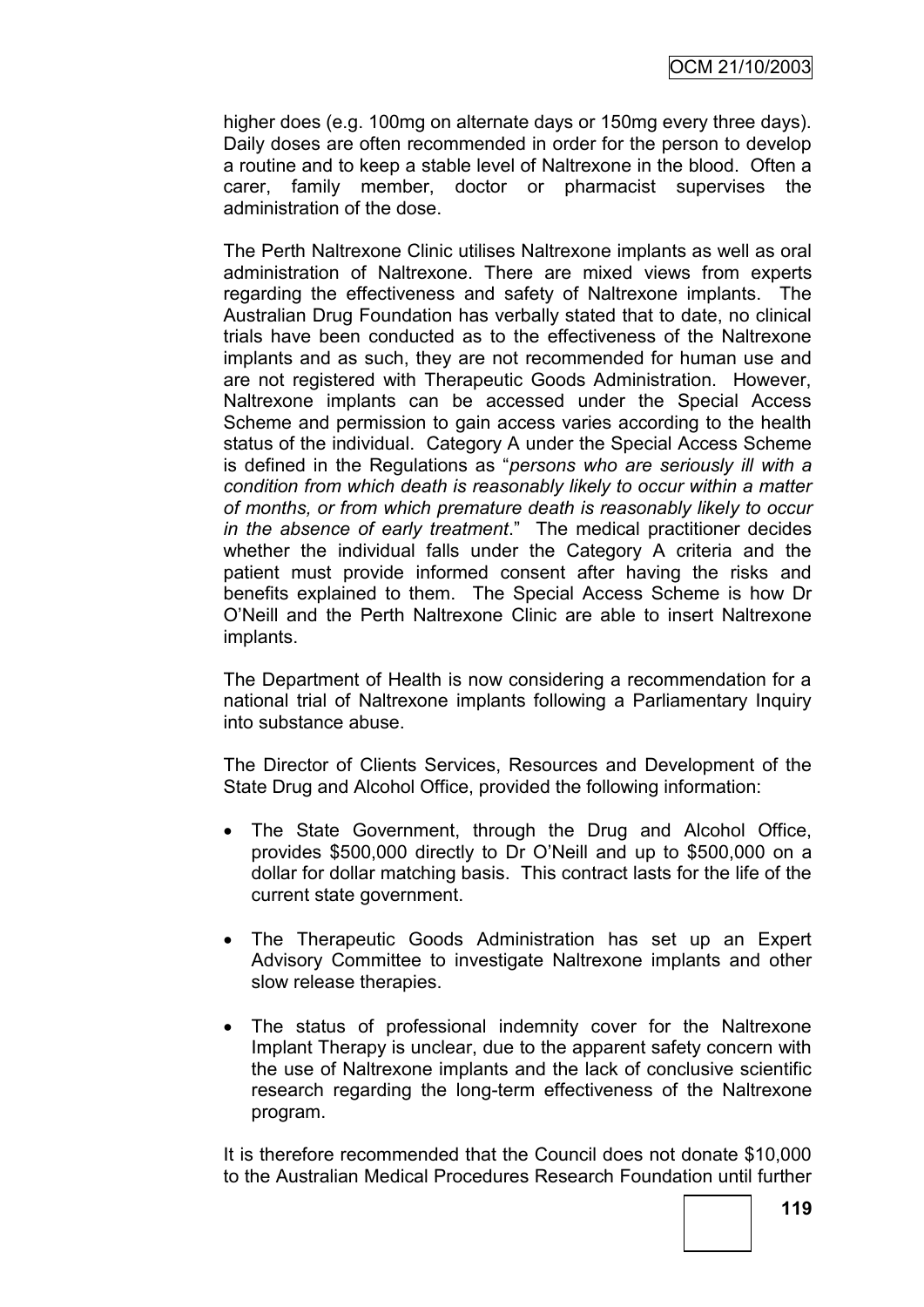scientific research has been undertaken regarding the safety and the long-term effectiveness of the Naltrexone implant program however, lends support to the process by seeking the level of interest which can be generated through local government on a more widespread basis (ie. South West Group and the WA Local Government Association).

# **Strategic Plan/Policy Implications**

Key Result Area "Facilitating the Needs of Your Community" refers.

# **Budget/Financial Implications**

A budget allocation of \$10,000 will be required for the 2003/04 financial year.

# **Legal Implications**

The legal implications of providing funding to a program that promotes the use of an unapproved therapy with the Therapeutic Goods Administration is unknown.

Similarly, the extent of professional indemnity insurance held by AMPRF (if any) in administering its programme is unclear.

# **Community Consultation**

No community consultation has taken place regarding this matter.

# **Implications of Section 3.18(3) Local Government Act, 1995**

The program is currently dependant upon State Government funding and personal donations for its operations.

# **20. NOTICES OF MOTION GIVEN AT THE MEETING FOR CONSIDERATION AT NEXT MEETING**

Nil

# **21. NEW BUSINESS OF AN URGENT NATURE INTRODUCED BY DECISION OF MEETING BY COUNCILLORS OR OFFICERS**

Nil

# **22. MATTERS TO BE NOTED FOR INVESTIGATION, WITHOUT DEBATE**

Nil

**120**